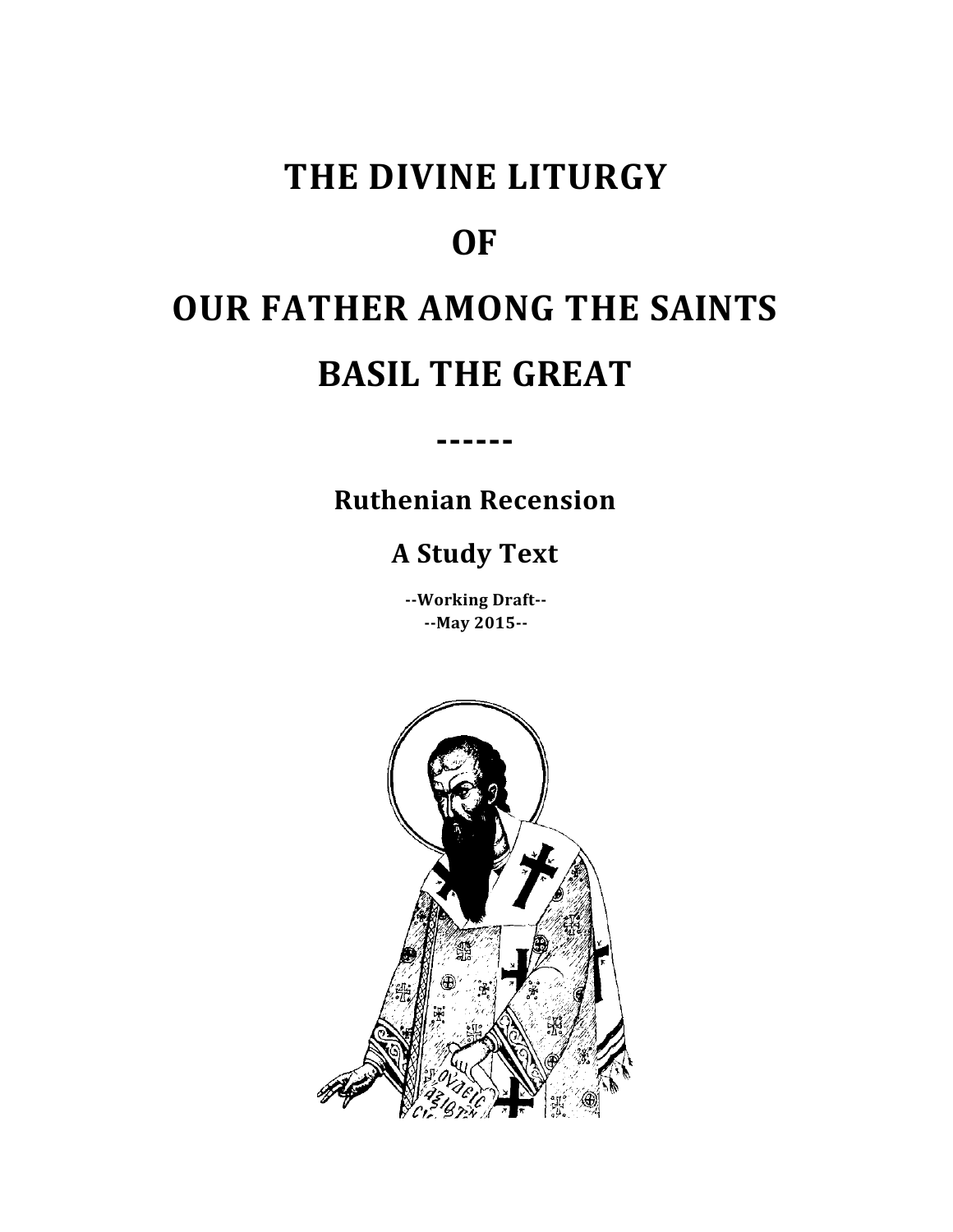Basil Study Text - DRAFT 05/20/2015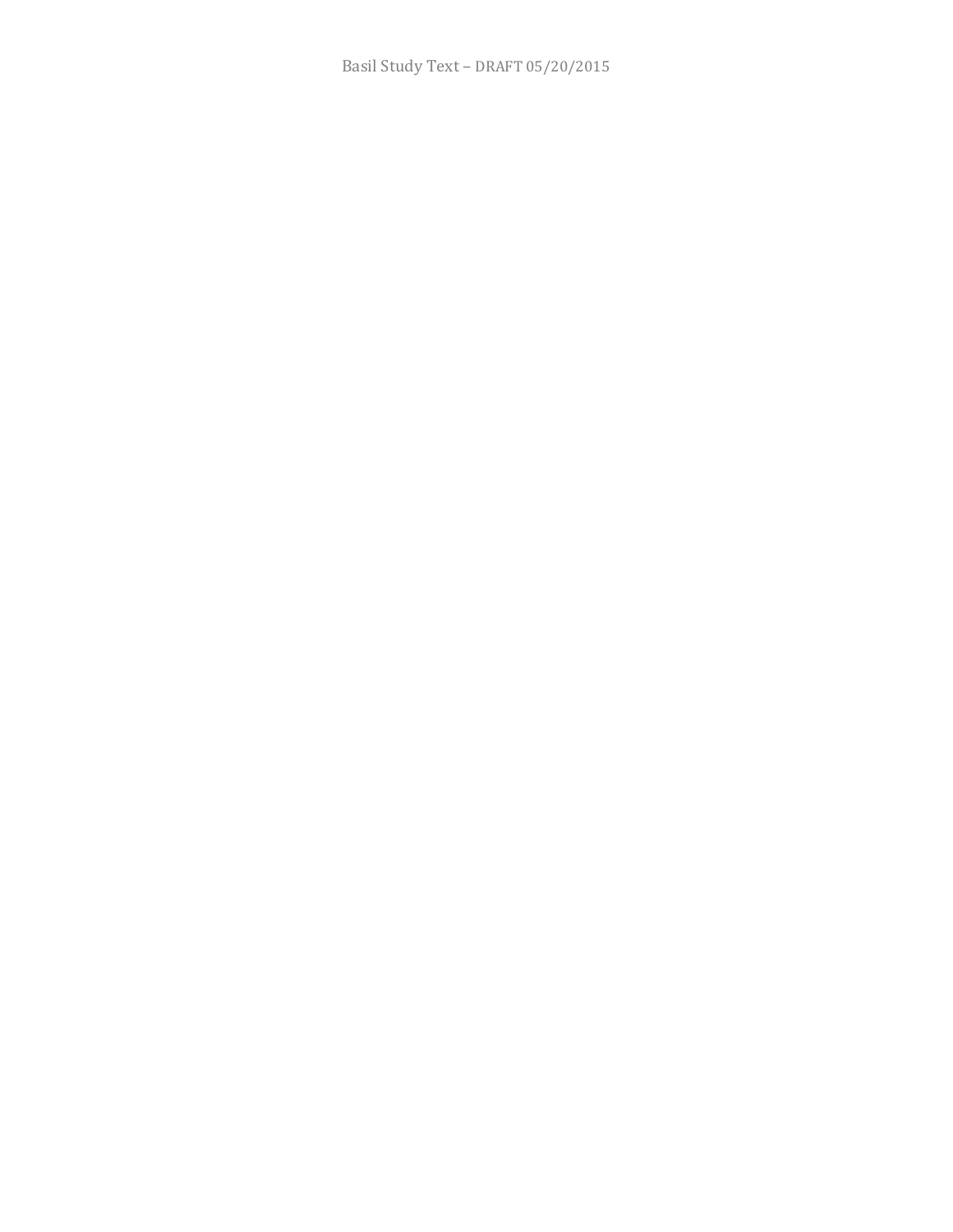# **THE DIVINE LITURGY**

# **OF**

# **OUR FATHER AMONG THE SAINTS BASIL THE GREAT**

**Ruthenian Recension**

**‐‐‐‐‐‐** 

# **A Study Text**

**‐‐Working Draft‐‐ ‐‐May 2015‐‐** 

*Ad usum privatum*

©2011-2015 All rights reserved.

This book may be duplicated freely for personal use so long as it is not sold for profit.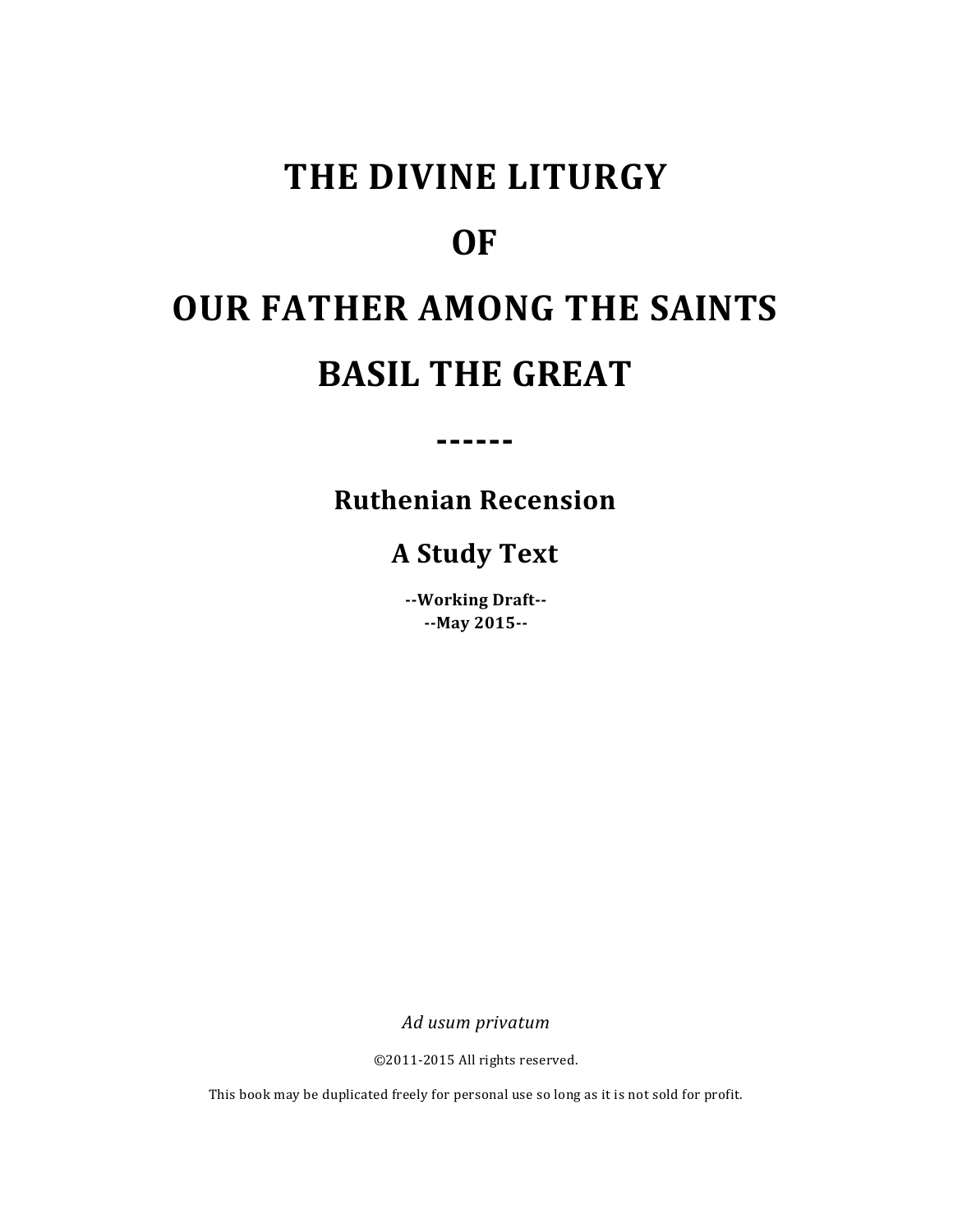Basil Study Text - DRAFT 05/20/2015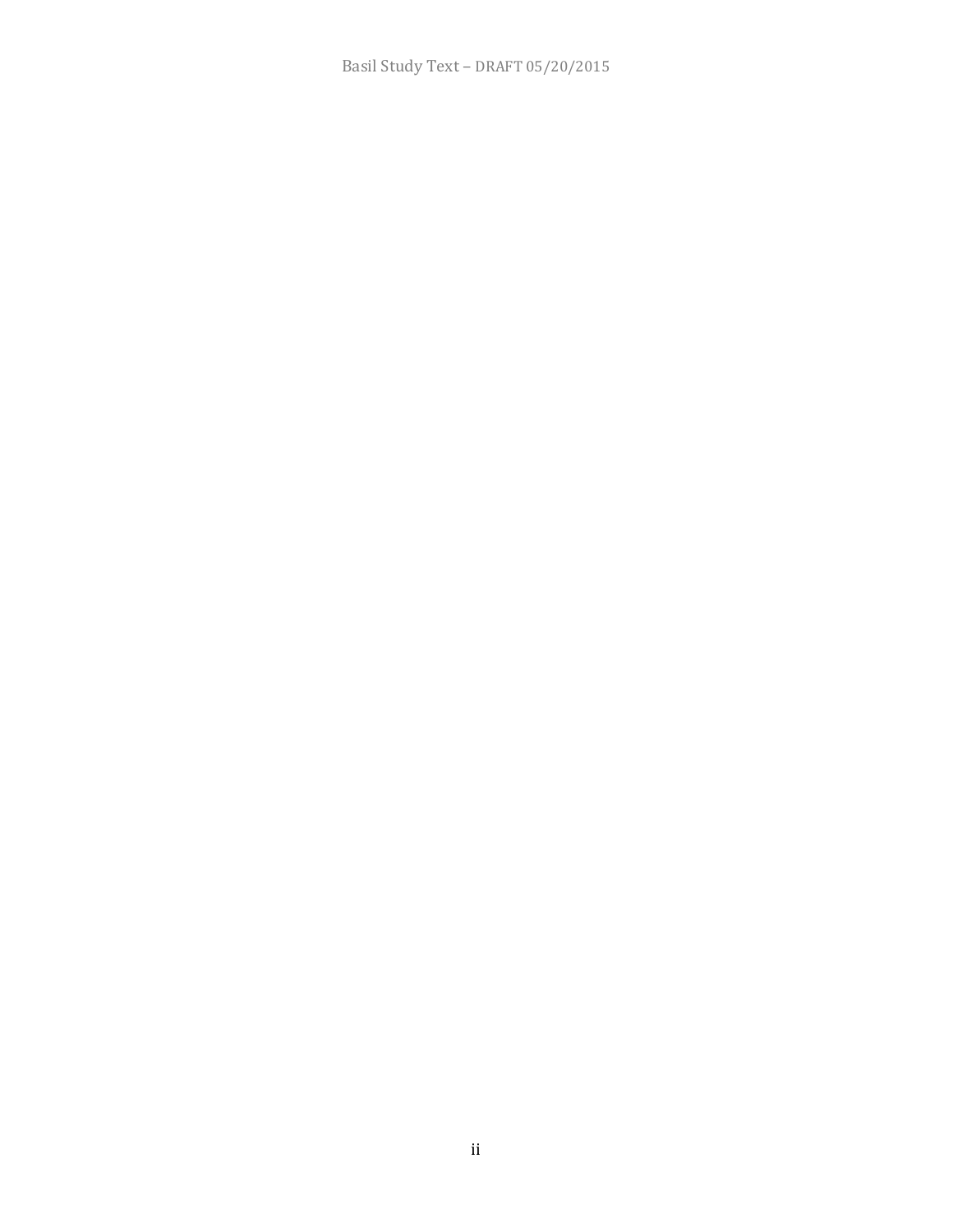# **Foreword to the Draft**

This is a public draft of a study edition of the Ruthenian Liturgicon of the Divine Liturgy of St. Basil the Great. Please help us find our mistakes!

- The requested review is one of content. For ease and economy in printing the document has been designed for duplication on standard  $8-1/2$ " x  $11$ " paper. When the hardbound edition is prepared there will be a separate review for layout. [There are currently some prayers with awkward page breaks, and that will be attended to when the document is readied for publication, according to the size selected for the hardcover book.]
- The text for the psalm quotes remains mostly that which was given in the 1964 edition of the Liturgicon (most of which were an adaptation from the Douay-Rheims translation, updated to the Septuagint, where necessary). A separate review of the texts adapted from the Psalter is still to come. It might be useful to update these to the either the RSV-2CE or the new Revised Grail Psalms (Conception Abby) (which the Roman Catholics will be using in their corrected liturgical texts), since there is not yet a common LXX Psalter in use by all Byzantines (Catholic and Orthodox) as recommended in the *Liturgical Instruction* (#29).
- Our plan is to provide time for those who wish to review and comment to do so, and then to publish this as a hardbound and online study text. We invite any suggestions that would help us make this work more accurate.

Please note that this edition is a DRAFT and is being made available for public review and comment. If you find any mistakes, or have any suggestions to improve the text or rubrics to make them more faithful to the Slavonic original please send them to John Vernoski (jvernoski@byzcath.org). Reproduction of this text may be freely made, but we ask that you check with us before duplicating as the text is expected to be updated regularly until formal publication in book form, so that you are duplicating the most current version.

March 2011

*NOTE: Numerous updates to the Basil specific texts were made on 02/04/2013. Additional updates were made on 05/20/2015.*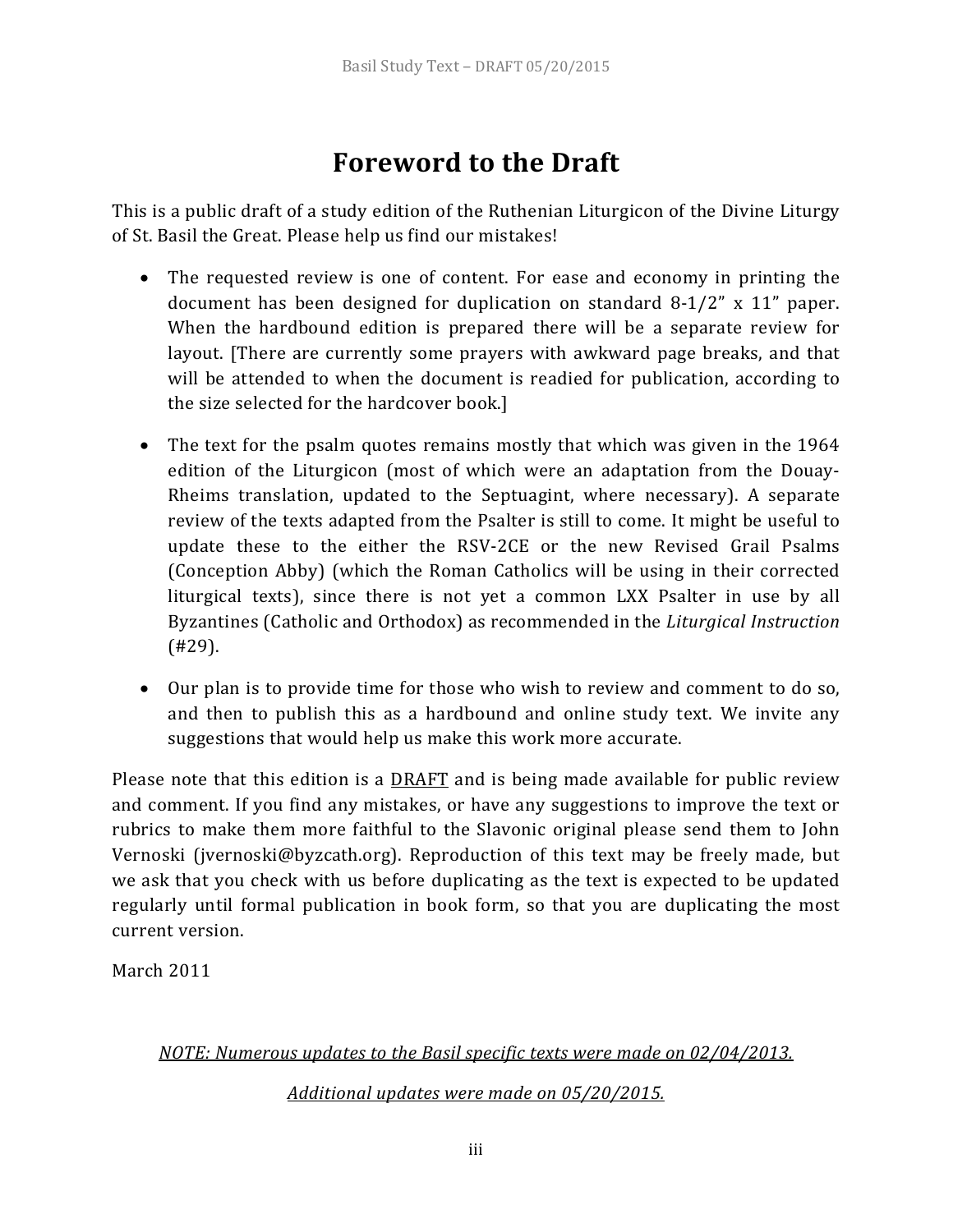Basil Study Text - DRAFT 05/20/2015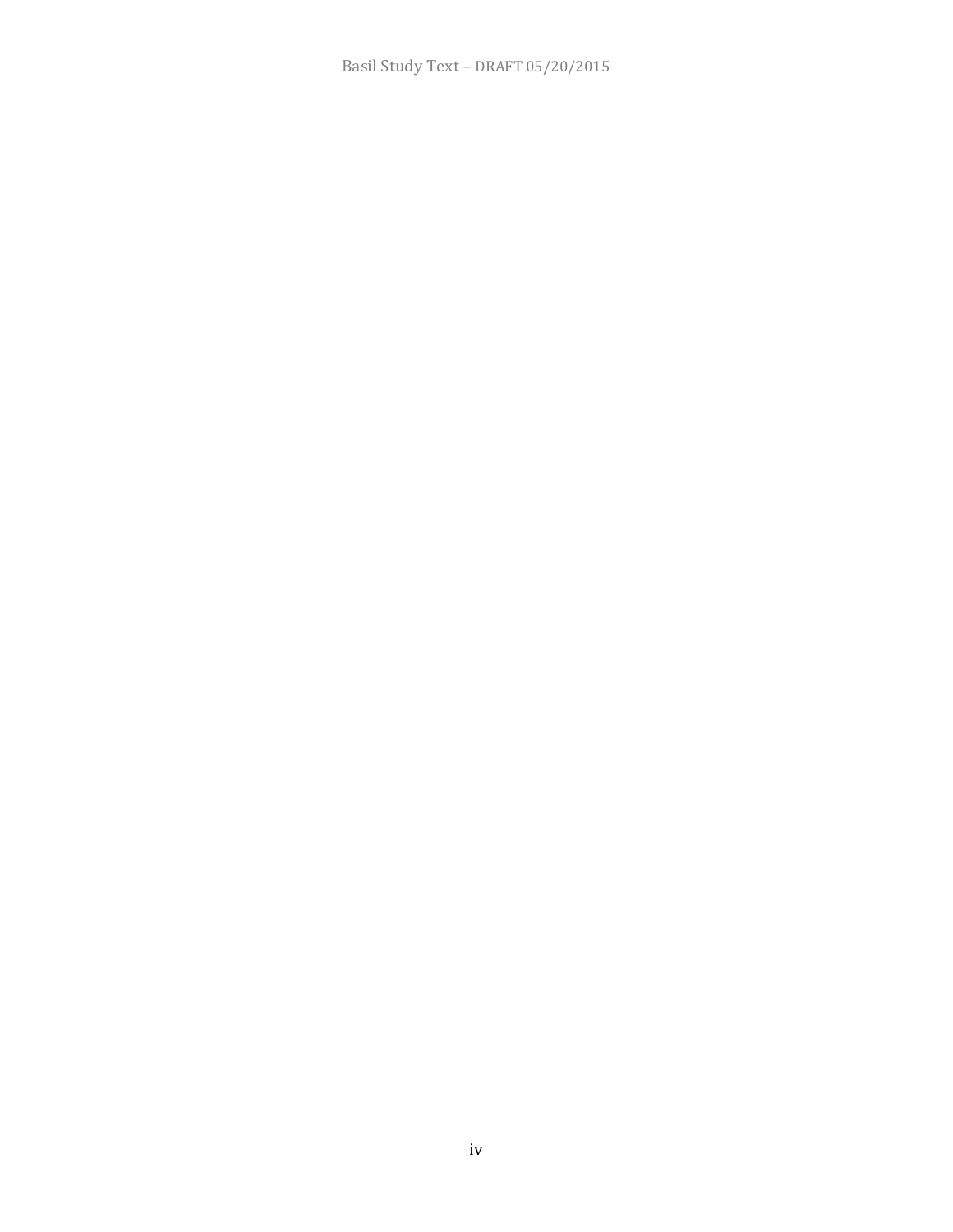Basil Study Text - DRAFT 05/20/2015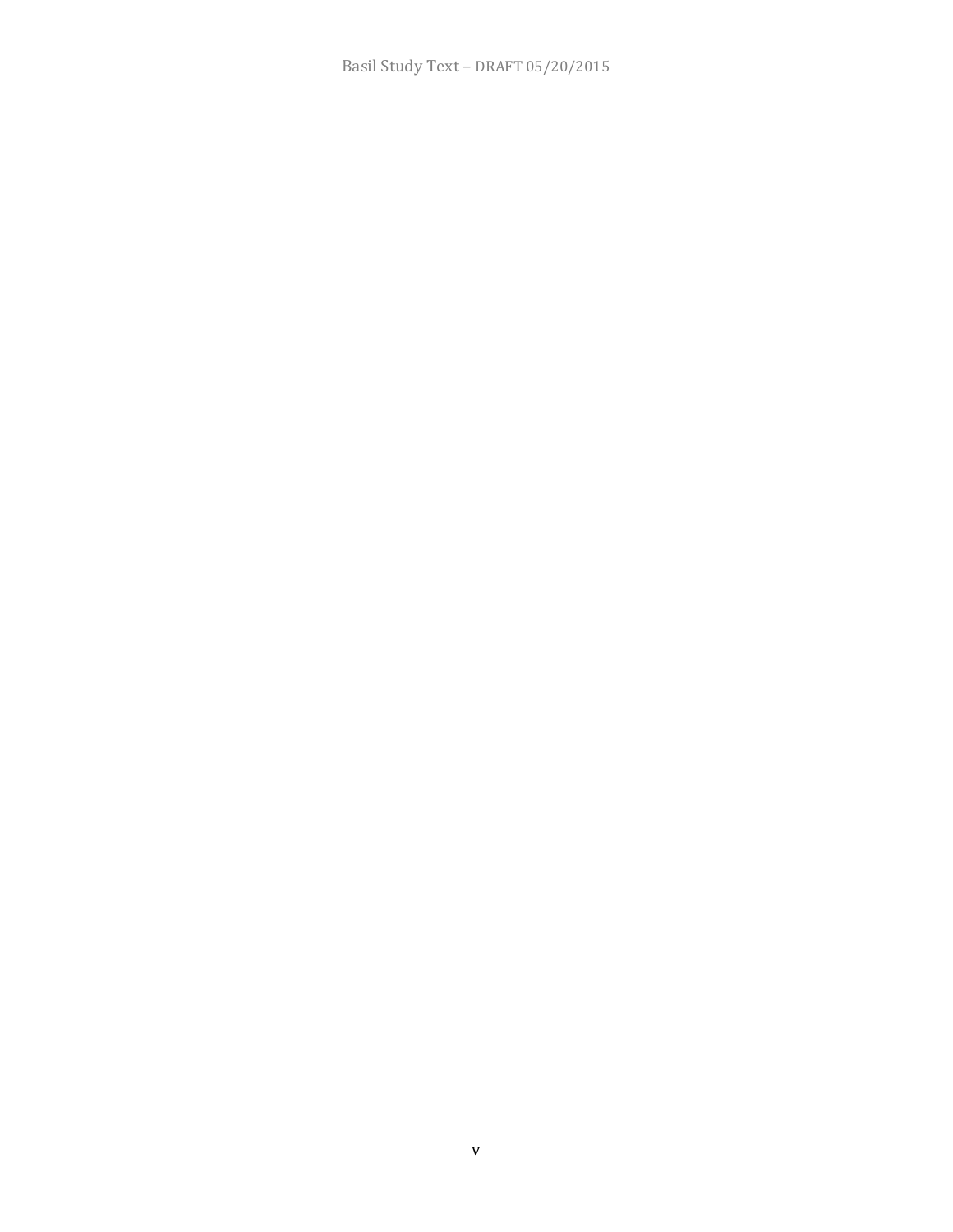*"In the first place, the existence of a distinct Ruthenian Recension has been established. This Recension is older than the rescension commonly called the vulgate, because the Ruthenian books had not been corrected (as the vulgate books were) on the basis of the Greek Editions printed at the beginning of the seventeenth century. The Ruthenian Recension, then inasmuch as it reflects older texts, deserves to be preferred."*

Eugene Cardinal Tisserant 

Congregation for the Eastern Churches, *Circular of the Sacred Congregation for the Oriental Church to Ruthenian Ordinaries*, Prot. N.: 1219/28, September 10, 1941 (from the 1996 translation).

\_\_\_\_\_\_\_\_\_\_\_\_\_

*"The first requirement of every Eastern liturgical renewal, as is also the case for liturgical reform in the West, is that of rediscovering full fidelity to its own liturgical traditions, benefiting from its riches and eliminating that which has altered its authenticity. Such heedfulness is not subordinate to but precedes so‐called updating. Although a delicate task that must be executed with care so as not to disturb souls, it must be coherently and constantly pursued if the Eastern Catholic Churches want to remain faithful to the mandate received."* 

Congregation for the Eastern Churches, *Instruction for Applying the Liturgical Prescriptions of the Code of Canons of the Eastern Churches,* 6 January 1996, section 18. 

\_\_\_\_\_\_\_\_\_\_\_\_ 

*"On the contemporary mania for "liturgical creativity" Ι can only repeat what Ι wrote years ago:*

*[T]he first spontaneity and creativity of Christian worship is that of hearts and minds freely raised to God in love and song and prayer... Ι must let the liturgy speak for itself instead of trying to make it speak for me, instead of exploiting it as medium of self‐ expression. … The object of worship is not self‐expression, not even self‐fulfillment, but God. 'He must increase, Ι must decrease', John the Baptist said of Jesus (Jn 3:30), and that is an excellent principle for liturgical ministers.... [Most people can] be drawn to participate in a common heritage far nobler and richer than the creation of anyone of us individually. What we need is not further to reinvent the wheel, not to reshape our liturgy every time we read a new article, but just to take what we have and use it very well."*

Father Robert Taft, S.J., *A History of the Liturgy of St. John Chrysostom, Volume VI, The Communion, Thanksgiving, and Concluding Rites*, Orientalia Christiana Analecta, 281, *Pontificio Instituto Orientale* (Rome, 2008) page 785.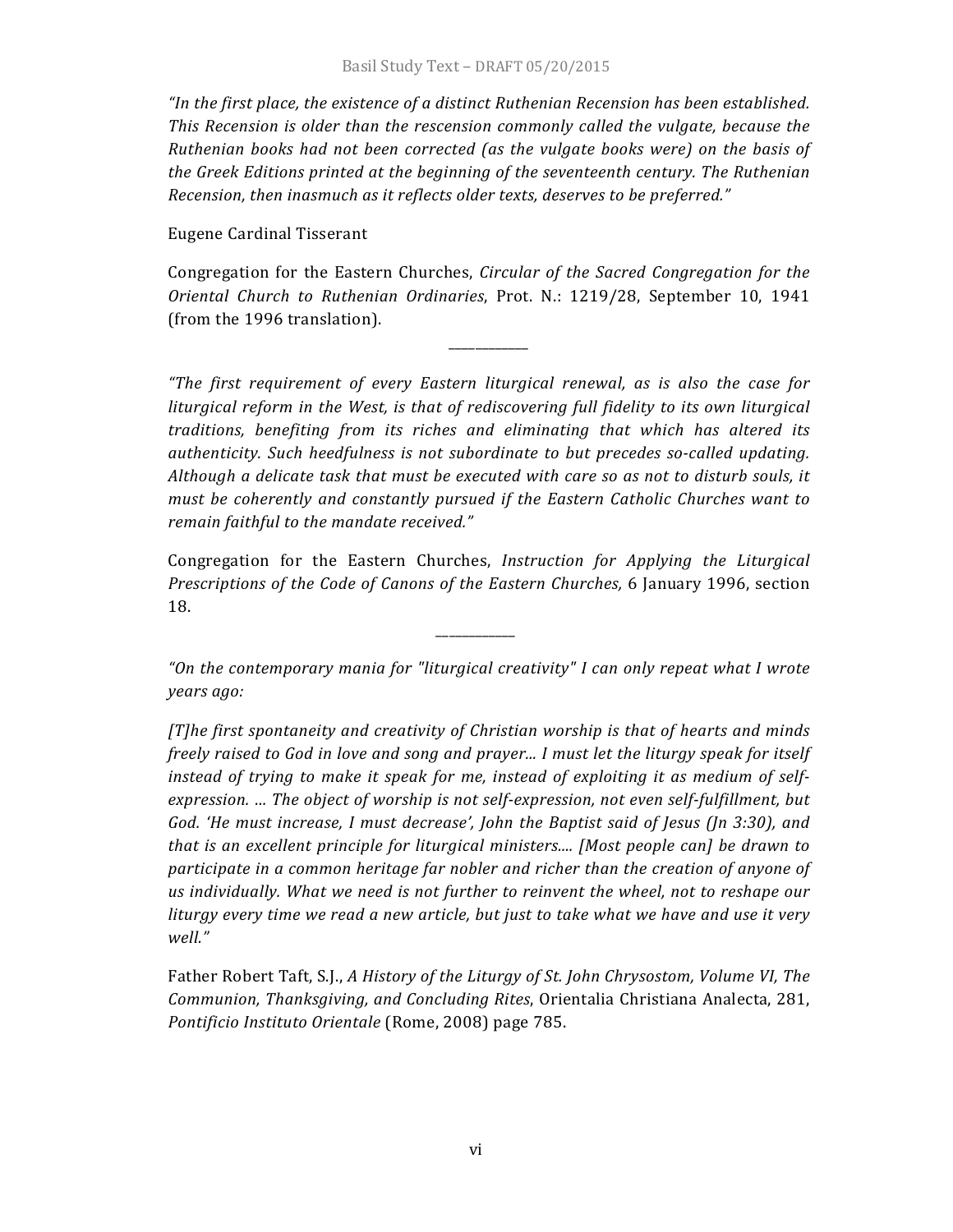Basil Study Text - DRAFT 05/20/2015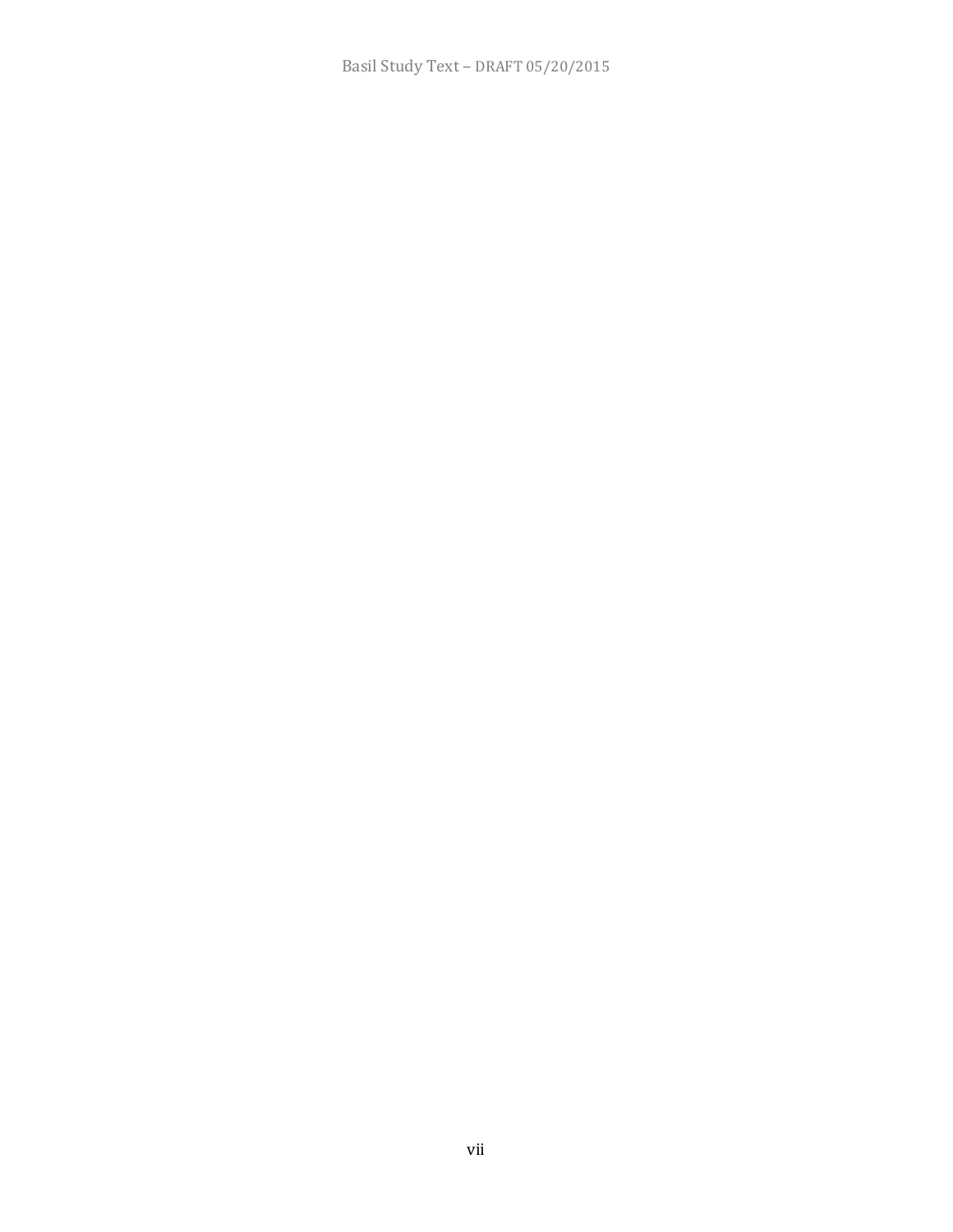# Foreword

The normative and official text of the *"Divine Liturgy of Our Father Among the Saints, Basil the Great*" for the Ruthenian Recension is given in the typical Church Slavonic edition "Cin *Svjaščennyja i Božestvennyja Liturgii"* (commonly called the *Služebnik*), published by the authority of the Holy Apostolic See of Rome, and printed by the Basilian Abbey of St. Mary of Grottaferrata, 1942. In 1976 a very good English translation of the text and rubrics was prepared by the Inter‐Eparchial Liturgical Commissions of the Byzantine‐Ruthenian Metropolitan Province and approved by the Hierarchy of that Province. Thirty-five years have passed, and it is reasonable to conduct a review of this translation to see if it can be improved to make it more literally accurate to the official and normative Slavonic texts. This study edition includes corrections and changes (mostly affecting the clergy texts). It was prepared to be in full conformance with the directives given in the "Instruction for Applying the Liturgical *Prescriptions of the Code of Canons of the Eastern Churches"* (issued in 1996 by the Congregation for the Eastern Churches), "*Liturgiam Authenticam*" (issued in 2001 by the Congregation for Divine Worship  $&$  the Discipline of the Sacraments), and other similar instructions.

The text of the Divine Liturgy is as given in the 1942 *Služebnik*, using the 1976/1964 translations as a starting point. The text of rubrics is also from the 1942 *Služebnik*, but some history on this is in order. The 1976 edition used, for the most part, the translation of the rubrics from the 1964 Chrysostom edition, to which they added additional rubrics from the Basil Liturgy. Most of these additional rubrics were simply directives for when the priest celebrates without the assistance of a deacon. In several places the rubric was the same as that given in Chrysostom but worded differently or placed in a slightly different location. The Chrysostom rubrics were also used in those places where the Basil text simply referenced the Chrysostom rubrics.

The text of the rubrics been enhanced for study purposes by integrating into it the supplemental rubrics provided in the "*Ordo Celebrationis Vesperarum, Matutini et Divinae* Liturgiae *Iuxta Recensionem Ruthenorum*" (Rome, 1944). A careful study of the *Ordo* suggests that many of the supplemental directives it contains greatly enhance the *Služebnik* rubrics, and that they very likely would have been included in the 1942 *Služebnik* had they been available when it was published. It seemed sensible to offer them in this study edition (the rubrics from the 1942 *Služebnik* are in red while the additions from the Ordo are in dark red). For simplicity, although the *Služebnik* does include some rubrics for when two deacons celebrate, only the *Ordo* rubrics for the celebration of the Divine Liturgy with one deacon have been integrated, with the *Ordo* rubrics for two deacons and no deacon having been placed in an appendix (since the celebration with one deacon would be the hoped for norm in every parish). The approach to this update to the 1964/1976 English translation of the Liturgicons has been "As literal as possible to the normative Slavonic text (looking at the Greek text behind it, especially for Scriptural references (which tend towards the RSV/RSV-2CE where possible)) while also being elegant, and respecting what the lay faithful have memorized as much as possible".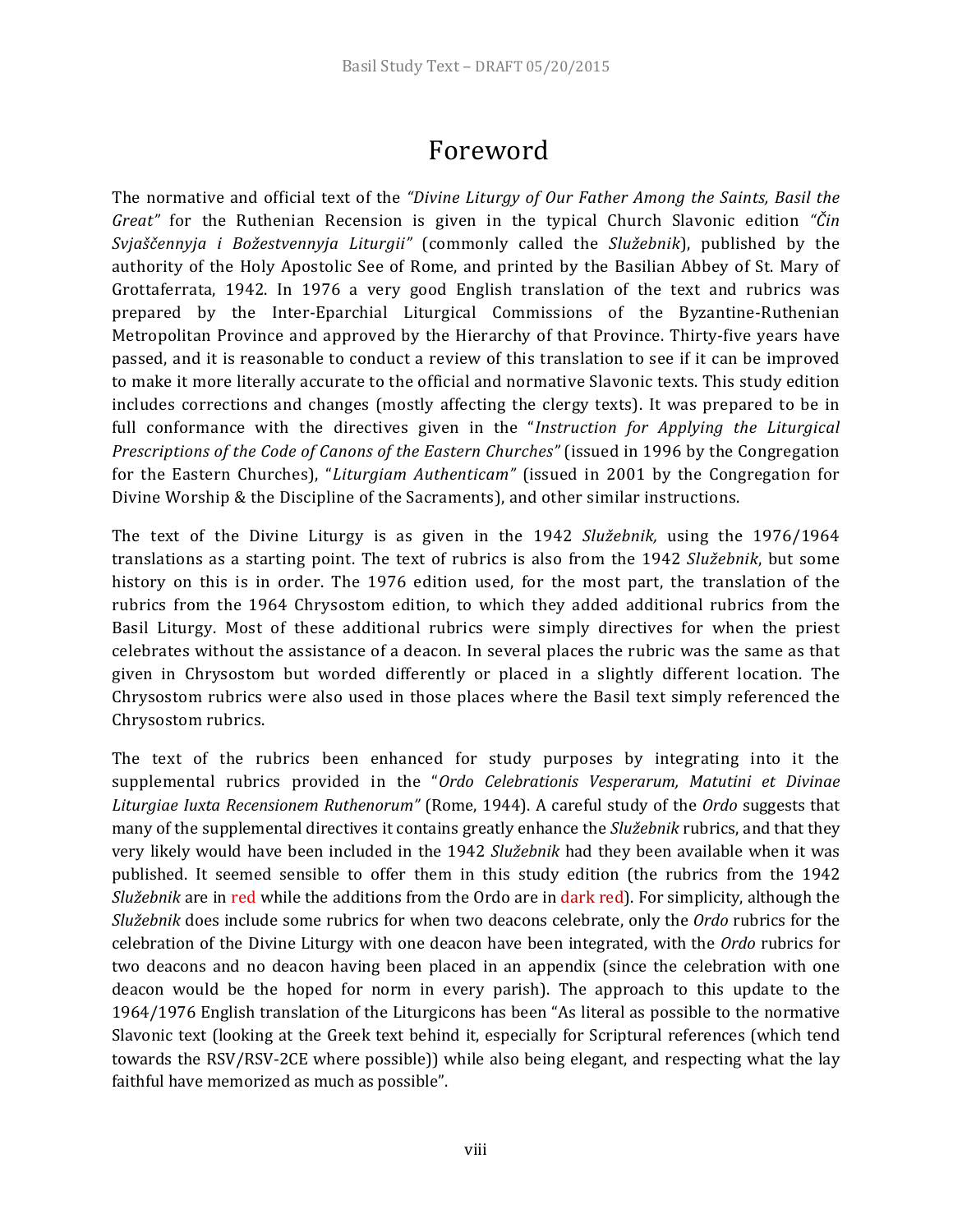Special thanks to translators Father Deacon Anthony Kotlar (Slavonic and Greek), Greta Koehl (Slavonic), Father Ihar Labacevich (Slavonic and Greek), and Alexandr Audzeyuk (Slavonic and Greek) for their review and research on a number of questions, to Anthony Esolen, Professor of English Literature and Western Civilization at Providence College and senior editor for *Touchstone: A Journal of Mere Christianity* for his grammar and style review of the English text, to the late Archimandrite Serge Keleher for his 2006 book on the Ruthenian Liturgy (see "For Further Study"), to Hieromonk Elias, O. Carm (O'Brien), Stuart Koehl and Sally Green for their reviews of the text and their many suggestions, and to all others who participated in any way.

Please note that this edition is a **DRAFT** and is being made available for public review and comment. If you find any mistakes, or have any suggestions to improve the text or rubrics to make them more faithful to the Slavonic original please sent them to John Vernoski, project editor (jvernoski@byzcath.org).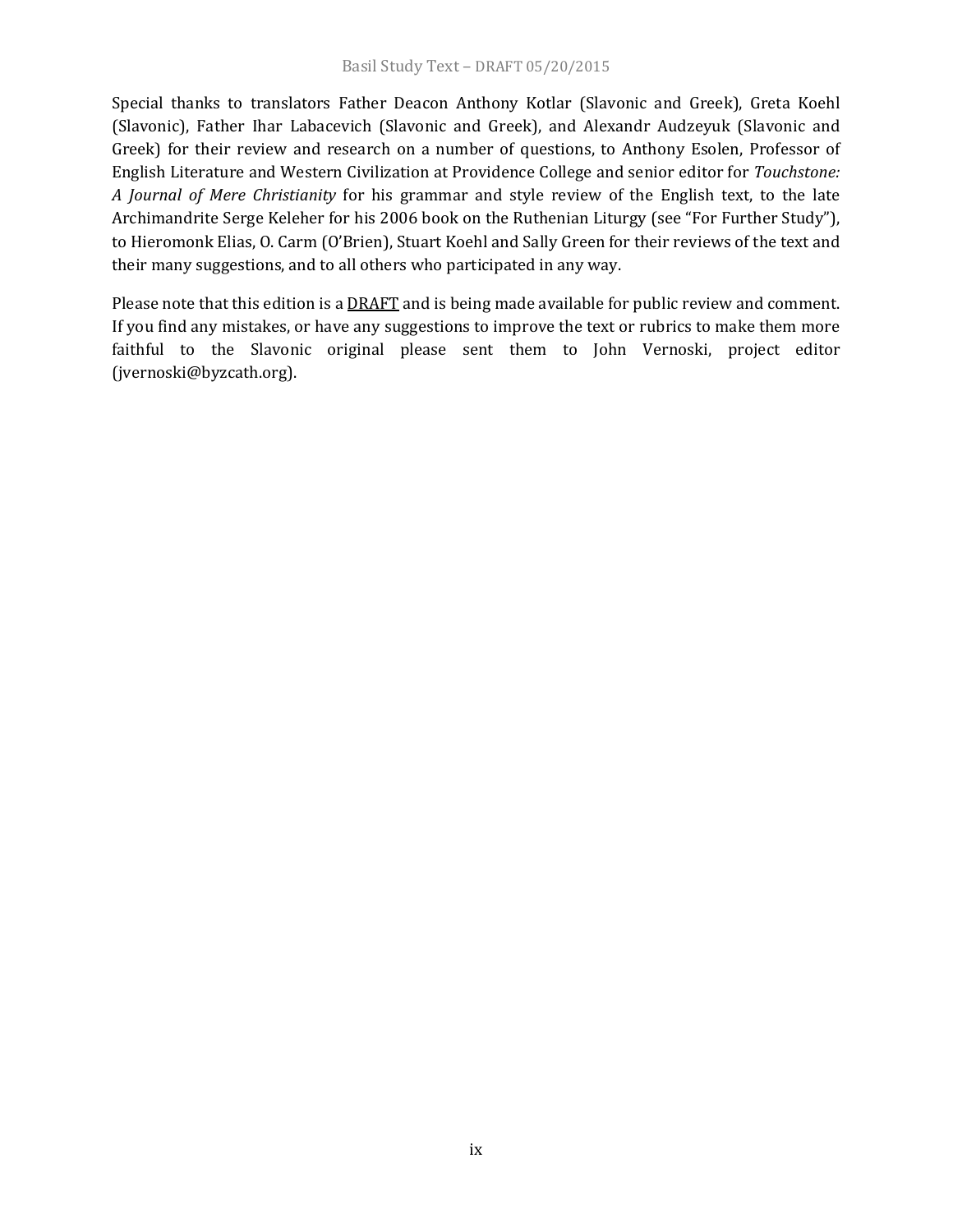# **Table of Contents**

| THE DIVINE LITURGY OF OUR FATHER AMONG THE SAINTS BASIL THE GREAT  23 |  |
|-----------------------------------------------------------------------|--|
|                                                                       |  |
|                                                                       |  |
|                                                                       |  |
|                                                                       |  |
|                                                                       |  |
|                                                                       |  |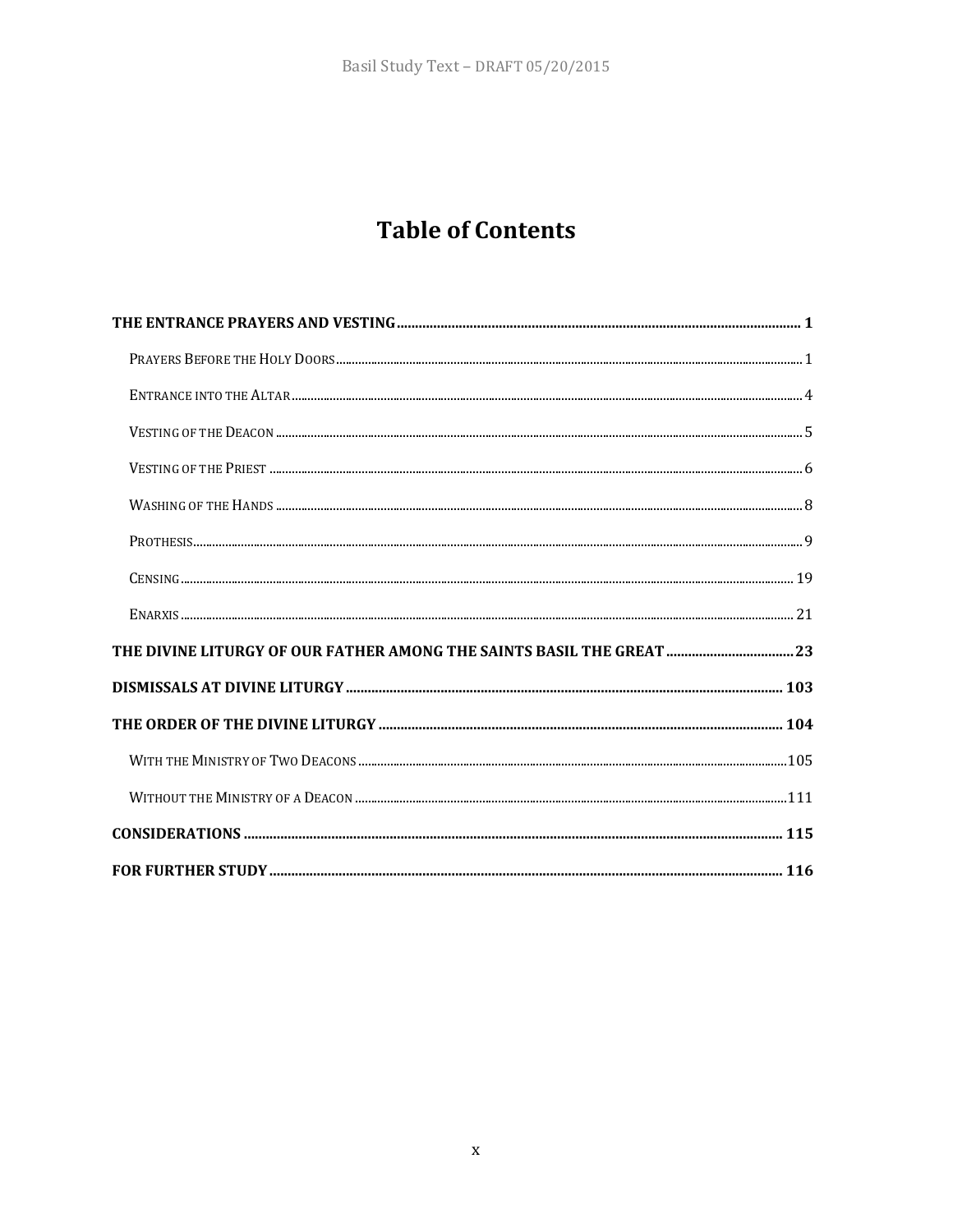Know that this Divine Liturgy of Saint Basil the Great is not sung always, but only on certain days: the Sundays of the Great Fast (excepting the Sunday of Palms), on Holy and Great Thursday and Holy and Great Saturday, on the Vigil of the Nativity of Christ and of Theophany (when the eve does not fall on a Saturday or Sunday), and on the Feast of Saint Basil. 

The order and rubrics of this holy celebration is the same as that of the Liturgy of Saint John Chrysostom.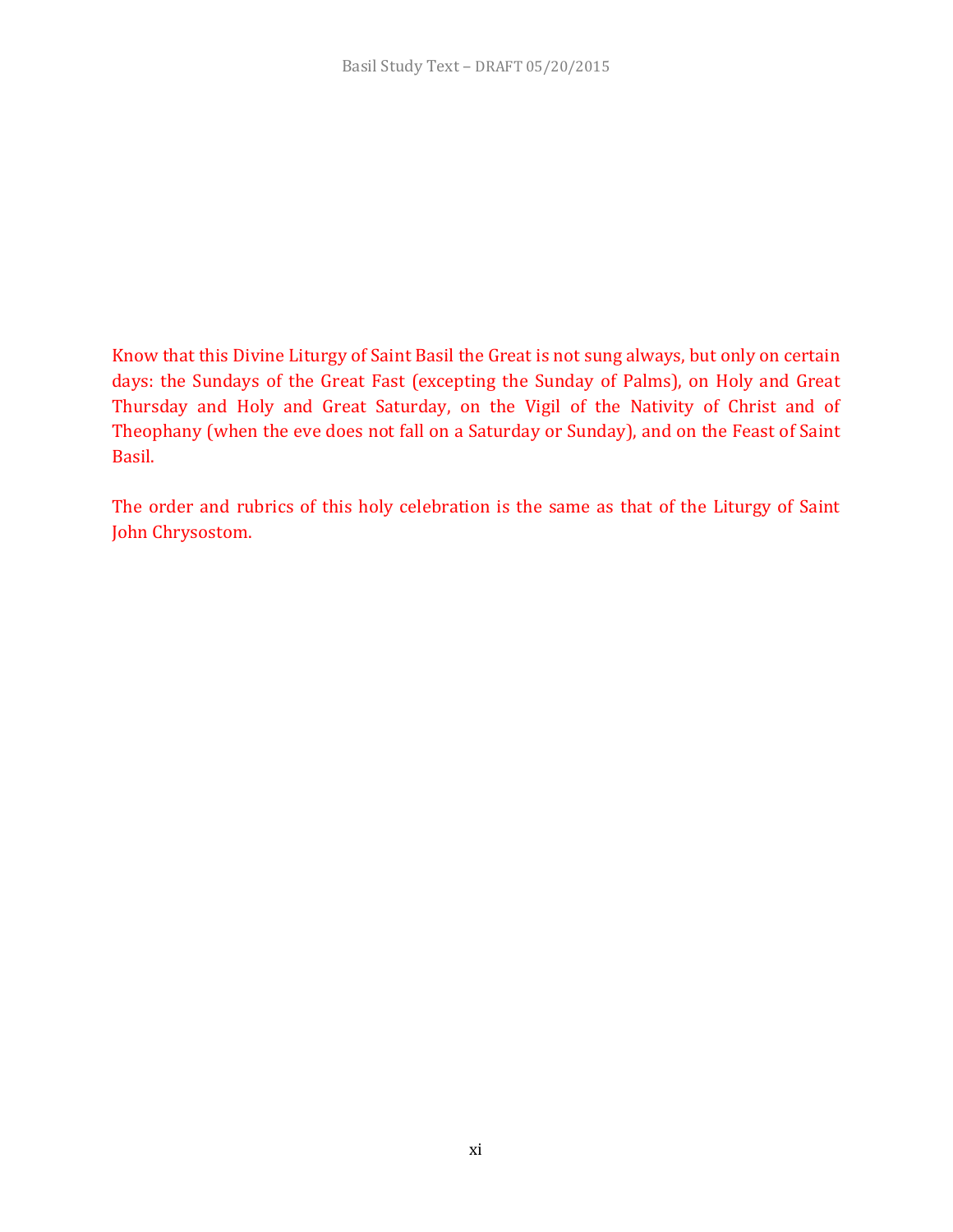# **THE RITE OF THE SACRED AND DIVINE LITURGY The Entrance Prayers and Vesting**

#### **Prayers Before the Holy Doors**

The priest who intends to celebrate the Divine Mystery must be reconciled, first of all, with everyone, and have no animosity toward anyone. To the best of his ability, he must keep his heart free from evil thoughts. He must abstain from the evening before until his priestly service. At the appointed time, he enters the temple, and together with the deacon, facing East, they bow before the Holy Doors three times, and begin:

|               | Deacon: Master, bless.                                                                          |
|---------------|-------------------------------------------------------------------------------------------------|
| Priest:       | Blessed is our God,<br>always, now and ever, <sup>1</sup> and to the ages of ages. <sup>2</sup> |
| Deacon: Amen. |                                                                                                 |

The deacon continues:

Glory to You, our God, glory to You.

O Heavenly King, Comforter,<sup>3</sup> Spirit of Truth,<sup>4</sup> Who are everywhere present and fill all things, Treasury of Blessings<sup>5</sup> and Giver of Life, come and dwell within us, cleanse us of all stain. and save our souls, O Good One.<sup>6</sup>

Holy God, Holy Mighty,<sup>7</sup> Holy Immortal,<sup>8</sup> have mercy on us. (Three times)

 $1$  Isaiah 26:4.

 $2$  Isaiah 45:17, Romans 11:36, Ephesians 3:21.

<sup>&</sup>lt;sup>3</sup> John 14:16-17.

<sup>&</sup>lt;sup>4</sup> John 14:17; 15:26; 16:13; 1 John 4:6.

 $5$  Greek: Αγαθών (good, blessing, benefit), Slavonic:  $6$ лагих (good thing).

<sup>&</sup>lt;sup>6</sup> Third Apostichon from Vespers of Pentecost.

<sup>7 2</sup> Kings (2 Samuel) 22:31‐33, Revelation 18:8b (Literally: *"Holy Strong"*). 

<sup>&</sup>lt;sup>8</sup> Romans 1:23, 1 Timothy 1:17.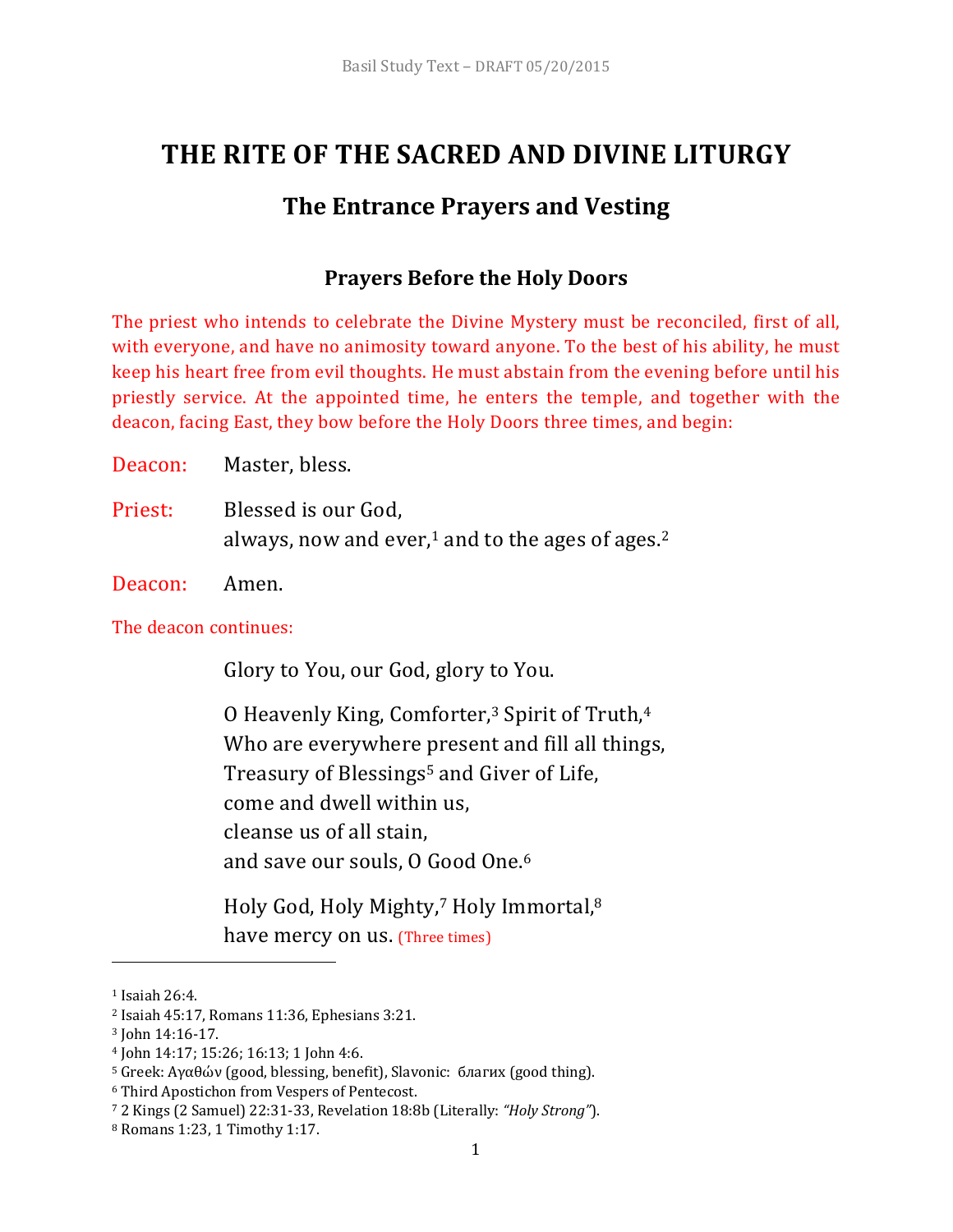Glory to the Father, and to the Son, and to the Holy Spirit, now and ever, and to the ages of ages. Amen.

O Most Holy Trinity, have mercy on us; O Lord, cleanse us of our sins;<sup>9</sup> O Master, forgive our transgressions; O Holy One, visit us and heal our infirmities for Your Name's sake.

Lord, have mercy. (Three times)

Glory to the Father, and to the Son, and to the Holy Spirit, now and ever, and to the ages of ages. Amen.

Our Father, Who art in heaven, hallowed be Thy Name; Thy kingdom come, Thy will be done on earth as it is in heaven. Give us this day our daily bread, And forgive us our trespasses, as we forgive those who trespass against us; And lead us not into temptation, but deliver us from evil.<sup>10</sup>

Priest: For Thine is the kingdom, and the power, and the glory, Father, Son, and Holy Spirit, now and ever, and to the ages of ages.

Deacon: Amen.<sup>11</sup>

The priest and deacon then say:

<u> 1989 - Johann Stein, fransk politiker (d. 1989)</u>

Have mercy on us, O Lord, have mercy on us: since we have no defense.

<sup>9</sup> Psalm 24(25:11), 18, 50:4(51:2),50:11(51:9), 78(79):9.

<sup>10</sup> Matthew 6:9-13; Luke 11:2-4. More literally: "in the heavens", "from the evil one".

<sup>&</sup>lt;sup>11</sup> Matthew 6:13 *textus receptus*, 1 Timothy 1:17. [The *Služebnik* includes the "Amen" as part of the doxology prayed by the priest, but since other liturgicons assign this "Amen" to the deacon and it is normal for him to do so, it is assumed that this is a typographical error.]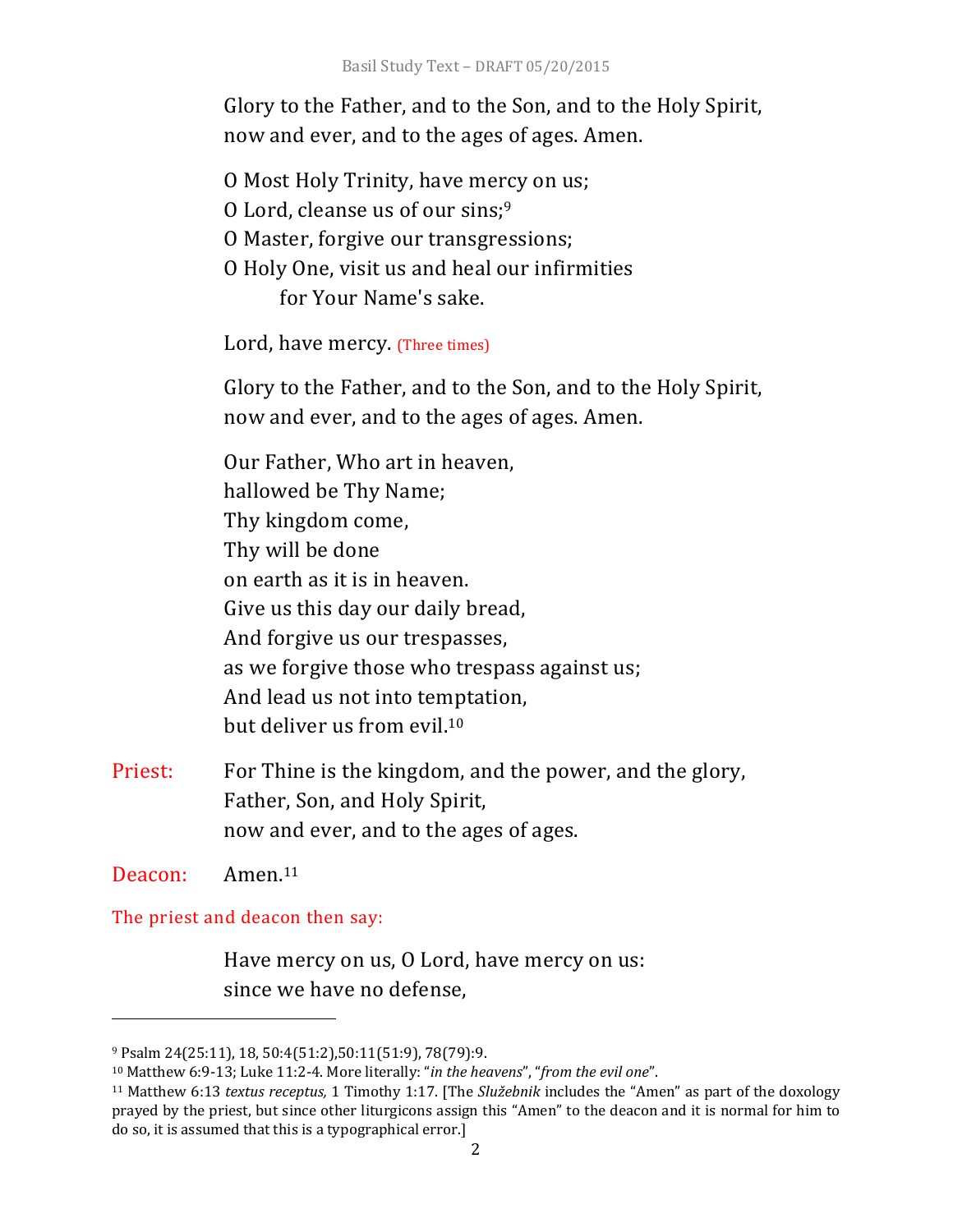we sinners offer this supplication to You, as Master; have mercy on us.

Glory to the Father, and to the Son, and to the Holy Spirit.

Lord, have mercy on us, for in You we place our hope. Be not exceedingly angry with us nor mindful of our transgressions; but look upon us even now with mercy and deliver us from our enemies;<sup>12</sup> for You are our God and we are Your people: we all are the work of Your hands,<sup>13</sup> and we call upon Your Name.<sup>14</sup>

Now and ever, and to the ages of ages. Amen.

Open to us the doors of mercy, O blessed Mother of God, that we, who place our hope in you, may not perish, but that through you we may be delivered from misfortune; for you are the salvation of all Christians.

They then approach the icon of Christ, and, kissing it, they say:

We bow before Your most pure image, O Good One, and beg forgiveness for our offenses, O Christ God; for You, of Your own will, deigned to ascend the Cross in the flesh to deliver those whom You have created from the slavery of the enemy.<sup>15</sup> Therefore, we gratefully cry out to You: by Your coming to save the world, O Savior, You have filled all things with joy.<sup>16</sup>

<sup>12</sup> Psalm 135(136):24. 

 $13$  Isaiah  $64:8$ .

<sup>&</sup>lt;sup>14</sup> This text is the Sessional for the Second Kathisma at Matins of Monday, Tone 6, *Octoëchos*.

<sup>&</sup>lt;sup>15</sup> Exodus 6:6, Romans 7:14, Hebrews 2:15.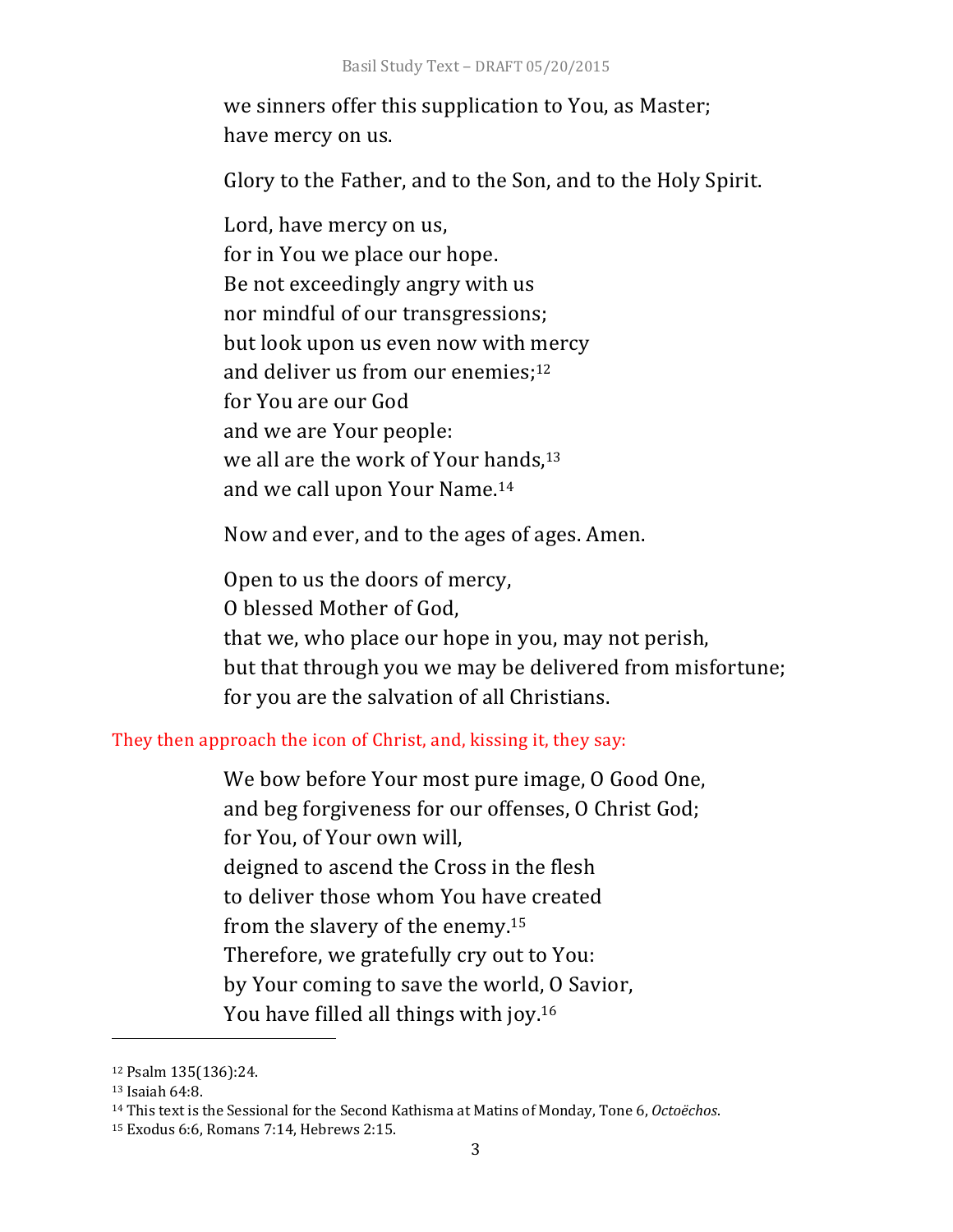#### They then kiss the icon of the Mother of God, saying this troparion:

O Mother of God. fount of mercy, make us worthy of compassion. Look upon a sinful people; as always, show your power; for, placing our hope in you, $17$ we cry out to you, "Rejoice!"<sup>18</sup> as did once Gabriel.<sup>19</sup> the commander of bodiless Hosts.<sup>20</sup>

The priest then bows his head and says this prayer:

Priest: 0 Lord, stretch forth Your hand from Your holy place on high, $21$ and strengthen me for this, Your appointed service, that, standing uncondemned before Your fearsome Altar, I may celebrate the unbloody sacrifice. For Yours is the power and the glory to the ages of ages. Amen.

#### **Entrance into the Altar**<sup>22</sup>

The priest and deacon then bow to the choirs on either side and then go into the Altar, the priest by the southern door and the deacon by the northern door, saying: $23$ 

> I will come into Your house, I will bow towards Your holy temple in fear of You. Lead me, O Lord, in Your righteousness; because of my enemies direct my way in Your sight.

<u> 1989 - Andrea Santa Alemania, poeta esperanto-a político de la provincia de la provincia de la provincia de</u>

 $16$  This is the Troparion (Apolytikion) for the Sunday of Orthodoxy, and the Sessional at the Second Kathisma of Matins, Friday, Tone 2, Octoëchos.

<sup>17</sup> Psalm 32(33):22. 

<sup>&</sup>lt;sup>18</sup> Luke 1:28.

<sup>&</sup>lt;sup>19</sup> Luke 1:19, 26.

 $^{20}$  This Theotokion is used on Sunday evening and Monday morning in the *Octoëchos*, Tone 2.

<sup>21</sup> Psalm 143(144):7. 

<sup>&</sup>lt;sup>22</sup> This title is not given in the *Služebnik* but is offered here for clarity.

<sup>&</sup>lt;sup>23</sup> *Služebnik* as enhanced by *Ordo* §101.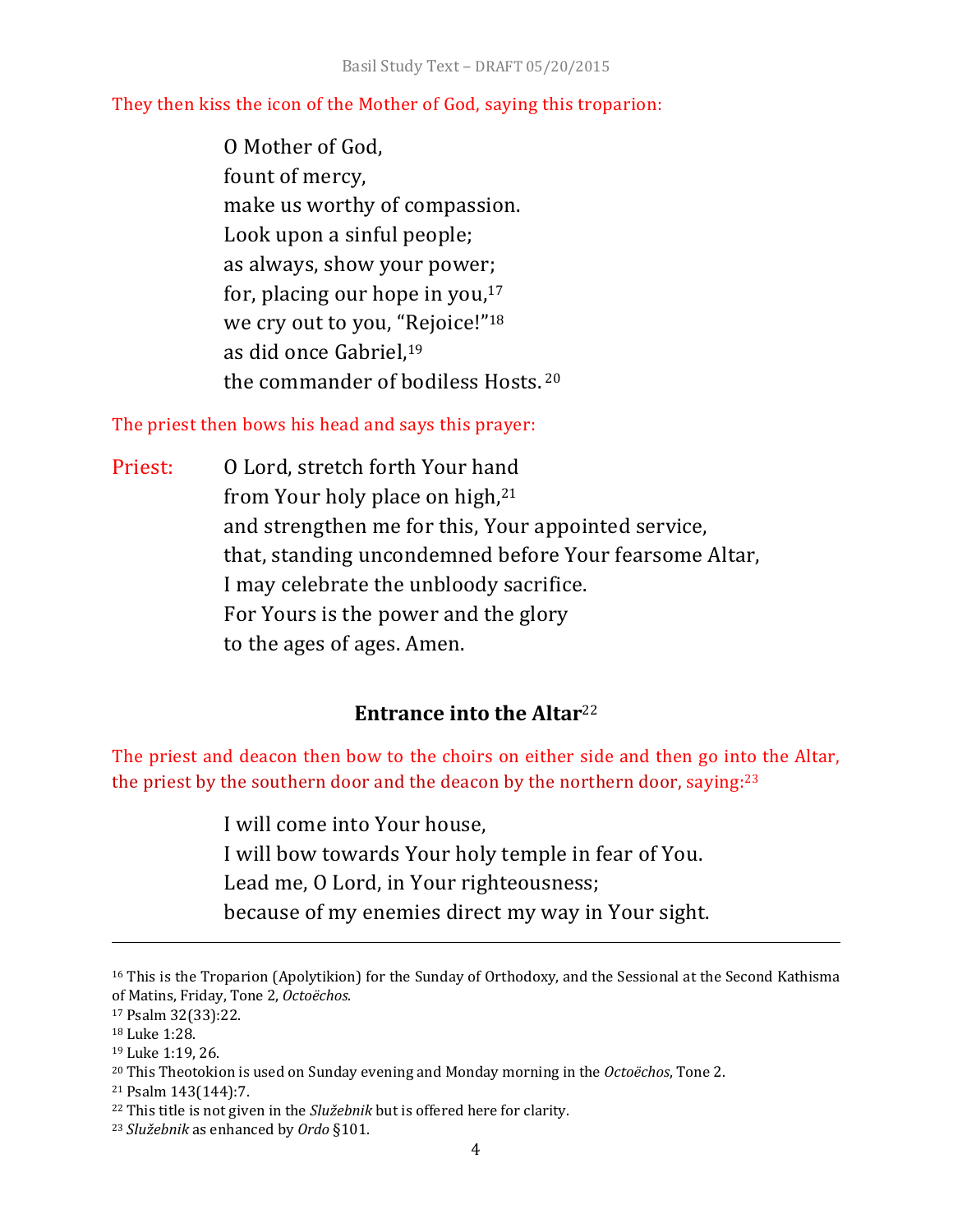For in their mouths there is no truth: their heart is vain, their throat is an open sepulchre; they dealt deceitfully with their tongues. Judge them, O God, and let them fall by their own counsels; according to the multitude of their wickedness cast them out, for they provoked You, O Lord. And let all them be glad that hope in You, they shall rejoice forever, and You will dwell in them; and all they that love Your Name shall glory in You. For You will bless the righteous, O Lord: You have crowned us with a shield of Your good will.<sup>24</sup>

Having entered the Altar they make three small bows before the Holy Table. The priest kisses the holy Gospel Book, the deacon kisses the Holy Table, and, according to custom, they both kiss the Hand-Cross.<sup>25</sup> Each then takes his sticharion into his right hand and bows three times towards the East, each time saying quietly:<sup>26</sup>

Priest and Deacon: O God, be merciful to me a sinner.<sup>27</sup>

## **Vesting of the Deacon28**

Then the deacon, holding the sticharion with the orarion<sup>29</sup> in his right hand, approaches the priest, and, bowing his head to him, says:

#### Deacon: Master, bless the sticharion and the orarion.

And the priest blesses them, saying:

Priest: Blessed is our God, always, now and ever, and to the ages of ages.

<sup>24</sup> Psalm 5:8b‐13(7b‐12). 

<sup>25</sup> Literally, *"On‐the‐throne‐Cross ".*

<sup>&</sup>lt;sup>26</sup> *Služebnik* as enhanced by *Ordo* §102.

<sup>&</sup>lt;sup>27</sup> Luke 18:13.

<sup>&</sup>lt;sup>28</sup> This title is not given in the *Služebnik* but is offered here for clarity.

<sup>&</sup>lt;sup>29</sup> The *Služebnik* does not reference the *epimanikia* (cuffs) here but they are referenced in the *Ordo Celebrationis, § 103*.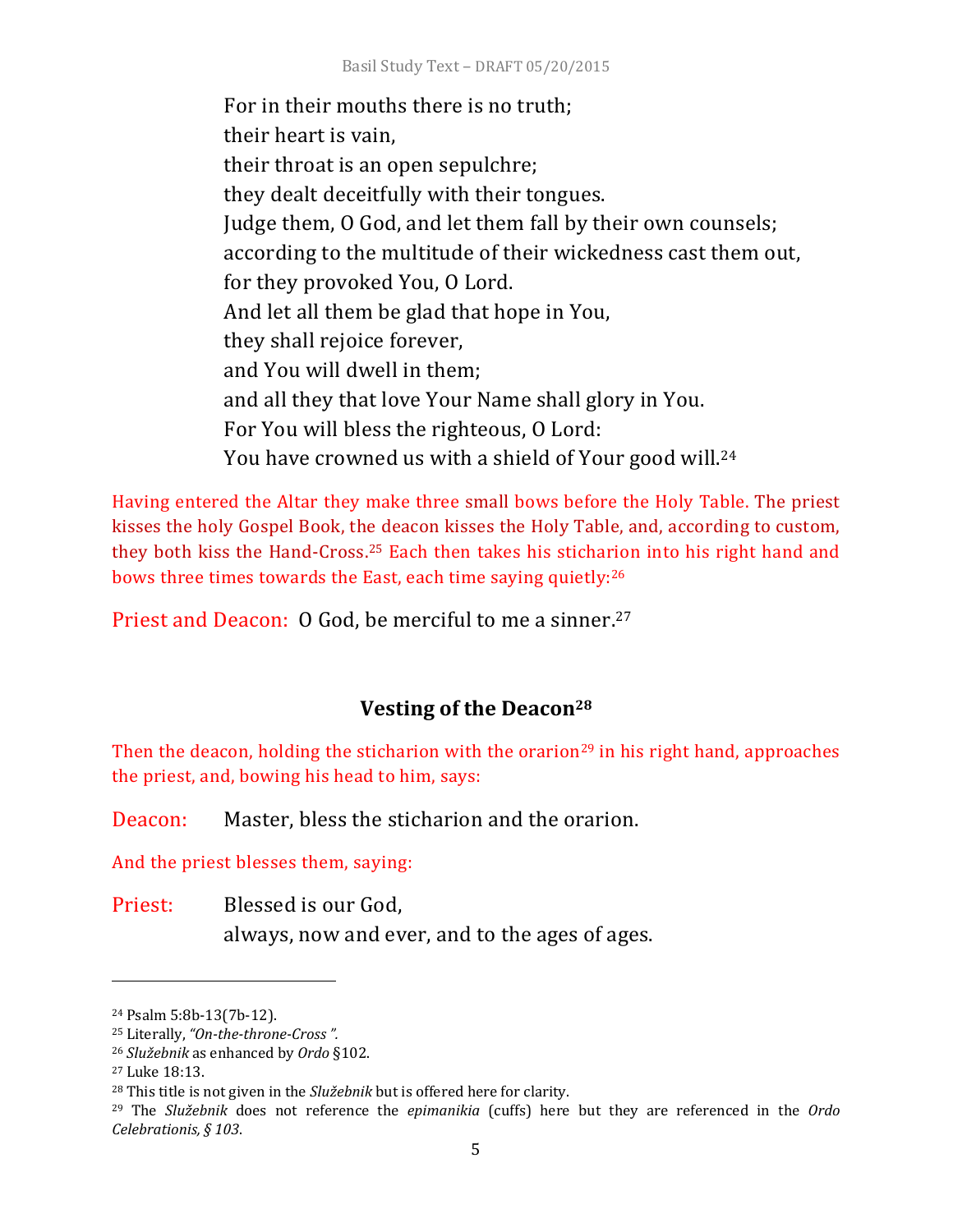#### Deacon: Amen.<sup>30</sup>

The deacon then goes to one side of the Altar and puts on his sticharion, praying thus:

Deacon: My soul shall rejoice in the Lord, for He has clothed me with the garment of salvation, covered me with the robe of joy; He has set a crown upon me as on a bridegroom, and adorned me with beauty as a bride. $31$ 

Kissing the orarion, he puts it on his left shoulder. Then he puts the cuffs (epimanikia) on his hands, saying for the right hand:

Deacon: Your right hand, O Lord, glorious in power, Your right hand, O Lord, crushes the enemy. In the greatness of Your glory You shatter Your adversaries.<sup>32</sup>

For the left hand he says:

Deacon: Your hands have created me, and formed me; give me understanding that I may learn Your commandments. $33$ 

He then goes to the Table of Preparation and arranges the sacred vessels. He unfolds the eiliton, places the holy discos on the left side and the holy chalice on the right side, and the other vessels with them (spear [lance], asterisk, veils, and covers). $34$ 

### **Vesting of the Priest35**

The priest vests in the right of the Altar (or in the sacristy) in the following manner. He takes his sticharion into his left hand and bows three times towards the East, as mentioned above; then he makes the sign of the Cross over his sticharion, saying: $36$ 

<sup>&</sup>lt;sup>30</sup> The *Ordo* assigns the "Amen" (which is missing from the *Služebnik*) to the deacon. Customarily the deacon kisses the priest's hand, and the large Cross on the diaconal *sticharion*.

<sup>&</sup>lt;sup>31</sup> Isaiah 61:10 LXX.

<sup>32</sup> Exodus 15:6‐7a. *[More literally: "You grind down Your adversaries"]*

<sup>33</sup> Psalm 118(119):73.

<sup>&</sup>lt;sup>34</sup> *Služebnik* as enhanced by *Ordo* §104.

<sup>&</sup>lt;sup>35</sup> This title is not given in the *Služebnik* but is offered here for clarity.

<sup>&</sup>lt;sup>36</sup> *Služebnik* as enhanced by *Ordo* §105.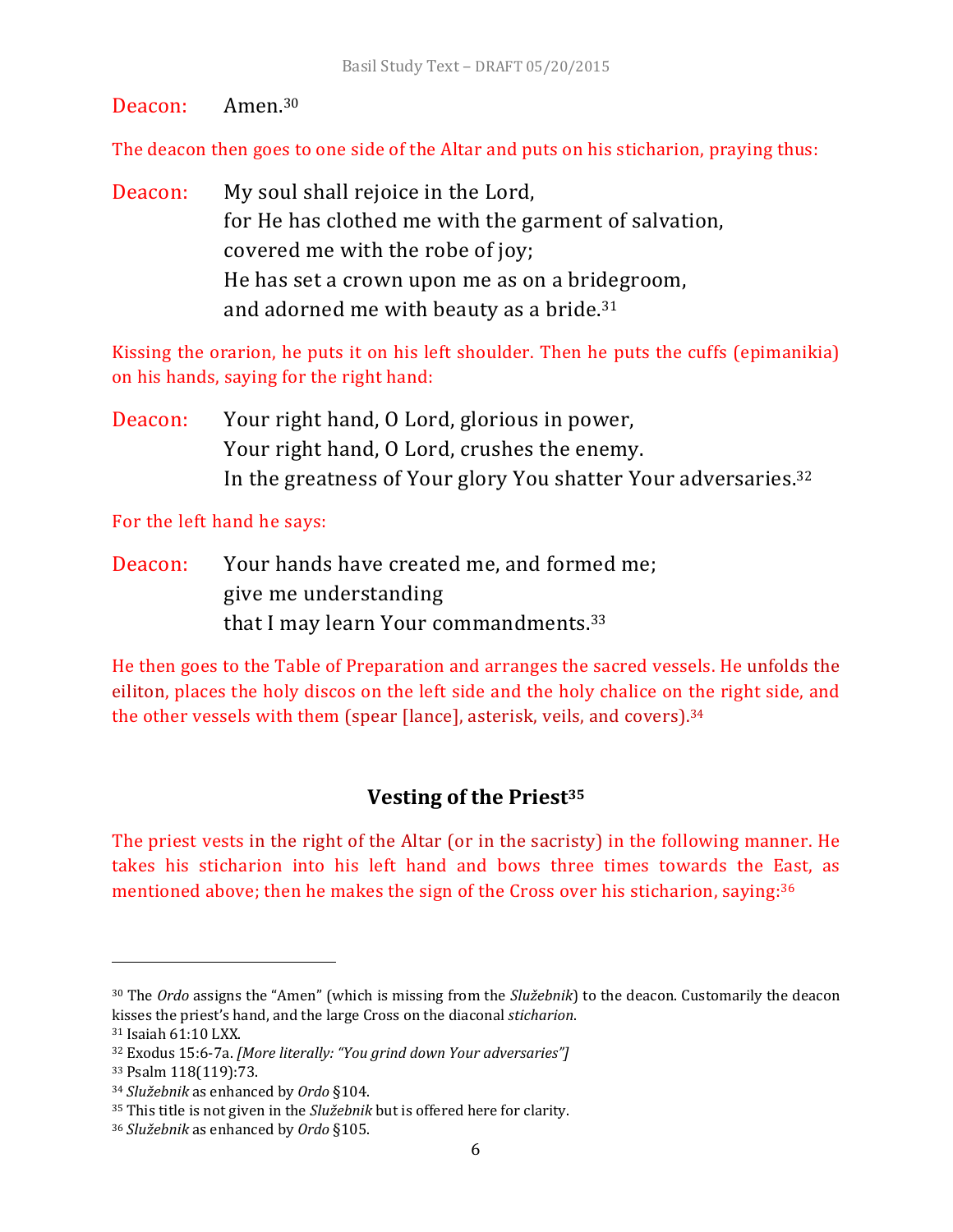Priest: Blessed is our God. always, now and ever, and to the ages of ages. Amen.<sup>37</sup>

He then puts on the sticharion, saying:

My soul shall rejoice in the Lord, for He has clothed me with the garment of salvation, covered me with the robe of joy; He has set a crown upon me as on a bridegroom, and adorned me with beauty as a bride. $38$ 

Then taking the epitrachelion and making the sign of the Cross over it, he puts it on, saying: 

> Blessed is God Who pours out His grace upon His priests, like a precious ointment on the head, which runs down upon the beard. the beard of Aaron, running down to the hem of his garment.<sup>39</sup>

Then taking the cincture (zone or belt) and girding himself with it, he says:

Blessed is God Who girds me with strength, and made my way blameless, making my feet like the feet of a deer. and setting me upon high places.<sup>40</sup>

Putting the cuffs (epimanikia) on his hands, he says for the right hand:

Your right hand, O Lord, glorious in power, Your right hand, O Lord, crushes the enemy. In the greatness of Your glory You shatter Your adversaries.<sup>41</sup>

#### For the left hand he says:

<u> 1989 - Johann Stein, fransk politiker (d. 1989)</u>

39 Psalm 132(133):2. 

<sup>&</sup>lt;sup>37</sup> The "Amen" is not in the Slavonic liturgicon, but this omission appears to be a typographical error so it is supplied here.

<sup>38</sup> Isaiah 61:10 LXX.

<sup>40</sup> Psalm 17:33‐34(18:32‐33). 

<sup>41</sup> Exodus 15:6‐7a. *[More literally: "You grind down Your adversaries"]*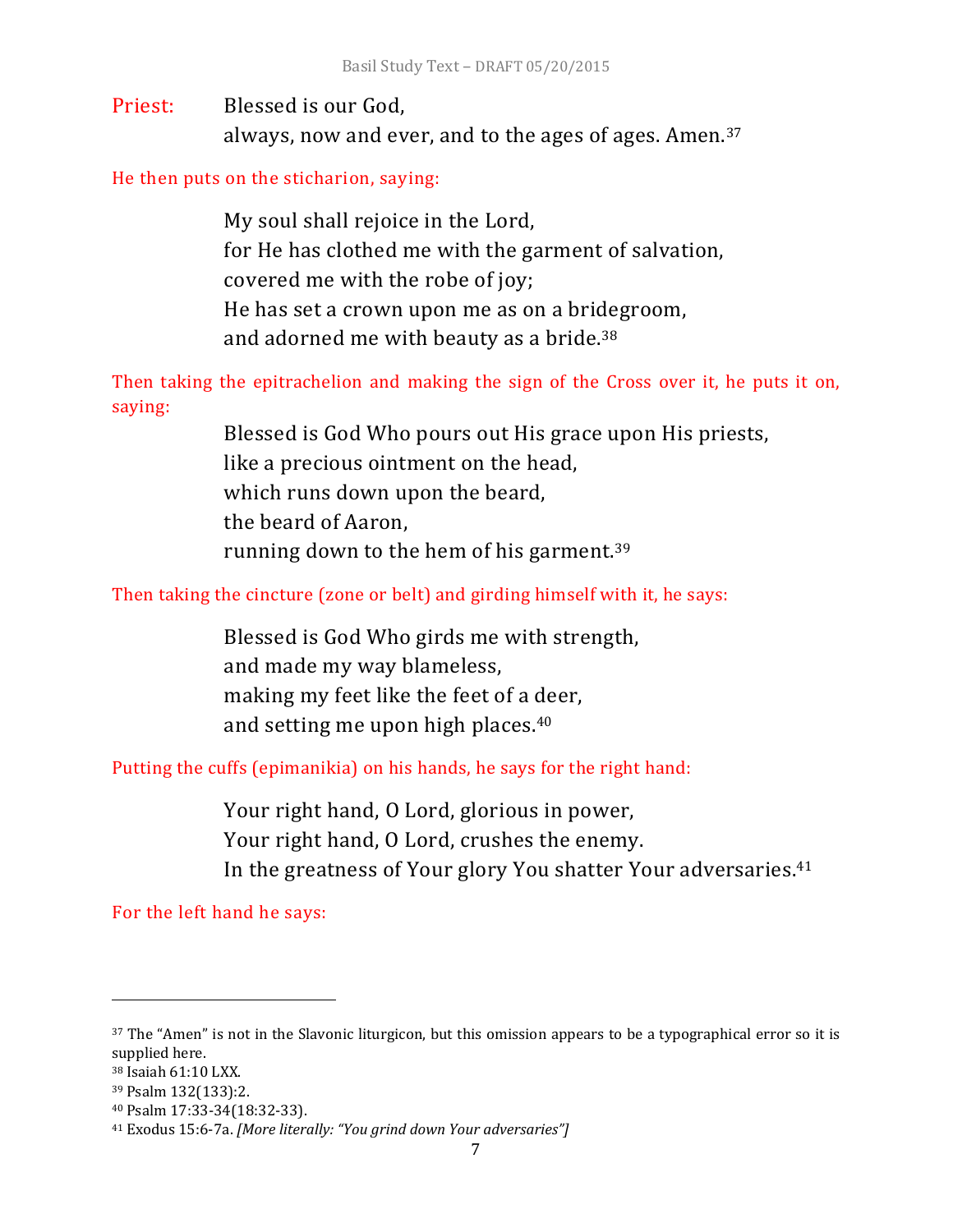Your hands have created me, and formed me; give me understanding that I may learn Your commandments. $42$ 

He takes the epigonation, if he has one, and blessing and kissing it, and says:

Gird Your sword upon Your thigh, O Mighty One, in Your glory and majesty; [in your beauty and goodness] and ride forth victoriously and reign, for the cause of truth and meekness and righteousness, and Your right hand will guide You wondrously, $43$ always, now and ever, and to the ages of ages. Amen.

Taking the phelonion and blessing it, he kisses it, saying:<sup>44</sup>

Your priests, O Lord, shall be clothed with righteousness, and Your saints shall rejoice with gladness<sup>45</sup> always, now and ever, and to the ages of ages. Amen.

#### **Washing of the Hands46**

The priest and deacon go to the Table of Preparation and wash their hands, saying:

Priest and Deacon:

I will wash my hands among the innocent, and I will go around Your altar, O Lord, that I may hear the voice of Your praise, and recount all Your wonderful works. O Lord, I have loved the beauty of Your house and the place where Your glory dwells.

<sup>42</sup> Psalm 118(119):73. 

<sup>43</sup> Psalm 44:4‐5(45:3‐4). 

<sup>&</sup>lt;sup>44</sup> While not referenced in the Ruthenian *Služebnik*, in many places it has become the custom for priests to make use of the Pectoral Cross, putting it on after putting on the phelonion. The following prayer (adapted from the Bishop's prayer) is used in some places: *"If any man would come after me, let him deny himself, take up his Cross, and follow Me."* (Luke 9:23) It is provided here only as a possibility. 

<sup>45</sup> Psalm 131(132):9. 

<sup>&</sup>lt;sup>46</sup> This title is not given in the *Služebnik* but is offered here for clarity.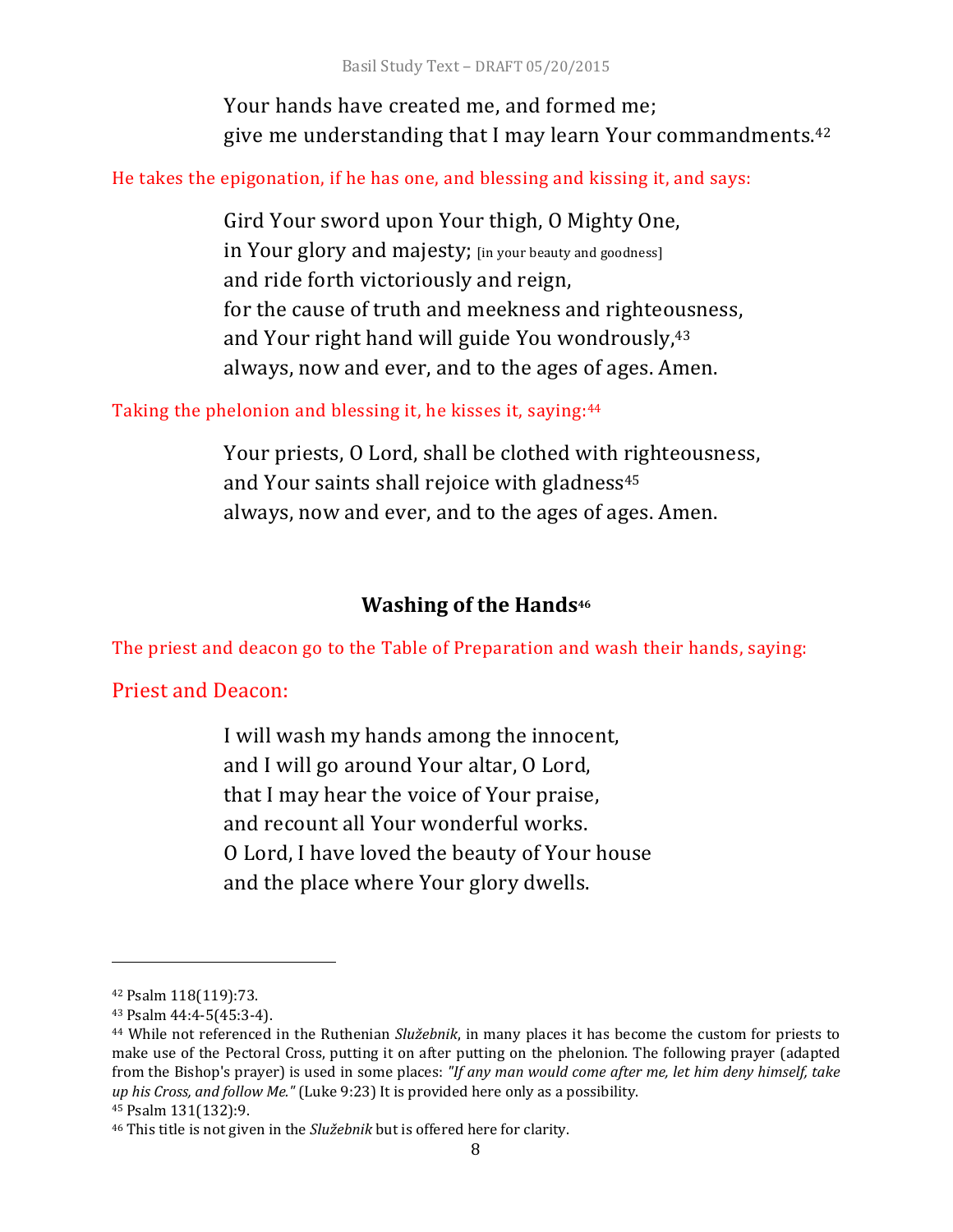Destroy not my soul together with the ungodly, nor my life with men of blood, in whose hands are iniquities; their right hand is full of bribes.

But as for me, I walked in my innocence, redeem me, O Lord, and have mercy on me. My foot stood on an even place, O Lord; in the congregations I will bless You. $47$ 

#### **Prothesis***<sup>48</sup>*

They each make three bows before the Preparation Table, saying:

Priest and Deacon: O God, be merciful to me a sinner.<sup>49</sup>

Priest and Deacon:

You have redeemed us from the curse of the Law<sup>50</sup> by Your precious Blood; nailed to the Cross, and pierced with a spear, You poured forth immortality to all mankind. O our Savior, glory to You.<sup>51</sup>

Deacon: Master, bless.

And the priest begins:

Priest: Blessed is our God, always, now and ever, and to the ages of ages.

Deacon: Amen.

 $47$  Psalm 25(26): 6-12.

 $48$  An offering, in liturgical use the laying out of the gifts of bread and wine (and, by association, the place, table where this is done). Cf: Exodus 40:23, 1 Kings 21:6 (7) (1 Samuel), 2 Chronicles 29:18, Matthew 12:4, Hebrews 9:2, etc. [The title "Prothesis" is not in the *Služebnik*.]

<sup>&</sup>lt;sup>49</sup> Luke 18:13.

<sup>50</sup> Galatians 3:13. 

<sup>51</sup> Troparion at the Passion Matins (the "Twelve Gospels") of Holy and Great Friday.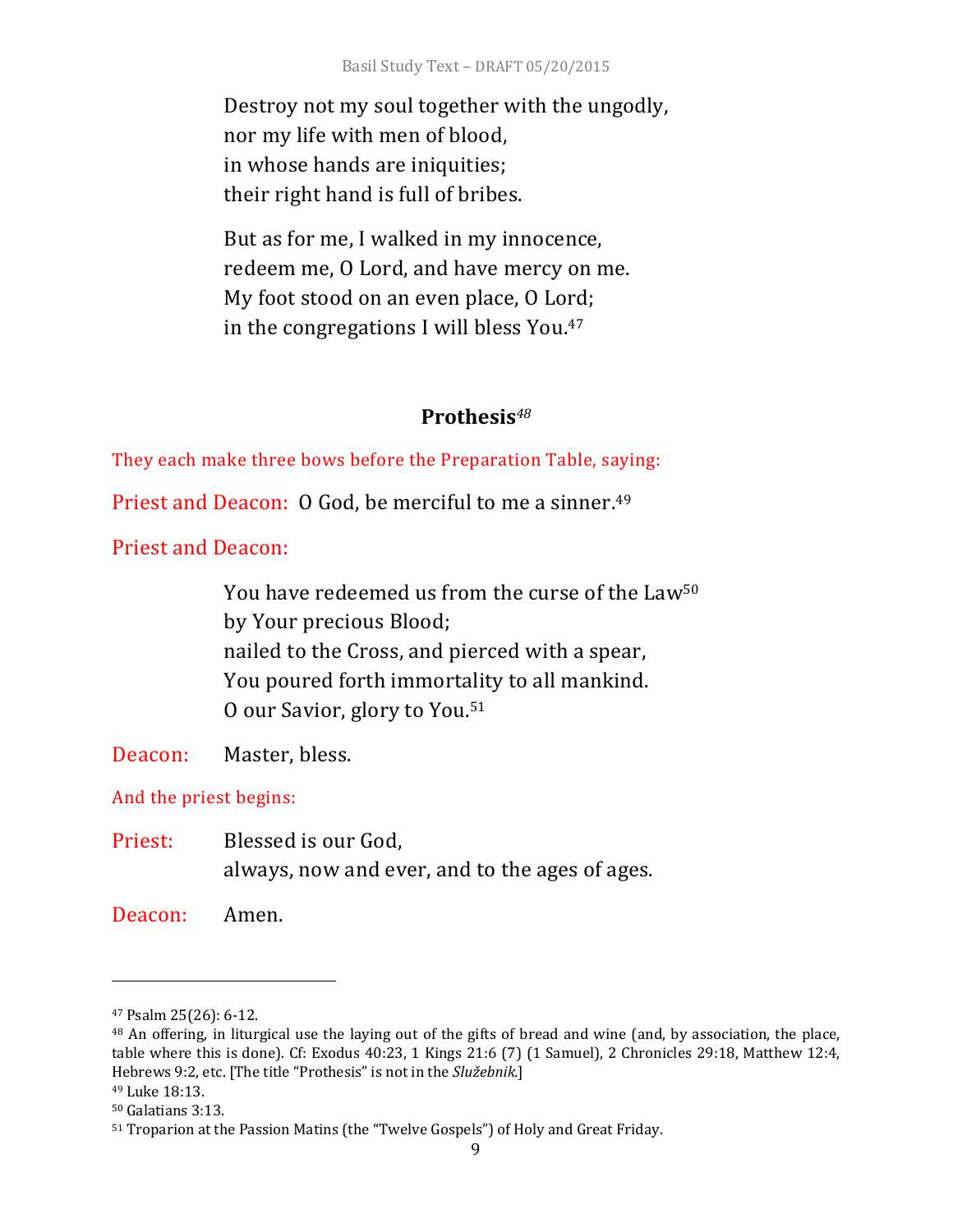## FIRST PROSPHORA<sup>52</sup>

The priest then takes a prosphora in his left hand and the spear in his right hand. With the spear he makes the sign of the Cross three times over the seal of the prosphora, saying: 

Priest: In remembrance of our Lord, God, and Savior, Jesus Christ. (Three times)

He then thrusts the spear into the right side of the seal and says while cutting:

Like a sheep led to the slaughter. $53$ 

Then into the left side:

And like a lamb without blemish, that before its shearer is dumb, so He opened not His mouth.<sup>54</sup>

Then into the upper side of the seal:

In His humiliation judgment of Him was taken away.<sup>55</sup>

Then into the lower side:

Who shall declare His generation?<sup>56</sup>

The deacon holds the orarion in his right hand and looks with piety upon this mystery, and says at each incision: Let us pray to the Lord. After which he says: $57$ 

Deacon: Master, lift up.

And the priest inserts the holy spear obliquely into the right side of the prosphora and lifts out the Holy Bread, saying:

Priest: For His life is taken away from the earth.<sup>58</sup>

He then places it, seal downwards, on the holy discos; and the deacon says:

<sup>&</sup>lt;sup>52</sup> The titles "First Prosphora" (and etc.) are not in the *Služebnik* but are offered here for clarity.

<sup>53</sup> Isaiah 53:7a LXX, Acts 8:32.

<sup>54</sup> Isaiah 53:7b LXX, Acts 8:32, 1 Peter 1:19, Hebrews 9:14, Exodus 12:5.

<sup>55</sup> Isaiah 53:8 LXX, Acts 8:33.

<sup>56</sup> Isaiah 53:8 LXX, Acts 8:33.

<sup>57</sup> *Služebnik* as enhanced by *Ordo* §108. 

<sup>58</sup> Isaiah 53:8 LXX, Acts 8:33.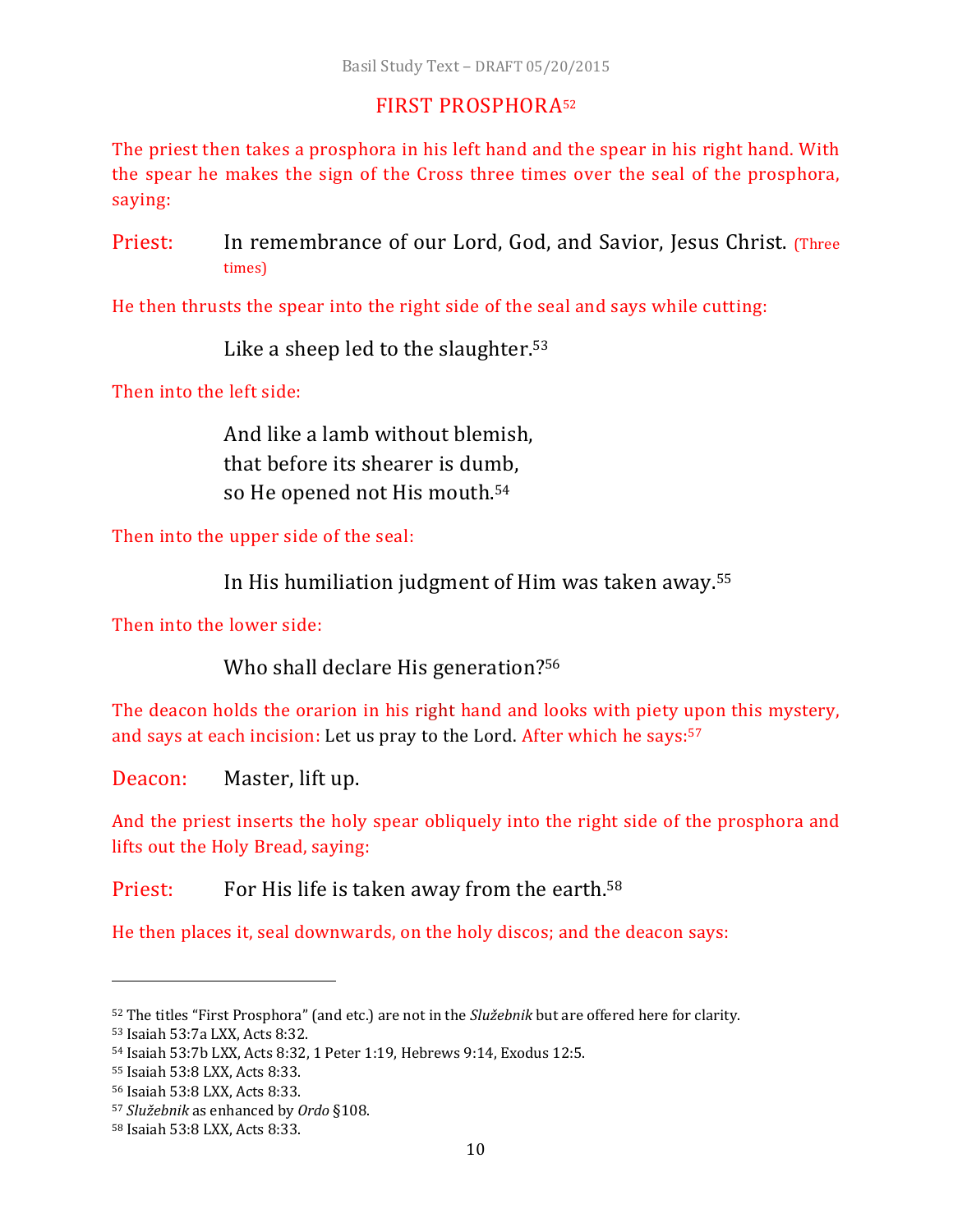Deacon: Master, sacrifice.

And the priest sacrifices it, in the form of a Cross, and saying:

Priest: The Lamb of God, Who takes away the sin of the world, $59$ is sacrificed for the life and salvation of the world.<sup>60</sup>

He turns it over so that the seal is upwards. The deacon says:

Deacon: Master, pierce.

And the priest pierces it with the spear on the right side (in the upper right corner, where the letters "IC" are imprinted), saying: $61$ 

Priest: One of the soldiers pierced His side with a spear, and at once there came out blood and water. He who saw it has borne witness—his testimony is true.<sup>62</sup>



Then the deacon takes wine and water, and says to the priest:

Deacon: Master, bless this holy union.

<sup>61</sup> *Služebnik* as enhanced by *Ordo* §108. 

<sup>&</sup>lt;sup>59</sup> Cf. John 1:29 and 6:51.

<sup>60</sup> Hebrews 10:12‐14, 12:24. 

<sup>62</sup> John 19:34-35 (RSV-2CE).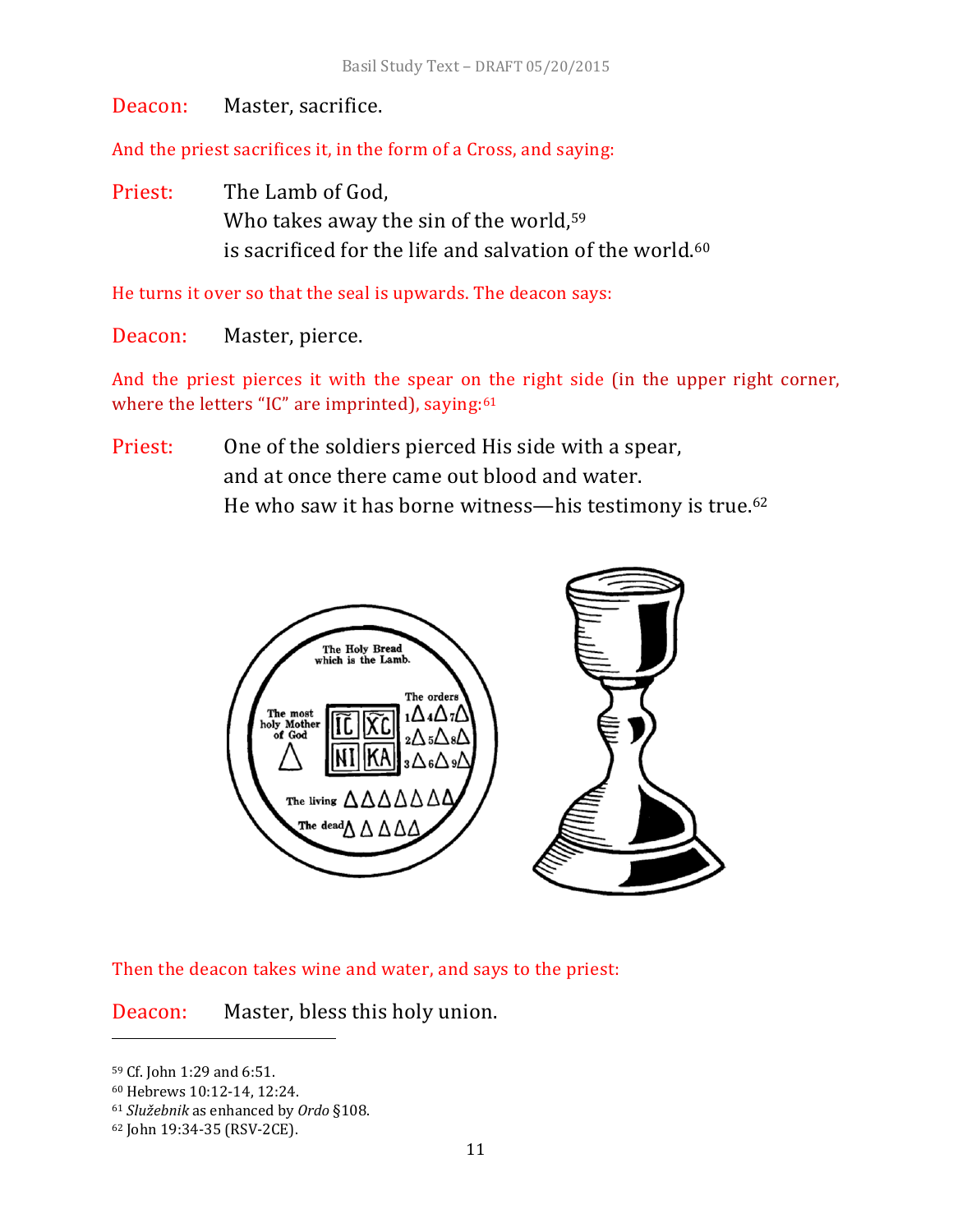And having obtained the blessing over them, the deacon (or priest, if there is no deacon) pours wine together with a little water into the holy chalice.<sup>63</sup>

## SECOND PROSPHORA

The priest then takes a second prosphora in his hand, saying:

Priest: In honor and memory of our most blessed Lady, the Mother of God and ever-Virgin Mary: through whose prayers, O Lord, accept this sacrifice upon Your most heavenly Altar.

And cutting off a particle, he places it to the right of the Holy Bread, close to the middle, saying: 

> The Queen stood at your right hand, vested in robes woven with gold, adorned in many colors.<sup>64</sup>

## THIRD PROSPHORA

Then he takes a third prosphora, and says:

The honorable, heavenly and bodiless Hosts.

Cutting off the first particle, he places it to the left of the Holy Bread, thus starting the first column with it.

Then he says:

The honorable and glorious Prophet, Forerunner and Baptist, John, and all the holy Prophets.

Cutting off the second particle, he places it properly below the first particle.

Then he says:

The holy, glorious and all-praised Apostles, Peter and Paul, and all the other holy Apostles.

<sup>&</sup>lt;sup>63</sup> The 1950 Roman edition of the Greek text (and other recensions) gives this for the priest: *"Blessed is the union of Your Holy Things, always, now and ever, and to the ages of ages. Amen."* This prayer is not in the *Služebnik* or the *Ordo Celebrationis* (see *Ordo § 109)*.

<sup>64</sup> Psalm 44:10 LXX.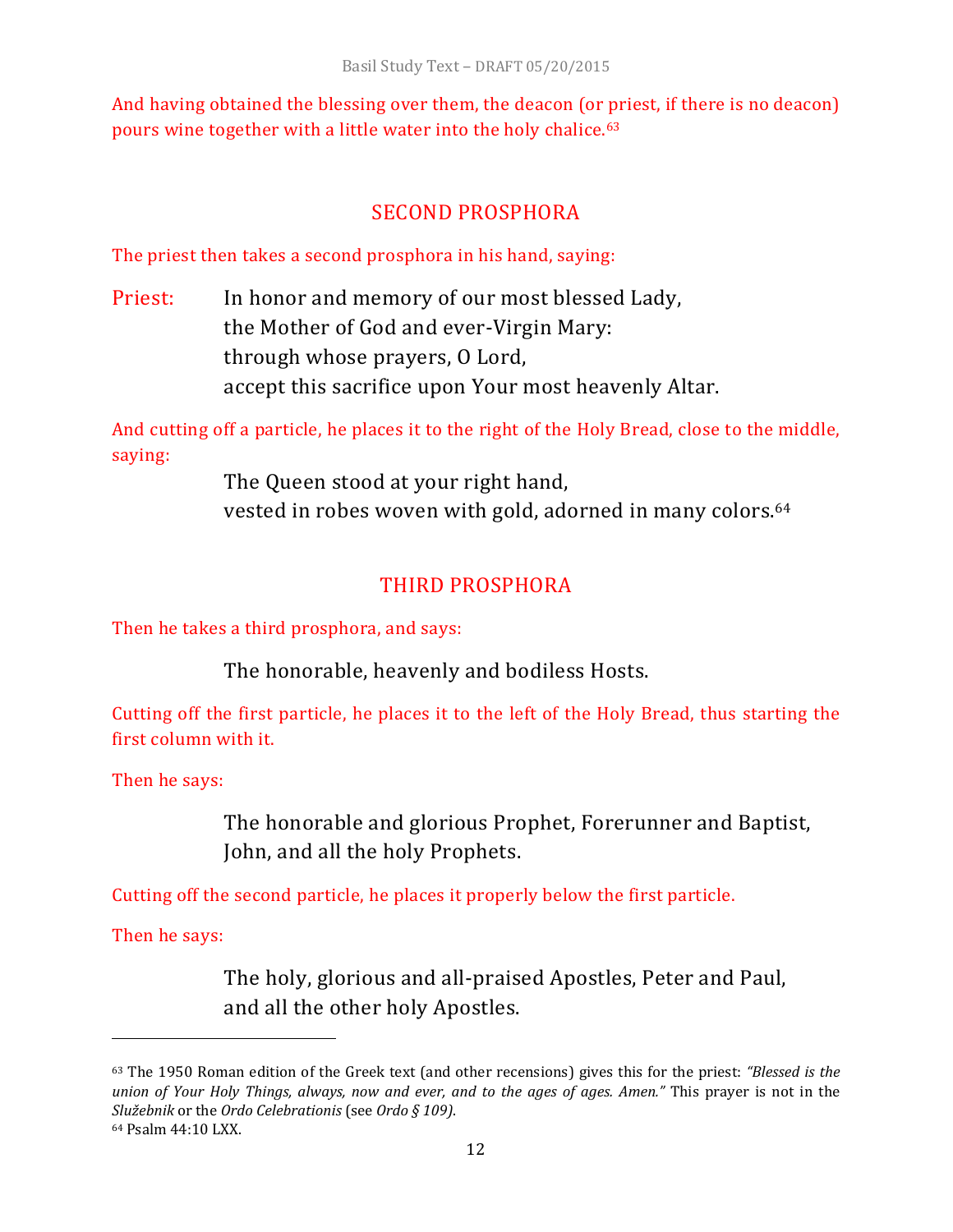Cutting off the third particle, he places it below the second, thus completing the first column. 

Then he says:

Our holy Fathers among the Saints, the Hierarchs: Basil the Great. Gregory the Theologian, and John Chrysostom; Athanasius and Cyril; Nicholas of Myra; the teachers of the Slavs, Cyril and Methodius, the holy Bishop-Martyr Theodore of Mukachevo<sup>65</sup> and all holy Hierarchs.

Cutting off the fourth particle, he places it near the first particle, in this way beginning the second column.

Then he says:

The holy Apostle, First-Martyr and Archdeacon Stephen, the holy Great-Martyrs: Demetrius, George, Theodore the Recruit, and all the holy Martyrs.

Cutting off the fifth particle, he places it below the first particle of the second column.

Then he says:

Our venerable and God-bearing Fathers: Anthony, Euthymius, Sabbas, Onuphrius, and all venerable men and women.

Cutting off the sixth particle, he places it below the second particle of the second column, thus completing the second column.

Then he says:

<sup>65</sup> The official Ruthenian Recension text includes the holy Bishop-Martyr Josaphat of Polotsk here, but this seems to have fallen into disuse in the Pittsburgh Metropolitanate. On the other hand, other more recently beatified martyrs of the Communist yoke are sometimes added at the preference of the priest. Blessed Theodore Romzha was beatified as a Martyr for the Faith by Pope John Paul II in 2001. In 2009 his feast day was reassigned to October 31 at the regest of the Church of Uzhorod.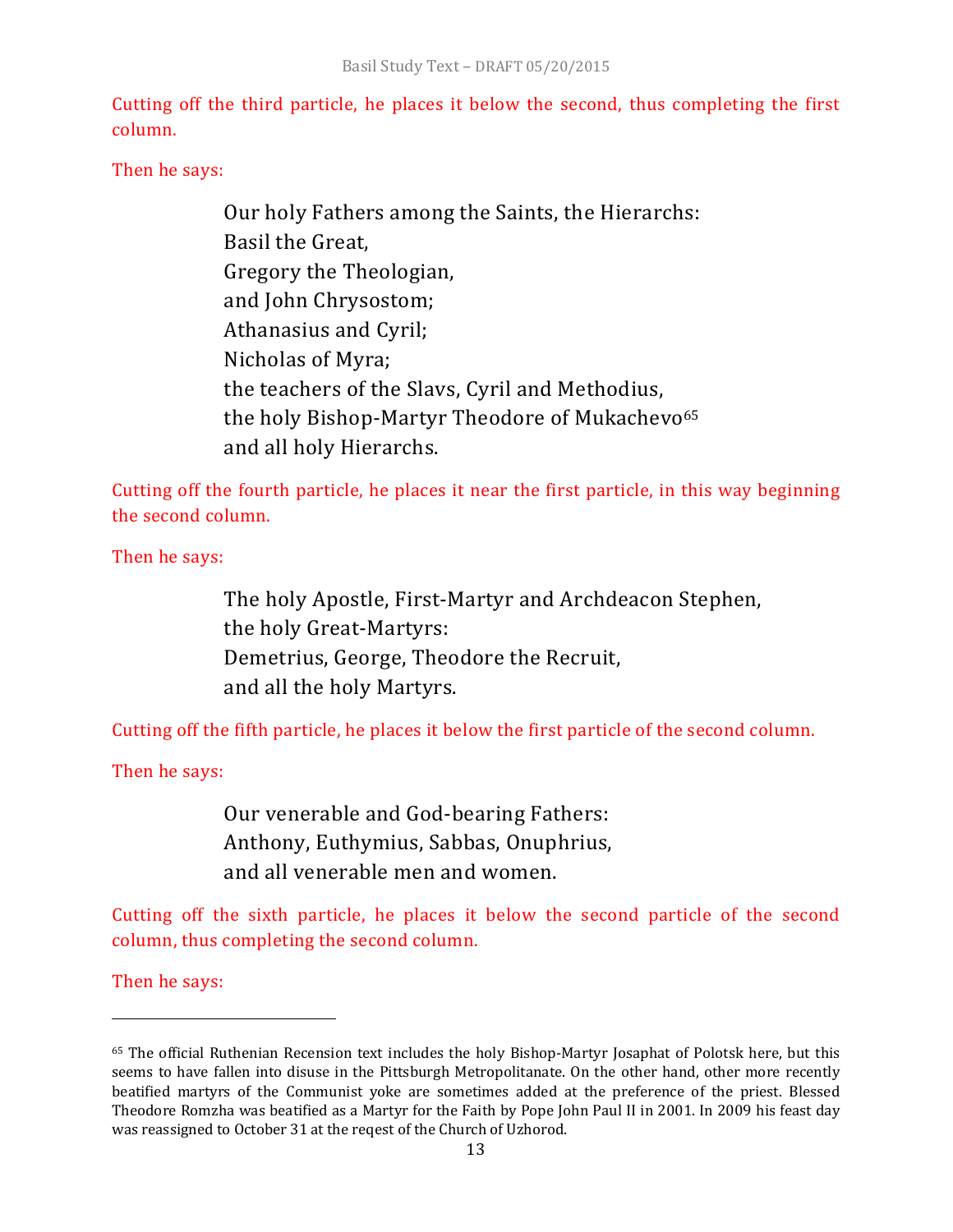The holy Wonder-Workers, the Unmercenaries: Cosmas and Damian, Cyrus and John, Pantaleimon and Hermolaus, and all the holy Unmercenaries.

Cutting off the seventh particle, he places it at the top, beginning a third column.

Then he says:

The holy and righteous Ancestors of God, Joachim and Anna.

Cutting off the eighth particle, he places it in order below the first particle of the third column. 

Then he says:

And in memory of Saint *N*. (the Saint of the temple), of Saint  $N$ . (the Saint of the day), and all the Saints, through whose prayers, 0 God, watch over us.

Cutting off the ninth particle he places it in order below the second particle of the third column, thus completing the third column.

### FOURTH PROSPHORA

Then he takes a fourth prosphora, and says:

Remember, O Master, Lover of Mankind,<sup>66</sup> our holy ecumenical pontiff<sup>67</sup> *N*., Pope of Rome, our most reverend Archbishop and Metropolitan<sup>68</sup> N.

<sup>66</sup> Titus 3:4. 

 $67$  "Ecumenical" = "Universal", "Pontiff" = "Highpriest". Cf: Leviticus 4:3. In the Septuagint *archiereus*, translated here as "pontiff," is the term for "anointed priest". In the NT it, *archiereus*, is used extensively for the (Jewish) Highpriest. The term "ecumenical" is also used in the Old Rite in a general remembrance of the "ecumenical patriarchs". See: Metropolitan Maximos of Sardis, *The Oecumenical Patriarch in the Orthodox Church* (1972) (trans by the Patriarchial Institute of Patristic Studies in Thessalonika in 1978) and Brian E. Daily, *Position and Patronage in the Early Church: The Original Meaning of 'Primacy of Honor'* (Journal of Theological Studies, NS, 44.2, Oct 1993, pp. 529-552).

 $68$  This is an odd usage. In some places this is rendered as simply "metropolitan" (omitting the term "archbishop").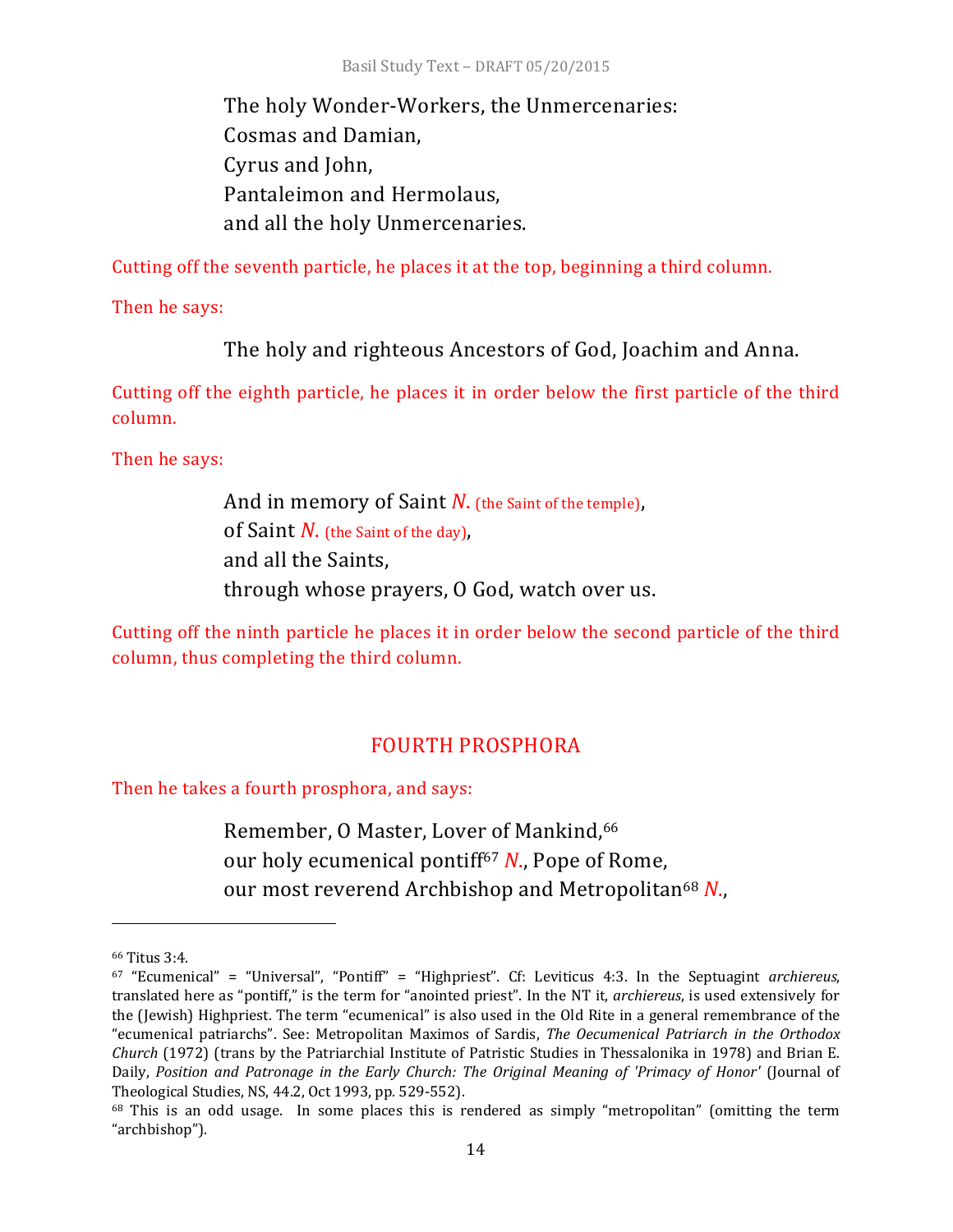our God‐loving Bishop *N*., and the entire episcopate of the Orthodox, the honorable priesthood, the diaconate in Christ, and all others in priestly orders; (If in a monastery: our archimandrite,  $N$ ., or our hegumen,  $N$ .,) [our concelebrating brother priests, *N*., and deacons, *N*.,] and all our brethren whom You, in Your compassion, have called to communion with You, O all-good Master.

Cutting a particle, he places it below the Holy Bread, beginning the first horizontal row.

Then he mentions by name those of the living whom he wishes, $69$  and for each name he cuts off a particle, saying:

Remember, O Lord, *N*.

Then he places each particle below the Holy Bread, filling the first horizontal row.

#### FIFTH PROSPHORA

Then he takes the fifth prosphora, and says:

<u> 1989 - Johann Stein, fransk politik (d. 1989)</u>

For the blessed memory and the forgiveness of the sins of the blessed founders of this holy temple (if a monastery: of this holy monastery).

Then he remembers the bishop who ordained him (if he be among those who have fallen asleep) and any others among those who have fallen asleep, by name.<sup>70</sup> At the mention of each name he cuts off a particle, saying:

> Remember, O Lord, the soul of Your servant, *N*. who has fallen asleep.

Then he places each particle below the Holy Bread, beginning the second horizontal row under the Holy Bread.

 $69$  At this point the priest remembers by name (Christian or monastic) those among the living for whom he has been asked to pray.

 $70$  At this point the priest remembers by name (Christian or monastic) those among those who have fallen asleep for whom he has been asked to pray.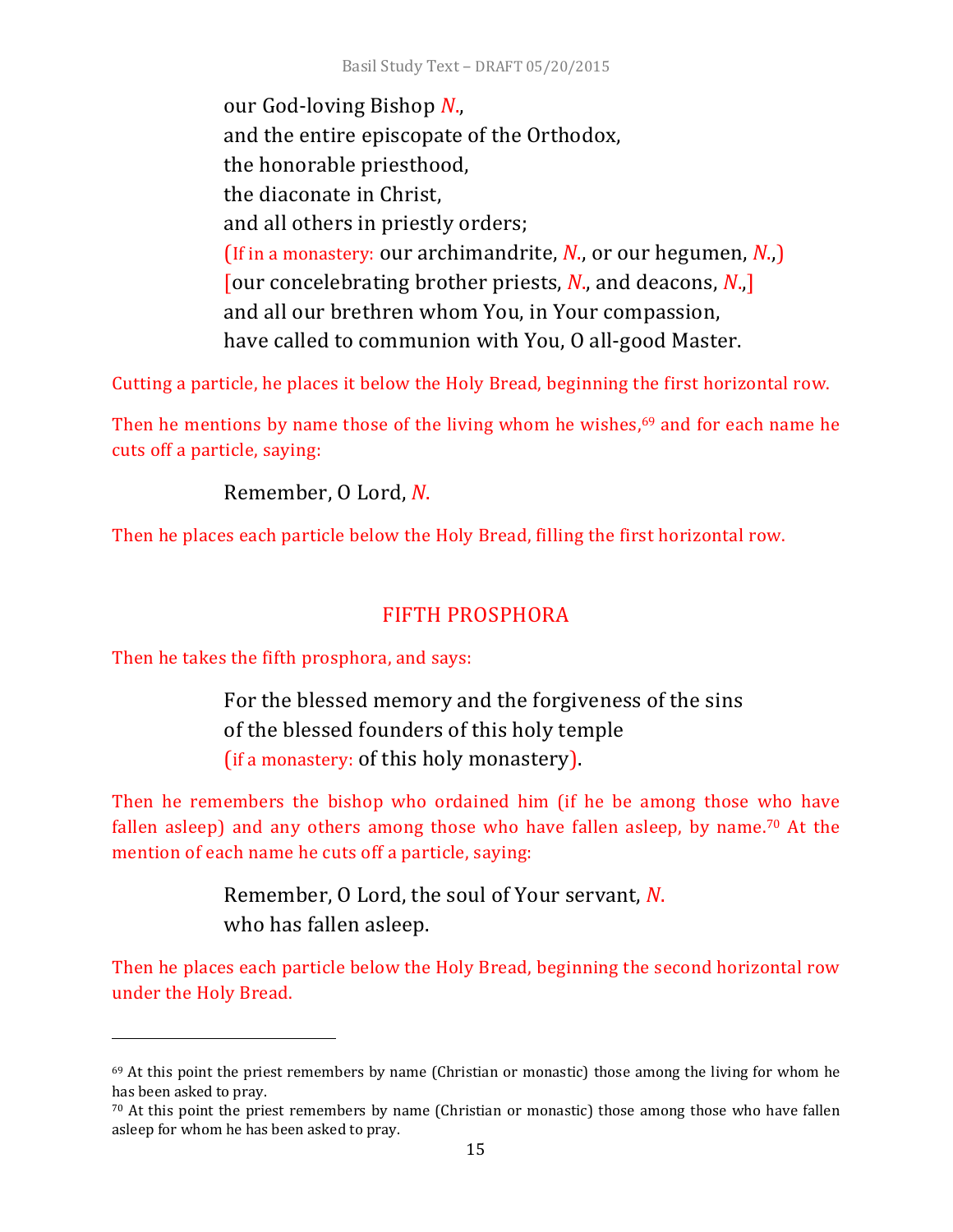#### Finally, in conclusion he says:

And of all our Orthodox fathers and brethren who have fallen asleep in the hope of resurrection, eternal life, and communion with You, O Lord, Lover of Mankind.<sup>71</sup>

He then cuts off a particle. After that he says:

Remember also, O Lord, my unworthiness, and, according to Your great mercy, forgive me my every transgression, voluntary and involuntary.

He cuts off a particle and places the particle at the end of the row of the living. It should be noted that additional particles may be added for the living and the dead at any time up until the Great Entrance.<sup>72</sup>

And taking the sponge<sup>73</sup> he gathers the particles together below the Holy Bread on the discos so that they be secure and none fall off.

#### THE BLESSING OF INCENSE AND VEILING OF THE GIFTS

The deacon then takes the censer and, putting incense into it, says to the priest:

Deacon: Master, bless the incense.

And immediately he adds:

Deacon: Let us pray to the Lord.

And the priest says the Prayer of Incense:

Priest: We offer incense to You, O Christ, our God, as a pleasing fragrance<sup>74</sup> that, having received it on Your most heavenly Altar, You may send down upon us in return the grace of Your most Holy Spirit.

<sup>71</sup> Titus 3:4. 

<sup>72</sup> *Služebnik* as enhanced by *Ordo* §113. 

 $73$  This is a natural sponge, of suitable size, and reserved for this exclusive purpose.

<sup>&</sup>lt;sup>74</sup> Ephesians 5:2.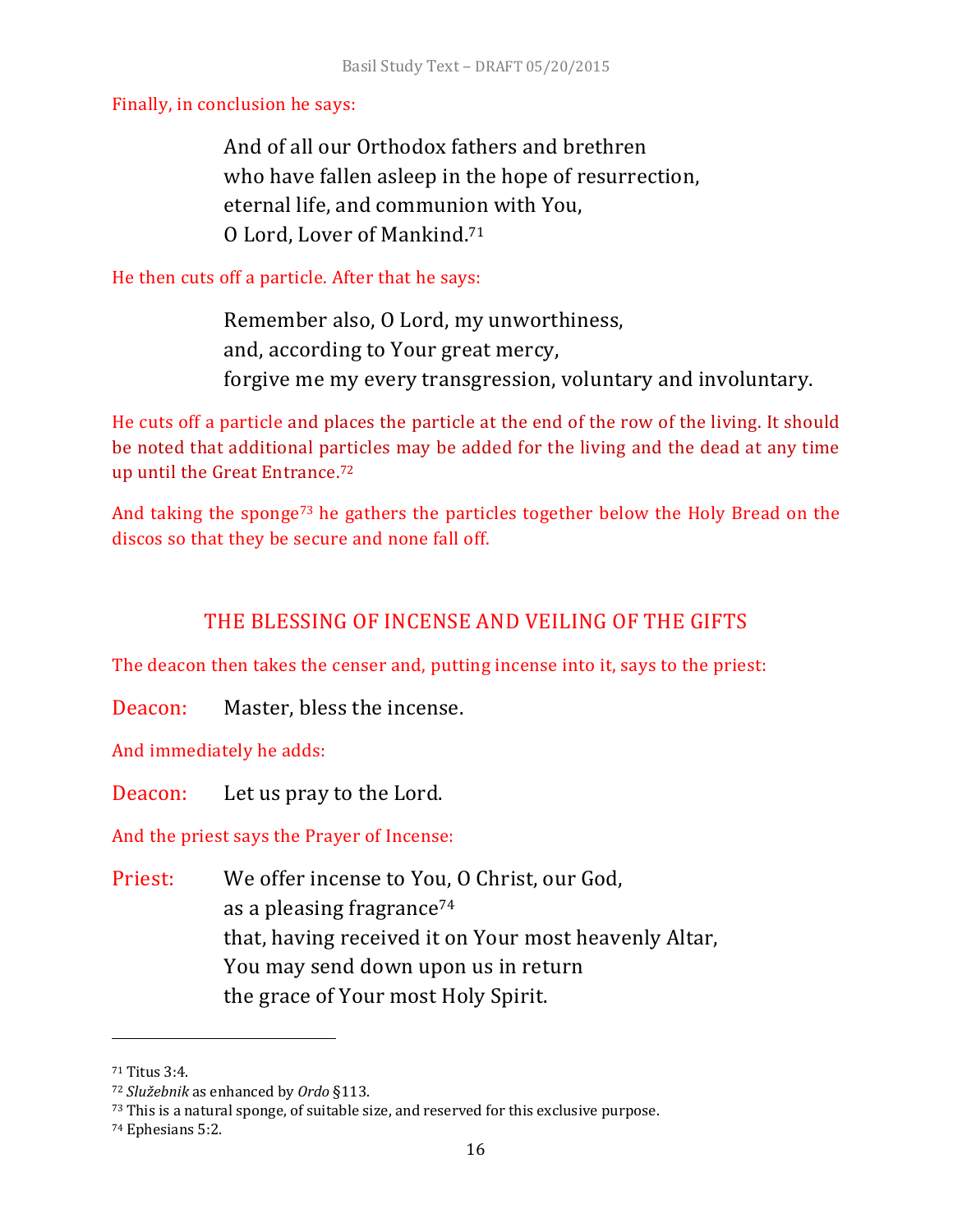Deacon: Let us pray to the Lord.

The priest incenses the asterisk (star) and then places it over the Holy Bread, saying:

Priest: And the star came and stood over the place where the child was.75

Deacon: Let us pray to the Lord.

The priest incenses the first veil and then covers the Holy Bread and the discos with it, saying: 

Priest: The Lord has reigned, He is clothed with majesty; the Lord is clothed with strength, and has girded Himself. For He has established the world, which shall not be moved. Your throne is prepared from of old, You are from everlasting. The rivers have lifted up, O Lord, the rivers have lifted up their voices; the rivers will lift their waves at the voices of many waters. Wonderful are the surges of the sea, wonderful is the Lord on high. Your testimonies are a sure pledge; holiness is becoming to Your house, O Lord, unto length of days.<sup>76</sup>

Deacon: Let us pray to the Lord. Master, cover.

The priest incenses the second veil and with it covers the holy chalice, saying:

- Priest: Your glory, O Christ, has covered the heavens, and the earth is filled with Your praise. $77$
- Deacon: Let us pray to the Lord. Master, cover.

And the priest incenses the veil, that is, the aer, and covers both the chalice and the discos, saying:

<sup>75</sup> Matthew 2:9. 

<sup>76</sup> Psalm 92(93). 

 $77$  Habbakuk 3:4 (LXX).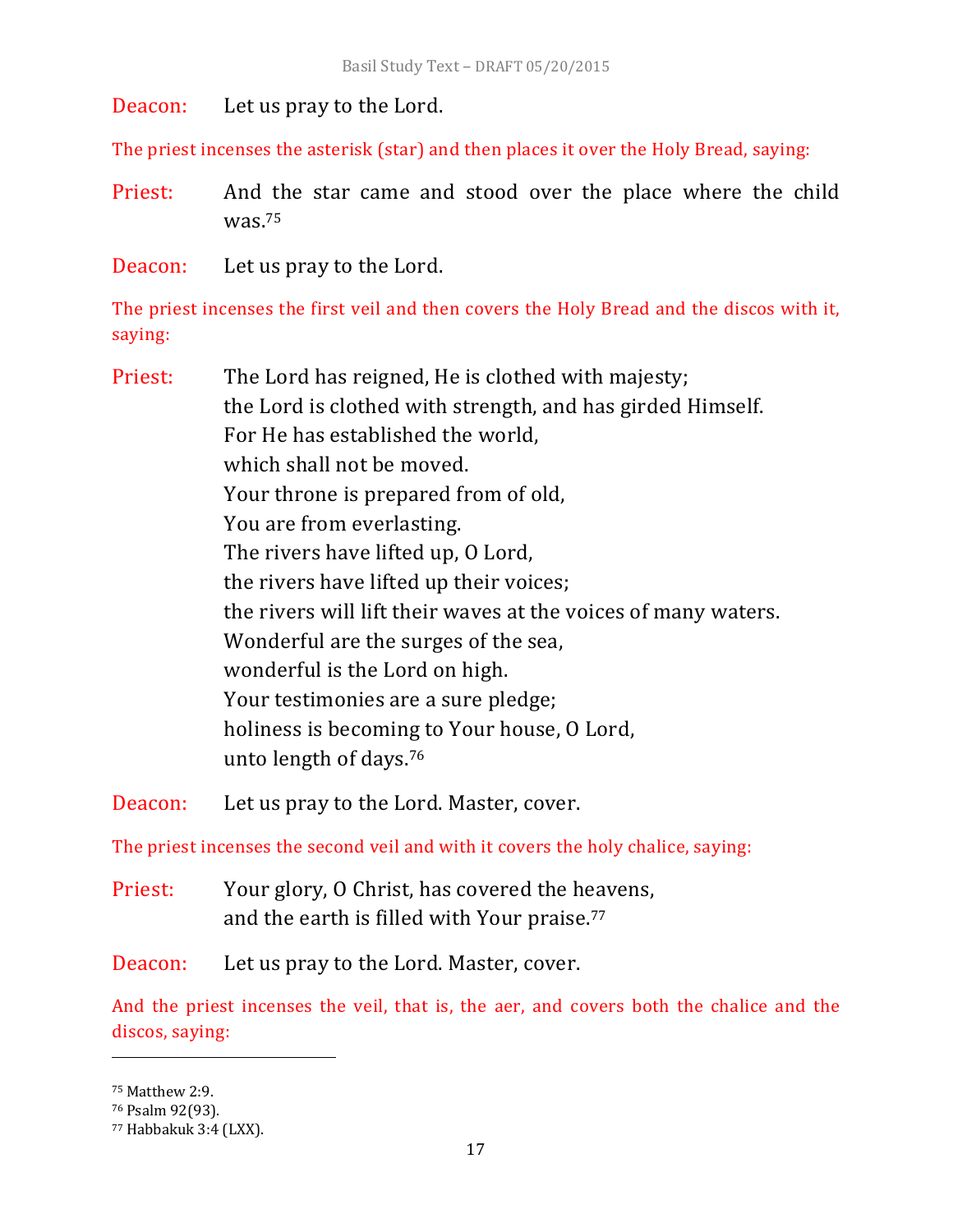Priest: Shelter us under the shadow of Your wings; $78$ drive away from us every enemy and foe. Make our life peaceful, O Lord, have mercy on us and on Your world, and save our souls. for You are good and the Lover of Mankind.<sup>79</sup>

The priest, taking the censer, incenses the prepared Gifts, saying:

Priest: Blessed is our God, Who was thus well-pleased.<sup>80</sup>

Deacon: Always, now and ever, and to the ages of ages. Amen.

And they both bow reverently. The deacon then says:

Deacon: For the precious Gifts here set forth, let us pray to the Lord.

And the priest takes the censer and says the Prayer of Offering:

Priest: 0 God, our God, Who sent forth the heavenly Bread, 81 as food for all the world<sup>82</sup> our Lord and God, Jesus Christ, the Savior and Redeemer<sup>83</sup> and Benefactor, to bless and sanctify us: bless these Gifts here set forth before You and accept them on Your most heavenly Altar.

> As You are good and the Lover of Mankind,  $84$ remember those who have brought the offerings and those for whom they are being offered; and keep us without condemnation in the holy celebration of Your divine Mysteries.

<sup>78</sup> Psalm 16(17):8b. 

<sup>&</sup>lt;sup>79</sup> Titus 3:4.

<sup>80</sup> Isaiah 42:21. 

<sup>81</sup> John 6:32.

<sup>82</sup> Psalm 135(136):25.

<sup>83</sup> Isaiah 60:16. 

<sup>84</sup> Titus 3:4.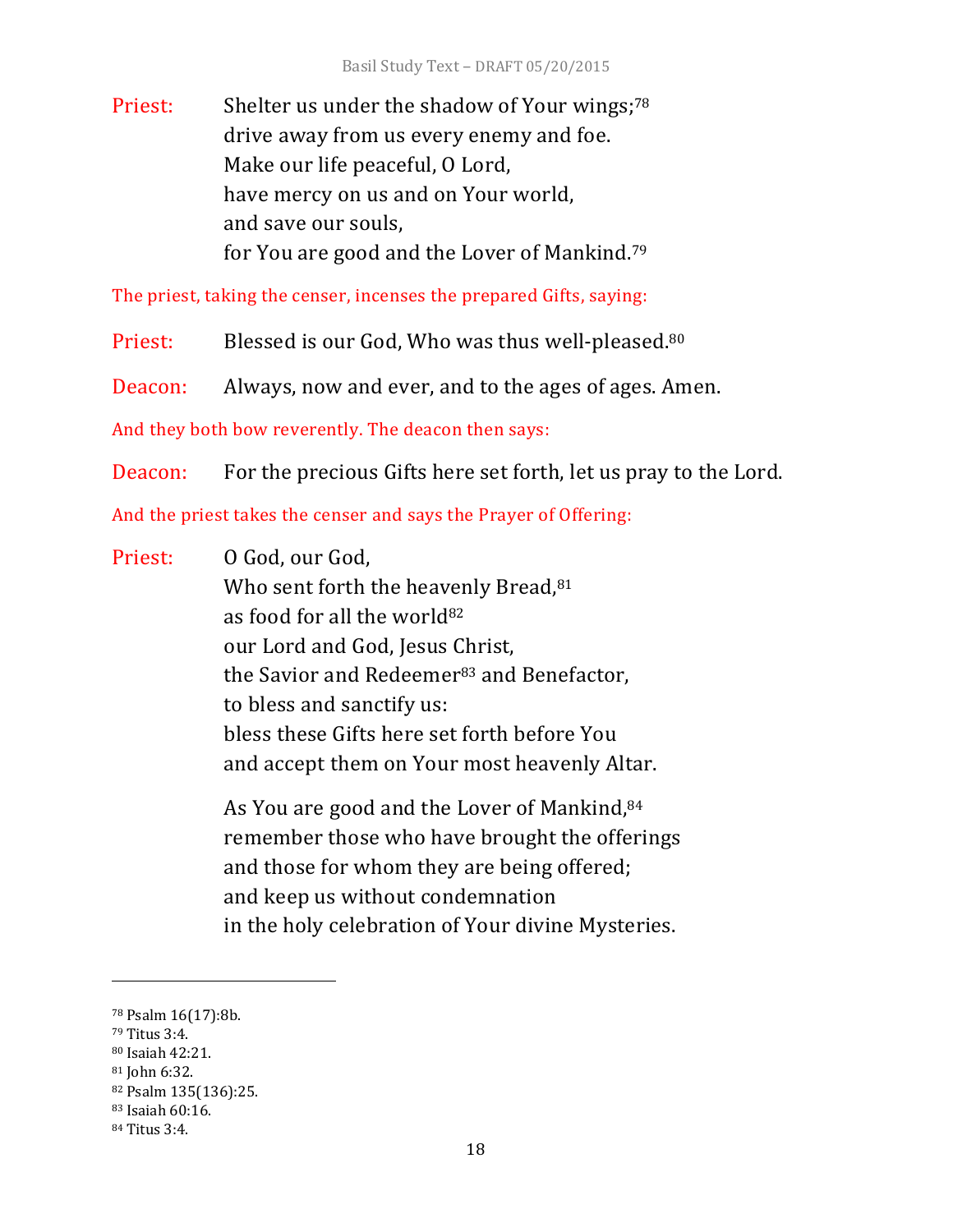For sanctified and glorified is Your most honorable and majestic Name, Father, Son, and Holy Spirit, now and ever, and to the ages of ages. Amen.

The priest then begins the dismissal, saying:

Priest: Glory to You, O Christ, our God, our hope, 85 glory to You.

Deacon: Glory to the Father, and to the Son, and to the Holy Spirit, now and ever, and to the ages of ages. Amen. Lord, have mercy. Lord, have mercy. Lord, have mercy. Give the blessing.

#### The priest says the dismissal:

Priest: May Christ our true God, *(if it is a Sunday: risen from the dead)* through the prayers of His most pure Mother, of our Father among the Saints, Basil the Great, Archbishop of Caesarea in Cappadocia, and of all the Saints, have mercy on us and save us, for He is good and loves mankind. $86$ 

Deacon: Amen.

## **Censing87**

After the dismissal, the priest proceeds to the Holy Table. The deacon censes the prepared Gifts in strokes of three.<sup>88</sup> Then he departs and censes the Holy Table all around, in the form of a Cross, saying quietly:

Deacon: In the tomb bodily, in Hades with the soul as God. in paradise with the thief.

<sup>&</sup>lt;sup>85</sup> 1 Timothy 1:1.

<sup>&</sup>lt;sup>86</sup> Titus 3:4.

<sup>&</sup>lt;sup>87</sup> This title is not given in the *Služebnik* but is offered here for clarity.

<sup>88</sup> *Služebnik* as enhanced by *Ordo* §117.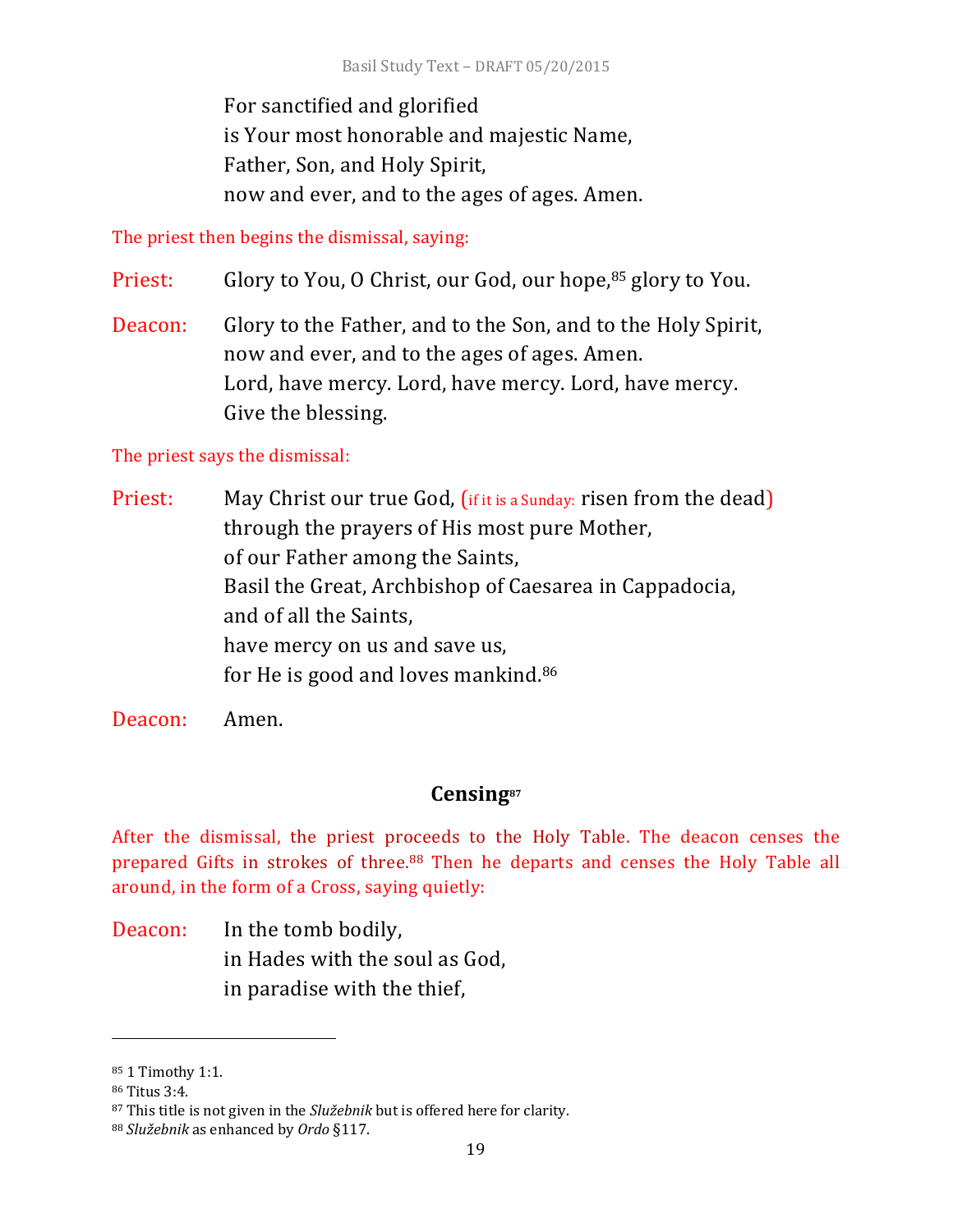and on the throne You were, O Christ, with the Father and the Spirit, filling all things, the Uncircumscribed One.

Then Psalm 50.

As the deacon prays Psalm 50 he incenses the apsidal icon and other icons. He then leaves the Altar through the northern door and approaches the Holy Doors. After bowing before them, he censes the icons on the southern part of the iconostasis, beginning with the icon of the Savior, then the icons on the northern part, beginning with the icon of the Mother of God, then the left and right choirs. He censes the people from the soleas, or if it is customary, the whole temple through to the narthex. Returning into the Altar through the southern door, he again censes the Holy Table in strokes of three, but only from the front, and then censes the priest. Returning the censer to the server, the deacon stands to the right of the priest.<sup>89</sup>

#### **Prayers Before the Liturgy90**

Standing together before the Holy Table, the priest and deacon make three bows, each praying quietly $91$  and saying:

Priest and Deacon:

O Heavenly King, Comforter,  $92$  Spirit of Truth,  $93$ Who are everywhere present and fill all things, Treasury of Blessings and Giver of Life, come and dwell within us. cleanse us of all stain. and save our souls,  $0$  Good One.<sup>94</sup>

Glory to God in the highest, and on earth peace, good will among men.<sup>95</sup> (Twice)

92 John 14:16.

<sup>89</sup> *Ordo* §117 & §118. 

<sup>&</sup>lt;sup>90</sup> This title is not given in the *Služebnik* but is offered here for clarity.

 $91$  In common practice the priest and deacon pray these quietly, but together.

<sup>93</sup> John 14:17; 15:26; 1 John 4:6.

<sup>94</sup> Third Apostichon from Vespers of Pentecost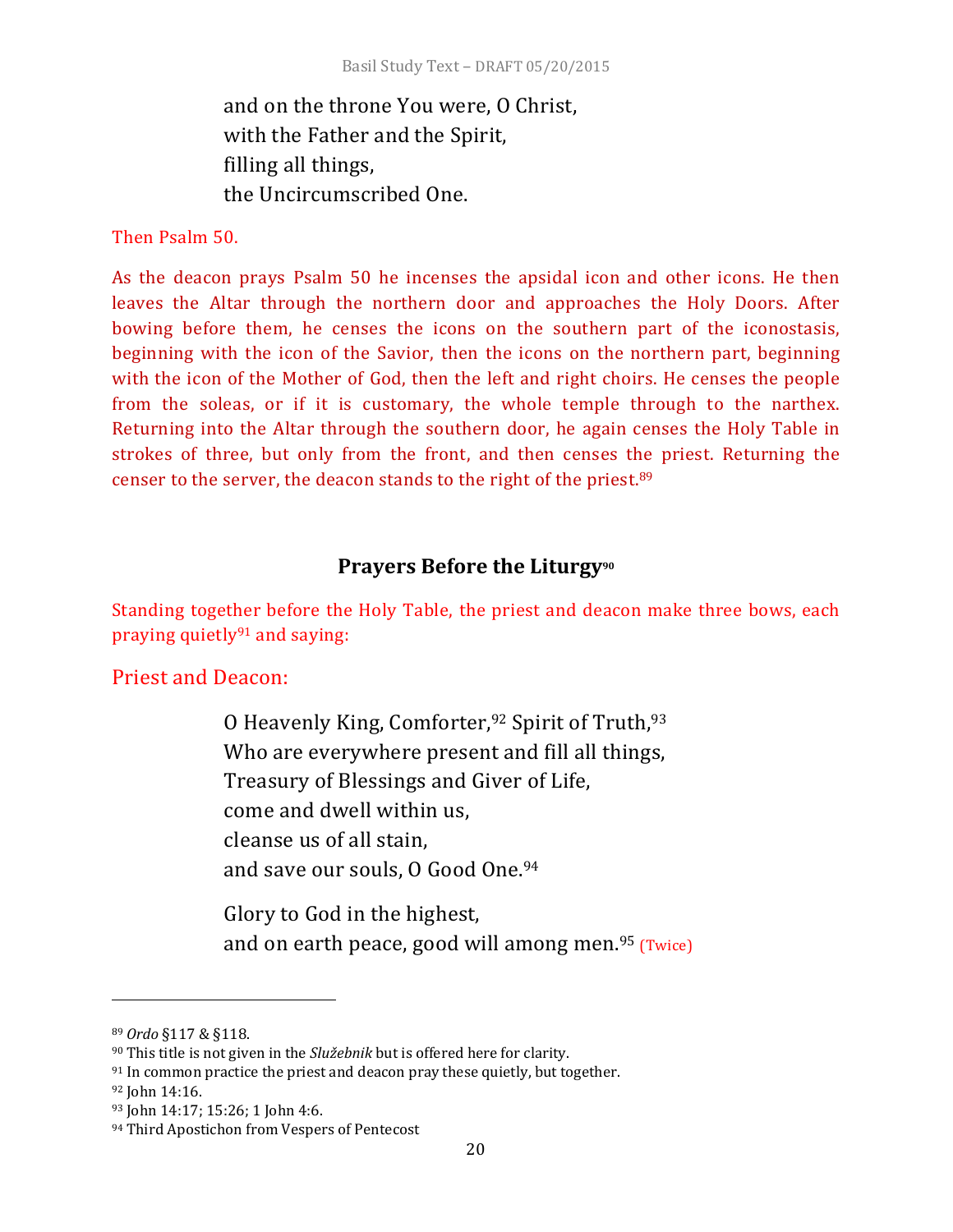#### O Lord, You shall open my lips, and my mouth will declare Your praise.<sup>96</sup>

The priest then kisses the holy Gospel Book, the deacon the Holy Table. After which the deacon bows his head to the priest, and holding the orarion with three fingers of his right hand he says:

Deacon: It is time for the Lord to act:<sup>97</sup> Master, bless.

The priest, blessing him, says:

| Priest: | Blessed is our God,<br>always, now and ever, and to the ages of ages. Amen.                     |
|---------|-------------------------------------------------------------------------------------------------|
| Deacon: | Master, pray for me.                                                                            |
| Priest: | May the Lord direct your steps. <sup>98</sup>                                                   |
| Deacon: | Holy Master, remember me.                                                                       |
| Priest: | May the Lord God remember you in His kingdom,<br>always, now and ever, and to the ages of ages. |
| Deacon: | Amen.                                                                                           |

#### **Enarxis99**

The deacon bows and leaves the Altar through the northern door (since the Holy Doors are kept closed until the Entrance). Standing in his customary place before the Holy Doors, he bows reverently three times, saying quietly:

Deacon: 0 Lord, You shall open my lips, and my mouth will declare Your praise.<sup>100</sup>

<u> 1989 - Andrea Santa Andrea Andrea Andrea Andrea Andrea Andrea Andrea Andrea Andrea Andrea Andrea Andrea Andr</u>

<sup>&</sup>lt;sup>95</sup> Luke 2:14.

<sup>96</sup> Psalm 50:17(51:15).

 $97$  Psalm 118(119):126a. [Alternate translation: "It is time to act for the Lord."]

<sup>98</sup> Proverbs 16:9.

<sup>&</sup>lt;sup>99</sup> This title is not given in the *Služebnik* but is offered here for clarity.

<sup>100</sup> Psalm 50:17(51:15).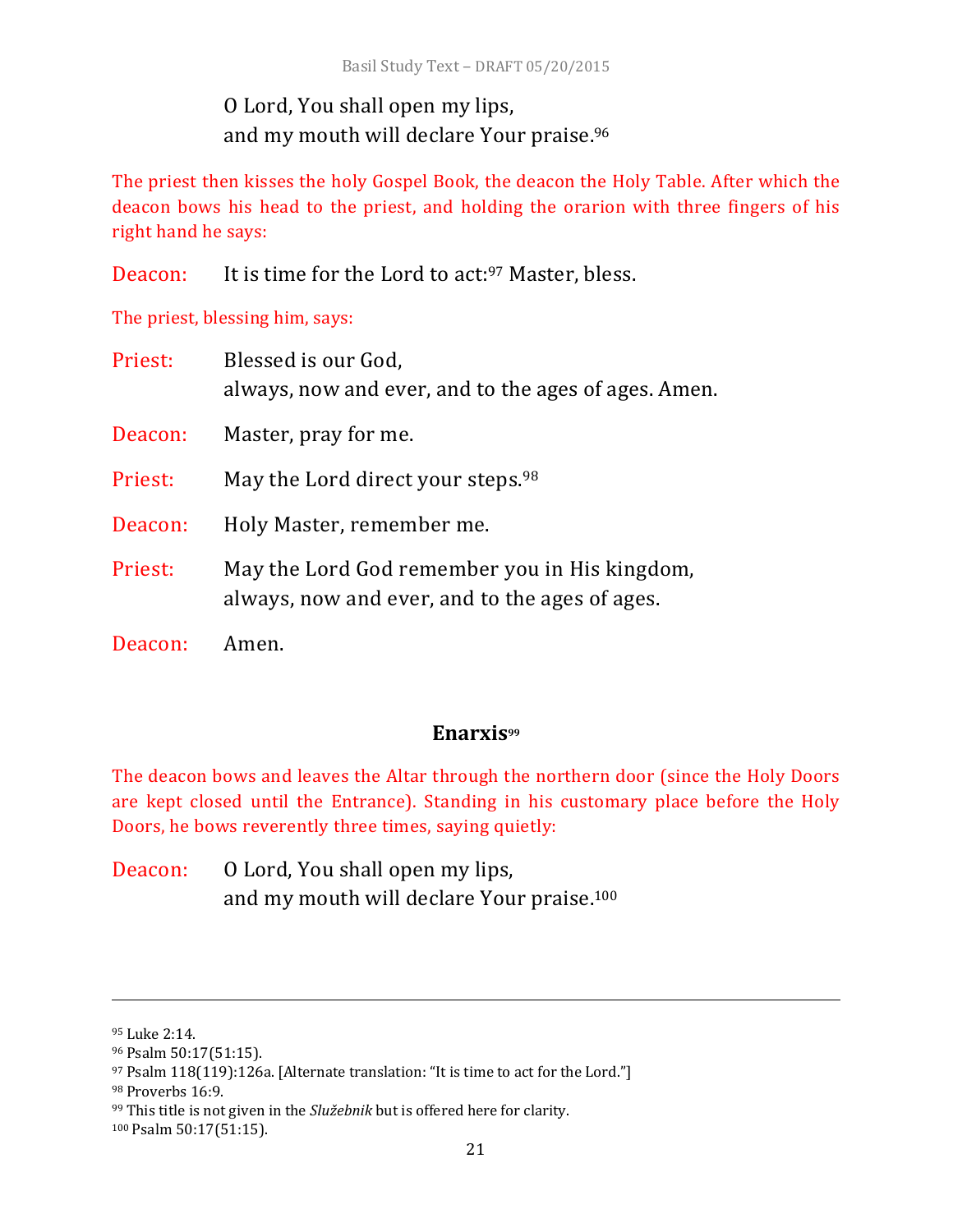The deacon then intones:

Deacon: Master, bless.

And the priest begins: Blessed is the kingdom.... *(see page 23)* 

It should be noted that whenever the priest serves the Liturgy without a deacon, he is not to say those words proper to the deacon at the Rite of Preparation, nor those in the Liturgy before the Gospel, nor those in answer to him; "Master bless," and, "Master, pierce," and, "It is time for the Lord to act," are not said, but only the ektenies and the Rite of Preparation as prescribed. He incenses, etc., just as the deacon would.<sup>101</sup>

Whenever priests concelebrate, only one of them shall perform the Rite of Preparation; the other concelebrants do not recite the Rite of Preparation separately.

At a Hierarchical Liturgy, one of the priests begins the Rite of Preparation as usual, then he places particles in honor of the Mother of God and all the Saints, after which he covers the holy discos and the holy chalice with the aer, saying nothing. The bishop himself completes the Rite of Preparation before the Great Entrance, during the singing of the Cherubic Hymn.

The Curtain (Veil) to the Holy Doors is opened.<sup>102</sup>

<sup>&</sup>lt;sup>101</sup> *Služebnik* as enhanced by *Ordo* §166.

<sup>102</sup> *Ordo* §19g.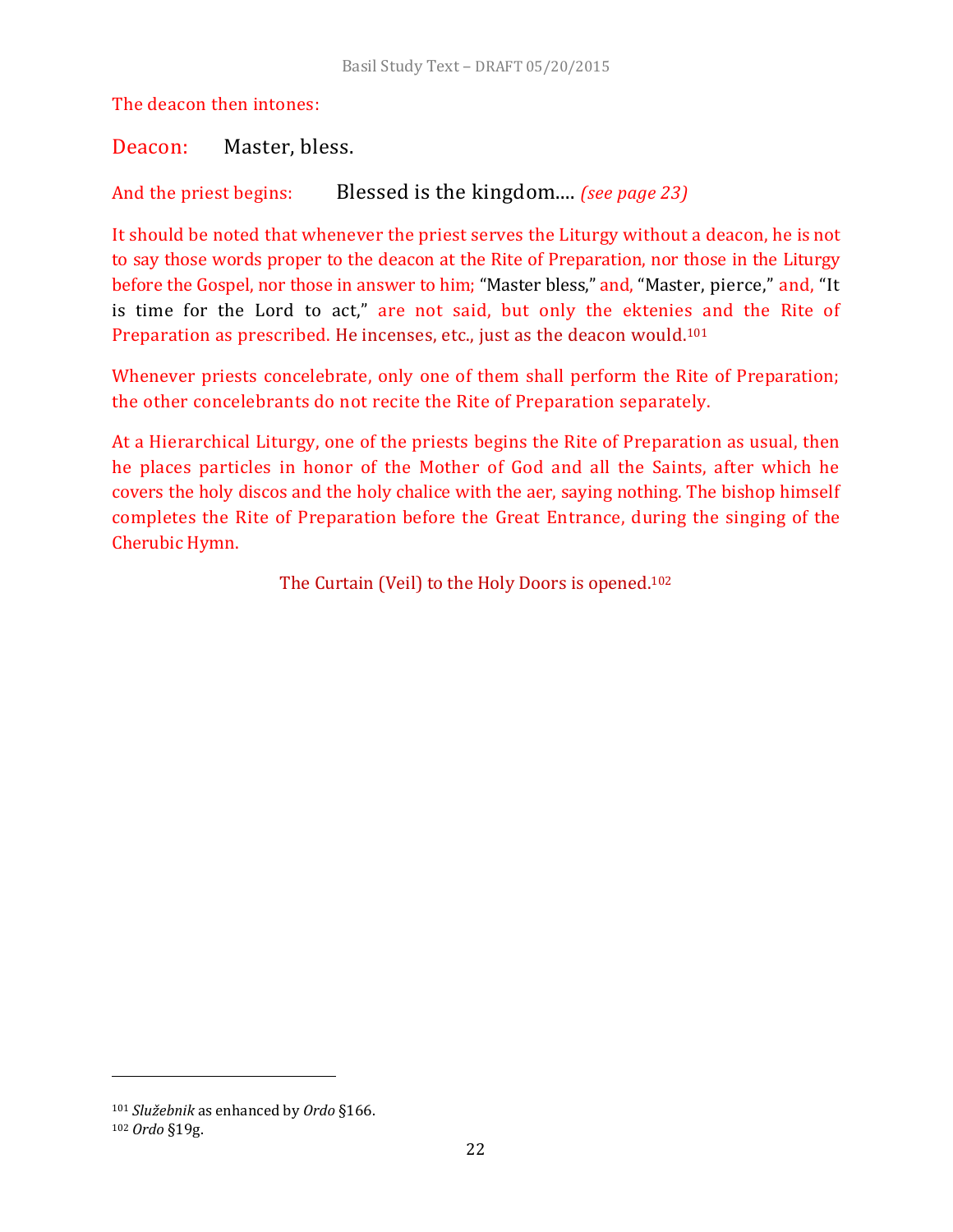# **THE DIVINE LITURGY**

## **OF**

# **OUR FATHER AMONG THE SAINTS**

## **BASIL THE GREAT**

Deacon: Master, bless.

The priest, standing in the center before the Holy Table and making the sign of the Cross over the Holy Table with the holy Gospel Book, begins in a raised voice:

| Priest: | Blessed is the kingdom <sup>103</sup><br>of the Father, and of the Son, and of the Holy Spirit,<br>now and ever, and to the ages of ages. <sup>104</sup> |
|---------|----------------------------------------------------------------------------------------------------------------------------------------------------------|
| People: | Amen. $105$                                                                                                                                              |
| Deacon: | In peace, let us pray to the Lord. <sup>106</sup>                                                                                                        |
| People: | Lord, have mercy. <sup>107</sup>                                                                                                                         |
| Deacon: | For peace from on high,<br>and for the salvation of our souls,<br>let us pray to the Lord.                                                               |
| People: | Lord, have mercy.                                                                                                                                        |
| Deacon: | For peace in the whole world, <sup>108</sup><br>for the well-being of the holy Churches of God,<br>and for the union of all,<br>let us pray to the Lord. |
| People: | Lord, have mercy.                                                                                                                                        |

<sup>&</sup>lt;sup>103</sup> Revelation 1:6. This could be rendered "kingship".

<sup>104</sup> Mark 11:10, Luke 22:29-30, Ephesians 1:3, Matthew 28:19.

<sup>&</sup>lt;sup>105</sup> Revelation 7:2.

<sup>106</sup> Philippians 4:6,7, Colossians 3:15, 2 Peter 3:14, Luke 18:1.

<sup>107</sup> Psalm 50:3(51:1), 122(123):3, Matthew 17:15, 20:30,31.

<sup>&</sup>lt;sup>108</sup> 1 Timothy 2:1.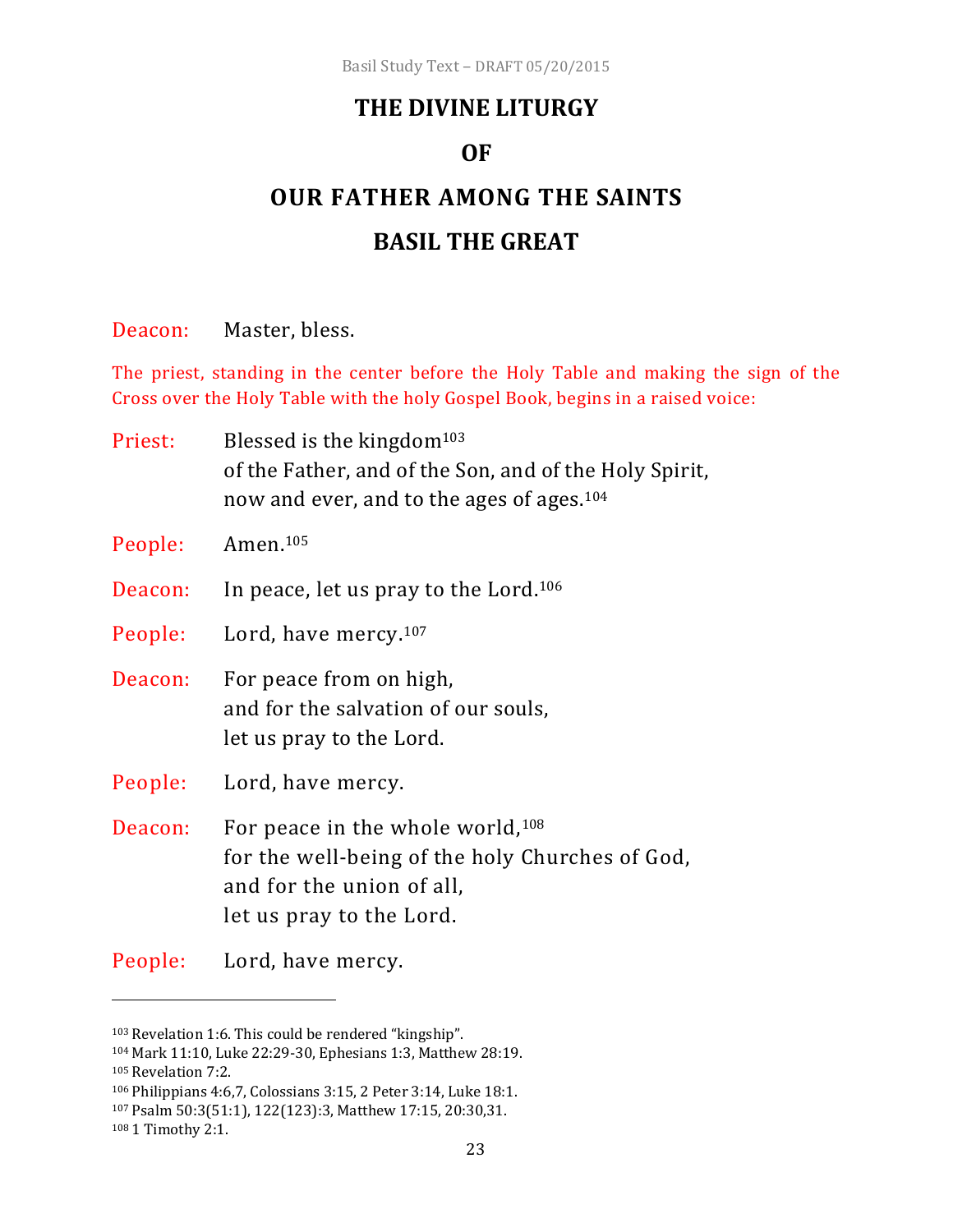| Deacon: | For this holy temple<br>and for all who enter it with faith, reverence,<br>and the fear of God,<br>let us pray to the Lord.                                                                                           |
|---------|-----------------------------------------------------------------------------------------------------------------------------------------------------------------------------------------------------------------------|
| People: | Lord, have mercy.                                                                                                                                                                                                     |
| Deacon: | For our holy ecumenical pontiff <sup>109</sup> N., Pope of Rome,<br>let us pray to the Lord.                                                                                                                          |
| People: | Lord, have mercy.                                                                                                                                                                                                     |
| Deacon: | For our most reverend Archbishop and Metropolitan N.,<br>for our God-loving Bishop N.,<br>for the venerable priesthood,<br>the diaconate in Christ,<br>and all the clergy and the people,<br>let us pray to the Lord. |
| People: | Lord, have mercy.                                                                                                                                                                                                     |
| Deacon: | For our civil authorities <sup>110</sup><br>and all our armed forces, let us pray to the Lord.<br>Or: For our divinely-protected Emperor N., or King N.,                                                              |
|         | and all our armed forces, let us pray to the Lord.                                                                                                                                                                    |
| People: | Lord, have mercy.                                                                                                                                                                                                     |
| Deacon: | For this city (or: for this village, or: for this holy monastery),<br>for every city, countryside,<br>and for the faithful living therein, <sup>111</sup><br>let us pray to the Lord.                                 |

<sup>&</sup>lt;sup>109</sup> "Ecumenical" = "Universal", "Pontiff" = "Highpriest". Cf: Leviticus 4:3. In the Septuagint *archiereus*, translated here as "pontiff," is the term for "anointed priest". In the NT it, *archiereus*, is used extensively for the (Jewish) Highpriest. See: Metropolitan Maximos of Sardis, *The Oecumenical Patriarch in the Orthodox Church* (1972) (trans by the Patriarchial Institute of Patristic Studies in Thessalonika in 1978) and Brian E. Daily, *Position and Patronage in the Early Church: The Original Meaning of 'Primacy of Honor'* (Journal of Theological Studies, NS, 44.2, Oct 1993, pp. 529-552).

<sup>&</sup>lt;sup>110</sup> 1 Timothy 2:2.

<sup>111</sup> Jeremiah 29:7.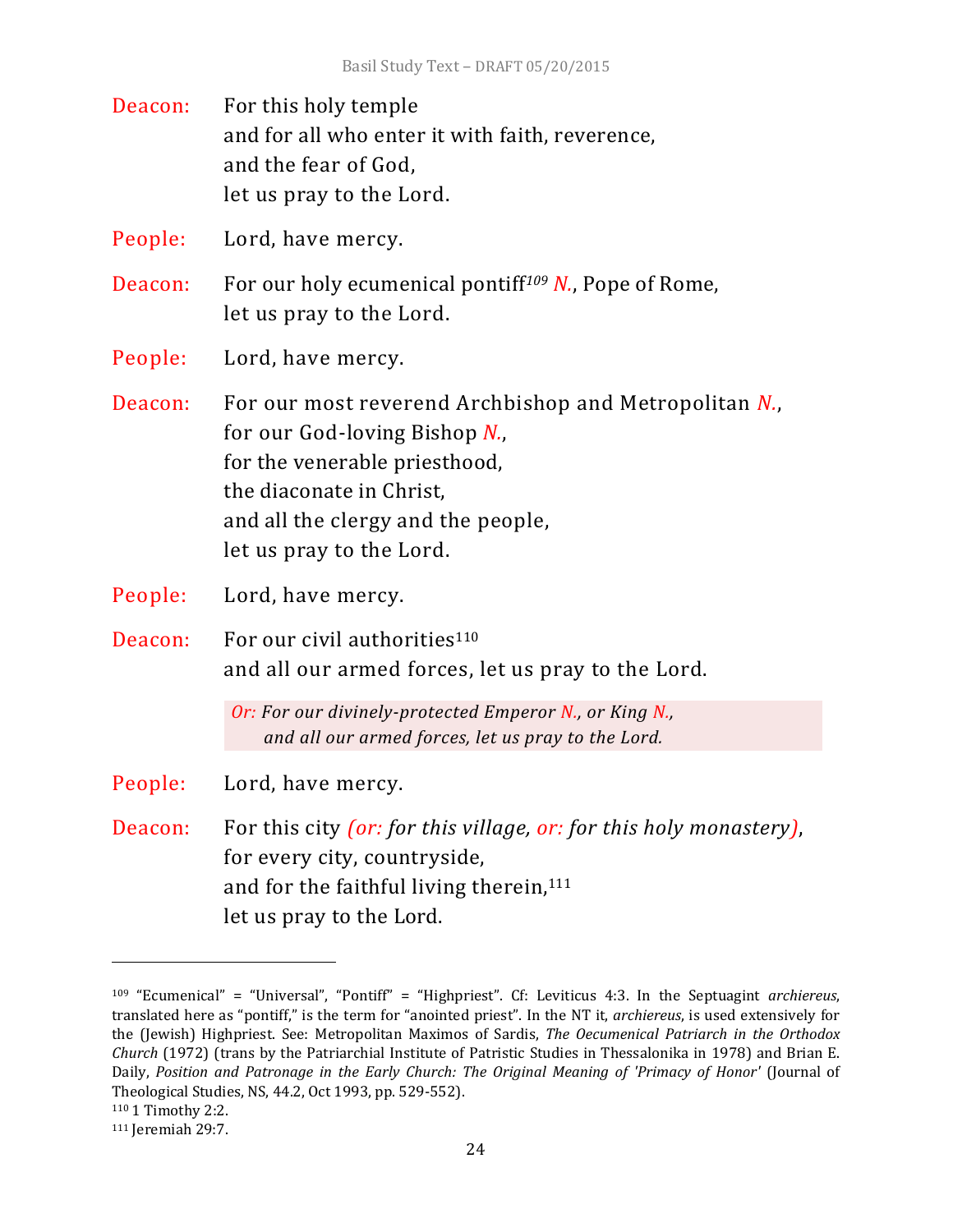People: Lord, have mercy. Deacon: For favorable weather, for an abundance of the fruits of the earth, and for peaceful times, 112 let us pray to the Lord. People: Lord, have mercy. Deacon: For those who travel by sea, air, and land, for the sick, the suffering, the captive, and for their safety and salvation, let us pray to the Lord. People: Lord, have mercy. Deacon: That we be delivered from all affliction, wrath, and need, let us pray to the Lord. People: Lord, have mercy. Deacon: Help us, save us, have mercy on us, and protect us, 0 God, by Your grace. People: Lord, have mercy. Deacon: Remembering our most holy, most pure, most blessed and glorious Lady, the Mother of God and ever-Virgin Mary, with all the Saints. let us commend ourselves<sup>113</sup> and one another, and our whole life, to Christ God. People: To You, O Lord.

The priest quietly says the prayer of the First Antiphon:

Priest: 0 Lord our God, Whose might is incomparable,

<sup>&</sup>lt;sup>112</sup> Acts of the Apostles 14:17.

<sup>113</sup> Acts of the Apostles 20:23, Job 5:8, Psalm 9:35 (10:14), Psalm 36(37):5 (37:7), Proverbs 16:3 RSV-2CE.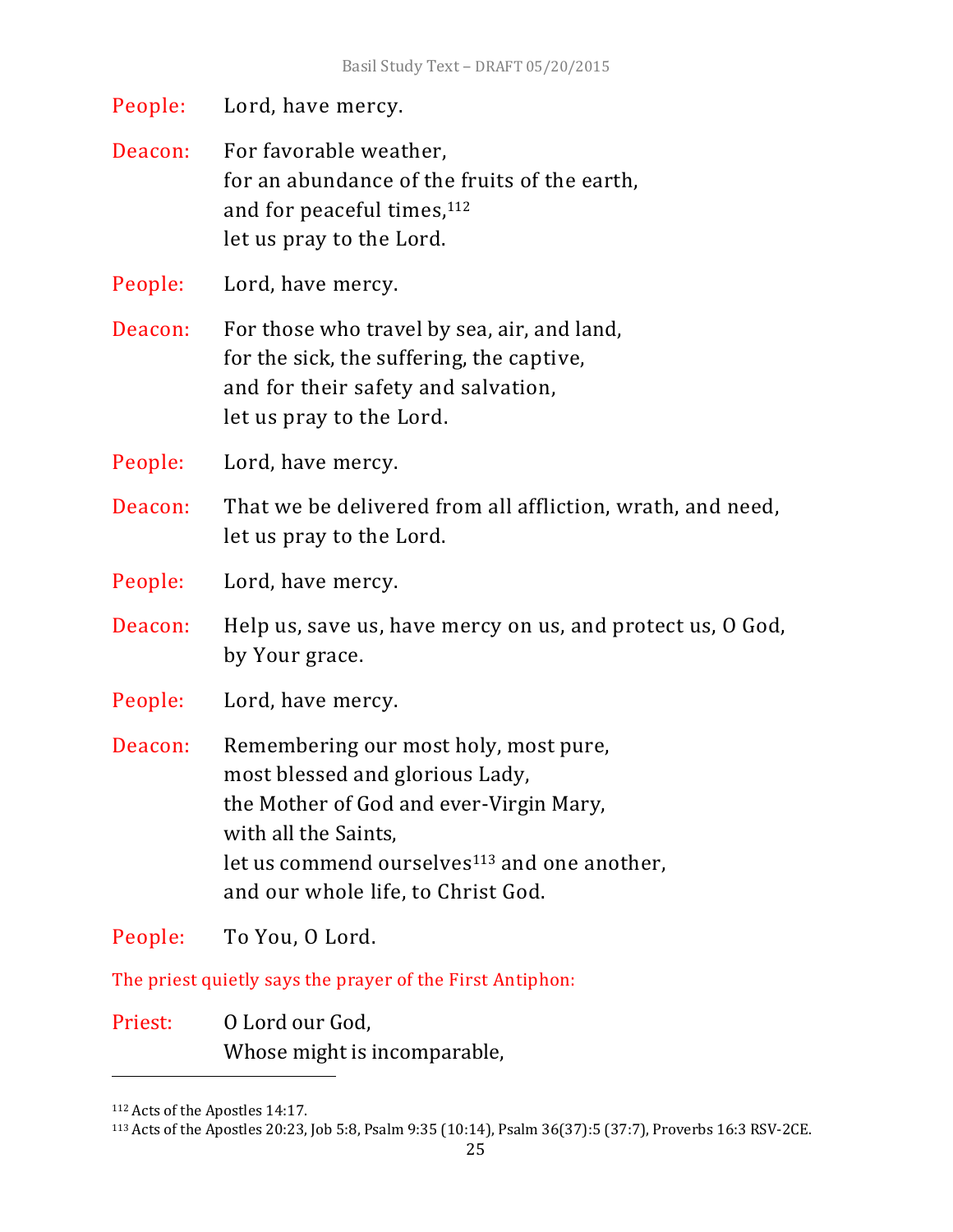Whose glory is incomprehensible, Whose mercy is immeasurable, $114$ and Whose love for man ineffable: from the tenderness of Your heart look down upon us, O Master, and upon this holy temple.

Bestow upon  $us^{115}$  and upon those who pray with us the abundance of Your tender mercy and Your compassion.

### Aloud:

For to You belongs all glory and honor<sup>116</sup> and worship, Father, Son, and Holy Spirit, now and ever, and to the ages of ages.

People: Amen.

The singers then chant the First Antiphon.<sup>117</sup> The deacon meanwhile makes a bow; leaves his place, goes and stands before the icon of Christ, holding his orarion with three fingers of his right hand.

# **First Typical Psalm**

The abbreviated first Psalm of the Typica, sung as the First Antiphon on Sundays and most feast days (Psalm 102):<sup>118</sup>

People: Bless the Lord, O my soul; blessed are You, O Lord. Bless the Lord, O my soul; and all that is within me, bless His holy Name! Bless the Lord, O my soul, and forget not all His benefits, Who forgives all your iniquity, who heals all your diseases, Who redeems your life from corruption, Who crowns you with

<sup>114</sup> Ephesians 2:4, Samuel 24:14, 1 Chronicles 21:13, Psalm 68:17 (69:16), Psalm 118(119):156.

<sup>115</sup> Psalm 24(25):16.

<sup>&</sup>lt;sup>116</sup> 1 Timothy 1:17.

<sup>&</sup>lt;sup>117</sup> The *Služebnik* does not give the specific texts for the antiphons. Those given here are from the *Apostol* (the Sunday and daily antiphons). The excerpts from Psalms 142 and 145 are as abbreviated in many parishes. 118 Psalm 102(103):1-4,8,1.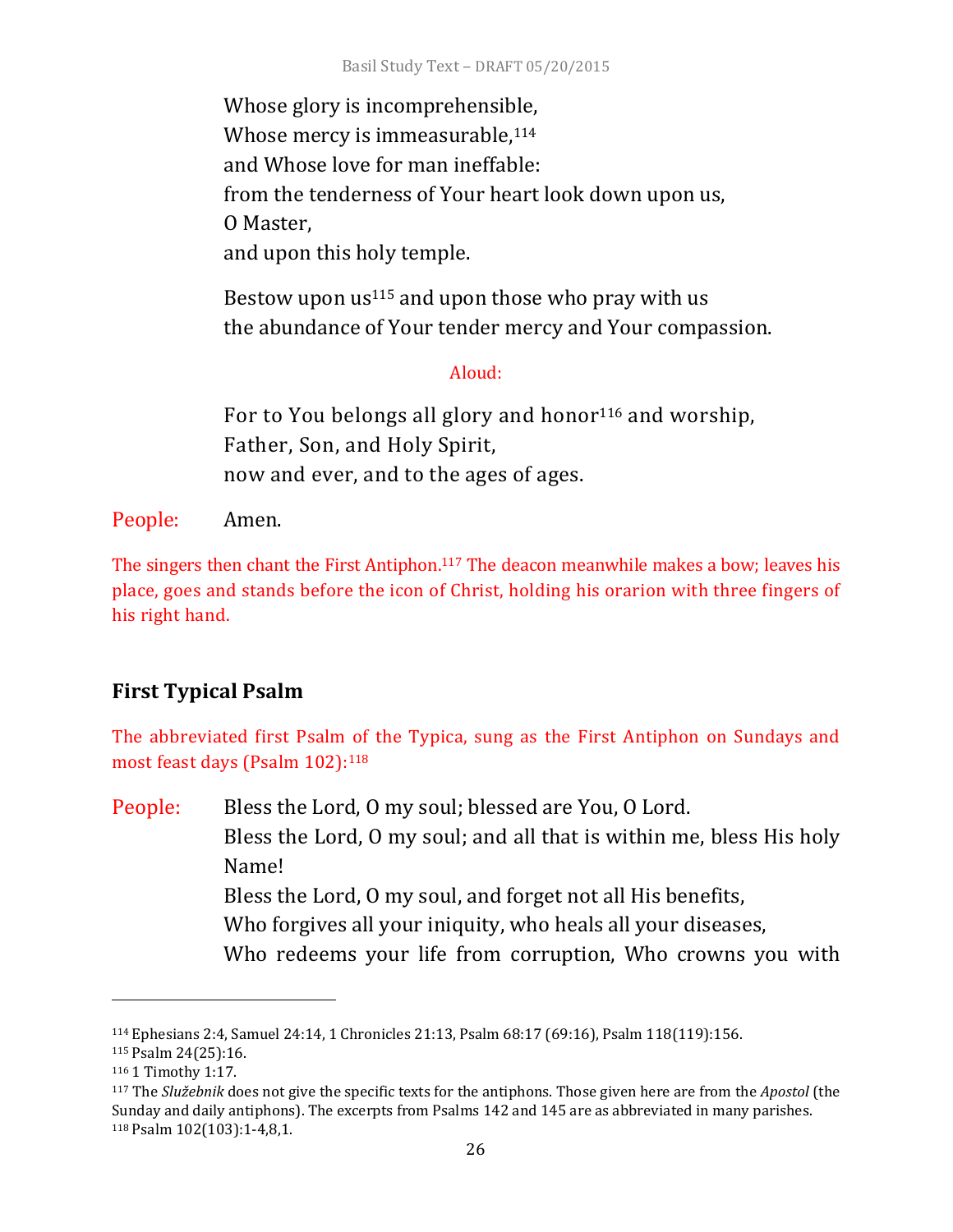steadfast love and mercy.

The Lord is compassionate and merciful, slow to anger and abounding in mercy.

Bless the Lord, O my soul; and all that is within me, bless His holy Name! Blessed are You, O Lord.

The following antiphons are also commonly used:

| <b>First Sunday Antiphon</b>                                                                                          | <b>First Weekday Antiphon</b>                                                                           |
|-----------------------------------------------------------------------------------------------------------------------|---------------------------------------------------------------------------------------------------------|
| Shout joyfully to the Lord, all the                                                                                   | It is good to give thanks to the                                                                        |
| earth, sing praise to His Name; give                                                                                  | Lord; and to sing praises to Your                                                                       |
| to Him glorious praise. <sup>119</sup>                                                                                | Name, O most High. <sup>122</sup>                                                                       |
| Through the prayers of the Mother                                                                                     | Through the prayers of the Mother                                                                       |
| of God, O Savior, save us.                                                                                            | of God, O Savior, save us.                                                                              |
| Say to God: How awesome are<br>Your deeds! So great is Your power<br>that Your enemies cringe before<br>You.120       | To proclaim Your mercy in the<br>morning, and your faithfulness<br>throughout the night. <sup>123</sup> |
| Through the prayers of the Mother                                                                                     | Through the prayers of the Mother                                                                       |
| of God, O Savior, save us.                                                                                            | of God, O Savior, save us.                                                                              |
| Let all the earth worship You, and<br>sing praises to You; let it sing<br>praises to Your Name, O Most<br>high. $121$ | For the Lord our God is upright, and<br>there is no wrong in Him. <sup>124</sup>                        |
| Through the prayers of the Mother                                                                                     | Through the prayers of the Mother                                                                       |
| of God, O Savior, save us.                                                                                            | of God, O Savior, save us.                                                                              |
| Glory to the Father, and to the Son,                                                                                  | Glory to the Father, and to the Son,                                                                    |

<sup>119</sup> Psalm 65(66):1,2.

<sup>120</sup> Psalm 65(66):3. 

<sup>121</sup> Psalm 65(66):4.

<sup>122</sup> Psalm 91:2(92:1).

<sup>123</sup> Psalm 91:3 (92:2).

<sup>124</sup> Psalm 91:16 (92:15).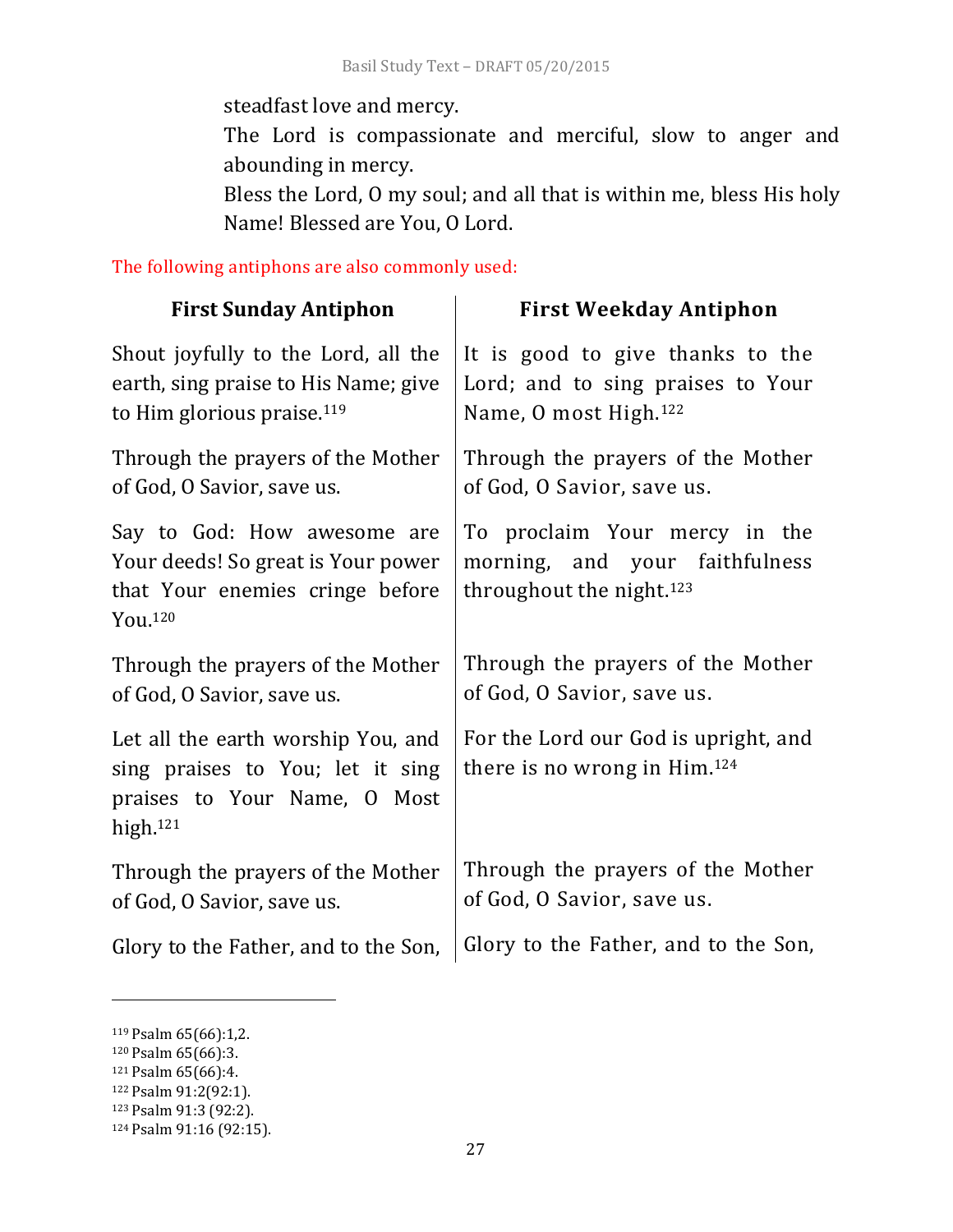|                            | and to the Holy Spirit, now and $ $ and to the Holy Spirit, now and                                       |
|----------------------------|-----------------------------------------------------------------------------------------------------------|
|                            | ever, and to the ages of ages. ever, and to the ages of ages.                                             |
| Amen.                      | Amen.                                                                                                     |
| of God, O Savior, save us. | Through the prayers of the Mother $\vert$ Through the prayers of the Mother<br>of God, O Savior, save us. |

At the conclusion of the antiphon the deacon returns and stands in his customary place before the Holy Doors and, having made a bow, he says: $125$ 

| Deacon: | Again and again, $126$ in peace, let us pray to the Lord.                                                                                                                                                                                     |
|---------|-----------------------------------------------------------------------------------------------------------------------------------------------------------------------------------------------------------------------------------------------|
| People: | Lord, have mercy.                                                                                                                                                                                                                             |
| Deacon: | Help us, save us, have mercy on us, and protect us, O God,<br>by Your grace.                                                                                                                                                                  |
| People: | Lord, have mercy.                                                                                                                                                                                                                             |
| Deacon: | Remembering our most holy, most pure,<br>most blessed and glorious Lady,<br>the Mother of God and ever-Virgin Mary,<br>with all the Saints,<br>let us commend ourselves <sup>127</sup> and one another,<br>and our whole life, to Christ God. |
| People: | To You, O Lord.                                                                                                                                                                                                                               |

The priest quietly says the prayer of the Second Antiphon: $128$ 

Priest: 0 Lord, our God, save Your people and bless Your inheritance;<sup>129</sup> preserve the fullness of Your Church;<sup>130</sup> sanctify those who love the beauty of Your house;<sup>131</sup>

<sup>&</sup>lt;sup>125</sup> *Služebnik* as enhanced by *Ordo* §120.

<sup>&</sup>lt;sup>126</sup> 1 Thessalonians 5:17.

<sup>127</sup> Acts of the Apostles 20:23, Job 5:8, Psalm 9:35 (10:14), Psalm 36(37):5 (37:7), Proverbs 16:3 RSV-2CE.

<sup>&</sup>lt;sup>128</sup> *Služebnik* as enhanced by *Ordo* §120.

<sup>129</sup> Psalm 27(28):9. 

<sup>130</sup> John 1:16.

<sup>131</sup> Psalm 25(26):8.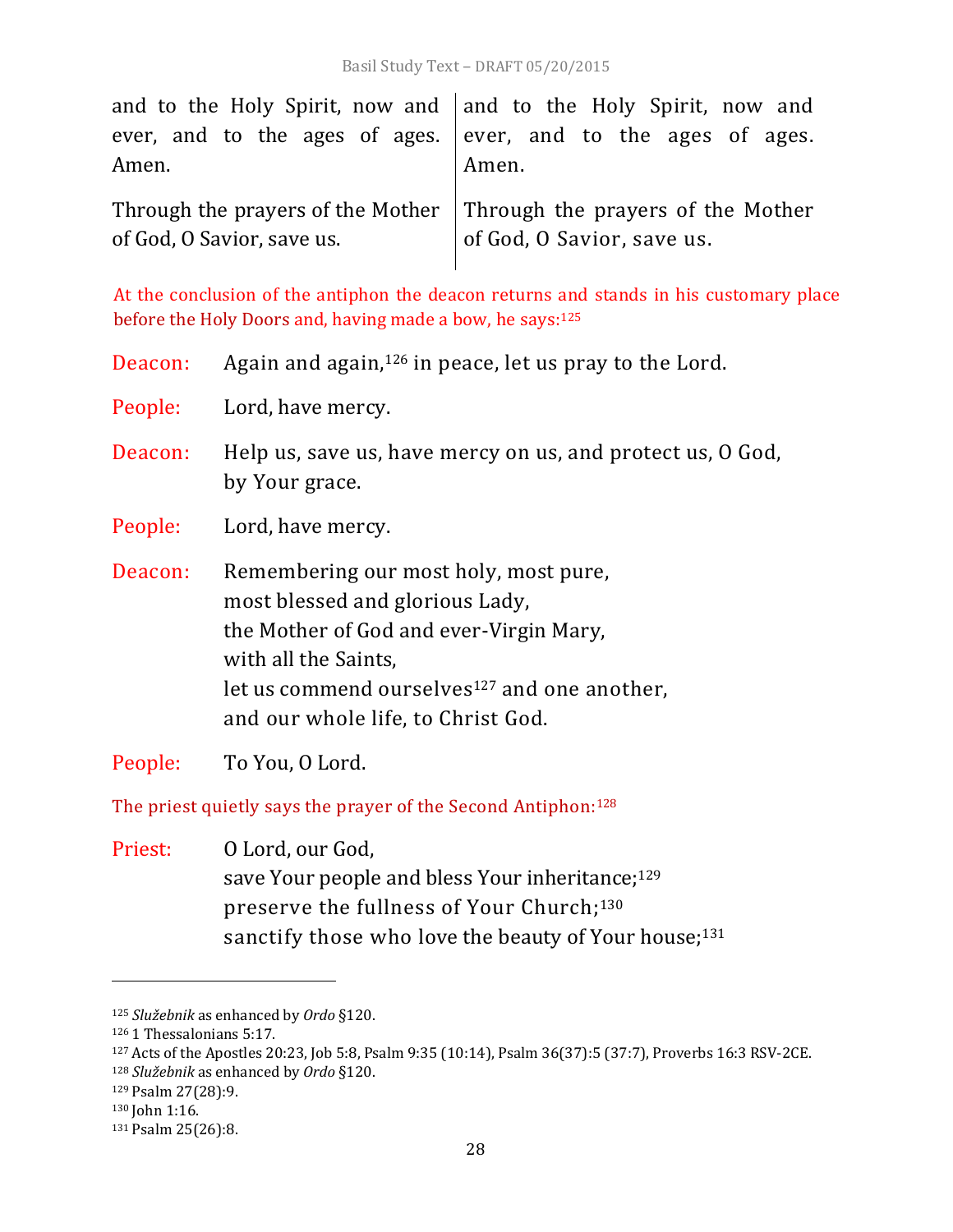# glorify them in return by Your divine power,  $132$ and do not forsake  $us^{133}$  who hope in You;<sup>134</sup>

#### Aloud:

For Yours is the might, and Yours is the kingdom and the power, and the glory,  $135$ Father, Son, and Holy Spirit, now and ever, and to the ages of ages.

People: Amen.

The Second Antiphon is then chanted in the same manner by the singers; and the deacon does the same thing as he did during the first prayer, but now stands before the icon of the Mother of God.<sup>136</sup>

## **Second Typical Psalm**

The second Psalm of the Typica, sung as the Second Antiphon on Sundays and most feast days (Psalm 145):137

People: Praise the Lord,  $0 \text{ mv}$  soul! I will praise the Lord as long as I live; I will sing praises to my God while I have being. Put not your trust in princes, in the sons of men, in whom there is no salvation. When his breath departs he returns to the earth; on that very day his plans perish. Blessed is he whose help is the God of Jacob, whose hope is in the Lord his God. Who made heaven and earth, the sea, and all that is in them;

<sup>132</sup> John 17:22.

<sup>133</sup> Psalm 26(27):9. 

<sup>134</sup> Psalm 16(17):7. 

<sup>135</sup> Matthew 6:13a *(textus receptus).*

<sup>136</sup> *Služebnik* as enhanced by *Ordo* §120. 

<sup>137</sup> Psalm 145(146):1-10. The *Služebnik* does not give the specific texts for the antiphons. Those given here are from the *Apostol* (the Sunday and daily antiphons). The excerpts from Psalms 142 and 145 are as abbreviated in many parishes.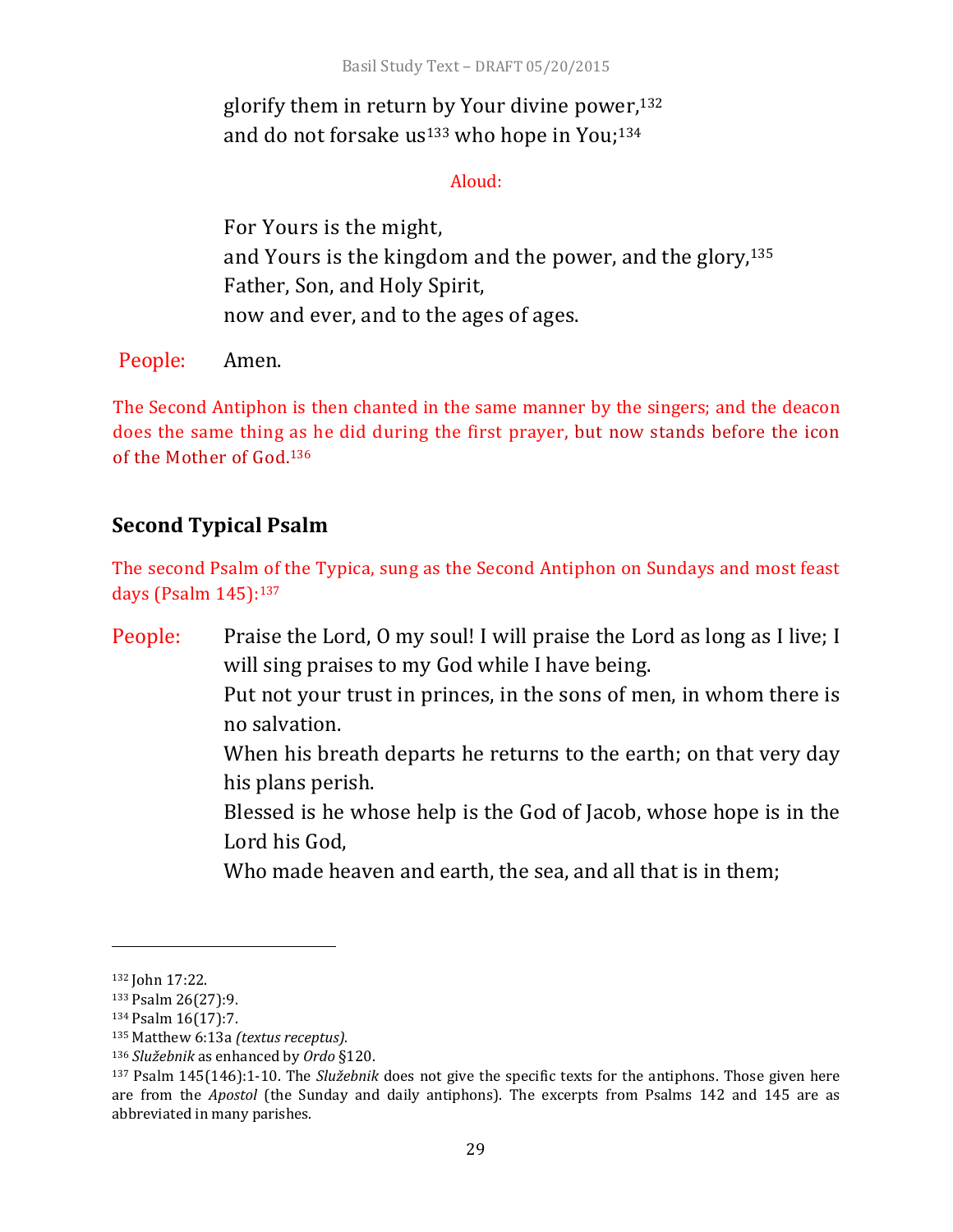Who keeps faith forever; Who executes justice for the oppressed; who gives food to the hungry.

The Lord sets the prisoners free; the Lord opens the eyes of the blind. The Lord lifts up those who are bowed down; the Lord loves the righteous.

The Lord watches over the sojourners, He upholds the widow and the fatherless; but the way of the wicked He will bring to ruin. The Lord will reign forever, your God, O Zion, to all generations.

## The following antiphons are also commonly used:

| <b>Second Sunday Antiphon</b>                                                                 | <b>Second Weekday Antiphon</b>                                                                               |
|-----------------------------------------------------------------------------------------------|--------------------------------------------------------------------------------------------------------------|
| Be gracious to us, O God, and bless                                                           | The Lord reigns, He is clothed in                                                                            |
| us; let Your face shine upon us, and                                                          | majesty; robed is the Lord and girt                                                                          |
| have mercy on us. <sup>138</sup>                                                              | about with strength. <sup>141</sup>                                                                          |
| O Son of God, risen from the dead,                                                            | Through the prayers of Your Saints,                                                                          |
| save us who sing to You. Alleluia.                                                            | O Savior, save us.                                                                                           |
| That Your way may be known upon<br>earth, among all nations Your<br>salvation. <sup>139</sup> | For He has made the world firm,<br>which shall not be moved. <sup>142</sup>                                  |
| O Son of God, risen from the dead,                                                            | Through the prayers of Your Saints,                                                                          |
| save us who sing to You. Alleluia.                                                            | O Savior, save us.                                                                                           |
| Let the peoples praise You, O God,<br>let all the peoples praise You. <sup>140</sup>          | Your decrees are worthy of trust<br>indeed; holiness befits Your house, O<br>Lord, for length of days. $143$ |
| O Son of God, risen from the dead,                                                            | Through the prayers of Your Saints,                                                                          |
| save us who sing to You. Alleluia.                                                            | O Savior, save us.                                                                                           |

<sup>138</sup> Psalm 66:2 (67:1).

<u> 1989 - Johann Stein, fransk politik (d. 1989)</u>

141 Psalm 92(93):1.

<sup>139</sup> Psalm 66:3 (67:2).

<sup>140</sup> Psalm 66:4 (67:3). 

<sup>142</sup> Psalm 92(93):2.

<sup>143</sup> Psalm 92(93):7.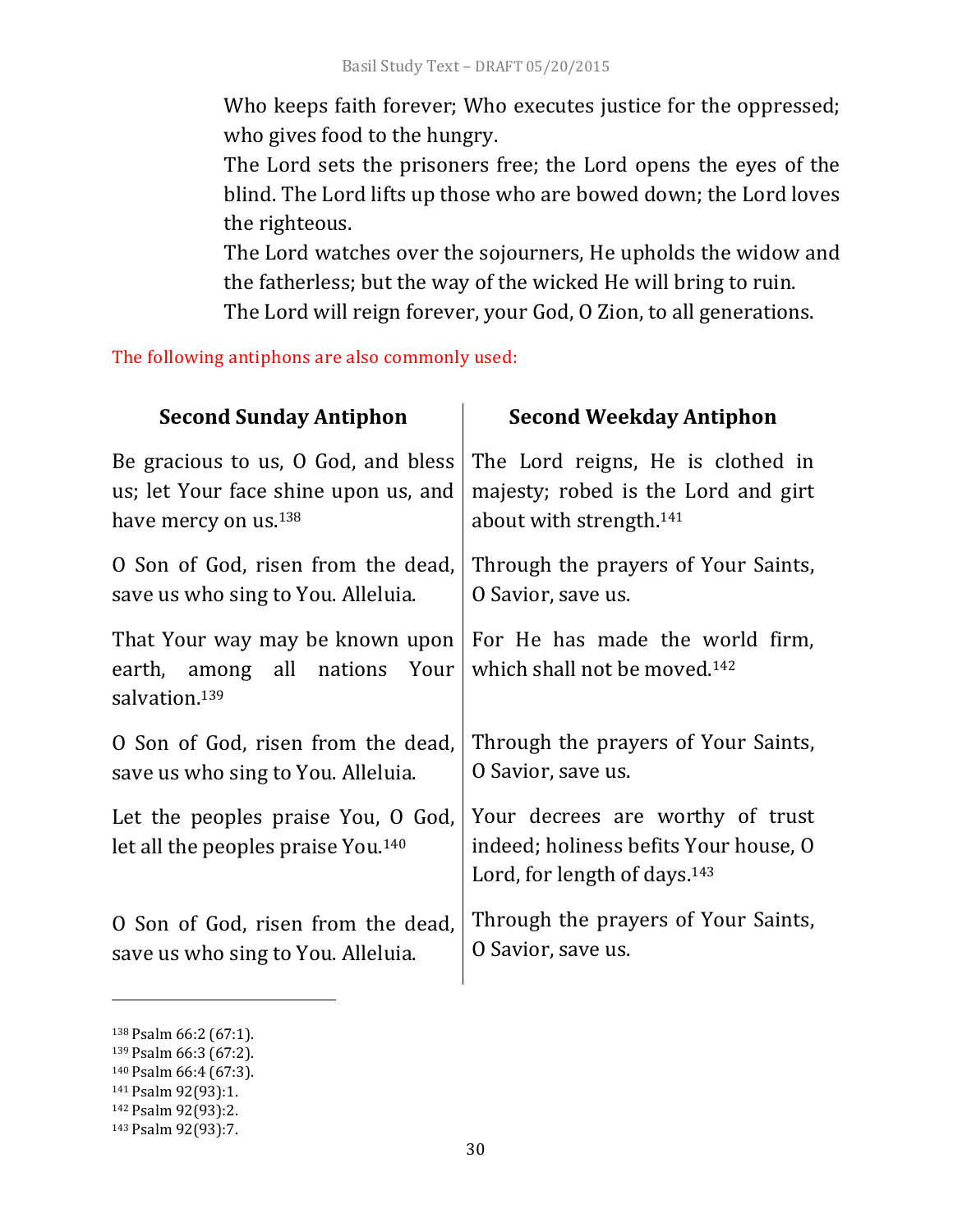Glory to the Father, and to the Son and to the Holy Spirit, now and ever, and to the ages of ages. Amen.

O only-begotten Son and Word of God, Who, though immortal, deigned for our salvation to become incarnate of the holy Mother of God and ever-Virgin Mary, and became man without change; You were crucified, O Christ God, and by death have trampled Death: being One of the Holy Trinity, glorified with the Father and the Holy Spirit, save us.<sup>144</sup>

The deacon, standing in his customary place, prays the litany: $145$ 

| Deacon: | Again and again, in peace, let us pray to the Lord.                                                                                                                                                                                           |
|---------|-----------------------------------------------------------------------------------------------------------------------------------------------------------------------------------------------------------------------------------------------|
| People: | Lord, have mercy.                                                                                                                                                                                                                             |
| Deacon: | Help us, save us, have mercy on us, and protect us, O God,<br>by Your grace.                                                                                                                                                                  |
| People: | Lord, have mercy.                                                                                                                                                                                                                             |
| Deacon: | Remembering our most holy, most pure,<br>most blessed and glorious Lady,<br>the Mother of God and ever-Virgin Mary,<br>with all the Saints,<br>let us commend <sup>146</sup> ourselves and one another,<br>and our whole life, to Christ God. |

People: To You, O Lord.

<u> 1989 - Johann Stein, fransk politik (d. 1989)</u>

The priest quietly says the prayer of the Third Antiphon: $147$ 

<sup>&</sup>lt;sup>144</sup> The *Služebnik* does not give the specific text for the Hymn of the Incarnation, but it was included in the 1964 edition.

<sup>145</sup> *Ordo* §121. 

<sup>146</sup> Acts of the Apostles 20:23, Job 5:8, Psalm 9:35 (10:14), Psalm 36(37):5 (37:7), Proverbs 16:3 RSV-2CE.

<sup>147</sup> *Služebnik* as enhanced by *Ordo* §121.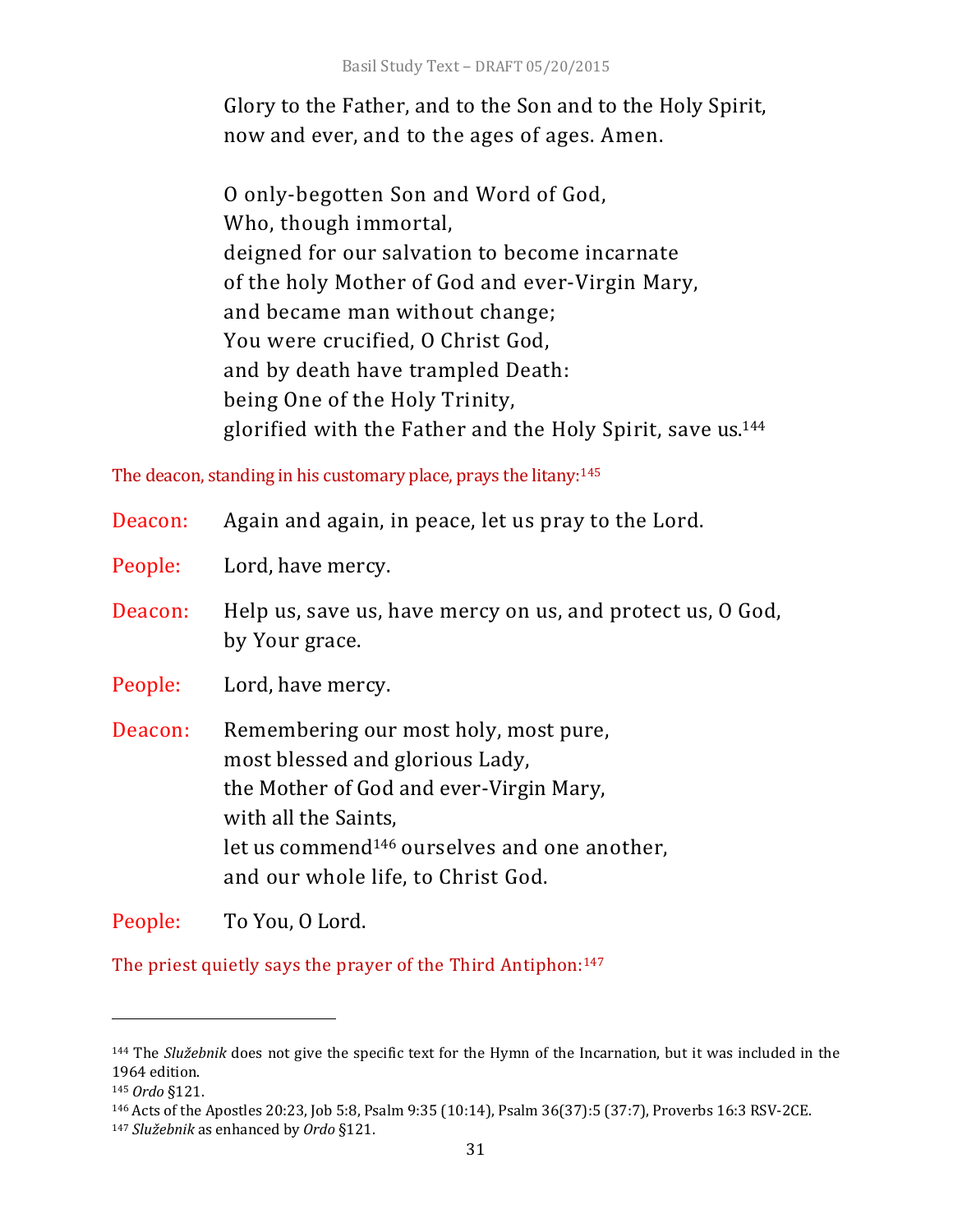Priest: You, Who promised to grant the petitions of two or three united together in Your Name,<sup>148</sup> and have given us the grace to offer these prayers with a single and united voice,  $149$ hear also now the petitions of Your servants that will be for their benefit, granting us in this present age the knowledge of Your truth, $150$ and in the age to come eternal life.<sup>151</sup>

### Aloud:

For You are good, O God, and the Lover of Mankind,<sup>152</sup> and to You we send up glory, Father, Son, and Holy Spirit, now and ever, and to the ages of ages.

People: Amen.

The deacon returns to the Altar through the southern door.<sup>153</sup> At this time the Holy Doors are opened for the Little Entrance.

The singers chant the third antiphon, or if it be Sunday, the Beatitudes; when they begin to sing the "Glory..."<sup>154</sup> the priest and the deacon, who are standing before the Holy Table, make three bows; then the priest takes the holy Gospel Book and gives it to the deacon and, preceded by candle-bearers, they go to the right and pass behind the Holy Table and leave the Altar through the northern door, thus making the Little Entrance. When they come before the Holy Doors, the candlebearers, one near the icon of the Savior and the other near the icon of the Mother of God, stand facing one another. The priest stands in the center and the deacon slightly in front of him and to his right.<sup>155</sup>

<sup>148</sup> Matthew 18:19-20.

<sup>149</sup> Romans 15:16.

<sup>150 1</sup> Timothy 2:4; Hebrews 10:26.

<sup>151</sup> Cf. Luke 18:30.

<sup>&</sup>lt;sup>152</sup> Titus 3:4.

<sup>153</sup> *Služebnik* as enhanced by *Ordo* §121. 

 $154$  The reference to the "Glory" assumes that the changeable troparia (which are not given in the *Služebnik*) are interwoven into the Beatitudes. When they are omitted there is no "Glory...now and ever..." to the Beatitudes. When the daily or festal Third Antiphon is sung, the "Glory... now and ever" comes after the Little Entrance (during the troparia) in such a way that the connection with the Third Antiphon is not readily apparent. 

<sup>&</sup>lt;sup>155</sup> *Služebnik* as enhanced by *Ordo* §122.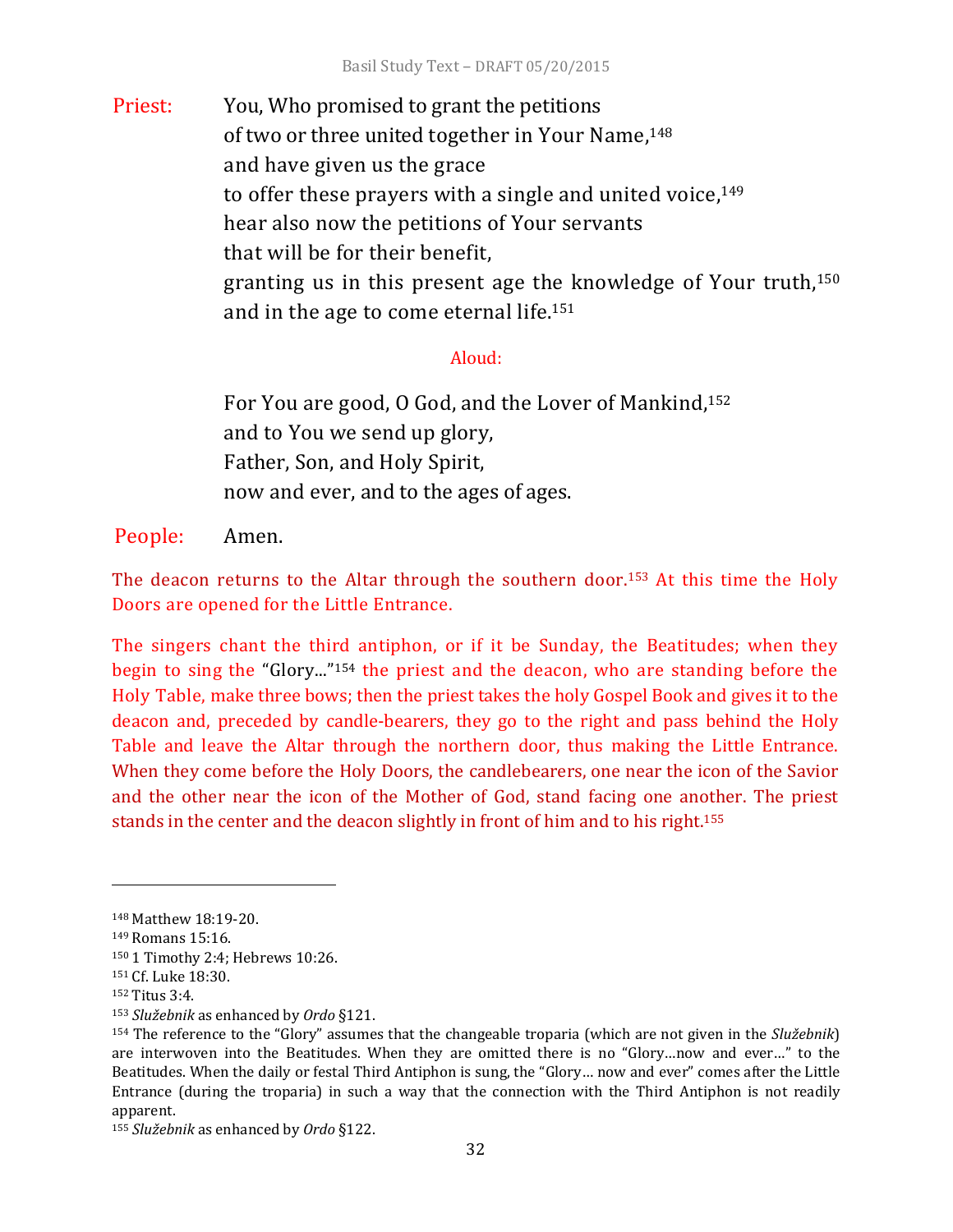# **The Beatitudes**

The Beatitudes, sung as the Third Antiphon on Sundays and most feast days (Matthew 5:3‐12a): 

People: In Your Kingdom, remember us, O Lord, (when You come into Your kingdom).<sup>156</sup> Blessed are the poor in Spirit, for theirs is the kingdom of heaven. Blessed are those who mourn, for they shall be comforted. Blessed are the meek for they shall inherit the earth. Blessed are those who hunger and thirst for righteousness for they shall be filled. Blessed are the merciful, for they shall receive mercy. Blessed are the pure in heart, for they shall see God. Blessed are the peacemakers, for they shall be called sons of God. Blessed are those who are persecuted for the sake of righteousness, for theirs is the kingdom of heaven. Blessed are you when they revile you and persecute you and utter every kind of evil against you because of Me. Rejoice and be glad, for your reward is great in heaven.

### The following antiphons are also commonly used:

### **Third Sunday Antiphon**

# **Third Weekday Antiphon**

Come, let us sing joyfully to the  $\vert$ Lord; let us shout with joy to God Come, let us sing joyfully to the Lord; let us shout with joy to God

<sup>&</sup>lt;sup>156</sup> Luke 23:42.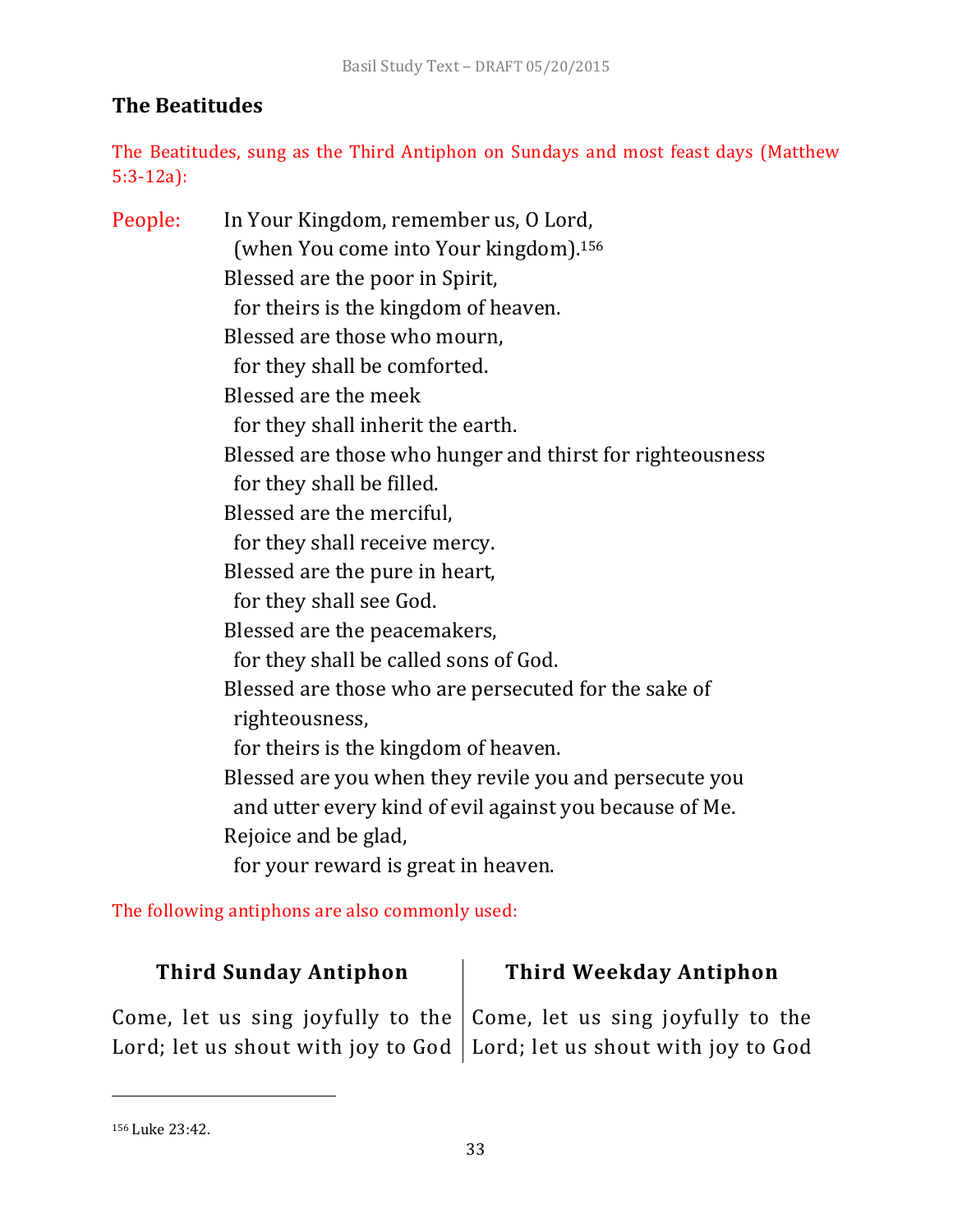| our Savior. <sup>157</sup>                    | our Savior. <sup>160</sup>                    |
|-----------------------------------------------|-----------------------------------------------|
| O Son of God, risen from the                  | O Son of God, wondrous in Your                |
| dead, save us who sing to You:                | Saints, <sup>161</sup> save us who sing to    |
| Alleluia!                                     | You: Alleluia!                                |
| Let us come into His presence                 | Let us come into His presence                 |
| with thanksgiving, and let us                 | with thanksgiving, and let us                 |
| joyfully sing psalms to Him. <sup>158</sup>   | joyfully sing psalms to Him. <sup>162</sup>   |
| O Son of God, risen from the                  | O Son of God, wondrous in Your                |
| dead, save us who sing to You:                | Saints, save us who sing to You:              |
| Alleluia!                                     | Alleluia!                                     |
| For God is a great Lord, and a                | For God is a great Lord, and a                |
| great King over all the earth. <sup>159</sup> | great King over all the earth. <sup>163</sup> |
| O Son of God, risen from the                  | O Son of God, wondrous in Your                |
| dead, save us who sing to You:                | Saints, save us who sing to You:              |
| Alleluia!                                     | Alleluia!                                     |

The priest and deacon both bow their heads.

Deacon: Let us pray to the Lord.

# PRAYER OF THE ENTRANCE

The priest quietly recites the prayer of the Entrance.

Priest: 0 Master, Lord our God, You established in the heavens orders and armies of angels and archangels to serve Your glory.

 

<sup>161</sup> Exodus 15:11.

<sup>157</sup> Psalm 94(95):1.

<sup>158</sup> Psalm 94(95):2.

<sup>159</sup> Psalm 94(95):3.

<sup>160</sup> Psalm 94(95):1. 

<sup>162</sup> Psalm 94(95):2.

<sup>163</sup> Psalm 94:3.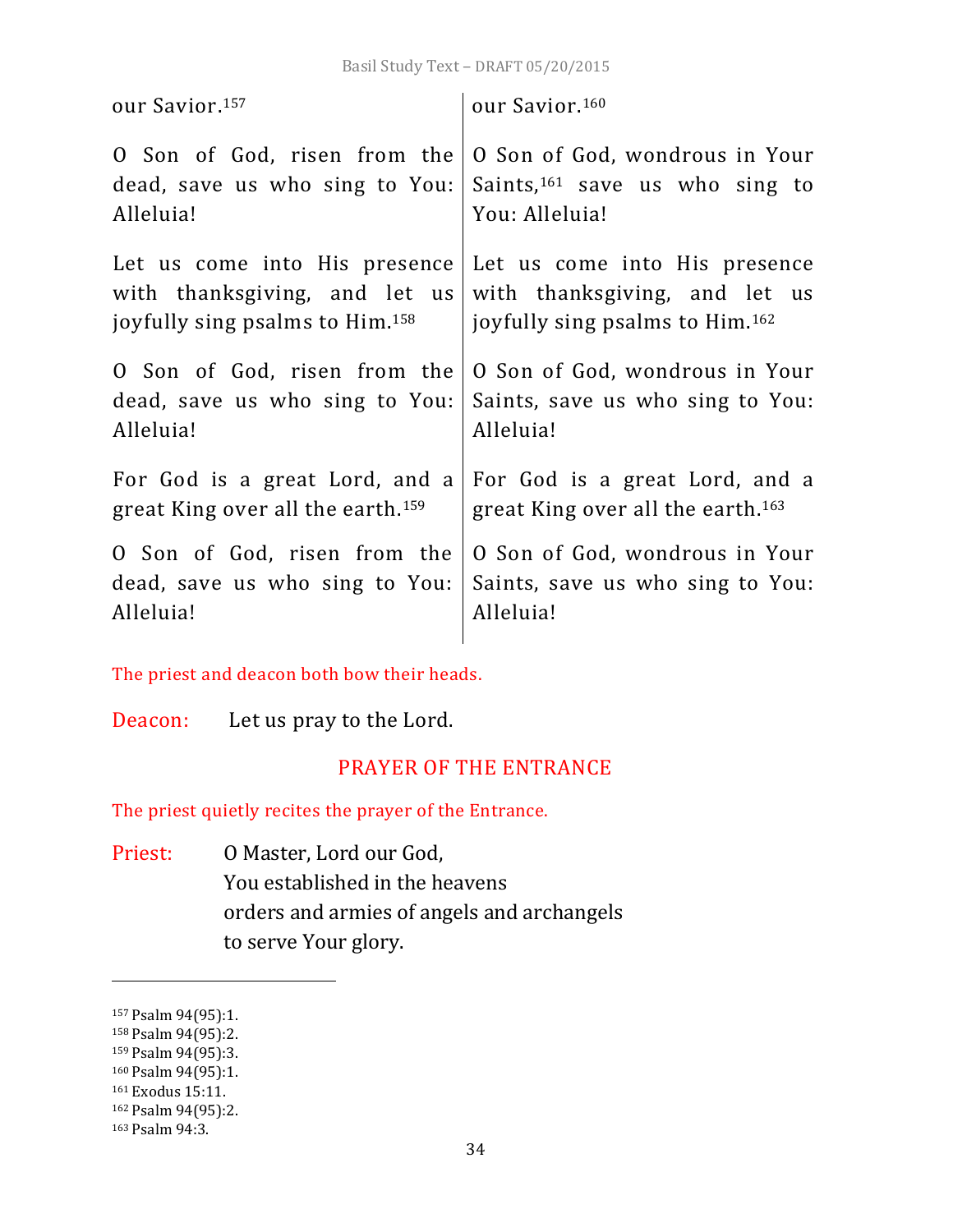Make with our entrance an entrance of holy angels, serving together with us. and with us glorifying Your goodness.

For to You belongs all glory, honor<sup>164</sup> and worship, Father, Son, and Holy Spirit, now and ever, and to the ages of ages. Amen.

When the prayer is concluded the deacon, holding his orarion with three fingers of his right hand and pointing to the East, says to the priest:

Deacon: Master, bless the holy entrance.

The priest, blessing towards the East, says: $165$ 

Priest: Blessed is the entrance into Your Holy Place,<sup>166</sup> always, now and ever, and to the ages of ages.

The deacon then presents the holy Gospel Book to the priest, who kisses it. When the last troparion<sup>167</sup> is concluded, the deacon goes to the center, and standing in front of the priest, raises the holy Gospel Book a little, saying:

### Deacon: Wisdom! Stand aright!<sup>168</sup>

The deacon then makes a bow and enters the Altar, and the priest follows him. The deacon then replaces the holy Gospel Book upon the Holy Table; meanwhile the singers chant the entrance hymn. The candlebearers, coming together before the Holy Doors, make a reverence and return to their places.<sup>169</sup>

People: Come, let us worship and fall down<sup>170</sup> before Christ:

| Sundays:       | Weekdays:                                                         |
|----------------|-------------------------------------------------------------------|
|                | O Son of God, risen from the $\vert$ O Son of God, wondrous in    |
|                | dead, save us who sing to Your Saints, <sup>171</sup> save us who |
| You: Alleluia! | sing to You: Alleluia!                                            |
|                |                                                                   |

<sup>&</sup>lt;sup>164</sup> I Timothy 1:17.

<sup>165</sup> *Služebnik* as enhanced by *Ordo* §122. 

<sup>166</sup> Hebrews 10:19.

<sup>&</sup>lt;sup>167</sup> The troparia referenced are those interwoven with the Beatitudes or the final verse of antiphon.

<sup>168 1</sup> Esdras 9:46.

<sup>169</sup> *Služebnik* as enhanced by *Ordo* §122. 

<sup>170</sup> Psalm 94(95):6. 

<sup>&</sup>lt;sup>171</sup> Exodus 15:11.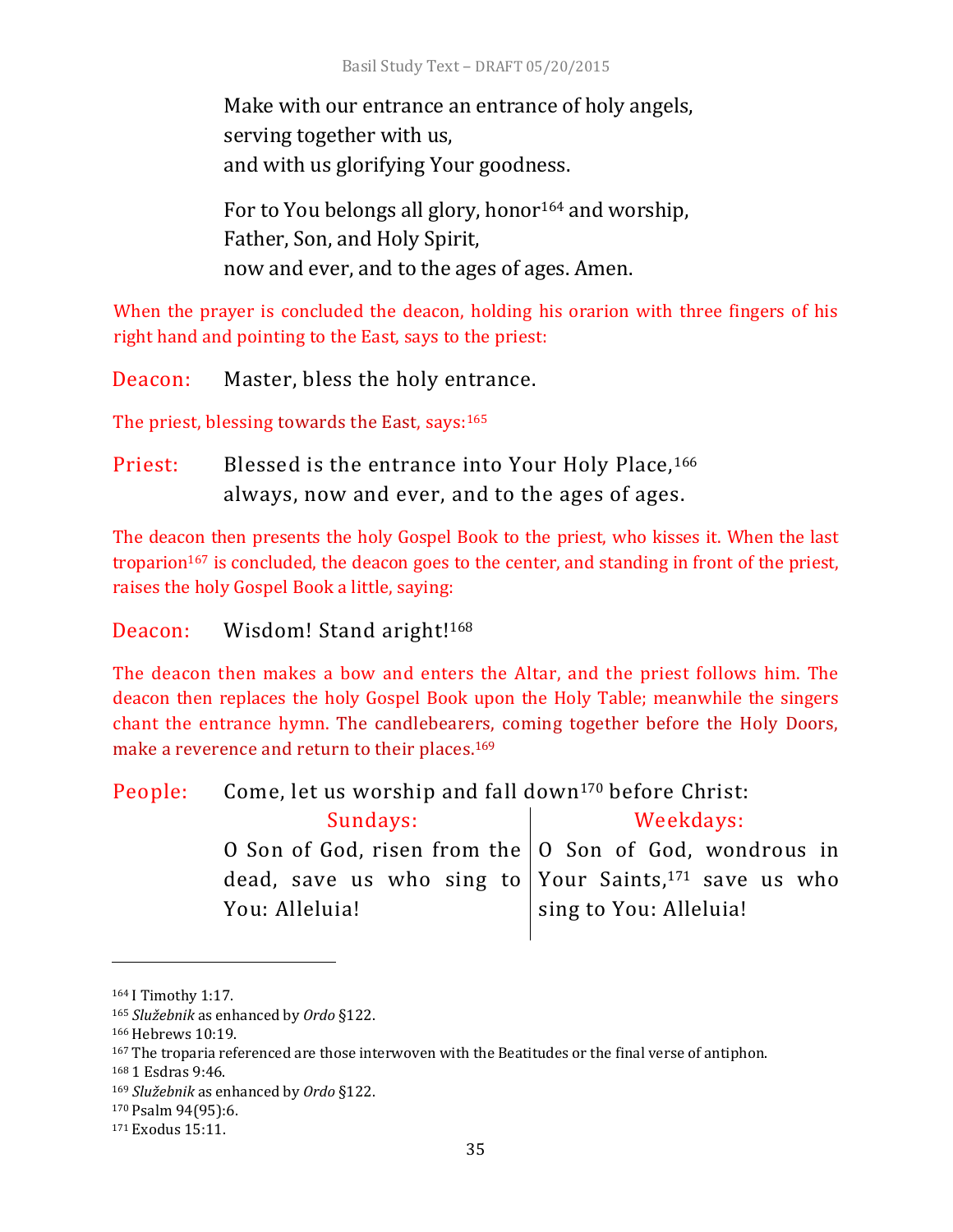The appointed troparia are chanted; meanwhile the priest says this prayer:

# PRAYER OF THE THRICE HOLY

Priest: 0 Holy God, You rest in Your Holy Place; 172 are praised by the Thrice-Holy cry of the Seraphim, $173$ are glorified by the Cherubim, and worshipped by every heavenly Power. Out of nothingness You have brought all things into being,<sup>174</sup> creating man after Your own image and likeness,  $175$ adorning him with Your every good gift, and giving to him who asks wisdom and understanding.<sup>176</sup> Not despising the sinner,<sup>177</sup> You have appointed repentance for his salvation.<sup>178</sup> Even at this hour You have permitted us, Your lowly and unworthy servants,<sup>179</sup> to stand before the glory of Your Holy Altar,<sup>180</sup> offering the worship and praise that is Your due.<sup>181</sup> O Master, accept the Thrice-Holy hymn from the mouths of us sinners and visit us in Your goodness. Forgive our every transgression, both voluntary and involuntary.

Sanctify our souls and bodies.

<sup>172</sup> Isaiah 57:15. Literally: *in the holies.*

<sup>173</sup> Isaiah 6:1-5.

<sup>174</sup> Wisdom 1:14; cf. 2 Maccabees 7:28.

<sup>175</sup> Genesis 1:26-27.

<sup>176 2</sup> Paralipomenon (Chronicles) 1:10.

<sup>177</sup> Isaiah 54:8-9.

<sup>&</sup>lt;sup>178</sup> 2 Corinthians 7:10.

<sup>&</sup>lt;sup>179</sup> Luke 17:10.

<sup>&</sup>lt;sup>180</sup> Jude 24.

<sup>181</sup> Psalm 64(65):1.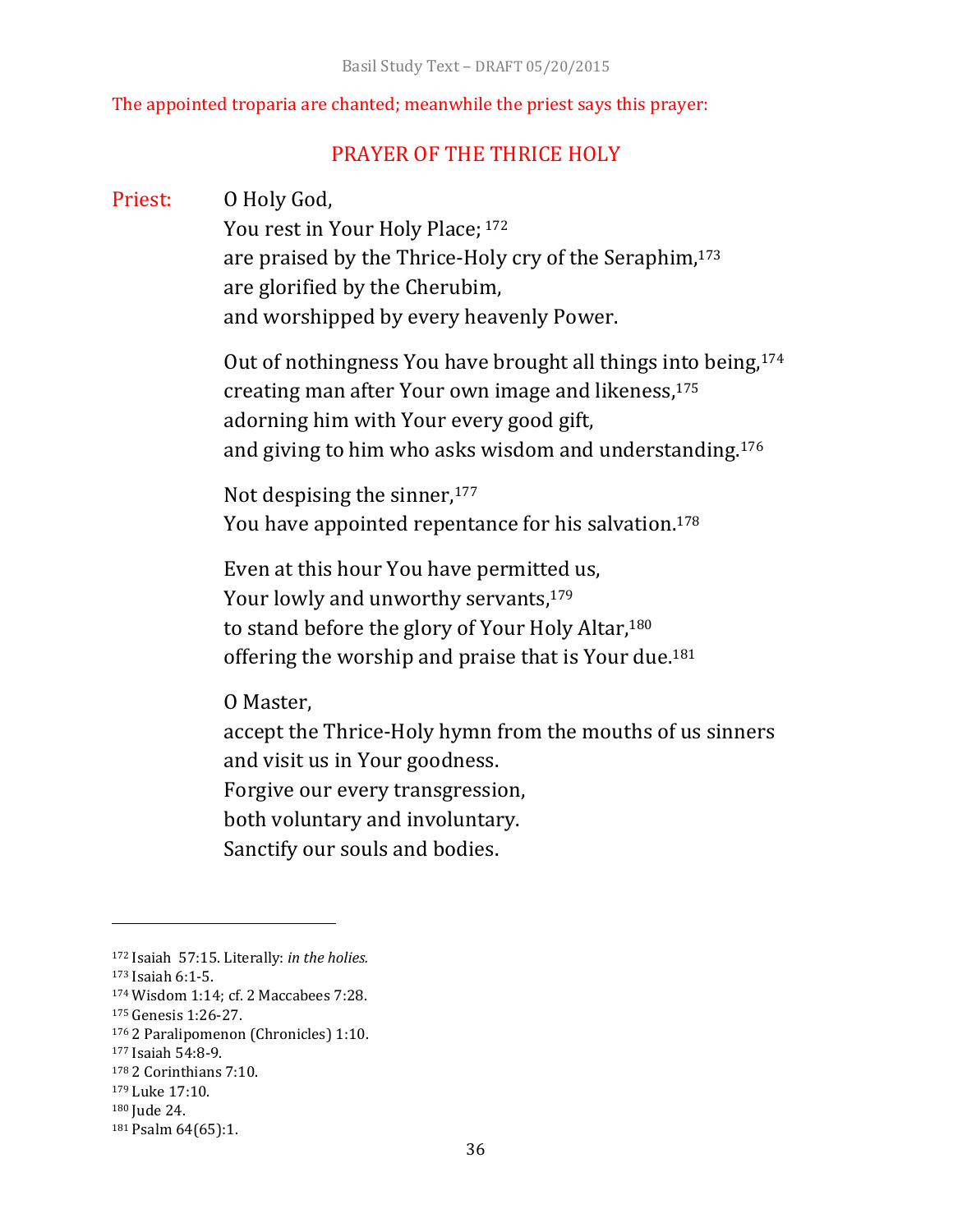Enable us to serve You in holiness all the days of our lives;<sup>182</sup> through the prayers of the holy Mother of God and all the Saints who, from the ages, have been well-pleasing to You.

*When the singers come to the last troparion, the deacon, bowing his head and with three fingers holding his orarion in his hand, says to the priest:*

Deacon: Master, bless this occasion for the thrice-holy hymn.<sup>183</sup>

The priest blesses him and intones:

Priest: For You are holy, our God, and to You we send up glory, Father, Son, and Holy Spirit, now and ever.

The deacon approaches the Holy Doors and, pointing to those standing outside the Altar, intones with a raised voice: $184$ 

Deacon: And to the ages of ages.

People: Amen.

The singers continue:

People: Holy God, Holy Mighty,<sup>185</sup> Holy Immortal, have mercy on us.<sup>186</sup> (Three times)

> Glory to the Father, and to the Son, and to the Holy Spirit, now and ever, and to the ages of ages. Amen. Holy Immortal, have mercy on us.

Holy God, Holy Mighty, Holy Immortal, have mercy on us.

While the Trisagion is being sung, it is also recited by the priest and deacon who at the same time make three bows before the Holy Table.

The deacon says to the priest:

<sup>182</sup> Luke 1:74-75.

<sup>183</sup> Literally: *Master, bless this time of the thrice‐holy hymn.*

 $184$  If there no deacon the priest takes this.

<sup>185</sup> Literally: "Holy Strong".

<sup>&</sup>lt;sup>186</sup> The text of the Trisagion is not in the *Služebnik*. Also, on certain days of the year the trisagion is replaced with other hymns.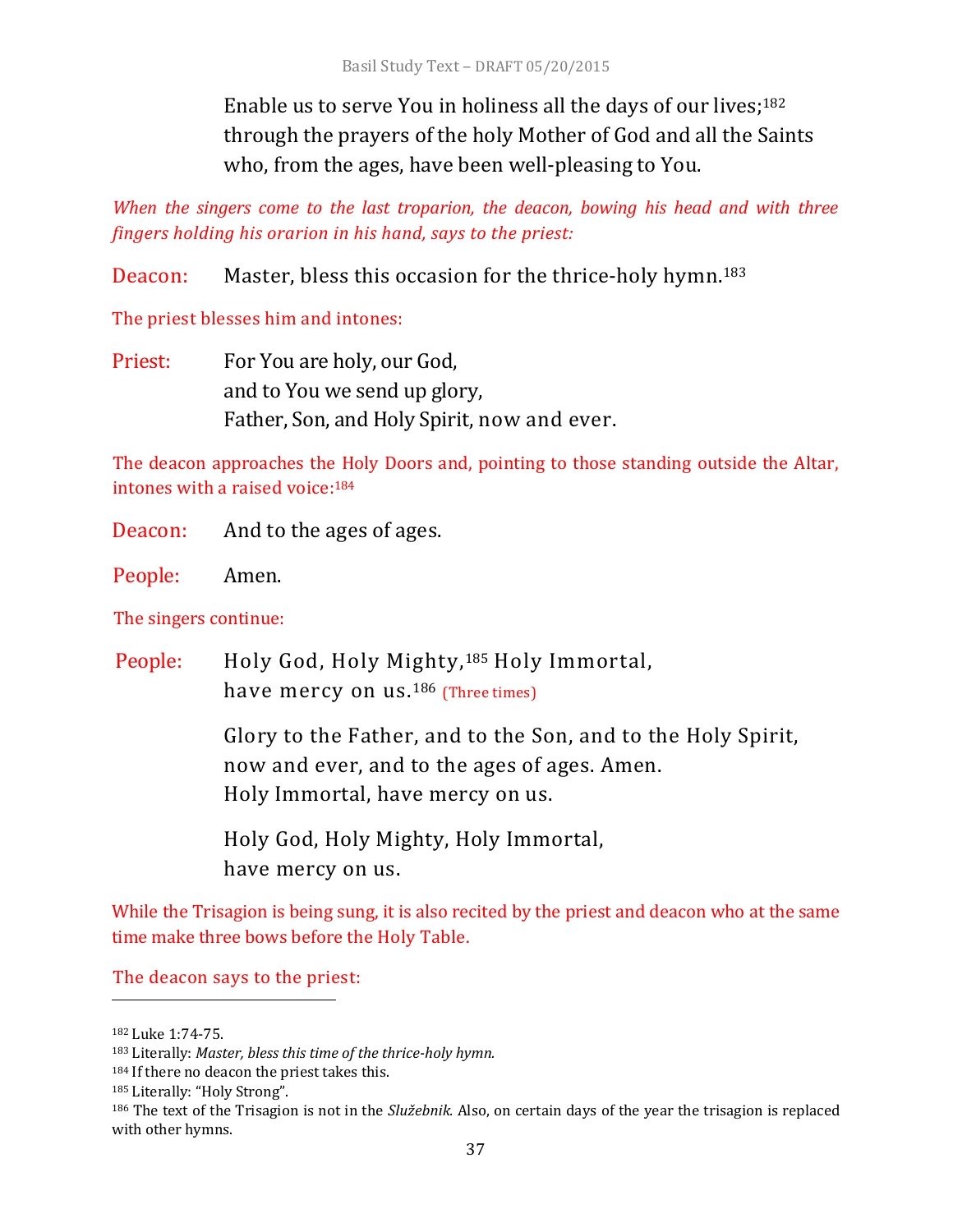Deacon: Master, command.

And they go to the high place behind the Holy Table, the priest saying as he goes:

Priest: Blessed is He who comes in the Name of the Lord.<sup>187</sup>

Deacon: Master, bless the chair on high.

Priest: Blessed are You on the throne of the glory of Your kingdom,<sup>188</sup> seated upon the Cherubim,<sup>189</sup> always, now and ever, and to the ages of ages.

Note that the priest does not ascend the high place nor does he sit on it, but he sits on the south side of the high throne.

When the thrice-holy hymn is ended, the deacon comes before the Holy Doors and says:

| Deacon: Let us be attentive! <sup>190</sup> |
|---------------------------------------------|
| Priest: Peace be to all. 191                |
| [Reader: And to your spirit.] $192$         |
| Deacon: Wisdom! Let us be attentive!        |

The singers chant the Prokimenon and its verse, usually taken from the psalms of David.

Deacon: Wisdom!

 

The Reader, standing before the soleas in the center of the temple, announces the title of the Epistle:<sup>193</sup>

Reader: A reading from the Acts of the Holy Apostles. *Or:* A reading from the catholic epistle of Saint James. *Or:* A reading from the epistle of Saint Peter. *Or:* A reading from the epistle of Saint Paul the Apostle

<sup>187</sup> Psalm 117(118):26a; Matthew 21:9b; Mark 11:9b; Luke 13:35b.

<sup>&</sup>lt;sup>188</sup> Matthew 19:28, 25:31, Isaiah 6:1. The priest blesses the apsidal chair ( $Ordo$  §124).

<sup>189 2</sup> Kings 19:15 LXX, Psalm 79:2b (80:1b), 98[99]:1.

<sup>&</sup>lt;sup>190</sup> Proverbs 4:20.

<sup>&</sup>lt;sup>191</sup> John 20:19. The priest blesses the people (Ordo §125).

<sup>&</sup>lt;sup>192</sup> 2 Timothy 4:22. This response is not in either the *Služebnik* or the *Ordo*. But since it is given in almost every other liturgicon (including the 1629 Mohyla and the Old Rite) it might be an unintended omission. As it is commonly used it is offered here.

<sup>193</sup> *Služebnik* as enhanced by *Ordo* §125.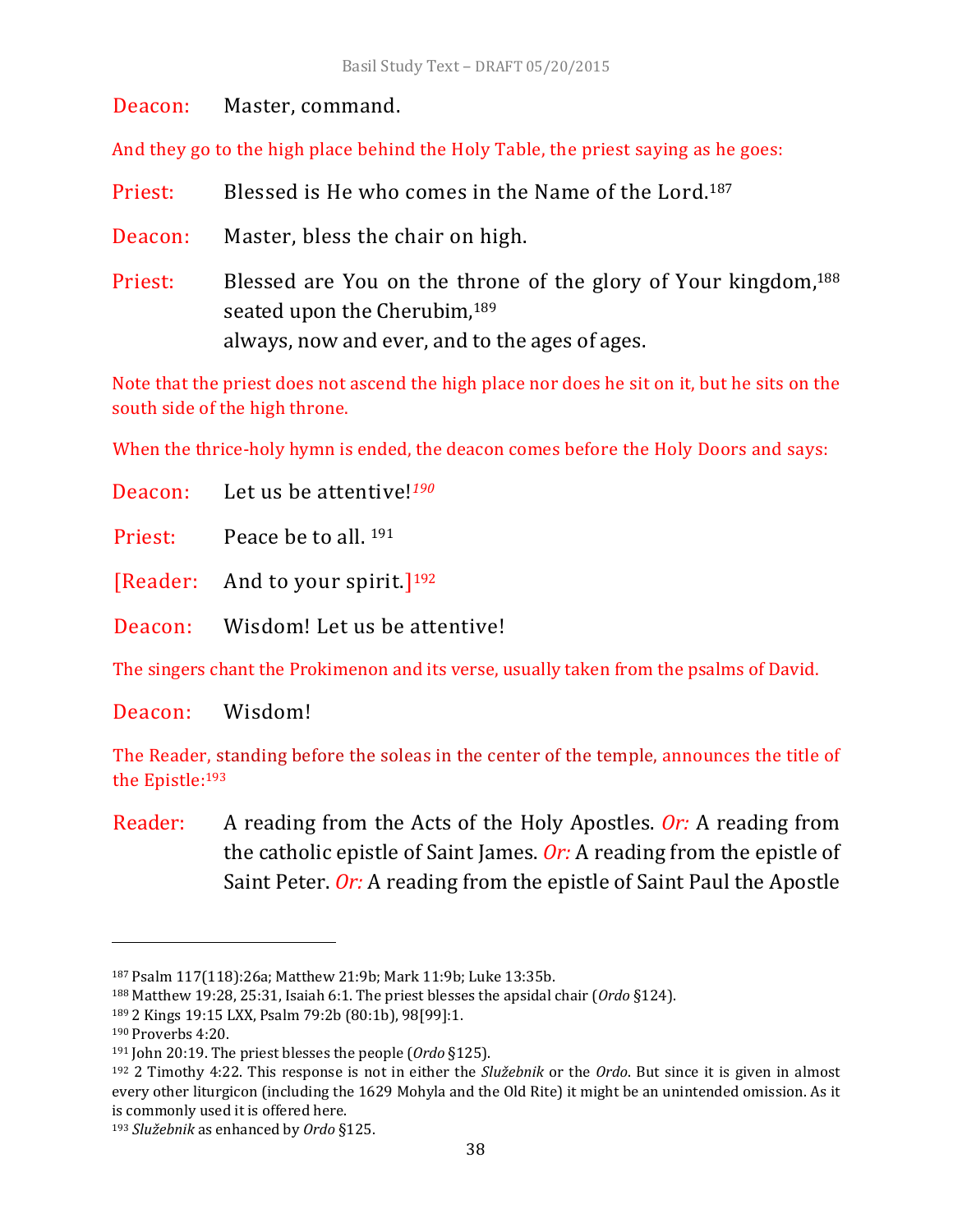# to the Romans, *Or:* to the Corinthians, *Or:* to the Galatians.<sup>194</sup>

Deacon: Let us be attentive!

When the Epistle has been read the priest says:

Priest: Peace be to you, [Reader].<sup>195</sup>

[Reader: And to your spirit.] $196$ 

Deacon: Wisdom! Let us be attentive!

People: Alleluia! (with verses)

During the singing of the Alleluia the deacon takes the censer, puts incense into it, and goes to the priest:

[Deacon: Master, bless the incense.

Priest: Blessed is our God. always now and ever, and to the ages of ages. Amen.<sup>[197]</sup>

Having received blessing from him, the deacon censes the Holy Table round about, the entire Altar and the priest, the icons of the iconostasis, both choirs, and the people.198

Meanwhile, the priest stands before the Holy Table and says the following prayer, quietly.

# THE PRAYER BEFORE THE GOSPEL

Priest: 0 Master, Lover of Mankind.<sup>199</sup> shine forth within our hearts the pure light of Your divine knowledge.<sup>200</sup>

> Open the eyes of our mind that we may understand the teachings of Your Gospel.<sup>201</sup>

<sup>&</sup>lt;sup>194</sup> The listing in the *Služebnik* is incomplete.

<sup>&</sup>lt;sup>195</sup> It is customary for the priest to bless the reader, but this is not prescribed either in the rubrics or the  $Ordo$ . <sup>196</sup> 2 Timothy 4:22. This response is not in either the *Služebnik* or the *Ordo*. But since it is given in almost every other liturgicon (including the 1629 Mohyla and the Old Rite) it might be an unintended omission.

<sup>&</sup>lt;sup>197</sup> This blessing is not in the *Služebnik* but is in the Ordo §129.

<sup>198</sup> *Služebnik* as enhanced by *Ordo* §126. 

 $199$  Titus  $3.4$ .

<sup>&</sup>lt;sup>200</sup> 2 Corinthians 4:6.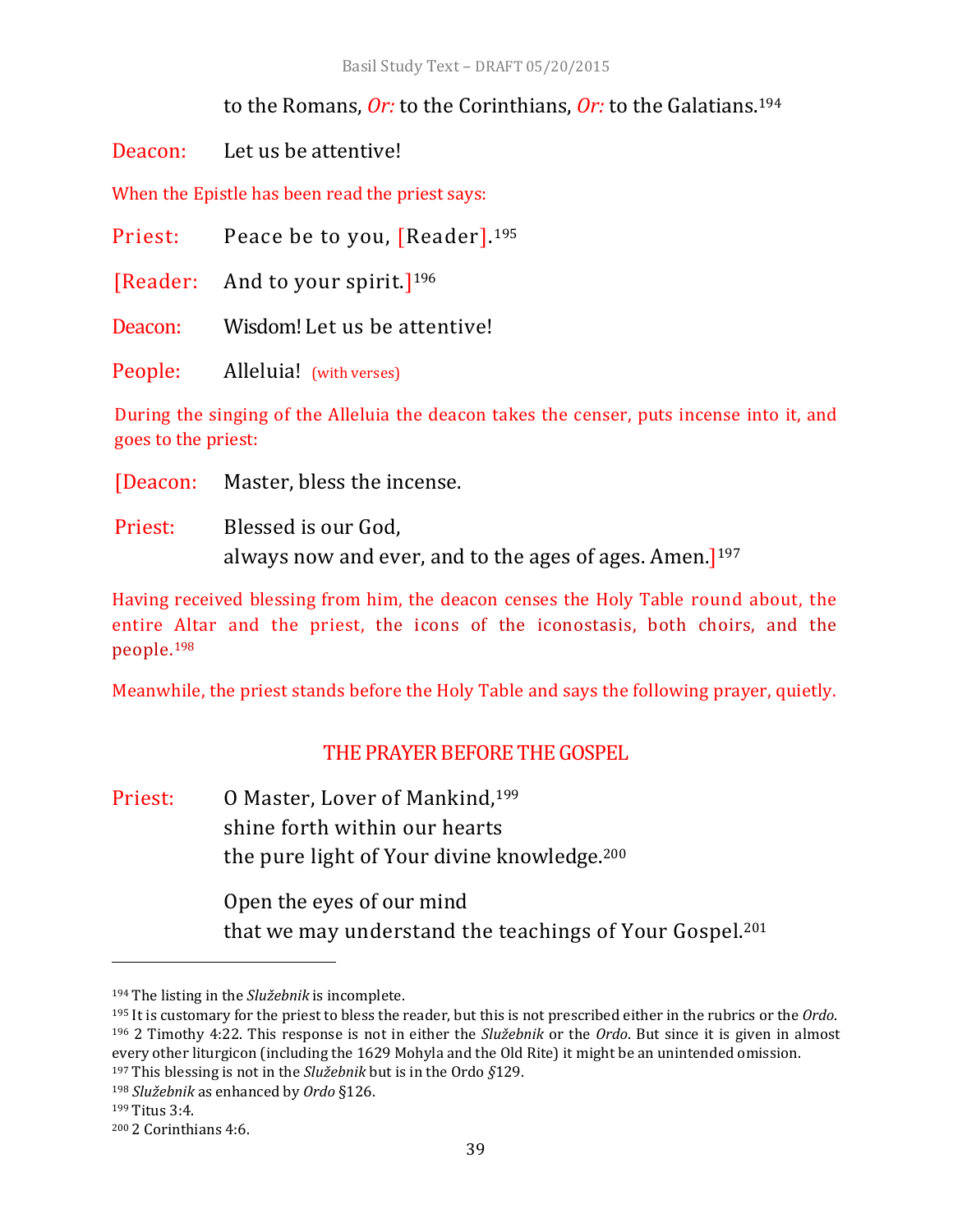Instill in us also the fear of Your blessed commandments, so that, having trampled<sup>202</sup> all carnal passions,<sup>203</sup> we may lead a spiritual life, both thinking and doing those things which are pleasing to You.<sup>204</sup> For You, O Christ God, are the enlightenment of our souls and bodies; $205$ and to You we send up glory, together with Your Father, Who is without beginning,<sup>206</sup> and with Your all-holy, good, and life-creating Spirit,<sup>207</sup> now and ever, and to the ages of ages. Amen. 

The deacon returns the censer to its proper place and comes to the priest. Bowing his head to the priest, the deacon holds his orarion with the tips of his fingers and pointing to the holy Gospel Book, saying:

Deacon: Master, bless the proclaimer of the Gospel of the holy Apostle and Evangelist *N*.

The priest, blessing him, says:

Priest: May God, through the prayers of the holy, glorious and all-praised Apostle and Evangelist *N.*, grant that you proclaim the Word with great power, for the fulfillment of the Gospel of His beloved Son, our Lord Jesus Christ.

The priest hands him the Gospel Book.

Deacon: Amen.

<u> 1989 - Andrea Santa Andrea Andrea Andrea Andrea Andrea Andrea Andrea Andrea Andrea Andrea Andrea Andrea Andr</u>

 $201$  Ephesians 1:18.

<sup>202</sup> Psalm 90(91):13. 

<sup>203 1</sup> Peter 2:11.

<sup>&</sup>lt;sup>204</sup> 1 John 3:22.

 $205$  John 1:9.

 $206$  Isaiah 9:6.

<sup>&</sup>lt;sup>207</sup> John 6:63.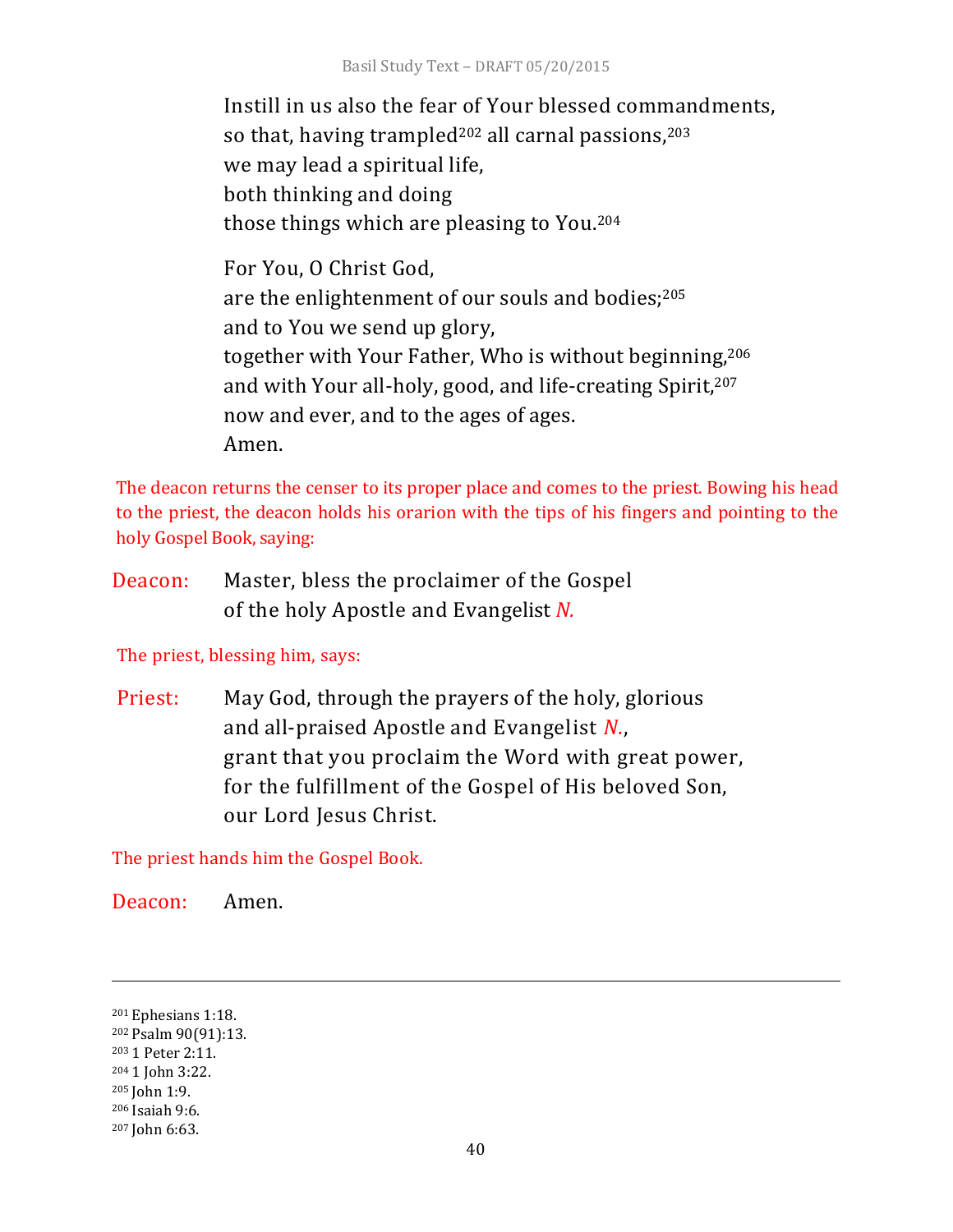The deacon bows to the holy Gospel Book and takes it. He proceeds through the Holy Doors and, there joined by the candle-bearers (who have left the Altar through the side doors), he continues to the ambo or to the place from which the Gospel lesson is to be proclaimed. 

The priest stands before the Holy Table, turns toward the west and intones (if there be a second deacon, he intones instead of the priest):

| Priest: | Wisdom! Stand aright and listen to the Holy Gospel. |
|---------|-----------------------------------------------------|
|         | Peace be to all. <sup>208</sup>                     |
| People: | And to your spirit. <sup>209</sup>                  |
| Deacon: | A reading from the Holy Gospel according to N.      |
| People: | Glory to You, O Lord, glory to You.                 |
|         |                                                     |

The priest intones the following, (but if there be a second deacon he intones instead of the priest):

Priest: Let us be attentive!

When the Gospel has been read, the priest says:

Priest: Peace be with you who have proclaimed the Holy Gospel.

People: Glory to You, O Lord, glory to You.

The deacon goes to the Holy Doors and hands the closed Gospel Book to the priest, who kisses it and places it in the center of the Holy Table in front of the artophorion; or he sets it on the right side of the Holy Table.<sup>210</sup>

The Holy Doors are closed.

# LITANY OF FERVANT SUPPLICATION<sup>211</sup>

The deacon stands at his usual place, and begins as follows:

<sup>&</sup>lt;sup>208</sup> John 20:19. The priest blesses the people (*Ordo* §126).

<sup>&</sup>lt;sup>209</sup> 2 Timothy 4:22.

<sup>210</sup> *Služebnik* as enhanced by *Ordo* §126. 

<sup>&</sup>lt;sup>211</sup> This title is not in the *Služebnik*.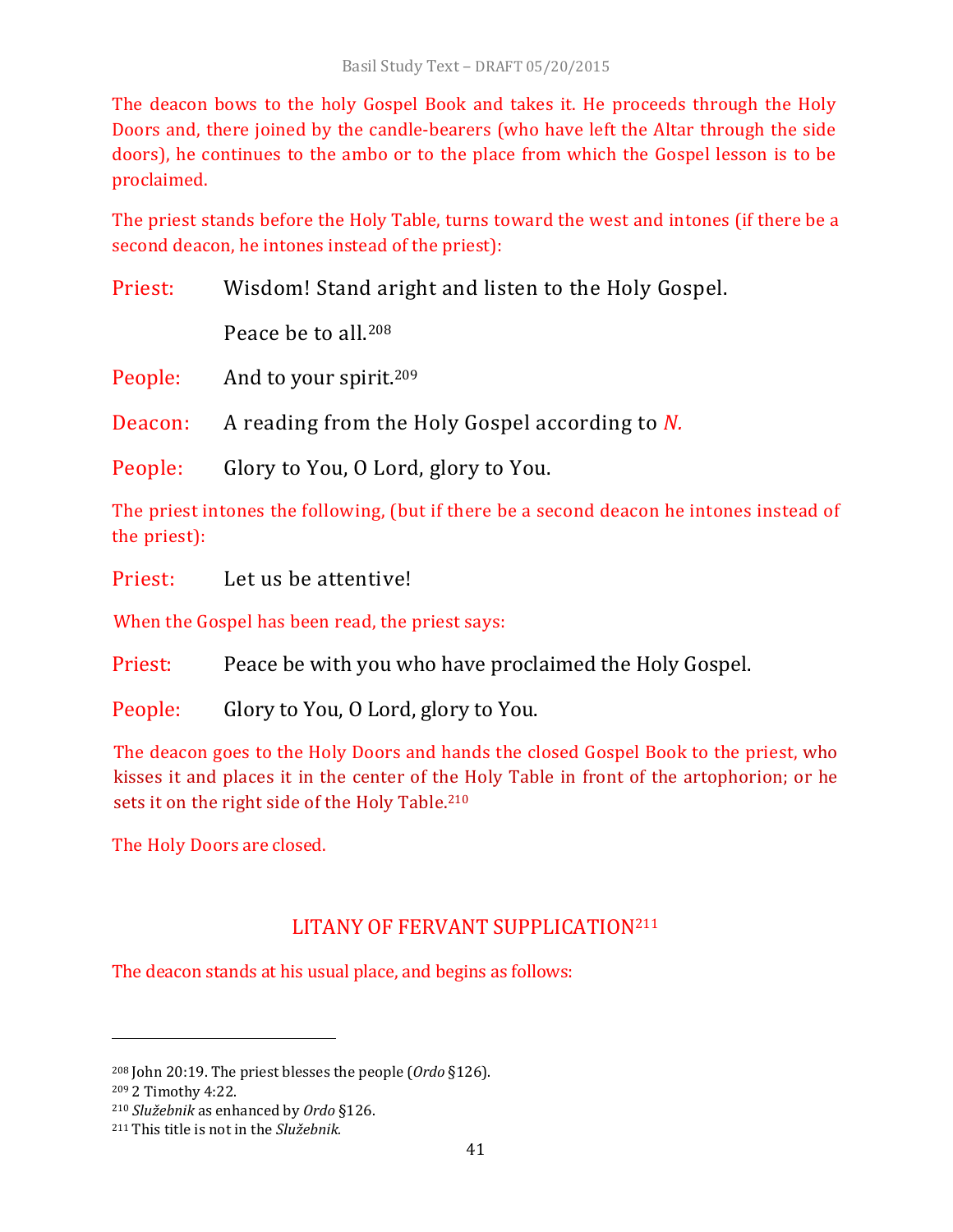| Deacon: | Let us all say with our whole soul,<br>and with our whole mind, 212 let us say.                                |
|---------|----------------------------------------------------------------------------------------------------------------|
| People: | Lord, have mercy.                                                                                              |
| Deacon: | O Lord Almighty, God of our fathers, 213<br>we pray You, hear and have mercy.                                  |
| People: | Lord, have mercy.                                                                                              |
| Deacon: | Have mercy on us, O God,<br>according to Your great mercy; <sup>214</sup><br>we pray You, hear and have mercy. |
| People: | Lord, have mercy. (Three times)                                                                                |

# THE PRAYER OF SUPPLICATION

The priest quietly prays:

Priest: 0 Lord our God, accept this fervent supplication from Your servants and have mercy on us according to the greatness of Your mercy.<sup>215</sup> Send down Your compassions upon us and upon all Your people who await the abundant mercy that comes from You.<sup>216</sup> Deacon: [In parish churches:] Again we pray for our holy ecumenical pontiff *N.*, Pope of Rome,

and for our most reverend Archbishop and Metropolitan *N.*, for our God-loving Bishop *N.*, for those who serve and have served in this holy temple,

<sup>&</sup>lt;sup>212</sup> Deuteronomy 6:5 LXX; Matthew 23:37.

 $213$  Exodus  $3:13$  – and dozens of other places in the Holy Scriptures.

 $214$  Psalm 50:3(51:1), 102(103):8.

<sup>215</sup> Psalm 50:3(51:1), 102(103):8.

<sup>&</sup>lt;sup>216</sup> Psalm 85(86):5.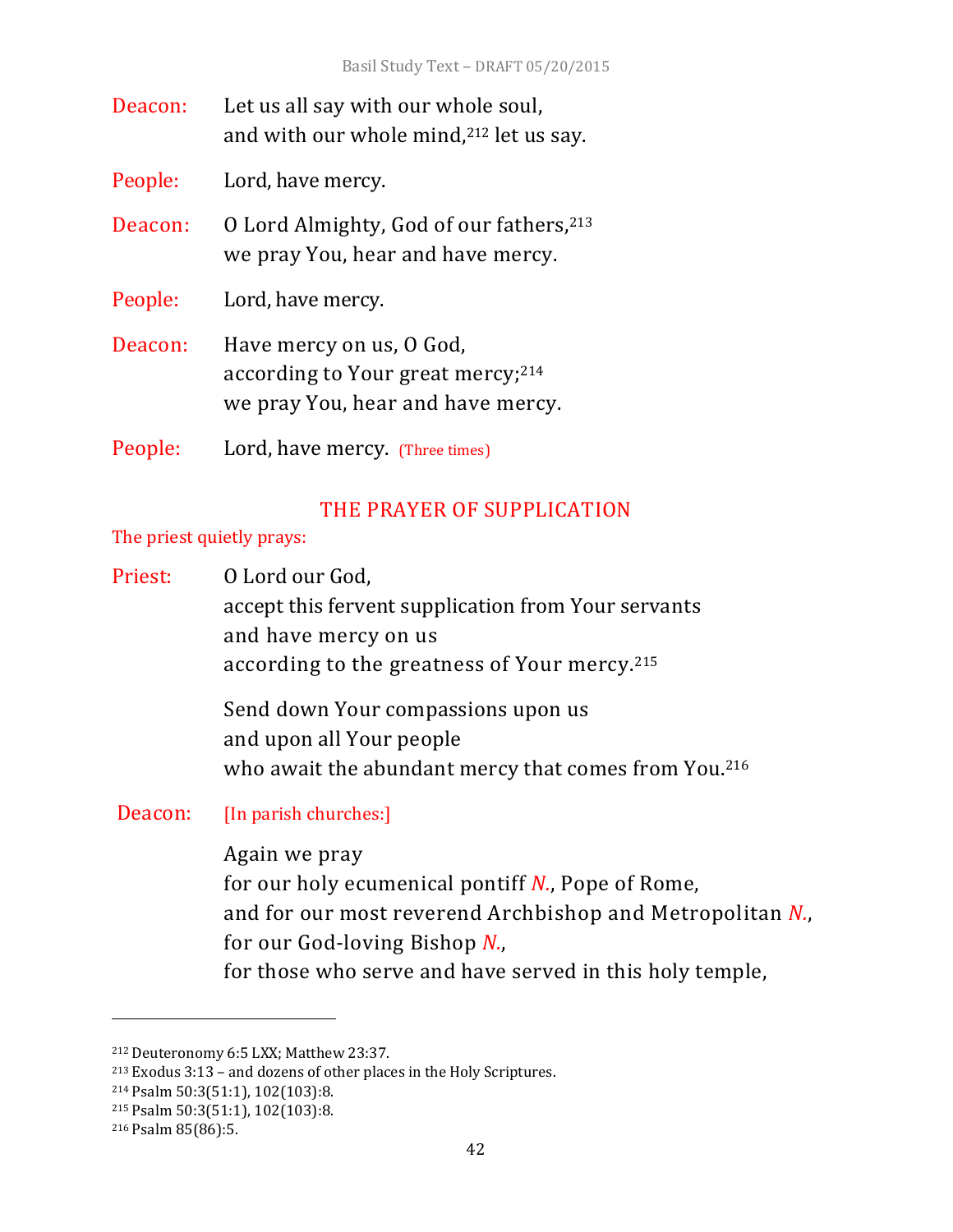for our spiritual fathers, and for all our brethren in Christ.

People: Lord, have mercy. (Three times)

#### [Deacon: In monasteries:

| Again we pray                                               |
|-------------------------------------------------------------|
| for our holy ecumenical pontiff N., Pope of Rome,           |
| and for our most reverend Archbishop and Metropolitan N.,   |
| for our God-loving Bishop N.,                               |
| for our most venerable hieromonks:                          |
| proto-archimandrite N., archimandrite N.,                   |
| proto-hegumen $N$ ., and hegumen $N$ .,                     |
| for those who serve and have served in this holy monastery, |
| for our spiritual fathers,                                  |
| and for all our brethren in Christ.                         |
|                                                             |

- People: Lord, have mercy. (Three times)]
- Deacon: Again we pray for our civil authorities<sup>217</sup> and all our armed forces.

*Or: For our divinely‐protected Emperor N., or King N., for his health and salvation, and for all our armed forces.*

People: Lord, have mercy. (Three times)

Petitions for special intentions can be added at this time.<sup>218</sup>

Deacon: Again we pray for the people here present<sup>219</sup> who await Your great and abundant mercy, for those who have given us alms, and for all Orthodox Christians.

## People: Lord, have mercy. (Three times)

<sup>&</sup>lt;sup>217</sup> 1 Timothy 2:2.

<sup>&</sup>lt;sup>218</sup> This ektene has many variations.

<sup>&</sup>lt;sup>219</sup> Literally: "Standing here".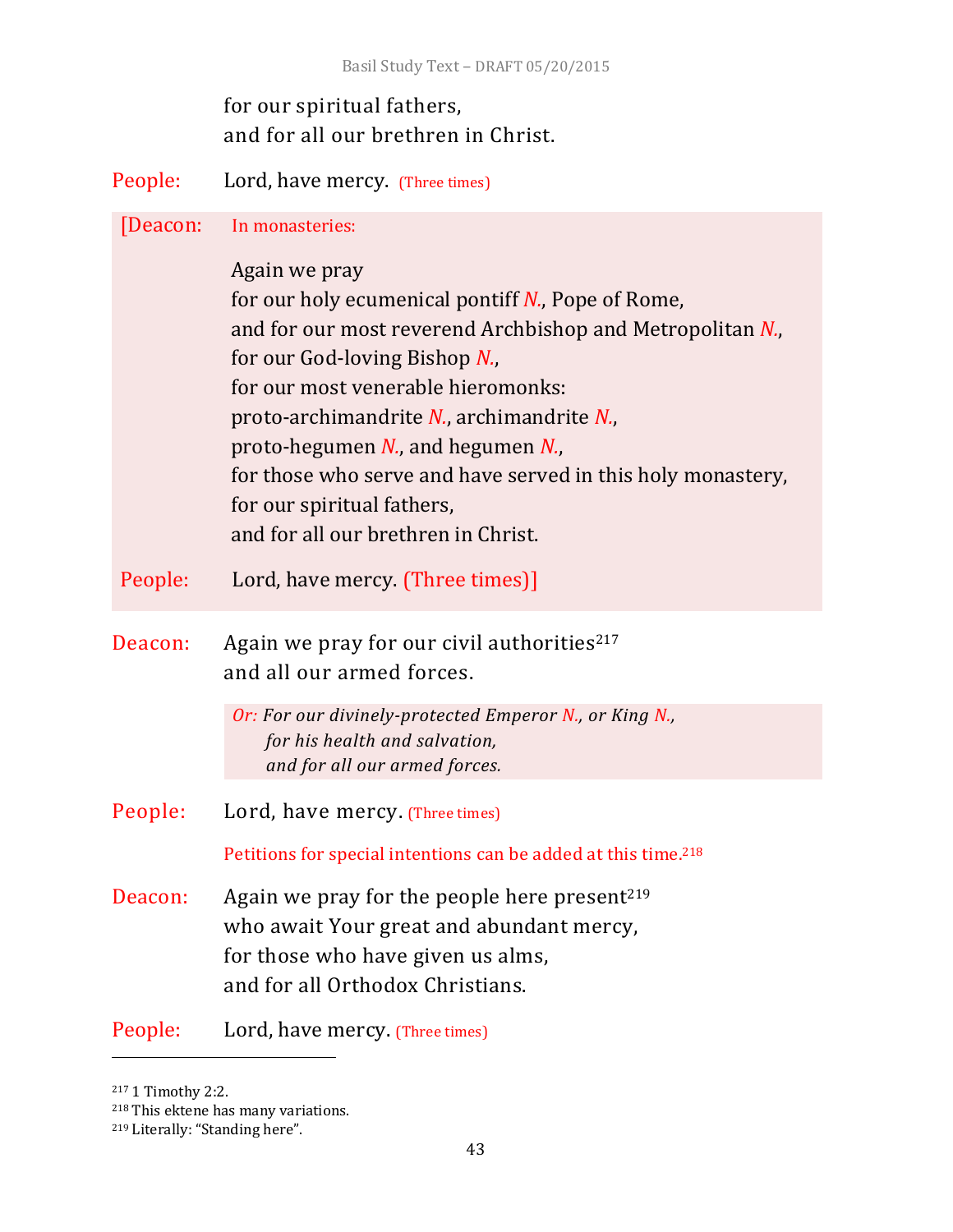- Priest: For You are a merciful God and the Lover of Mankind,<sup>220</sup> and to You we send up glory, Father, Son, and Holy Spirit, now and ever, and to the ages of ages.
- People: Amen.

# LITANY FOR THE CATECHUMENS

#### The deacon continues:

| Deacon: | Catechumens, pray to the Lord.                                                       |
|---------|--------------------------------------------------------------------------------------|
| People: | Lord, have mercy.                                                                    |
| Deacon: | Faithful, let us pray for the catechumens:<br>O Lord, have mercy on them.            |
| People: | Lord, have mercy.                                                                    |
| Deacon: | Teach them the word of Truth.                                                        |
| People: | Lord, have mercy.                                                                    |
| Deacon: | Reveal to them the Gospel of righteousness.                                          |
| People: | Lord, have mercy.                                                                    |
| Deacon: | Make them one with Your holy, catholic, and apostolic<br>Church.                     |
| People: | Lord, have mercy.                                                                    |
| Deacon: | Save them, have mercy on them, help them,<br>and protect them, O God, by Your grace. |
| People: | Lord, have mercy.                                                                    |
| Deacon: | Catechumens, bow your heads to the Lord.                                             |
| People: | To You, O Lord.                                                                      |
|         |                                                                                      |

<sup>220</sup> Titus 3:4.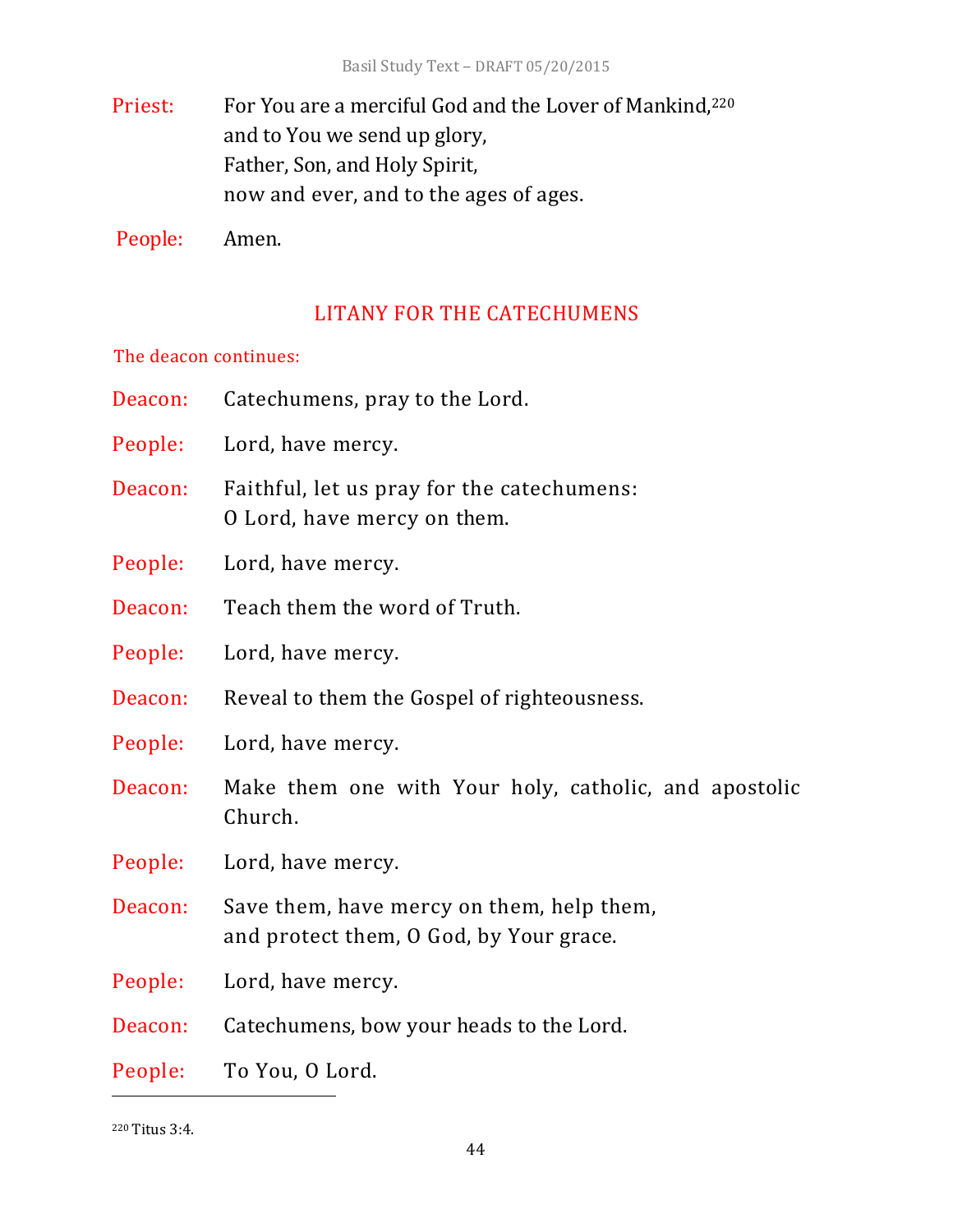## PRAYER FOR THE CATECHUMENS

The priest prays quietly: $221$ 

Priest:  $\qquad 0$  Lord our God, Who dwells in the heavens<sup>222</sup> and looks down upon all Your works, look down upon Your servants, the catechumens, who have bowed their heads before You,<sup>223</sup> and bestow upon them an easy yoke.<sup>224</sup>

> Make them honorable members of Your holy Church. Make them worthy of the washing of regeneration, $225$ the forgiveness of sins, $226$ and the robe of incorruption, in the knowledge of You, our true God.<sup>227</sup>

#### Aloud:

Priest: That with us they also may glorify Your most honorable and majestic Name, Father, Son, and Holy Spirit, now and ever, and to the ages of ages.

People: Amen.

The priest now unfolds the eiliton.

The deacon says:

Deacon: All catechumens, depart!

If there be a second deacon, he now says (but if not, the first deacon says):

Deacon: Catechumens, depart!

The first deacon again says: 

<sup>221</sup> *Ordo* §127. 

<sup>222</sup> Psalm 122[123]:1. 

<sup>223</sup> Literally: *necks.*

<sup>224</sup> Matthew 11:30. 

<sup>225</sup> Titus 3:5. 

<sup>&</sup>lt;sup>226</sup> Matthew 26:28.

 $227$  Ephesians 1:17, 2 Peter 1:18, 2 Peter 1:2, 1 Colossians 1:10, and John 17:3.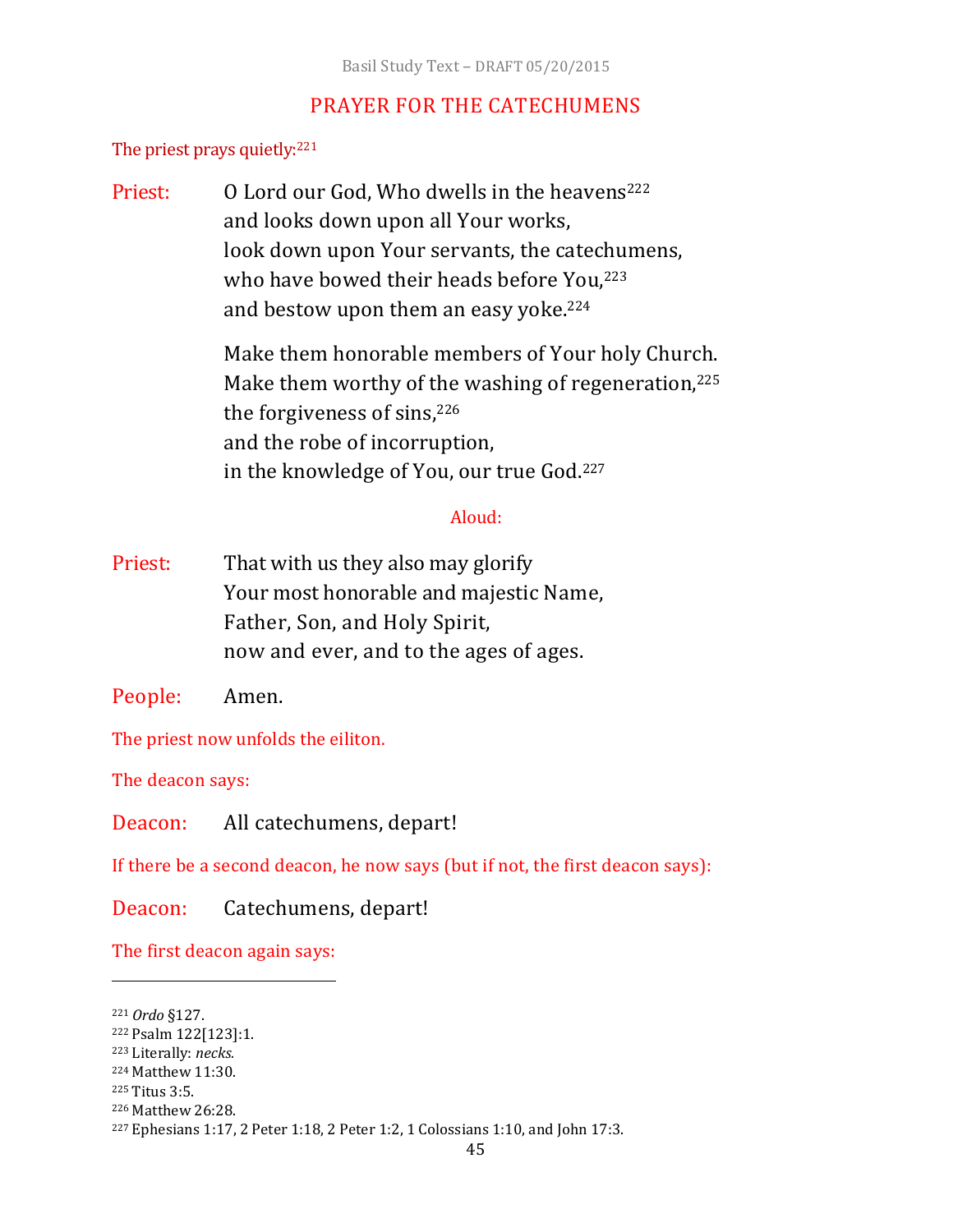Deacon: All catechumens, depart! Let none of the catechumens remain; all the faithful, again and again, in peace, let us pray to the Lord.

People: Lord, have mercy.

# FIRST PRAYER OF THE FAITHFUL

#### The priest prays quietly:<sup>228</sup>

Priest: 0 Lord, You that have shown to us this great Mystery of salvation<sup>229</sup> and have made us worthy, $230$ Your lowly and unworthy servants,<sup>231</sup> to be ministers<sup>232</sup> of Your holy Altar: through the power of Your Holy Spirit enable us for this service. $233$ so that, standing without condemnation before Your holy glory,<sup>234</sup> we may offer to You the sacrifice of praise.<sup>235</sup> O Lord, You Who work all things in all,<sup>236</sup> grant that our sacrifice may be acceptable<sup>237</sup> and well-pleasing before Your presence,<sup>238</sup> both for our sins and for the ignorances of the people.<sup>239</sup> Deacon: Help us, save us, have mercy on us, and protect us, O God, by Your grace. People: Lord, have mercy.

<sup>228</sup> *Služebnik* as enhanced by *Ordo* §128.

- <sup>231</sup> Luke 17:10.
- <sup>232</sup> 2 Corinthians 3:6.
- <sup>233</sup> 2 Corinthians 4:1.
- <sup>234</sup> Jude 24, Daniel 3:31.
- <sup>235</sup> Hebrews 13:15.
- <sup>236</sup> 1 Corinthians 12:6.
- <sup>237</sup> 1 Peter 2:5.
- <sup>238</sup> Romans 15:16, 1 Peter 2:5.
- <sup>239</sup> Hebrews 9:7. ESV: "Unintentional sins".

<sup>&</sup>lt;sup>229</sup> 1 Timothy 3:16.

<sup>&</sup>lt;sup>230</sup> 1 Timothy 1:12.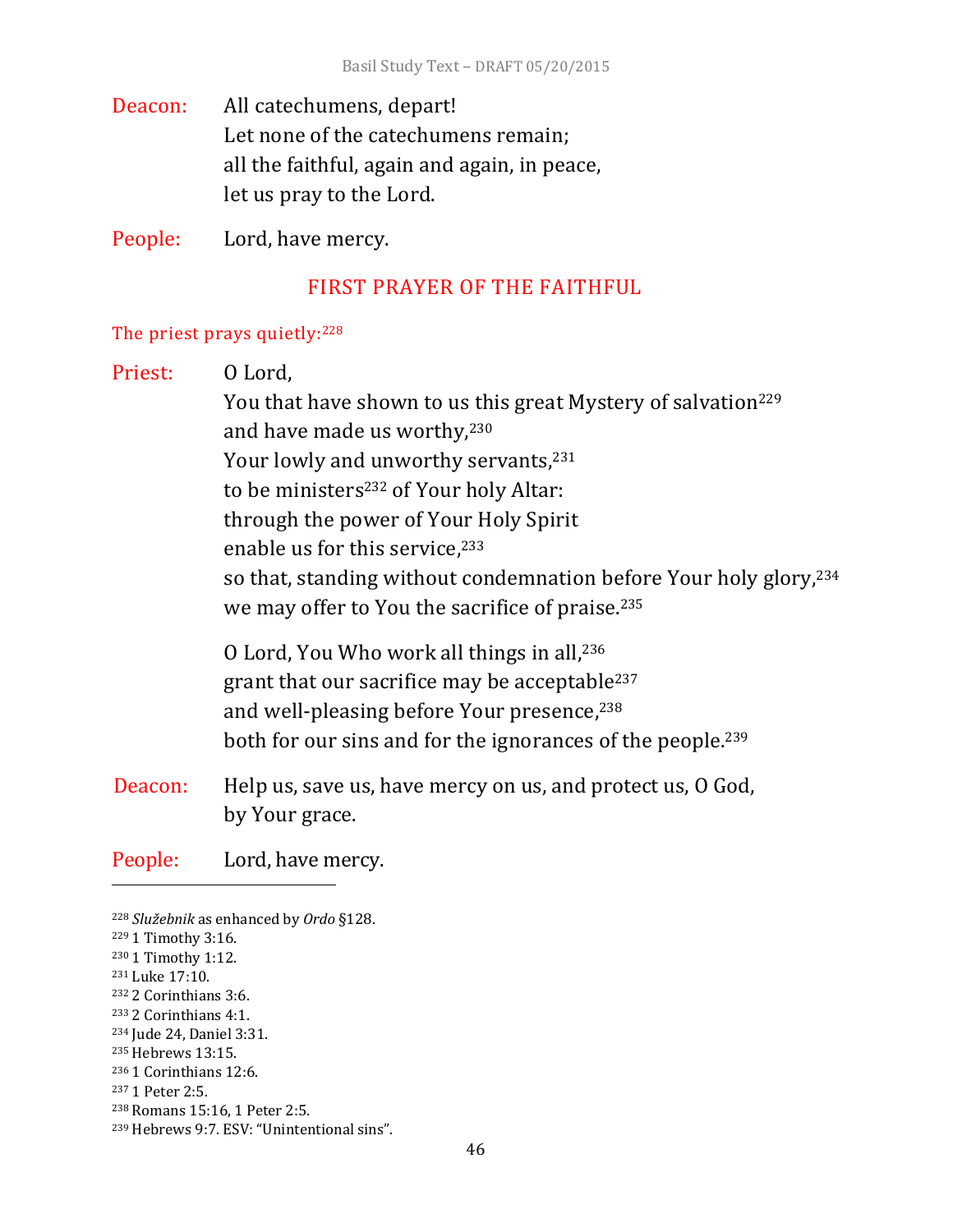## Deacon: Wisdom!

The priest says aloud:

| Priest: | For to You belongs all glory, honor, <sup>240</sup> and worship,<br>Father, Son, and Holy Spirit,<br>now and ever, and to the ages of ages. |
|---------|---------------------------------------------------------------------------------------------------------------------------------------------|
| People: | Amen.                                                                                                                                       |
| Deacon: | Again and again, in peace, let us pray to the Lord.                                                                                         |
| People: | Lord, have mercy.                                                                                                                           |

# SECOND PRAYER OF THE FAITHFUL

#### The priest prays quietly:<sup>241</sup>

Priest:  $\qquad 0$  God, Who in mercy and compassion<sup>242</sup> have visited our lowliness.

> You have placed us, Your lowly, sinful, and unworthy servants, to minister at Your holy Altar before Your holy glory.<sup>243</sup>

Through the power of the Holy Spirit,<sup>244</sup> strengthen us for this service<sup>245</sup> and give us the word so that we may open our mouths<sup>246</sup> whereby we may call down the grace of Your Holy Spirit upon the Gifts which are about to be set forth.

- Deacon: Help us, save us, have mercy on us, and protect us, O God, by Your grace.
- People: Lord, have mercy.

<sup>&</sup>lt;sup>240</sup> 1 Timothy 1:17.

<sup>&</sup>lt;sup>241</sup> *Služebnik* as enhanced by *Ordo* §128..

<sup>242</sup> Psalm 102[103]:4. 

<sup>&</sup>lt;sup>243</sup> Jude, v. 24, Daniel 3:31.

<sup>244</sup> Romans 15:13.

<sup>&</sup>lt;sup>245</sup> 1 Timothy 1:12.

<sup>&</sup>lt;sup>246</sup> Ephesians 6:19.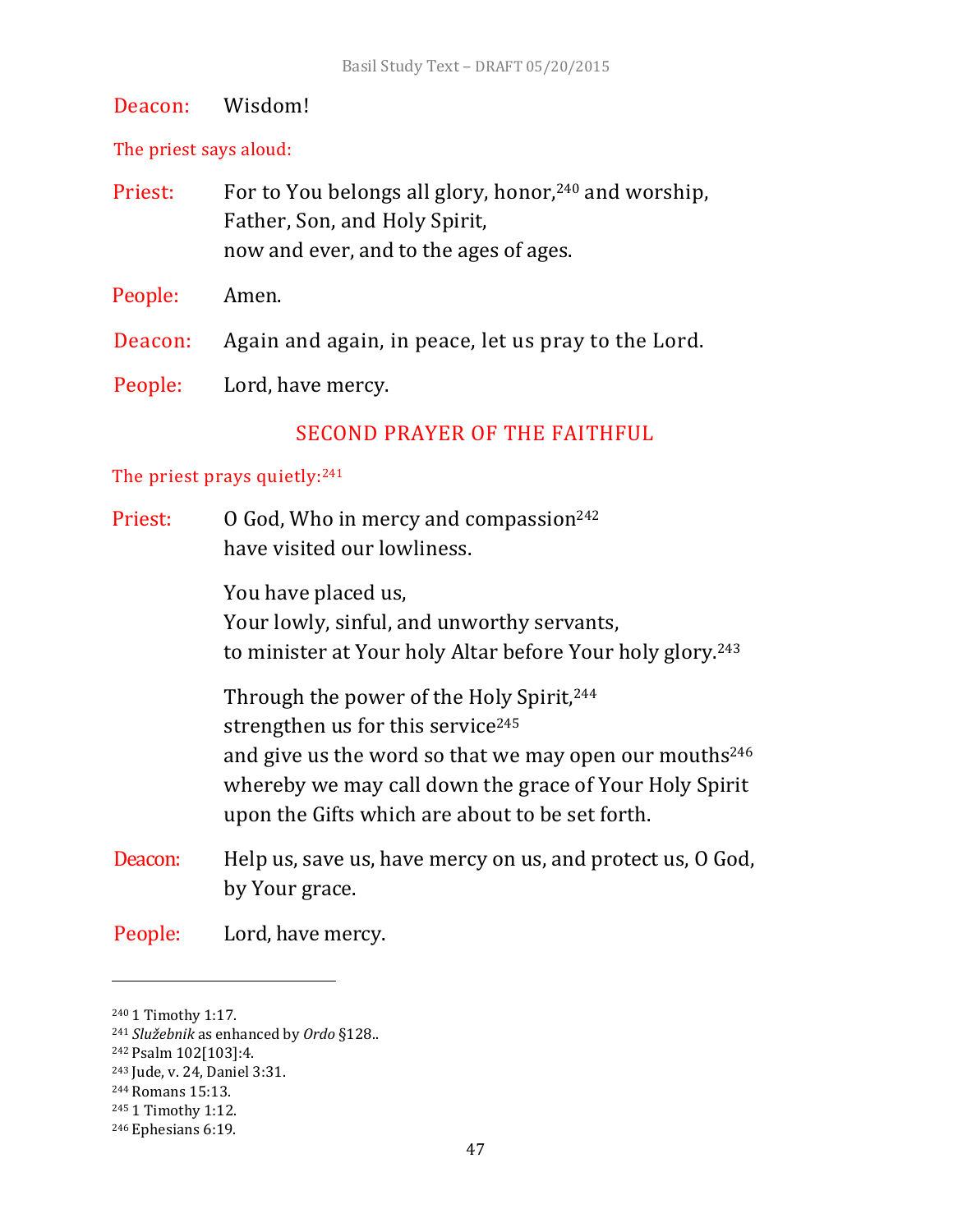Deacon: Wisdom!

The deacon enters the Altar by the northern door. The priest says aloud:

Priest: Ever guarded by Your might, may we send up glory to You, Father, Son, and Holy Spirit, now and ever, and to the ages of ages.

People: Amen.

The Holy Doors are now opened.

[At the beginning of the Cherubic Hymn the deacon takes the censer, sets incense into it, and approaches the priest, saying:

Deacon: Master, bless the incense. Priest: Blessed is our God, always, now and ever, and to the ages of ages. Amen.<sup>[247</sup>]

The deacon quietly recites Psalm 50 while censing around the Holy Table and the entire Altar, the iconostasis, the choirs, and the people. For this incensation the deacon leaves the Altar through the northern door and returns through the southern door. On his return into the Altar the deacon censes the priest.<sup>248</sup>

Meanwhile the priest says the following prayer quietly:

Priest: No one bound by carnal passions and pleasures<sup>249</sup> is worthy to come before You, to draw near to You, or to serve You, the King of Glory, $250$ for to serve You is great and fearful, even for the heavenly Powers themselves.

> Yet because of Your ineffable and immeasurable love for mankind<sup>251</sup>

<sup>247</sup> *Ordo Celebrationis*, § 129. 

<sup>&</sup>lt;sup>248</sup> *Služebnik* as enhanced by *Ordo* §129.

<sup>&</sup>lt;sup>249</sup> 1 Peter 2:11; Titus 3:3.

<sup>250</sup> Psalm 23(24):7, 8, 9, 10. 

<sup>&</sup>lt;sup>251</sup> Titus 3:4.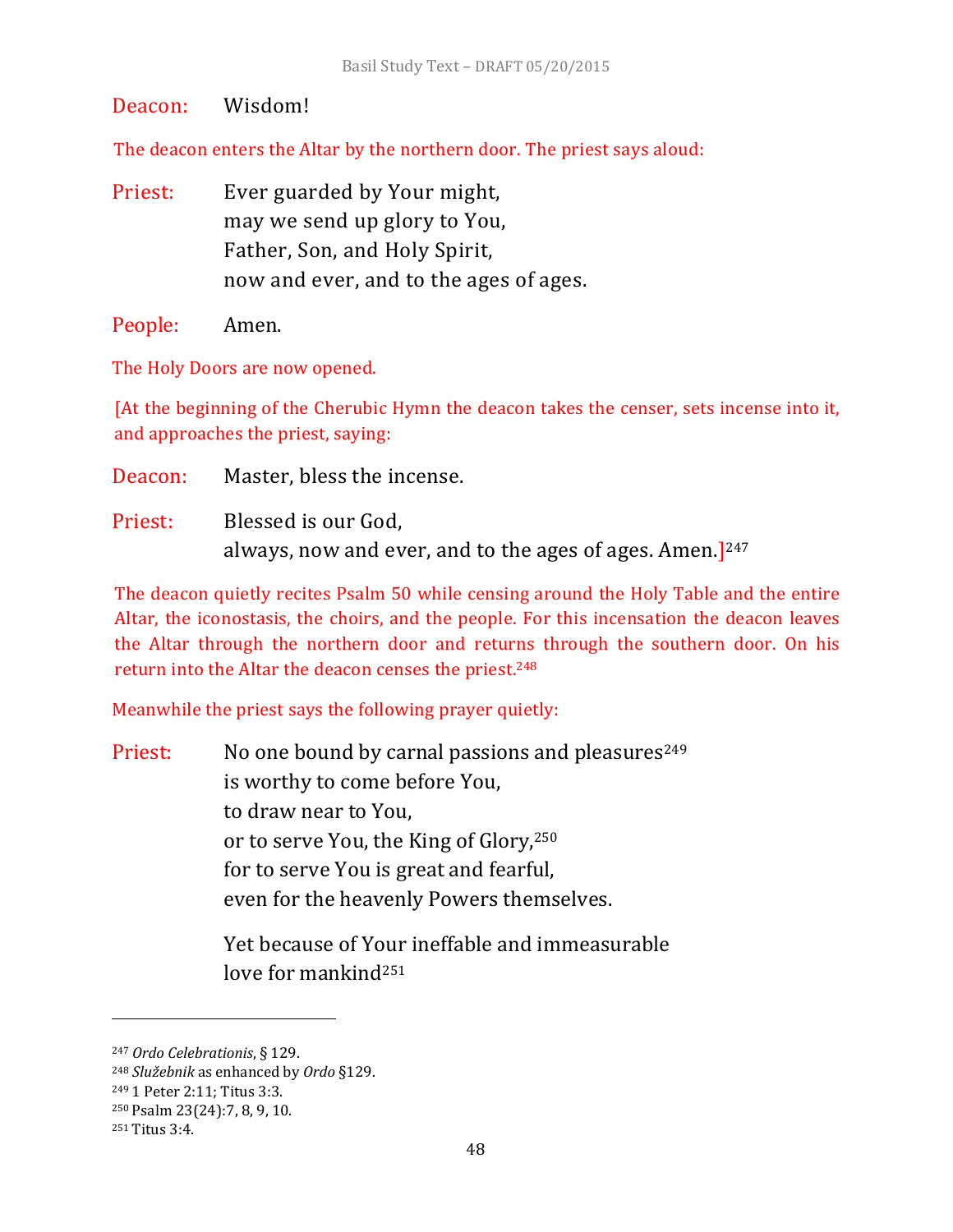without change and without alteration You became man and were appointed our High Priest<sup>252</sup> and, as the Master of All,<sup>253</sup> gave into our keeping the sacred ministry of this liturgical, unbloody sacrifice.

For You alone, O Lord our God, rule over all things in heaven and on earth; $254$ are borne aloft on the throne of the Cherubim;<sup>255</sup> and are the Lord of the Seraphim and the King of Israel; $256$ Who alone are holy and rest in Your Holy Place.<sup>257</sup>

Therefore, I beseech You, Who alone are good and ready to hear me: look with favor upon me, $258$ Your sinful and unprofitable servant,<sup>259</sup> and cleanse my heart and soul from an evil conscience;<sup>260</sup> and by the power of the Holy Spirit<sup>261</sup> enable me,<sup>262</sup> clothed with the grace of the priesthood, to stand before this, Your Holy Table, and offer the sacred Mystery of Your holy and most pure Body and precious Blood.<sup>263</sup>

With my head bowed low, I come to You and I pray to You: turn not your face away from me, 264 nor shut me out from among your children,<sup>265</sup>

- 263 Romans 15:16.
- <sup>264</sup> Psalm 68:18 (69:17), 142(143):7

 $252$  Hebrews 5:5.

<sup>&</sup>lt;sup>253</sup> Job 5:8 LXX.

<sup>&</sup>lt;sup>254</sup> 1 Paralipomenon (1 Chronicles) 29:11.

<sup>&</sup>lt;sup>255</sup> Ezekiel 10:1

<sup>&</sup>lt;sup>256</sup> John 1:49.

<sup>&</sup>lt;sup>257</sup> Isaiah 57:15 LXX.

<sup>258</sup> Psalm 24(25):16. 

<sup>259</sup> Matthew 25:26, Luke 19:22, 17:10. [Literally: *slave*]

<sup>&</sup>lt;sup>260</sup> Hebrews 10:22

<sup>261</sup> Luke 4:14; Romans 15:13; Romans 15:16.

 $262$  2 Corinthians  $3:6$ .

<sup>&</sup>lt;sup>265</sup> Wisdom 9:4, Luke 13:25 (some translations use "servants").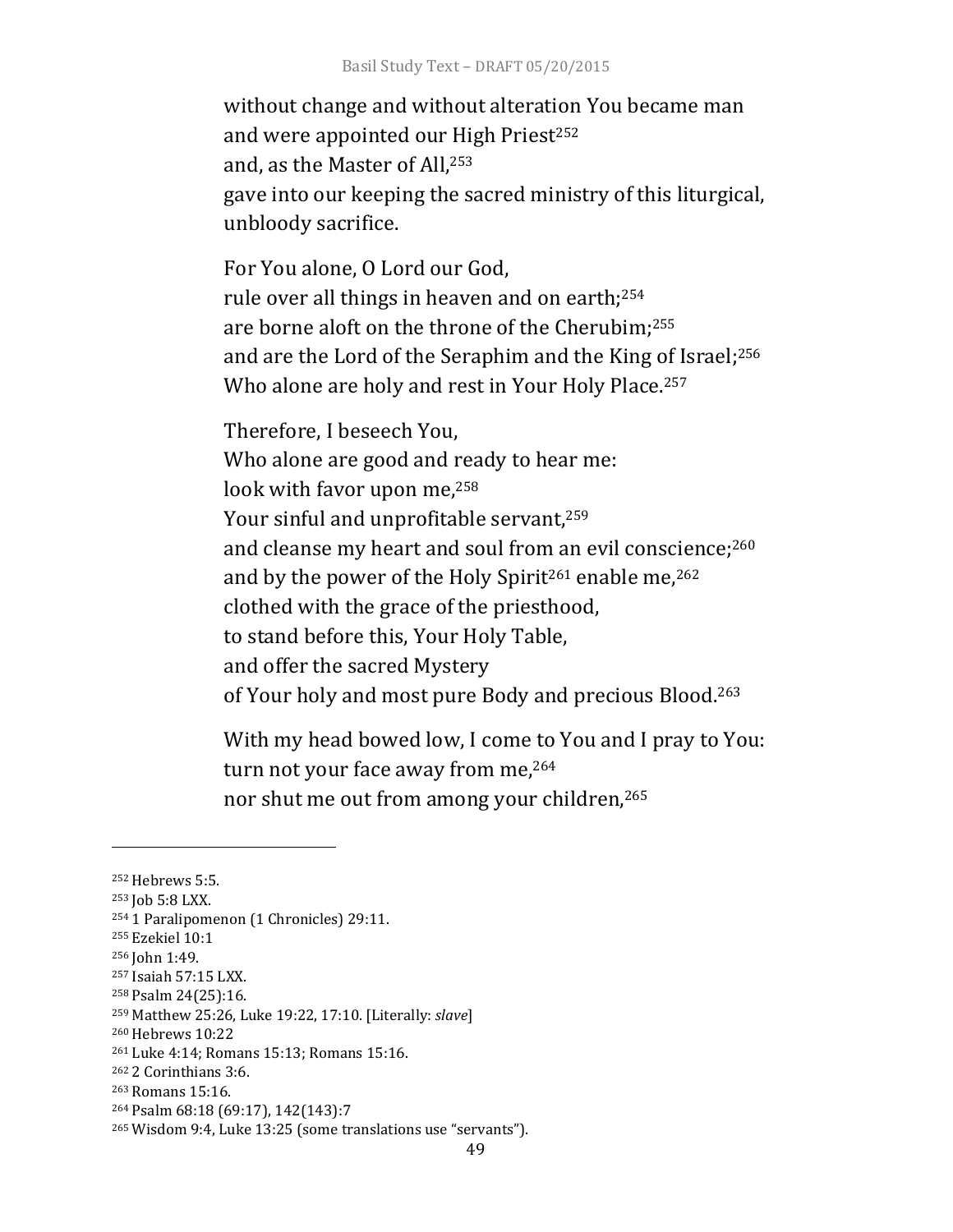but allow me, your sinful and unworthy servant, to offer these Gifts to you; for it is You, O Christ our God, Who offer and are offered, Who receive and are distributed, and to You we send up glory, with Your Father, Who is without beginning, and with Your all-holy, good, and life-creating Spirit,<sup>266</sup> now and ever, and to the ages of ages. Amen. 

Upon completing the censing, the deacon takes his place at the priest's right and holds the censer with the ring finger of his left hand. Both deacon and priest, with hands elevated on high,<sup>267</sup> together say the following hymn three times, and make a single, small bow after each recitation.268

## Priest and Deacon:

Let us, who mystically represent the Cherubim, and sing the thrice-holy hymn to the life-creating Trinity, now set aside all earthly cares.<sup>269</sup>

That we may receive the King of all. invisibly escorted by angelic Hosts.<sup>270</sup> Alleluia, Alleluia, Alleluia! (Three times)

On Great Thursday the following is chanted instead of the above:

Let me this day, O Son of God, be a partaker of Your mystical supper, for I will not reveal Your Mysteries to Your enemies, nor will I betray You with a kiss as did Judas, but like the repentant thief I openly profess You: Remember me, O Lord, in Your kingdom.<sup>271</sup>

<sup>&</sup>lt;sup>266</sup> John 6:63.

 $^{267}$  By custom the priest elevates both his hands; the deacon raises only his right hand (holding the orarion).

<sup>268</sup> *Ordo* §129. 

<sup>269</sup> Luke 8:14. 

<sup>270</sup> More literally: *"That we may receive the King of All, invisibly escorted by ranks of Angels. Alleluia!"*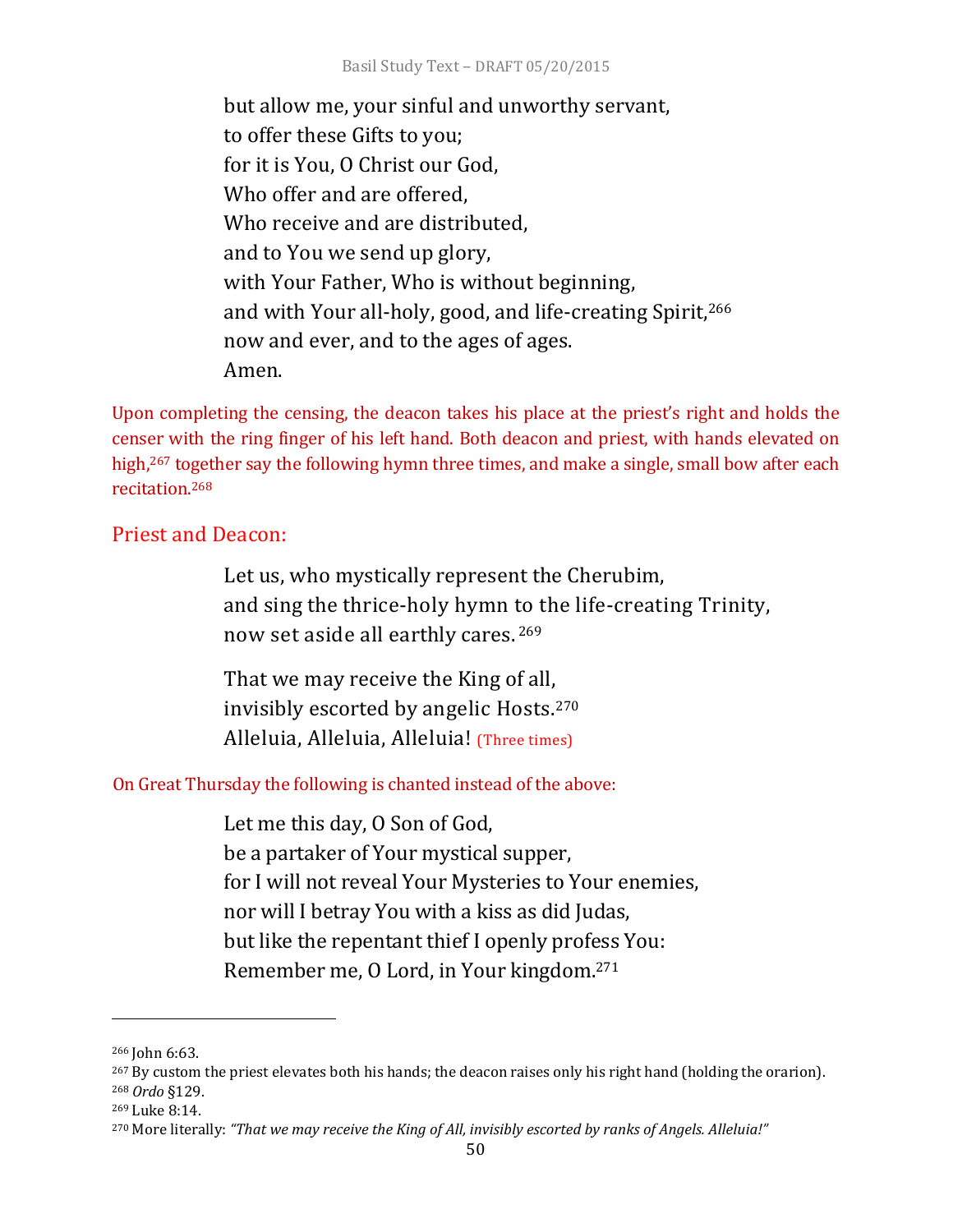#### On Great Saturday the following is chanted instead of the above:

Let all mortal flesh keep silence, and let it stand with fear and trembling. having no earthly thought. The King of Kings and the Lord of Lords<sup>272</sup> comes to be sacrificed and to be given as food to the faithful. Before Him go the choirs of Angels, Powers and Principalities. the many-eyed Cherubim<sup>273</sup> and the six-winged Seraphim.<sup>274</sup> They cover their faces while they chant: "Alleluia! Alleluia! Alleluia!"

Where it is customary, the priest and deacon kiss the Holy Table and, if they so desire, the hand Cross. The deacon leads the priest to the preparation table and there the priest takes the censer and censes the Holy Gifts in strokes of three while praying quietly: <sup>275</sup>

### Priest:  $\qquad 0 \text{ God, be merciful to me a sinner.}$ <sup>276</sup>

The priest returns the censer to the deacon, who holds it with one of the fingers of his right hand. $277$  The deacon says to the priest:

Deacon: Master, lift up.

The priest takes the aer and places it on the deacon's left shoulder, saying:

Priest: Lift up your hands to the holy place, and bless the Lord.<sup>278</sup>

The priest, with full attention and reverence, takes the discos covered with its veil, and places it on the head of the deacon. Holding the end of the orarion in his left hand, the deacon holds the discos to his forehead with both hands. The priest himself takes into his hands the chalice, covered with a small veil, and holds it before his breast. The candlebearers, the deacon, and the priest all depart in order through the northern door. The candlebearers proceed to the Holy Doors where they stand facing one another.<sup>279</sup>

<u> 1989 - Andrea Santa Andrea Andrea Andrea Andrea Andrea Andrea Andrea Andrea Andrea Andrea Andrea Andrea Andr</u>

<sup>&</sup>lt;sup>271</sup> Luke 23:42.

<sup>&</sup>lt;sup>272</sup> 1 Timothy 6:15.

<sup>273</sup> Ezekiel 1:18. 

<sup>274</sup> Isaiah 6:2.

<sup>275</sup> *Ordo* §129. 

<sup>&</sup>lt;sup>276</sup> Luke 18:13.

<sup>277</sup> *Ordo* §129. 

<sup>278</sup> Psalm 133(134):2. 

<sup>279</sup> *Ordo* §129.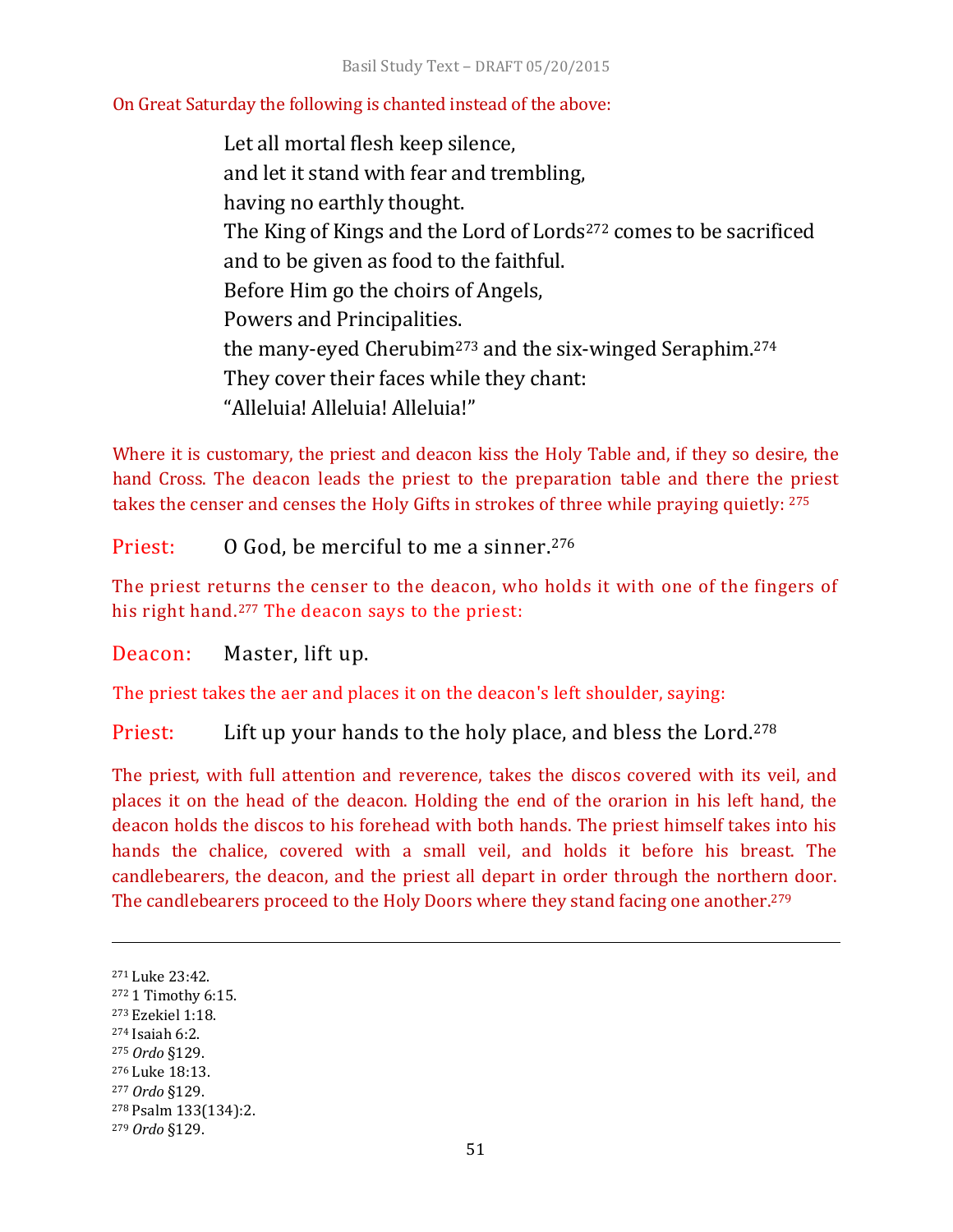Deacon: May the Lord God remember in His kingdom all you Orthodox Christians, always, now and ever, and to the ages of ages.

The deacon proceeds through the Holy Doors into the Altar where, standing on the right, he awaits the priest. $280$  The priest intones:

Priest: May the Lord God remember in His kingdom, our holy ecumenical pontiff *N.*, Pope of Rome, our most reverend Archbishop and Metropolitan *N.*, and our God-loving Bishop *N.*, *(our very reverend father proto‐archimandrite N., archimandrite N., our proto‐hegumen N., our hegumen N.,)* and the entire priestly, diaconal, and monastic order, our civil authorities *(Or: our divinely‐protected Emperor N., or King N.)*, and all our armed forces, the noble and ever-memorable founders and benefactors of this holy temple *(holy monastery)*, and all you Orthodox Christians, always, now and ever, and to the ages of ages.

Coming before the Holy Doors, the priest turns to the people at the conclusion "and all you Orthodox Christians...."<sup>281</sup>

People: Amen.

The singers complete the hymn.

Entering the Altar through the Holy Doors, the priest sets the holy chalice upon the Holy Table; and taking the holy discos from the deacon's head, he also sets it upon the Holy Table to the left of the chalice.<sup>282</sup>

The Holy Doors and the Curtain (Veil) are now closed. The candlebearers bow together before the Holy Doors and return to their places.<sup>283</sup>

<sup>280</sup> *Ordo* §129. 

<sup>281</sup> *Ordo* §129. 

<sup>&</sup>lt;sup>282</sup> *Služebnik* as enhanced by *Ordo* §130.

<sup>&</sup>lt;sup>283</sup> *Ordo* §19g and §130.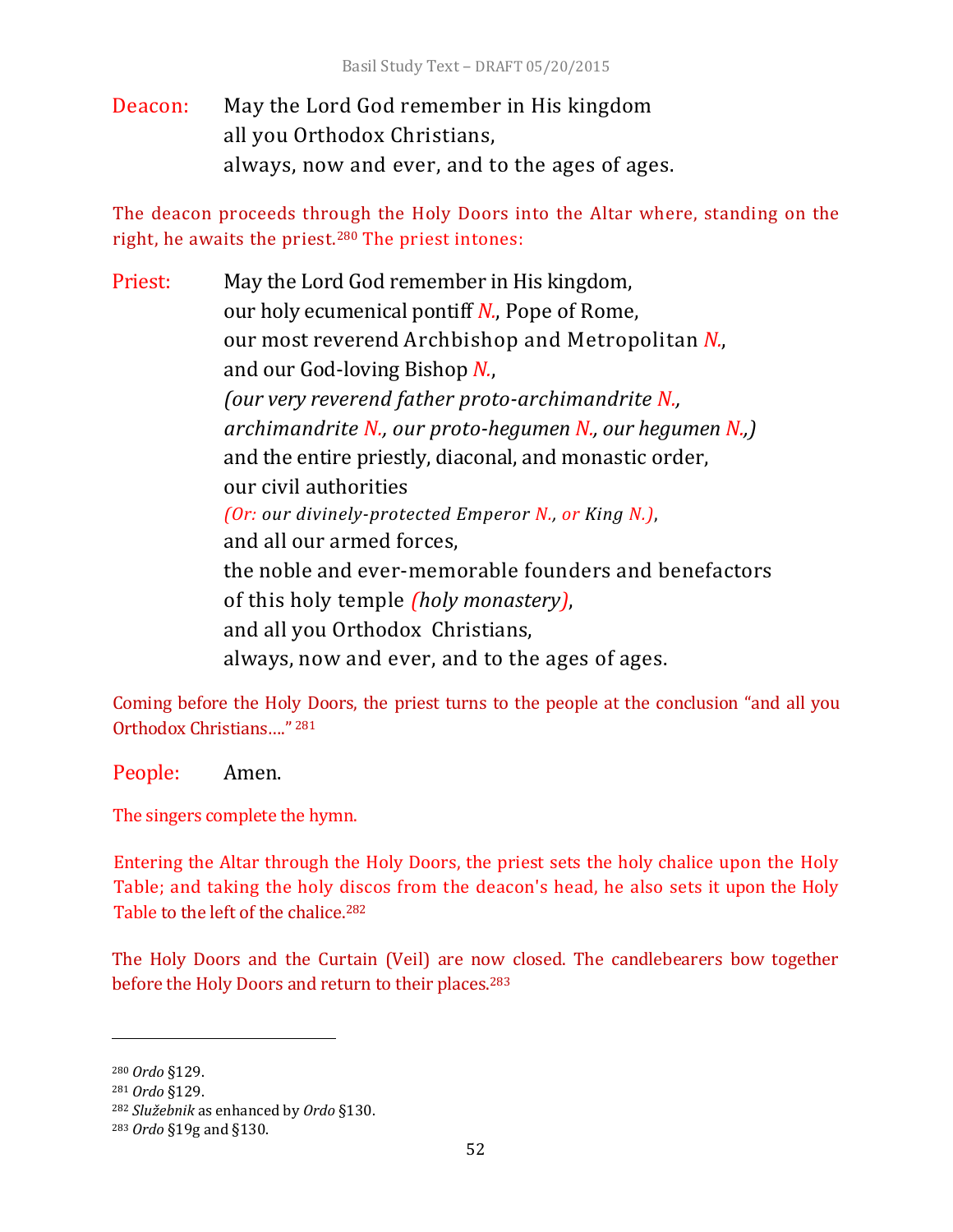The priest removes the veils from the holy discos and the holy chalice and places them to one side of the Holy Table. Taking the aer from the deacon's shoulder and censing it above the censer, he covers the Holy Gifts with it, saying: $284$ 

Priest: The noble Joseph took down from the Tree Your most pure Body. He wrapped it in pure linen, and, with fragrant spices, placed it in a new tomb.<sup>285</sup>

Taking the censer from the deacon's hand, he censes the Holy Gifts three times, saying:

Priest: Deal favorably, O Lord, in Your good will with Sion, that the walls of Jerusalem may be built up. Then You shall accept the sacrifice of justice, oblations and whole burnt offerings, then shall they lay calves upon Your altar.<sup>286</sup>

Then he gives back the censer and bows his head and says to the deacon:

Priest: Remember me, brother and fellow-celebrant.

The deacon replies:

Deacon: May the Lord God remember your priesthood in His kingdom.

The priest says to the deacon:

Priest: Pray for me, my fellow-celebrant.

The deacon also bows his head and, holding his orarion with three fingers of his right hand, says to the priest:

- Deacon: May the Holy Spirit come upon you, and the power of the Most High overshadow you.<sup>287</sup>
- Priest: May the Spirit Himself serve together with us all the days of our lives.<sup>288</sup>

<u> 1989 - Johann Stein, fransk politik (d. 1989)</u>

<sup>285</sup> Holy and Great Saturday, Troparion (Apolytikion) (Cf: Matthew 27:57-60, Luke 23:50-56, Mark 15:45-46, John 19:38‐42). 

<sup>&</sup>lt;sup>284</sup> *Služebnik* as enhanced by *Ordo* §130.

<sup>286</sup> Psalm 50:20‐21(51:18‐20). 

<sup>&</sup>lt;sup>287</sup> Luke 1:35.

<sup>288</sup> Romans 8:26.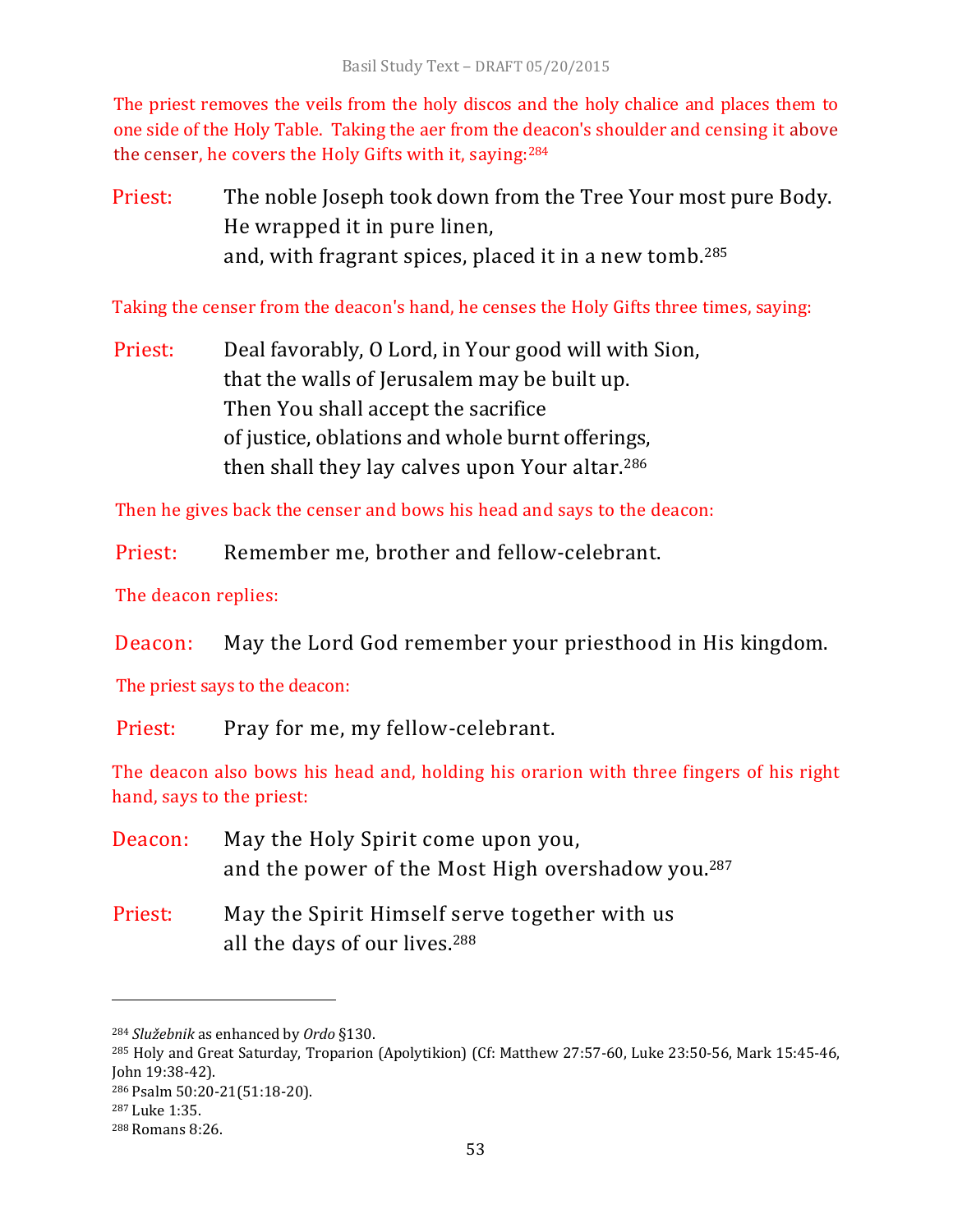The deacon says to the priest:

|         | Deacon: Remember me, holy Master.                                                               |
|---------|-------------------------------------------------------------------------------------------------|
| Priest: | May the Lord God remember you in His kingdom,<br>always, now and ever, and to the ages of ages. |

Deacon: Amen.

# LITANY OF SUPPLICATION

The deacon bows to the priest, leaves through the northern door. Standing in his customary place, he says:

| Deacon: | Let us complete our prayer to the Lord.                                                                                     |
|---------|-----------------------------------------------------------------------------------------------------------------------------|
| People: | Lord, have mercy.                                                                                                           |
| Deacon: | For the precious Gifts here set forth,<br>let us pray to the Lord.                                                          |
| People: | Lord, have mercy.                                                                                                           |
| Deacon: | For this holy temple<br>and for all who enter it<br>with faith, reverence, and the fear of God,<br>let us pray to the Lord. |
| People: | Lord, have mercy.                                                                                                           |
| Deacon: | That we may be delivered<br>from all affliction, $289$ wrath, $290$ and need, $291$<br>let us pray to the Lord.             |
| People: | Lord, have mercy.                                                                                                           |

The priest quietly says the Prayer of the Offertory (Prothesis) after the Holy Gifts have been set on the Holy Table:<sup>292</sup>

290 Psalm 77(78):38. 

<sup>&</sup>lt;sup>289</sup> Psalm 33:7 (34:6).

 $291$  Psalm 9:33 (10:12), 33:10 (34:9).

<sup>&</sup>lt;sup>292</sup> *Služebnik* as enhanced by *Ordo* §132.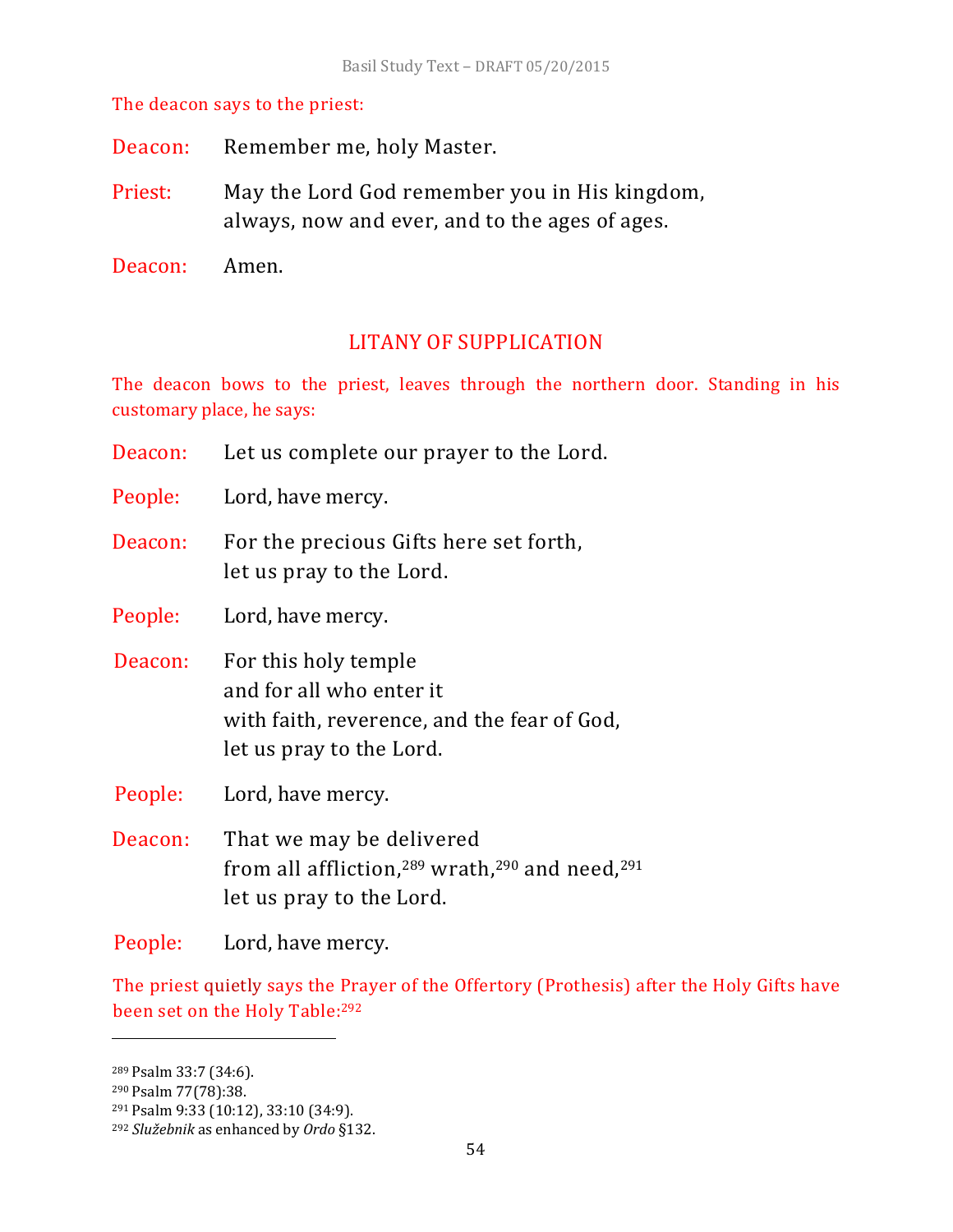Priest: 0 Lord our God, Who created us and brought us into this life showing us the way to salvation $293$ and bestowing upon us the revelation of the heavenly Mysteries, as You, Yourself, have appointed us to this service<sup>294</sup> by the power of Your Holy Spirit, be pleased, then, O Lord, to make us servants of Your New Covenant<sup>295</sup> and ministers of Your holy Mysteries.

> According to the abundance of Your mercy receive us, who draw near to Your holy Altar, so that we may be worthy to offer to You this spiritual and unbloody sacrifice<sup>296</sup> for our sins and for the ignorances of the people.<sup>297</sup> Receive it as a pleasing fragrance<sup>298</sup> upon Your holy, most heavenly and spiritual Altar,<sup>299</sup> sending down upon us, in return, the grace of Your Holy Spirit.

O God, look down upon us and consider this our service. Accept it as once You accepted the gifts of Abel,<sup>300</sup> the sacrifices of Noah,<sup>301</sup> the whole burnt offerings of Abraham,<sup>302</sup> the priestly offices of Moses and Aaron,<sup>303</sup> and the peace offerings of Samuel.<sup>304</sup>

O Lord, 

as You accepted this true worship from Your holy Apostles,

 

302 Genesis 22:13.

<sup>293</sup> Acts 16:17.

<sup>&</sup>lt;sup>294</sup> 1 Timothy 1:12.

<sup>&</sup>lt;sup>295</sup> 2 Corinthians 3:6.

<sup>&</sup>lt;sup>296</sup> Romans 12:1, 1 Peter 2:5.

<sup>&</sup>lt;sup>297</sup> Hebrews 9:7. ESV: "Unintentional sins".

<sup>&</sup>lt;sup>298</sup> Ephesians 5:2.

 $299$  Ephesians 4:10.

<sup>&</sup>lt;sup>300</sup> Genesis 4:4.

<sup>&</sup>lt;sup>301</sup> Genesis 8:20.

<sup>303</sup> Leviticus 9:7, 10:19, 1 Chronicles 6:49.

<sup>&</sup>lt;sup>304</sup> 1 Samuel 10:8.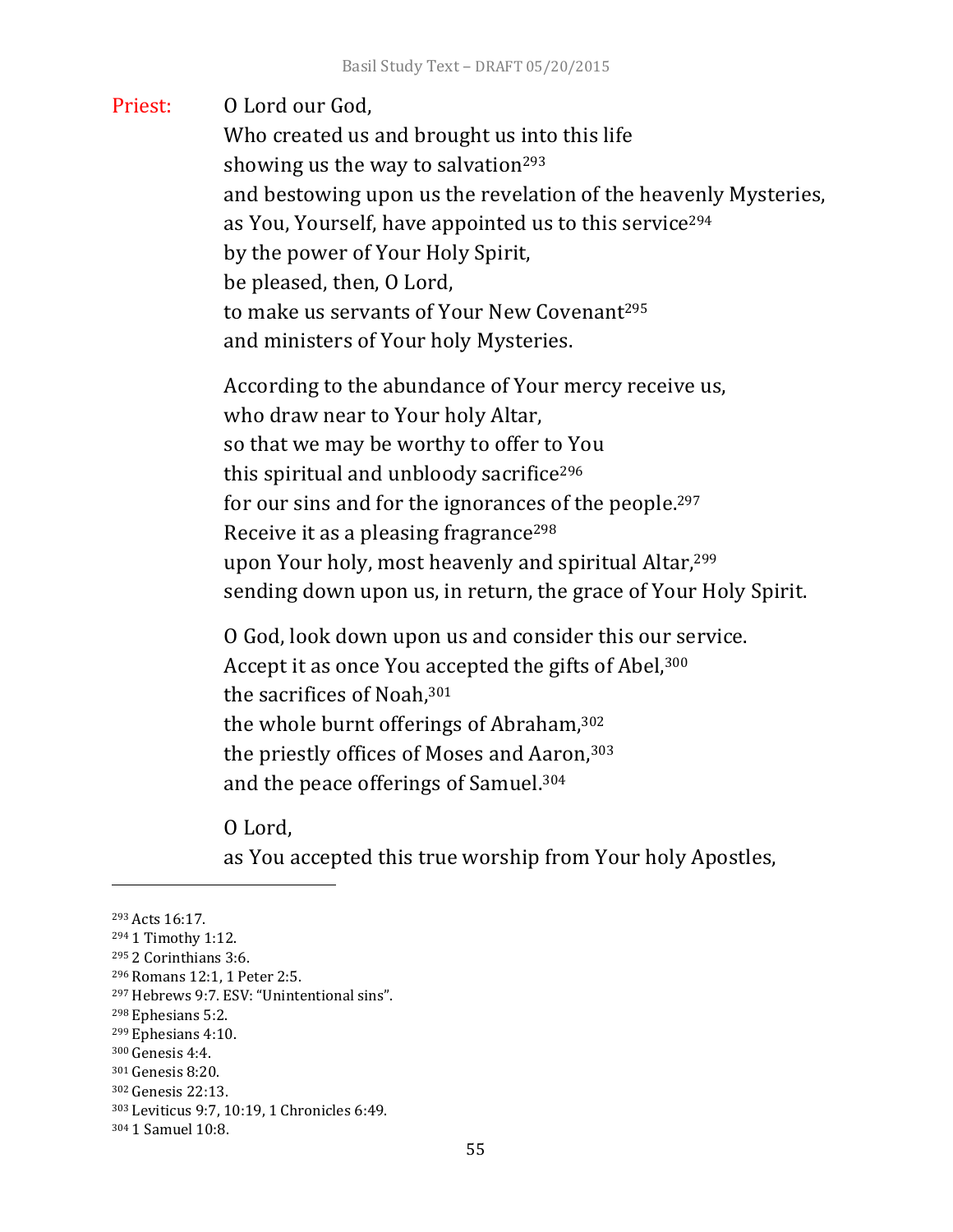|         | in Your kindness now accept these Gifts<br>from the hands of us sinners,<br>that, being having been made worthy<br>to serve blamelessly at Your holy Altar,<br>grant that on the fearsome day of Your righteous retribution<br>we may receive the reward of the faithful and wise stewards. <sup>305</sup> |
|---------|------------------------------------------------------------------------------------------------------------------------------------------------------------------------------------------------------------------------------------------------------------------------------------------------------------|
| Deacon: | Help us, save us, have mercy on us, and protect us, O God,<br>by Your grace.                                                                                                                                                                                                                               |
| People: | Lord, have mercy.                                                                                                                                                                                                                                                                                          |
| Deacon: | That this whole day may be perfect, <sup>306</sup> holy, peaceful,<br>and without sin,<br>let us beseech the Lord.                                                                                                                                                                                         |
| People: | Grant this, O Lord.                                                                                                                                                                                                                                                                                        |
| Deacon: | For an angel of peace, a faithful guide,<br>a guardian of our souls and bodies, 307<br>let us beseech the Lord.                                                                                                                                                                                            |
| People: | Grant this, O Lord.                                                                                                                                                                                                                                                                                        |
| Deacon: | For the pardon and forgiveness of our sins and offenses, 308<br>let us beseech the Lord.                                                                                                                                                                                                                   |
|         | People: Grant this, O Lord.                                                                                                                                                                                                                                                                                |
| Deacon: | For what is good and beneficial to our souls<br>and for the peace of the world,<br>let us beseech the Lord.                                                                                                                                                                                                |
| People: | Grant this, O Lord.                                                                                                                                                                                                                                                                                        |
| Deacon: | That we may spend the rest of our life<br>in peace and repentance,                                                                                                                                                                                                                                         |

<sup>&</sup>lt;sup>305</sup> Luke 12:42.

<sup>&</sup>lt;sup>306</sup> Matthew 5:48.

<sup>&</sup>lt;sup>307</sup> Exodus 23:20.

<sup>308</sup> Psalm 50:3 (51:1).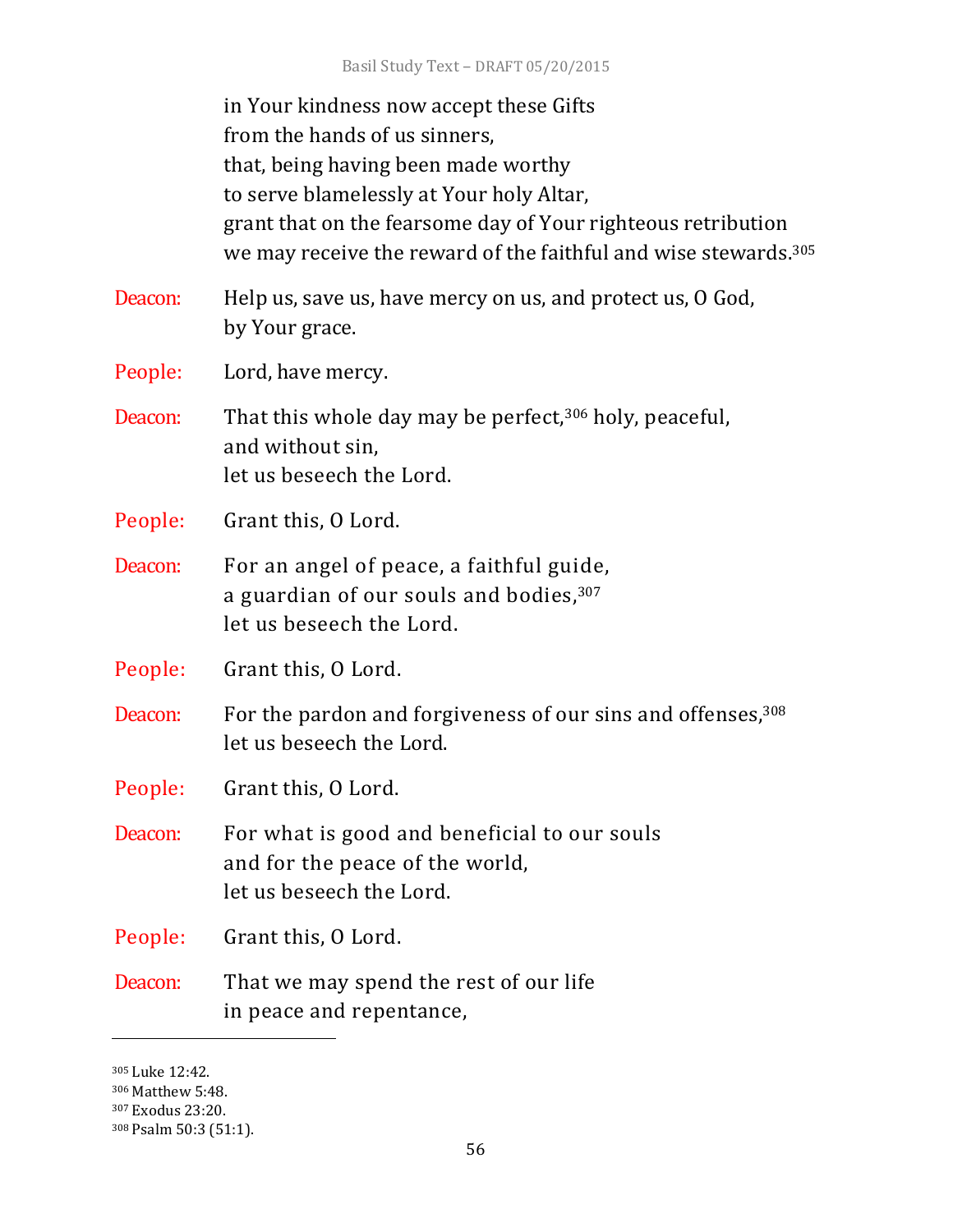let us beseech the Lord.

People: Grant this, O Lord.

Deacon: For a Christian, painless, unashamed, peaceful end of our life, and for a good defense before the fearsome judgment-seat of Christ,<sup>309</sup> let us beseech.

People: Grant this, O Lord.

Deacon: Remembering our most holy, most pure, most blessed and glorious Lady, the Mother of God and ever-Virgin Mary, with all the Saints, let us commend<sup>310</sup> ourselves and one another, and our whole life, to Christ God.

People: To You, O Lord.

The priest says aloud:

Priest: Through the mercies of Your only-begotten Son, with Whom You are blessed, 311 together with Your all-holy, good, and life-creating Spirit, 312 now and ever, and to the ages of ages.

People: Amen.

Facing the people, the priest blesses: 313

- Priest: Peace be to all.
- People: And to your spirit.  $314$

<sup>309</sup> Romans 6:22, 2 Corinthians 5:10.

<sup>310</sup> Acts of the Apostles 20:32, Job 5:8, Psalm 9:35 (10:14), Psalm 36(37):5 (37:7), Proverbs 16:3 RSV-2CE.

<sup>311</sup> Psalm 17:47(18:46), 27(28):6, etc.

<sup>312</sup> John 6:63.

<sup>313</sup> *Ordo* §132. 

<sup>314 2</sup> Timothy 4:22.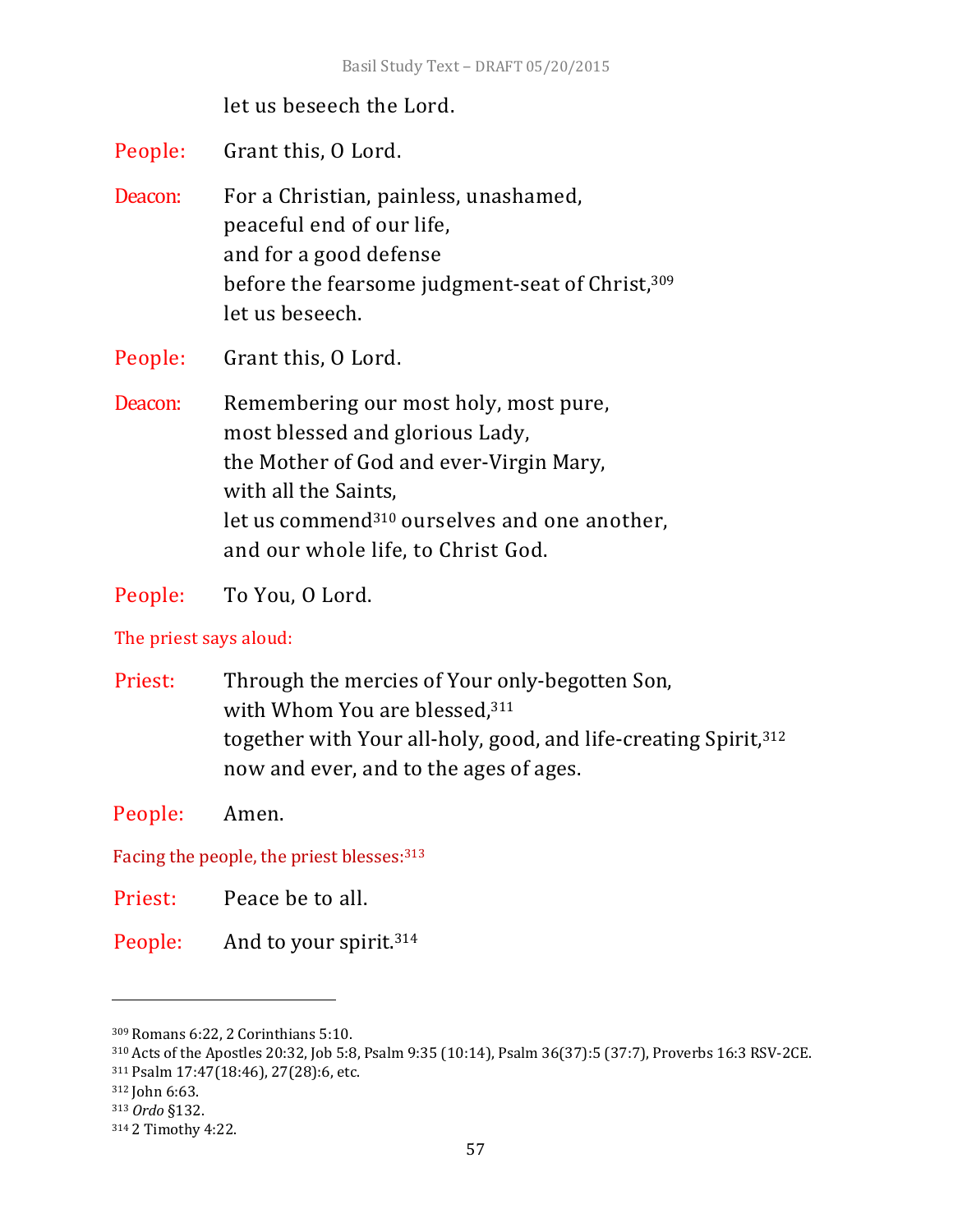- Deacon: Let us love one another, 315 so that with one mind we may confess:  $316$
- People: The Father, and the Son, and the Holy Spirit, the Trinity, one in essence and undivided.

The priest bows three times, saying quietly with each bow:  $317$ 

Priest: I will love You, O Lord, my strength; the Lord is my fortress and my refuge.<sup>318</sup> (Three times)

He kisses the Holy Gifts, covered as they are, first over the holy discos, then over the holy chalice, and the edge of the Holy Table before him. If there are two or more priests, they also kiss all the holy things,  $319$  and then each other on the shoulders.

The celebrant says: Christ is among us.<sup>320</sup>

The one kissed replies: He is and shall be.

The deacons also, if there are two of them, kiss the Cross upon their oraria and each other on the shoulders, saying the same as the priests. $321$ 

The Curtain (Veil) is now opened.<sup>322</sup>

The deacon likewise bows, standing where he is, and kisses his orarion where the Cross is and then intones:

Deacon: The doors, the doors, in wisdom let us be attentive!

The priest lifts the aer and holds it over the Holy Gifts. If there be other concelebrating priests, then they also lift the aer and hold it over the Holy Gifts, shaking it lightly, and each saying to himself the Symbol of Faith, along with the people.

People: I believe in one God, the Father Almighty, creator of heaven and earth, of all things visible and invisible.<sup>323</sup>

<sup>315 1</sup> John 4:7.

<sup>316 1</sup> Peter 3:8.

<sup>317</sup> *Služebnik* as enhanced by *Ordo* §132. 

<sup>318</sup> Psalm 17:1,3(18:1,2) LXX.

<sup>319</sup> Ezekiel 22:26. 

 $320$  By custom a senior priest greets a junior priest.

 $321$  By custom a senior deacon greets a junior deacon.

<sup>322</sup> *Ordo* §19g.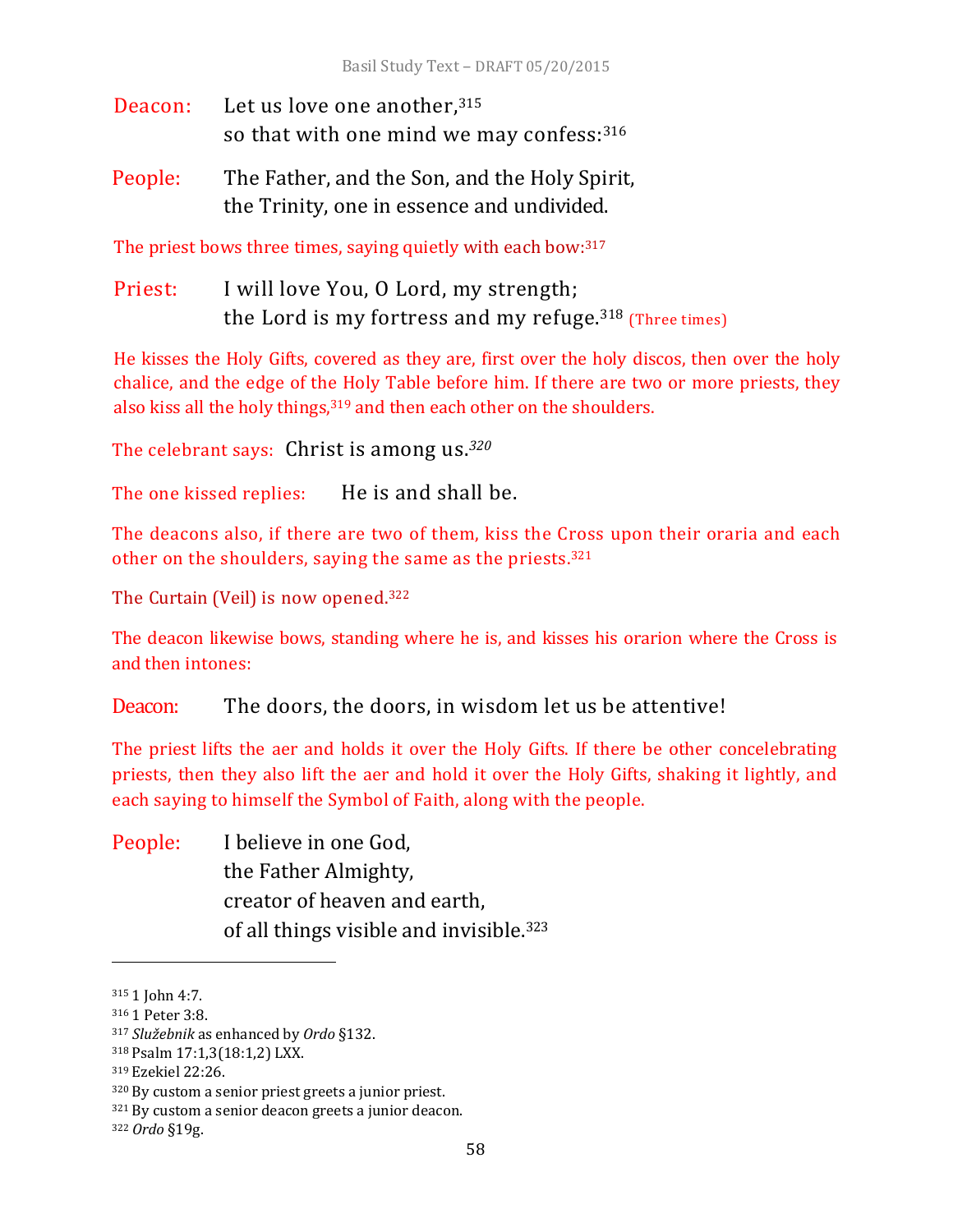And in one Lord Jesus Christ, the Only-Begotten Son of God, born of the Father before all ages. Light of Light, true God of true God, begotten, not made, of one essence with the Father, through Whom all things were made. Who for us men and for our salvation. came down from heaven, and was incarnate from the Holy Spirit and the Virgin Mary, and became man.

He was crucified for us under Pontius Pilate, and suffered, and was buried. And He rose on the third day, according to the Scriptures. And He ascended into heaven, and is seated at the right hand of the Father. And He will come again with glory, to judge the living and the dead, and of His kingdom there will be no end.

And in the Holy Spirit, the Lord,<sup>324</sup> and Creator of Life,<sup>325</sup> Who proceeds from the Father,  $326$ Who together with the Father and the Son is worshipped and glorified. Who has spoken through the prophets.<sup>327</sup>

And in one, holy, catholic, and apostolic Church. I confess one baptism for the forgiveness of sins. I look forward to the resurrection of the dead: and the life of the age to come. Amen.

<u> 1989 - Andrea Santa Andrea Andrea Andrea Andrea Andrea Andrea Andrea Andrea Andrea Andrea Andrea Andrea Andr</u>

<sup>323</sup> Colossians 1:16.

<sup>&</sup>lt;sup>324</sup> 2 Corinthains 3:17.

 $325$  2 Corinthians 3:6.

<sup>&</sup>lt;sup>326</sup> John 15:26. The *Služebnik* also includes the *filioque* in brackets.

<sup>327 2</sup> Peter 1:21.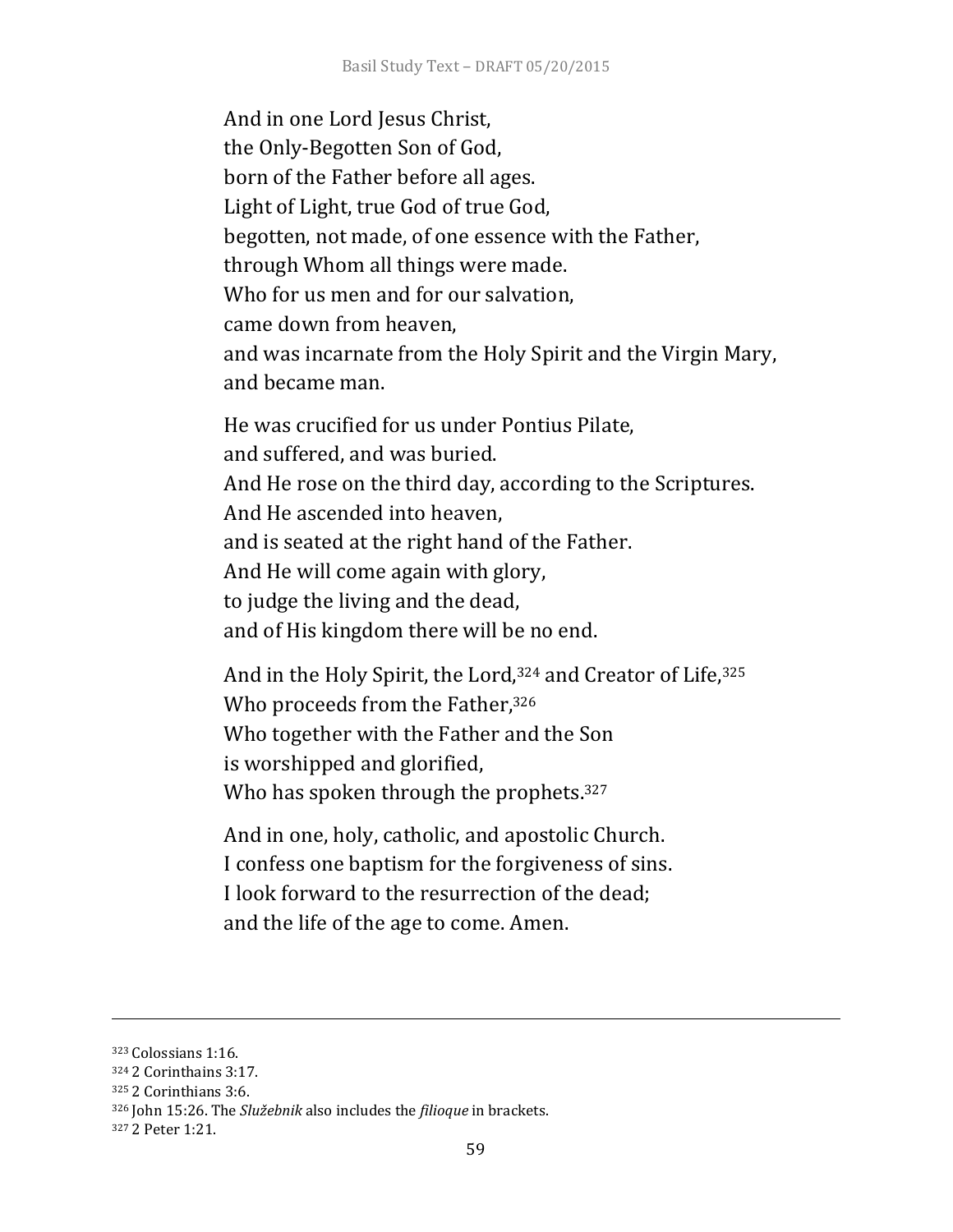At the words "and was incarnate" the priest, kissing the aer, folds it, and lays it to one side on the Holy Table.<sup>328</sup>

- Deacon: Let us stand well, let us stand with fear, let us be attentive, that we may offer the holy oblation in peace.  $329$
- People: The mercy of peace,  $330$  the sacrifice of praise.  $331$

The priest, having taken the aer off the Holy Gifts, kisses it and sets it to one side, saying: The grace of our Lord ....

The deacon makes a small bow, enters the Altar through the southern door, and takes his place at the right of the priest. He takes the ripidion and waves it over the Holy Things.<sup>332</sup> If there is no ripidion, he does the same with one of the small folded veils.<sup>333</sup>

The priest intones and blesses the people: $334$ 

Priest: The grace of our Lord Jesus Christ, and the love of God the Father, and the communion of the Holy Spirit, be with all of you.<sup>335</sup>

People: And with your spirit.<sup>336</sup>

The priest turns to the East and elevating his hands, says:  $337$ 

- Priest: Let us lift up our hearts!<sup>338</sup>
- People: We lift them up to the Lord.<sup>339</sup>

Then, crossing his hands upon his breast and bowing before the Holy Table, the priest says:340

<sup>&</sup>lt;sup>328</sup> *Ordo* §132. According to custom, Cross on the aer is uppermost.

 $329$  Psalm 50:21 LXX (Cf: Leviticus 2:14, 2:16, 3:1, 3:5, 3 Kings 18:29 LXX, 1 Kings 19:29, 36).

<sup>330</sup> Psalm 84:11 (85:10), Isaiah 54:10, Jeremiah 16:5, Osee 6:7 LXXX (Hosea 6:7), Matthew 12:7.

<sup>331</sup> Psalm 115:8(116:17), Hebrews 13:15.

<sup>332</sup> Ezekiel 22:26.

<sup>333</sup> *Služebnik* as enhanced by *Ordo* §133. 

<sup>334</sup> *Služebnik* as enhanced by *Ordo* §133. 

<sup>335 2</sup> Corinthians 13:14.

<sup>336 2</sup> Timothy 4:22.

<sup>337</sup> *Služebnik* as enhanced by *Ordo* §133. 

<sup>&</sup>lt;sup>338</sup> Lamentations 3:41.

<sup>339</sup> Hebrews 10:22.

<sup>340</sup> *Ordo* §133.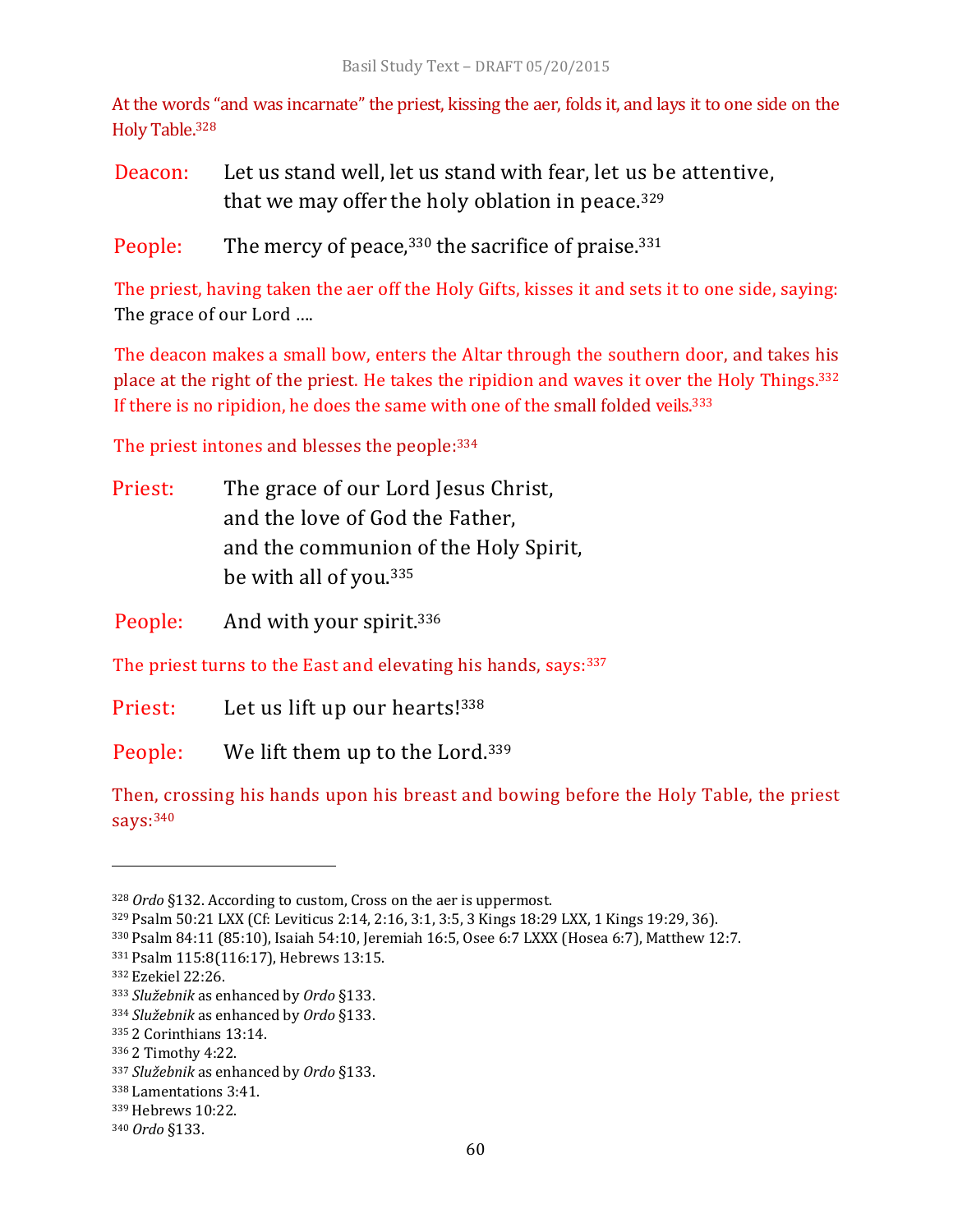Priest: Let us give thanks to the Lord.<sup>341</sup>

People: It is proper  $342$  and just to worship the Father, and the Son, and the Holy Spirit, the Trinity, one in essence and undivided.

#### The priest says quietly: $343$

Priest: O You-Who-Are, 344 Master, Lord, God, Father Almighty, and Adorable!

> It is truly proper and just  $345$ and befitting the majesty of Your holiness to praise You, to sing to You, to bless You, to worship You, to give thanks to You, and to glorify You - the only truly existing  $God^{346}$  and to offer to You this, our spiritual service,  $347$ with a contrite heart and a humbled spirit,  $348$ for You are the One who has bestowed upon us the knowledge of Your truth.<sup>349</sup>

Who can proclaim Your mighty powers, set forth all Your praises, 350 or tell of Your wonders at all times? 351

O Master of All, 352 Lord of heaven and earth,<sup>353</sup> and of all creation both visible and invisible,

 $341$  1 Chronicles 16:18, 41, 2 Chronicles 20:21, 31, Judith 8:25, Psalm 7:18(17), 9:2(10;1), 56:10(57:9), 137(138):1 (and etc.), Judith 8:25, Isaiah 12:4 (and etc.), 1 Corinthians 15:57, 2 Thessalonians 2:13, Revelation 11:17.

<sup>&</sup>lt;sup>342</sup> 2 Thessalonians 1:3.

<sup>343</sup> *Služebnik* as enhanced by *Ordo* §133. 

<sup>344</sup> Exodus 3:14.

<sup>&</sup>lt;sup>345</sup> 2 Thessalonians 1:3.

<sup>346</sup> John 5:44.

 $347$  Romans 12:1. KJV & D-R have "reasonable service". RSV, NASB, ESV have "spiritual worship".

<sup>348</sup> Daniel 3:16.

<sup>349</sup> Hebrews 10:26.

<sup>350</sup> Psalm 105(106):2. 

<sup>351</sup> Psalm 105[106]:3. 

<sup>352</sup> Luke 2:29; Acts 4:24; Rev. 6:10; 2 Pet. 2:1.

<sup>353</sup> Matthew 11:25.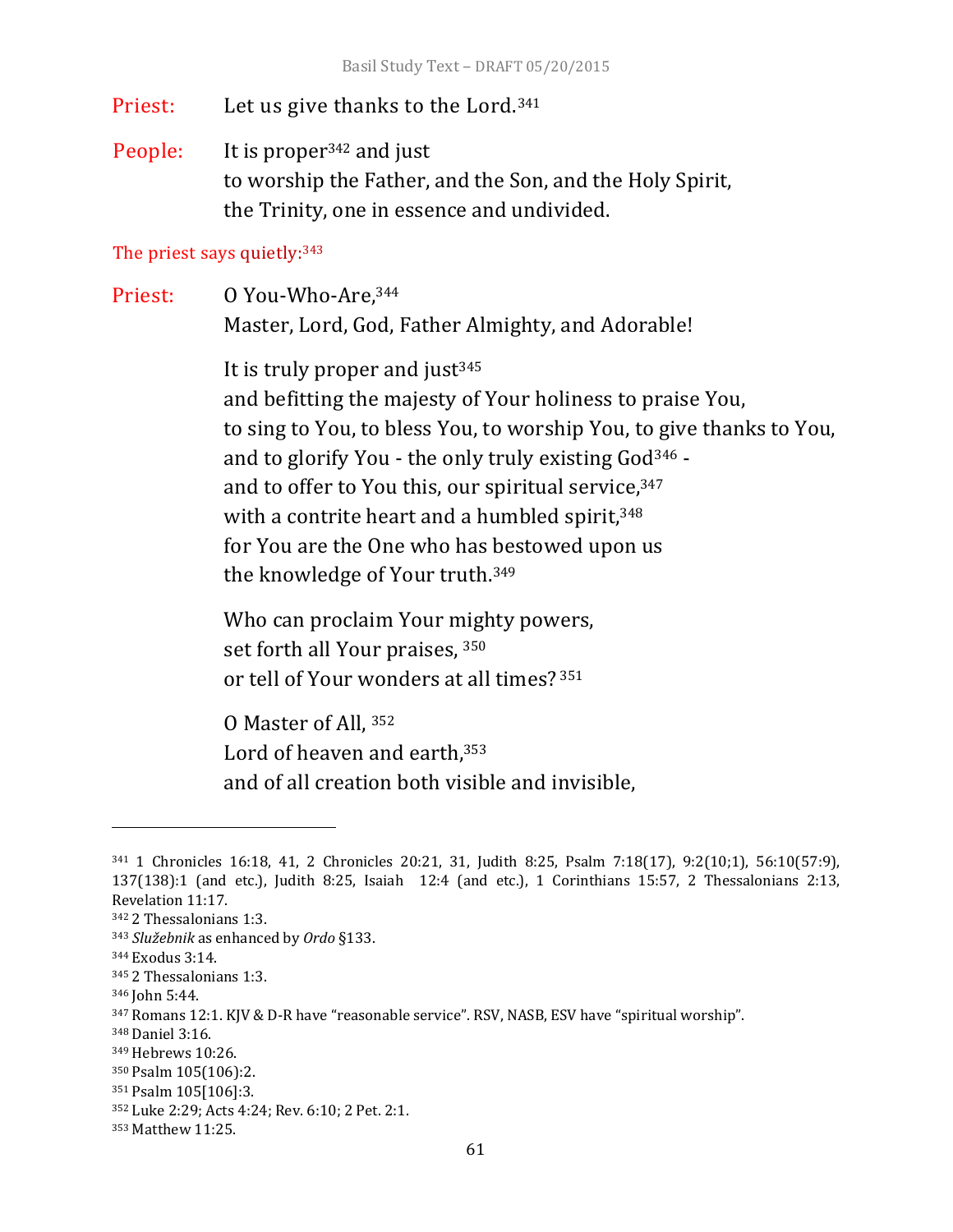Who is seated on the throne of glory<sup>354</sup> and behold the depths, 355 Who is without beginning,  $356$ invisible, ineffable, uncircumscribed, unchangeable, 357 the Father of our Lord Jesus Christ, the great God and Savior, 358 Who is our hope.<sup>359</sup>

O Father, in Himself He reveals You.<sup>360</sup> He is the image of Your goodness,  $361$ the seal equal to Your likeness, the Living Word, true God, pre-eternal Wisdom, Life, Sanctification, Power,<sup>362</sup> and the True Light through Whom the Holy Spirit was made manifest.

He is the Spirit of Truth, 363 the Gift of adoption as sons,  $364$ the Pledge of future inheritance, 365 the First-Fruits of eternal goodness, 366 the Life-Creating Power, 367 the Fountain of Sanctification through Whom every rational and spiritual creature<sup>368</sup> is strengthened to worship You and send up a ceaseless hymn of praise, for all things are Your servants.<sup>369</sup>

- 355 Daniel 3:32.
- 356 Psalm 89[90]:2.
- 357 Hebrews 6:18.
- 358 Titus 2:13.
- 359 1 Timothy 1:1.
- 360 John 14:9.

<sup>354</sup> Matthew 19:28. 

<sup>361</sup> Wisdom of Solomon7:26, Colossians 1:15, Hebrews 1:3.

<sup>362 1</sup> Corinthians 1:24, John 14:6, 1 Corinthians 1:30.

<sup>363</sup> John 14:17.

<sup>&</sup>lt;sup>364</sup> Galatians 4:5.

<sup>&</sup>lt;sup>365</sup> Ephesians 1:14.

<sup>366 1</sup> Corinthians 15:20, 23,

<sup>367 1</sup> Corinthians 15:45.

<sup>368</sup> Nehemiah 10:28. 

<sup>369</sup> Psalm 118[119]:91.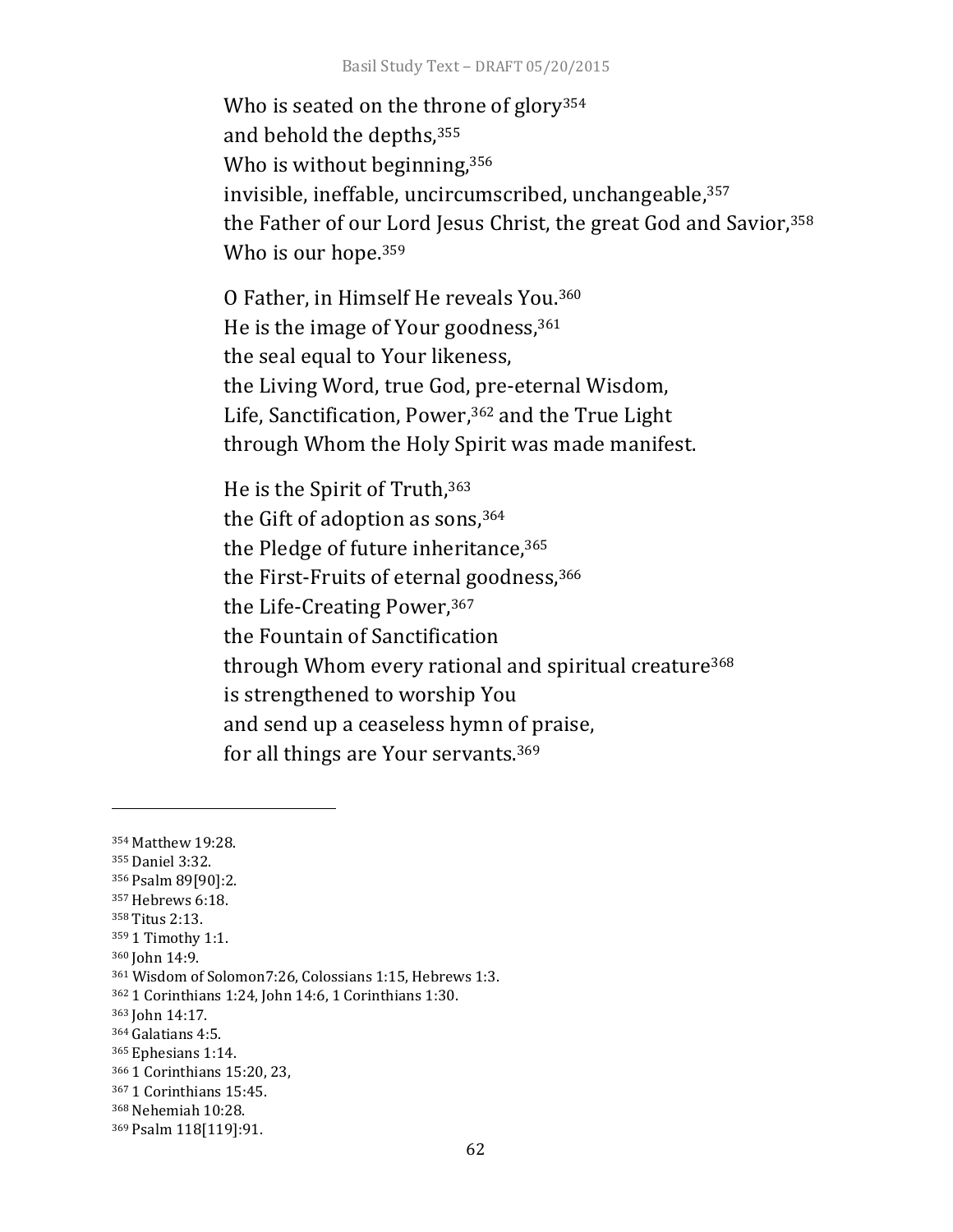You are praised by the Angels, Archangels, Thrones, Dominations, Principalities, Authorities, Powers, 370 and the many-eyed Cherubim.<sup>371</sup> You are surrounded by the Seraphim, each with six wings; and with two wings they cover their faces, with two their feet, and with two they fly,  $372$ and they call one to another with unceasing voices and incessant hymns of praise  $-$ 

The deacon comes to the left side of the priest and, taking the asterisk with his right hand, he strikes the upper part of the holy discos, then the lower, then the left and the right, making the sign of the Cross over it. Then he kisses the asterisk and lays it aside.<sup>373</sup>

The priest does not bless himself with the asterisk. He intones:

Priest: Singing, shouting, crying out, and saying the triumphal hymn:

People: Holy, holy, holy is the Lord of Hosts, 374 heaven and earth are full of Your glory;<sup>375</sup> hosanna in the highest. Blessed is He Who comes in the Name of the Lord, hosanna in the highest.<sup>376</sup>

The deacon then approaches the priest and stands to his right. Taking the ripidion in his hands (or, if there is no ripidion, the small folded veil),<sup>377</sup> the deacon waves it gently over the Holy Gifts with attention and reverence, lest any flies or the like settle upon them.

The priest prays quietly: $378$ 

 

Priest: With these blessed Powers, O Master, Lover of Mankind,

<sup>&</sup>lt;sup>370</sup> Colossians 1:16.

<sup>&</sup>lt;sup>371</sup> Ezekiel 1:18.

<sup>372</sup> Isaiah 6:2. 

<sup>&</sup>lt;sup>373</sup> *Služebnik* as enhanced by *Ordo* §133. By custom, he lays it on top of the folded aer.

<sup>&</sup>lt;sup>374</sup> Revelation 4:8.

<sup>375</sup> Isaiah 6:3.

<sup>376</sup> Psalm 117(118):26, Matthew 21:9; Mark 11:9-10.

<sup>377</sup> *Služebnik* as enhanced by *Ordo* §134. 

<sup>378</sup> *Služebnik* as enhanced by *Ordo* §134.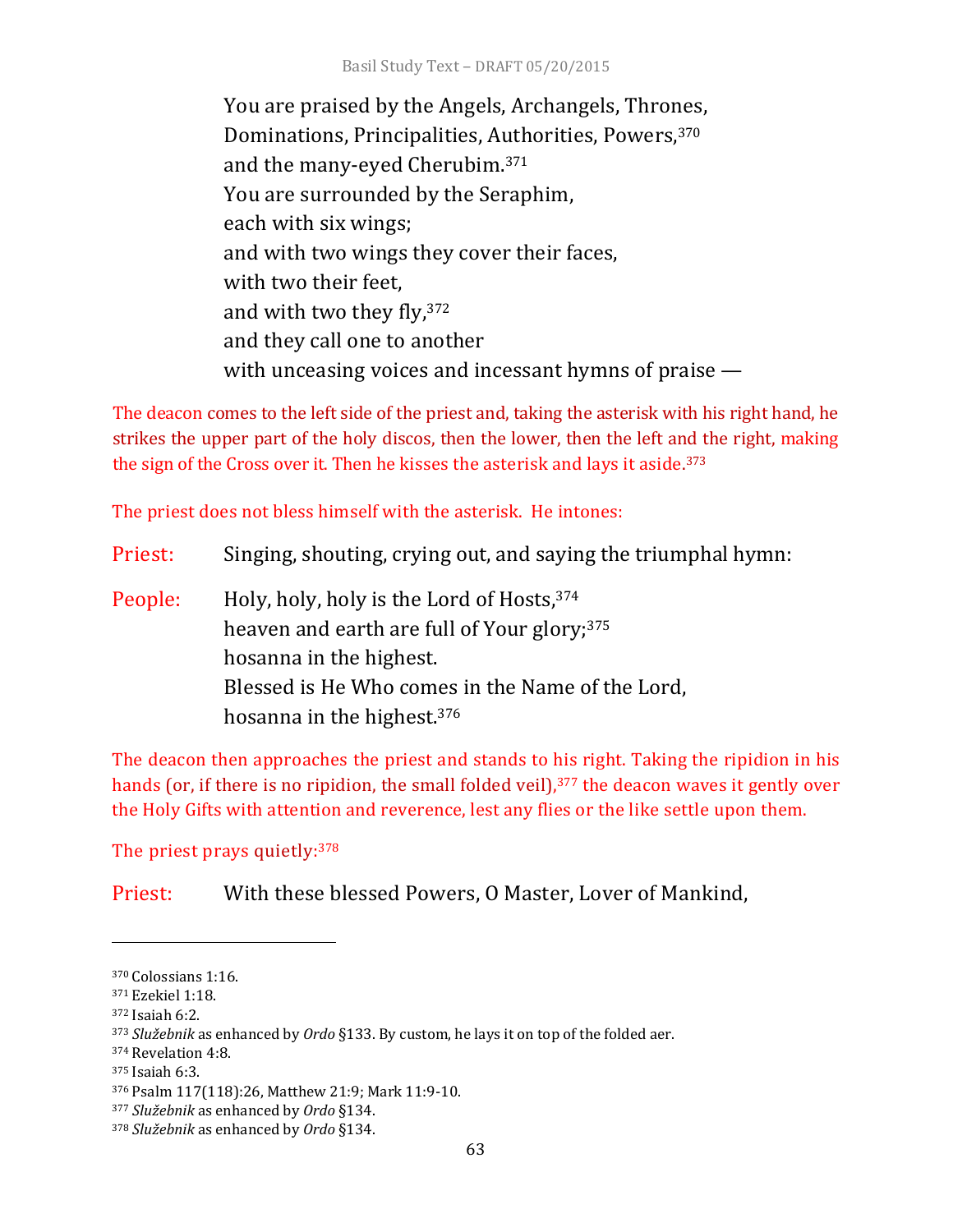we sinners also cry out and say: Holy are You, truly, and all-holy! There is no measure to the majesty of Your holiness.<sup>379</sup> You are holy in all Your works, 380 for in righteousness and true judgment You have brought all things to pass for us.  $381$ O God, taking dust from the earth,<sup>382</sup> You formed man and honored him with Your own image<sup>383</sup> and placed him in the Paradise of Delight,<sup>384</sup> promising him immortal life and the enjoyment of everlasting good if he would but keep Your commandments.

But when he disobeyed You, the true God who created him, He was led astray by the deceit of the Serpent, 385 and was slain by his own transgressions.

In your righteous judgment, O God, You expelled him from Paradise into this world and returned him to the earth from whence he had been taken,<sup>386</sup> providing for him the salvation of regeneration which comes through Your Christ Himself. 387

For You, O Good One,

did not utterly turn away from Your creature whom You made, nor forget the work of Your hands,<sup>388</sup> but You visited him in various ways through the tender compassion of Your mercy.

<sup>379</sup> Psalm 144:5.

<sup>380</sup> Deuteronomy 32:4, Psalm 144:13b LXX, Daniel 9:14, Psalm 144[145]:17.

<sup>&</sup>lt;sup>381</sup> Daniel 3:28 LXX.

<sup>382</sup> Genesis 2:7. 

<sup>383</sup> Genesis 1:27.

<sup>384</sup> Genesis 2:15, 3:23.

<sup>&</sup>lt;sup>385</sup> Genesis 3.

<sup>386</sup> Genesis 3:19, 23.

<sup>387</sup> Titus 3:5.

<sup>388</sup> Psalm 137[138]:8.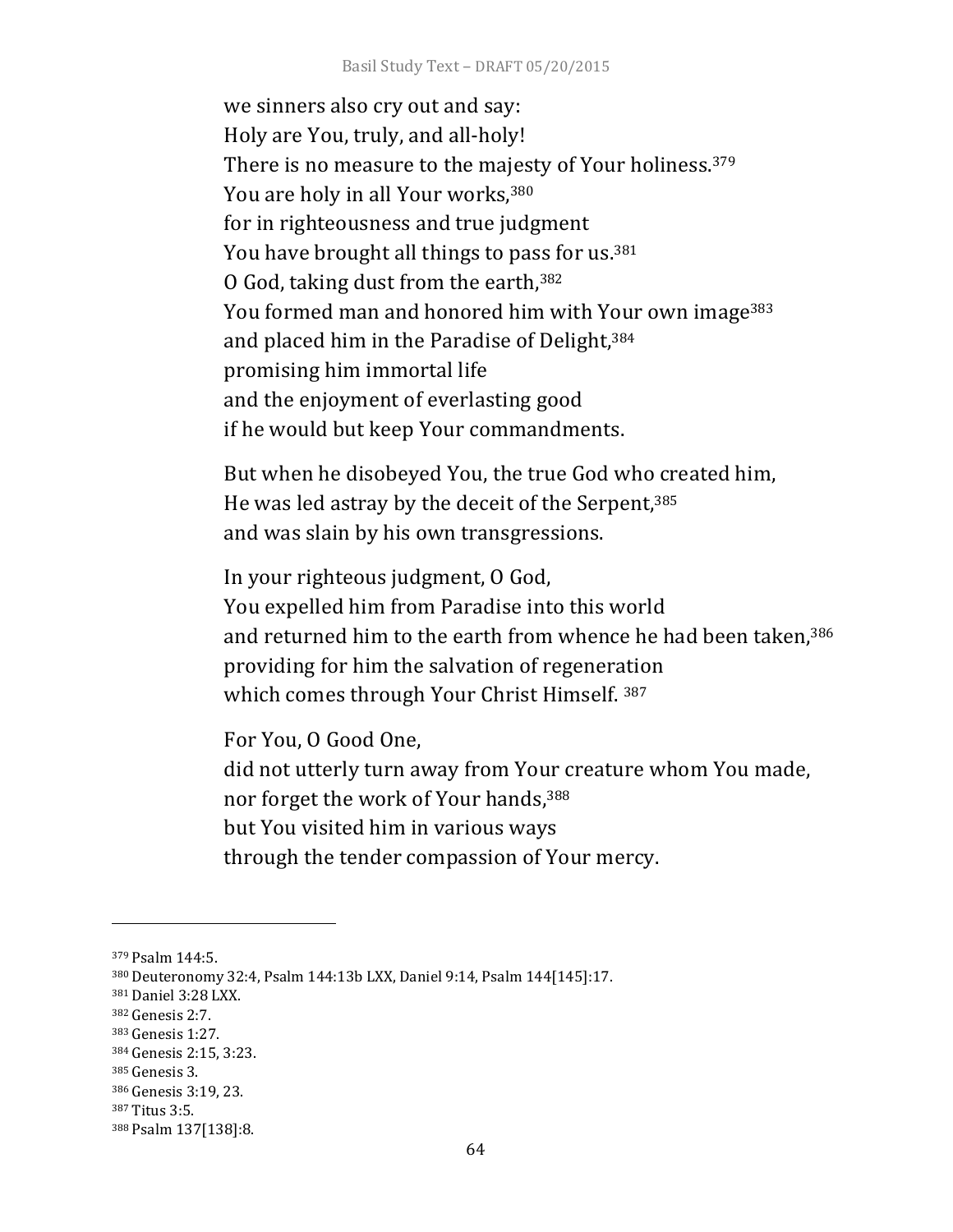You sent prophets,

You performed mighty works through Your Saints, who in every generation have been well-pleasing to You. You spoke to us through the mouth of Your servants, the prophets, 389 foretelling to us the salvation which was to come. You gave the Law as a help, You appointed angels as guardians, and when the fullness of time had come,<sup>390</sup> You spoke to us through Your Son Himself, through Whom You also had created the ages.

He, being the radiance of Your glory and the express image of Your person, $391$ upholding all things by the word of His power,  $392$ did not count equality with You, the God and Father, something to be grasped.<sup>393</sup>

Though He was God from before all ages. He appeared on earth and lived among men.<sup>394</sup> Becoming incarnate of the holy Virgin,<sup>395</sup> He emptied Himself, taking the form of a servant, $396$ conforming to the body of our lowness, that He might make us conformable to the image of His glory.<sup>397</sup>

For since through man sin entered the world, and death through sin, 398 so it pleased Your only-begotten Son,

 

<sup>390</sup> Galatians 4:4.

<sup>389</sup> Luke 1:70, Acts 3:18, Hebrews 1:1.

<sup>391</sup> In Greek and Slavonic: "hypostasis".

<sup>392</sup> Hebrews 1:3.

<sup>393</sup> Philippians 2:6. RSV, RSV‐2CE, ESV, NASB and NAB have: *"did not count equality with God a thing to be grasped".* DR, KJV and YLT have *"thought it not robbery to be equal with God".* HSCB and NIV2010 have: *"to be used for His own advantage".* The Slavonic is more literally *"theft"* or *"robbery"*. 

<sup>394</sup> Baruch 3:37.

<sup>395</sup> Luke 1:31.

<sup>396</sup> Philippians 2:7.

 $397$  Philippians  $3:21$ , Romans  $8:29$ .

<sup>398</sup> Romans 5:12.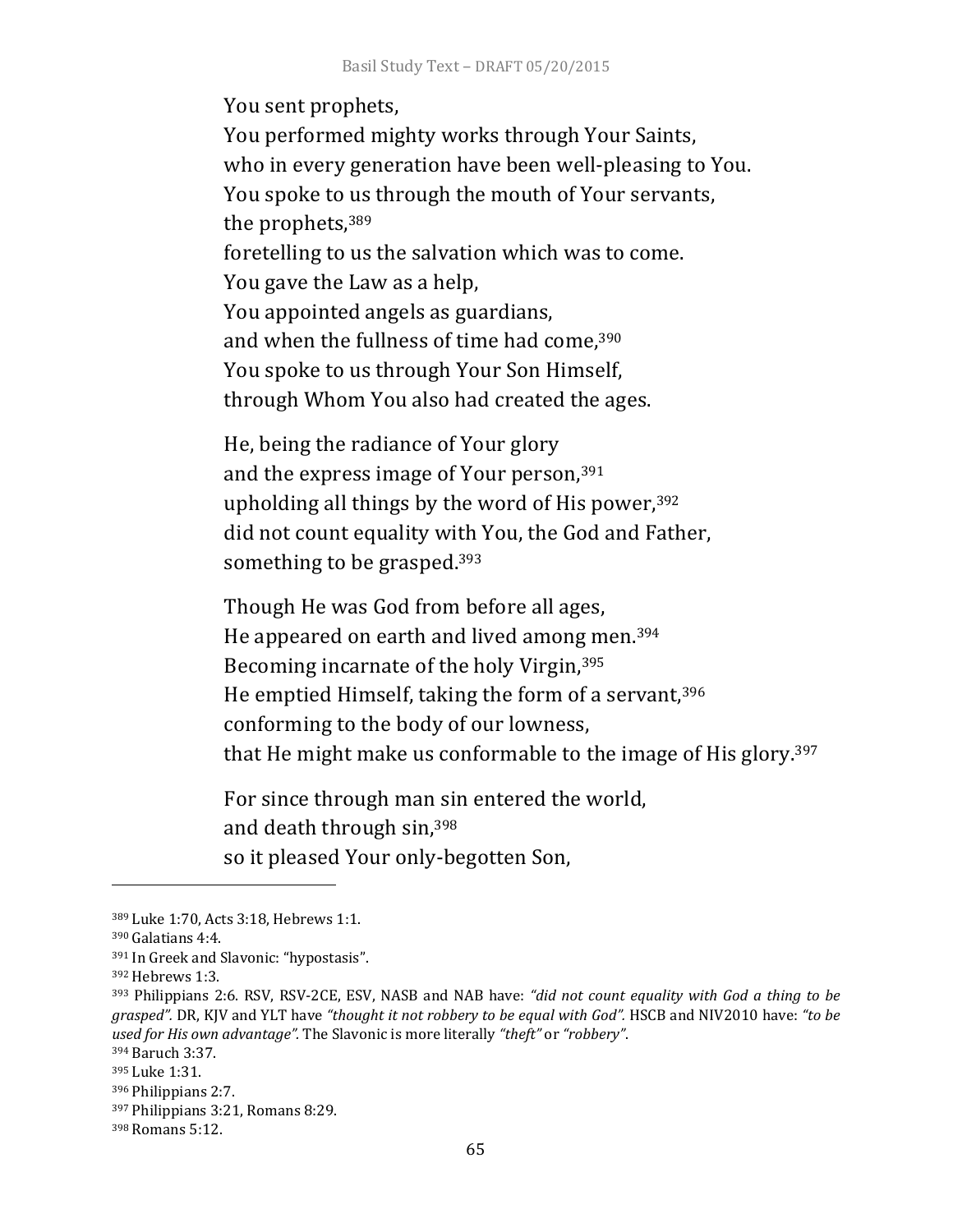Who is in Your bosom - the God and Father<sup>399</sup> being be born of a woman, 400 the holy Mother of God and ever-virgin Mary, being born under the law to condemn sin in His flesh.<sup>401</sup> so that all who die in Adam might be made alive in Your Christ Himself.<sup>402</sup>

Living in this world, giving us precepts of salvation, and freeing us from the deceit of idols, He brought us to the knowledge of You, the true God and Father, 403 having acquired us for Himself as a chosen people, a royal priesthood, and a holy nation, 404 having cleansed us with water and having sanctified us with the Holy Spirit,<sup>405</sup> He gave Himself as a ransom to death, by which we were held,<sup>406</sup> for we had been sold into slavery to sin.<sup>407</sup>

Descending through the Cross into Hades – that He might fill all things with Himself $408$  -He loosed the pains of Death.<sup>409</sup>

It was impossible that the Author of Life $410$ should be held by corruption, so He rose on the third day, $411$ 

<sup>399</sup> John 1:18.

<sup>400</sup> Galatians 4:4.

<sup>401</sup> Romans 8:3.

<sup>402 1</sup> Corinthians 15:22.

<sup>403</sup> John 1:18, 17:3.

<sup>404 1</sup> Peter 2:9, Titus 2:14.

 $405$  Romans 5:16.

<sup>406</sup> Romans 7:6, John 6:51.

<sup>407</sup> Romans 7:14. 

<sup>&</sup>lt;sup>408</sup> Ephesians 4:10.

<sup>409</sup> Acts 2:24. 

<sup>410</sup> Hebrews 12:2. ?? Acts 3:15. 

<sup>&</sup>lt;sup>411</sup> 1 Corinthians 15:4.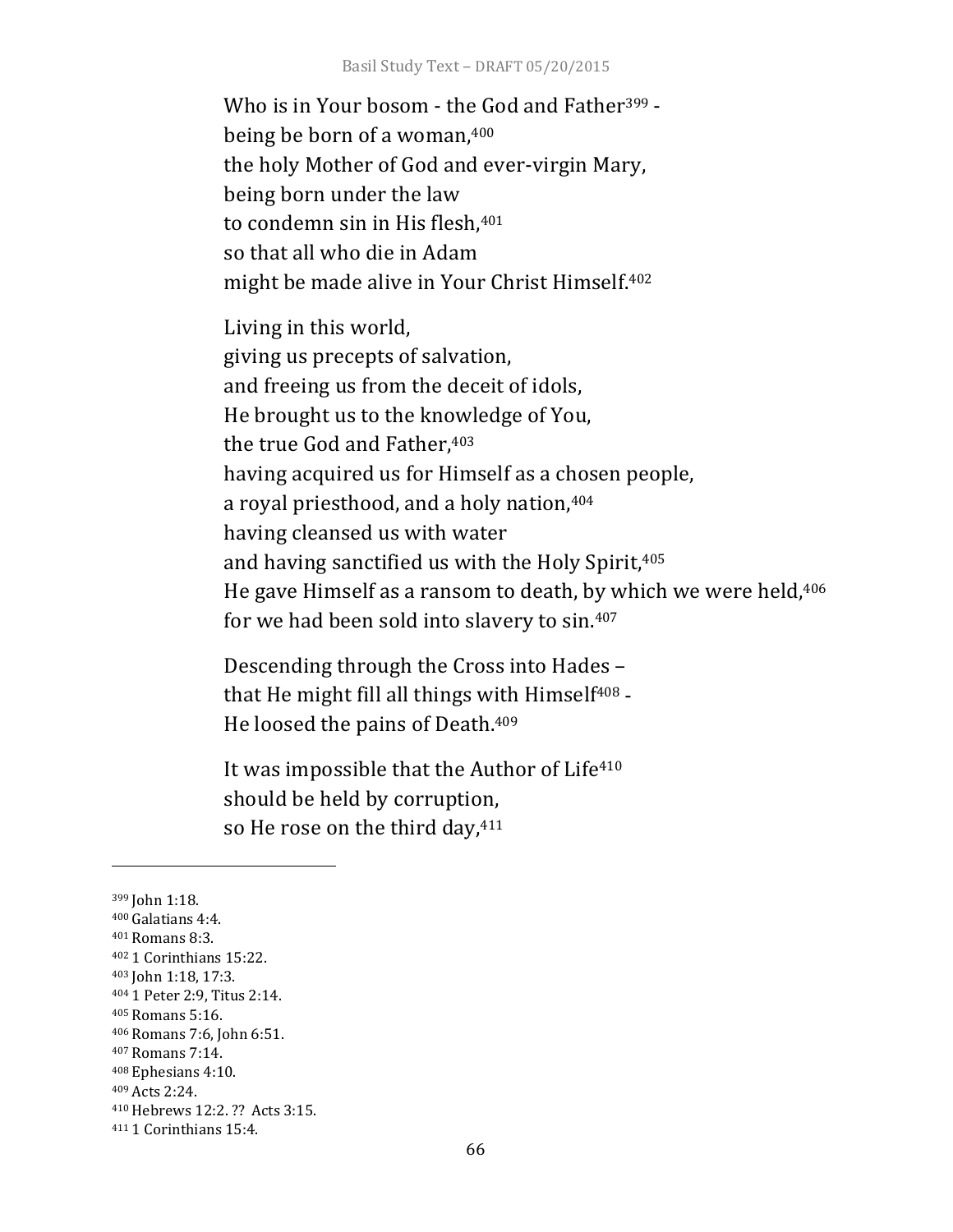creating a way for all flesh to the resurrection from the dead. Thus, He became the first-fruits of those who had fallen asleep, <sup>412</sup> the first-born of the dead.

that He Himself might be first in all things. $413$ 

Ascending into heaven<sup>414</sup> He sat at the right hand of Your Majesty on high, 415 and shall come to render to each man according to his works.<sup>416</sup>

He has left us these memorials of His saving Passion, these, which we have set forth according to His commandments. For, when he was about to go forth to His voluntary and ever-memorable and life-creating death, on the night when He gave Himself for the life of the world,<sup>417</sup> He took bread into His holy and most pure hands, and having showed it to You, the God and Father, He gave thanks, He blessed it,  $\left($ and he blesses it) He sanctified it, and He broke it.

# Aloud:

He gave it to His holy Disciples and Apostles, saying: Take, eat; this is My Body, 418 which is broken for you for the forgiveness of sins.

Making the sign of the Cross upon themselves, the priest and deacon together make a profound bow.<sup>419</sup>

# People: Amen.

While this is being said, the deacon, holding his orarion with three fingers of his right hand, points out the discos to the priest. In like manner, when the priest says: "Drink of this all of you..." the deacon points to the holy chalice.

<sup>&</sup>lt;sup>412</sup> 1 Corinthians 15:20.

<sup>&</sup>lt;sup>413</sup> Colossians 1:18.

<sup>414</sup> Acts of the Apostles 1:9.

<sup>415</sup> Hebrews 1:3.

<sup>416</sup> Romans 2:6.

<sup>417</sup> John 6:51-52.

<sup>418</sup> Matthew 26:26, Mark 14:22.

<sup>419</sup> *Služebnik* as enhanced by *Ordo* §134.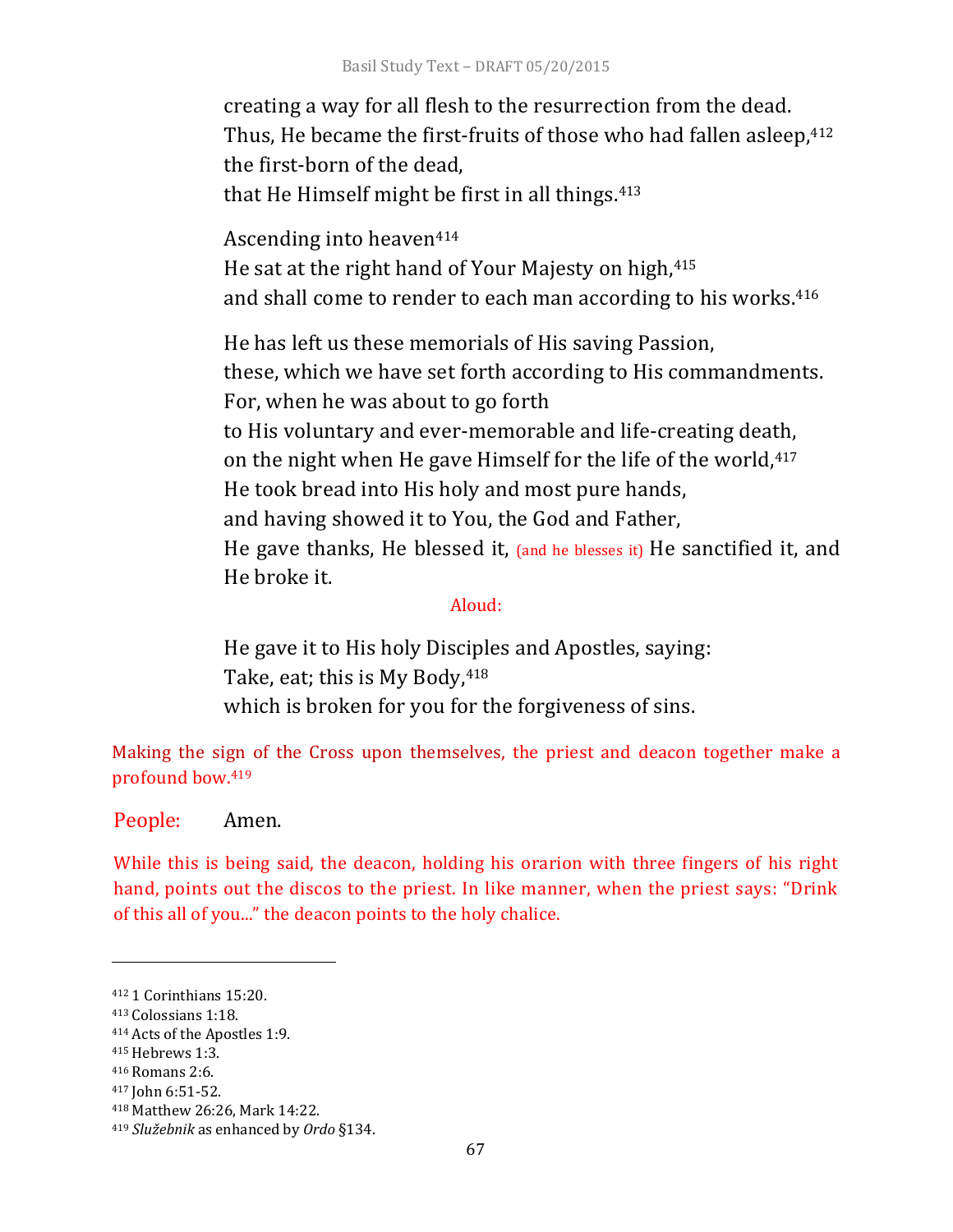The priest says quietly:

Priest: Likewise, He also took the chalice of the fruit of the vine, 420 and, when He had mingled it, and had given thanks, He blessed it, and He sanctified it.

#### Aloud:

He gave it to His holy Disciples and Apostles, saying: Drink of this, all of you; this is My Blood of the New Covenant, which is poured out for you and for many, for the forgiveness of sins. $421$ 

And again making the sign of the Cross upon themselves, the priest and deacon together make a profound bow.<sup>422</sup>

People: Amen.

The priest prays quietly: $423$ 

Priest: Do this in remembrance of Me. for as often as you eat this Bread and drink of this Chalice you proclaim my death<sup>424</sup> and profess my Resurrection. Therefore, O Master, remembering His saving Passion, His life-creating Cross, His three-day-burial, His Resurrection from the dead, His Ascension into heaven, His sitting at Your right hand, $425$ the God and Father. and His glorious and fearsome Second Coming. <u> 1989 - Johann Stein, fransk politik (d. 1989)</u>

<sup>420</sup> Matthew 26:29. 

<sup>421</sup> Matthew 26:27-28, Mark 14:24, Luke 22:20.

<sup>422</sup> *Služebnik* as enhanced by *Ordo* §134. 

<sup>&</sup>lt;sup>423</sup> *Služebnik* as enhanced by *Ordo* §135.

<sup>424 1</sup> Corinthians 11:23-24, Matthew 26:26 (John 6:51).

<sup>425</sup> Mark 16:19, Colossians 3:1.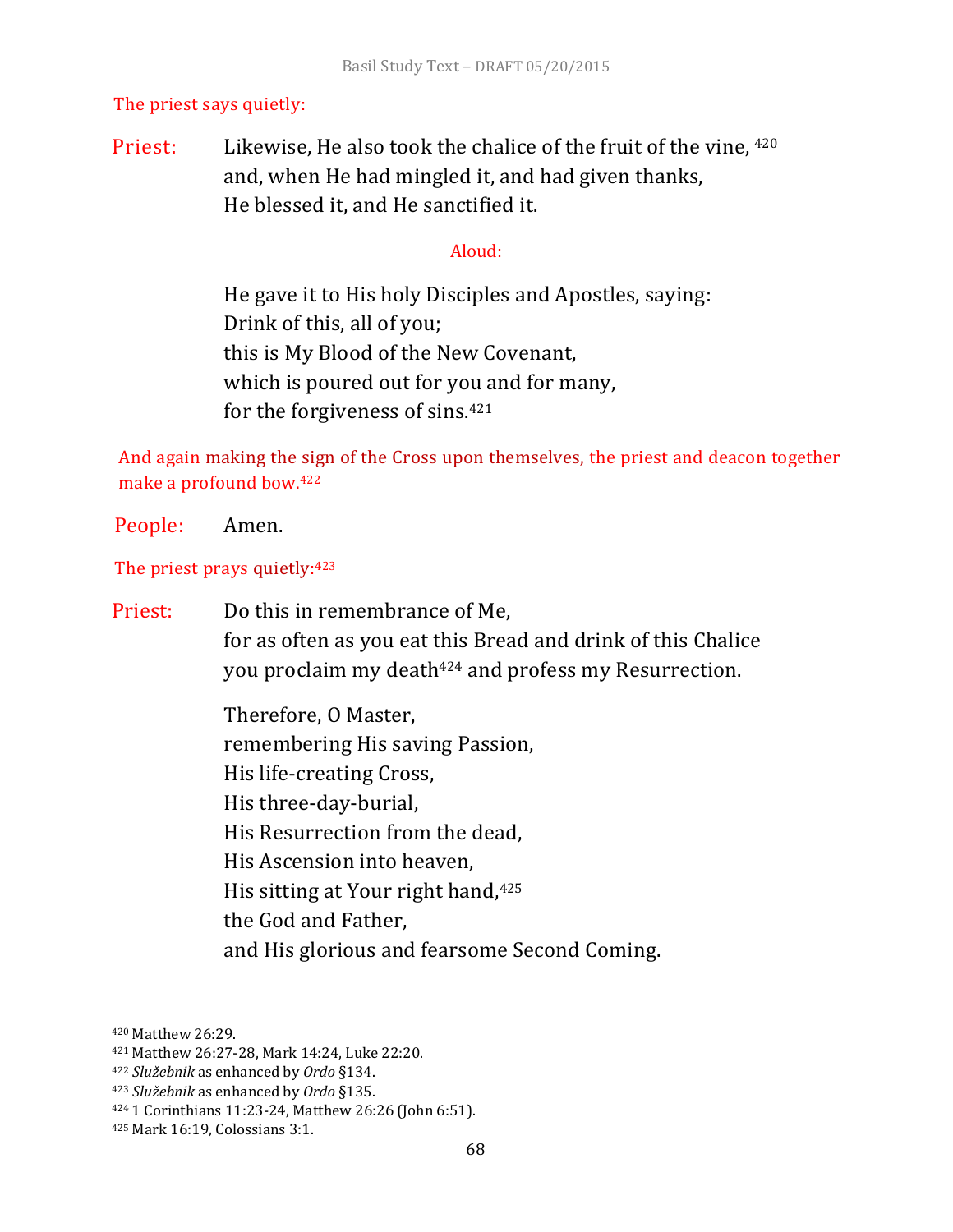#### He intones:

# Offering You, Your own, from Your own, 426 in behalf of all and for all.

While the above is being said, the deacon, with his forearms crossed, takes the holy discos in his right hand and the holy chalice in his left, and elevates them slightly, making the sign of the Cross over the eiliton. The priest and deacon then again make a profound bow.427

People: We praise You, we bless You, we thank You, O Lord, and we pray to You, our God.

And the priest prays quietly: $428$ 

Priest: Therefore, O All-Holy Master, we also, Your sinful and unworthy servants, Whom You have made worthy to serve at Your holy Altar not because of our righteousness<sup>429</sup> (for we have done nothing good upon the earth) but because of Your mercy and compassion which You have so richly poured out upon  $us^{430}$  – boldly draw near to Your holy Altar, and set forth the symbols $431$ of the holy Body and Blood of Your Christ, we pray to You and call upon You, O Holy of Holies, that, by the favor of Your goodness,  $432$ Your Holy Spirit may come upon us and upon these Gifts that lie before us and bless them, sanctify, and show:

The deacon lays the ripidion (or the veil) aside and comes close to the priest. They both bow three times before the Holy Table.

<sup>426 1</sup> Paralipomenon (1 Chronicles) 29:14b.

<sup>427</sup> *Ordo* §135. 

<sup>428</sup> *Služebnik* as enhanced by *Ordo* §135. 

<sup>429</sup> Chronicles 29:14.

<sup>430</sup> Daniel 9:18, Titus 3:5.

<sup>&</sup>lt;sup>431</sup> Hebrews 9:24 (Greek: "antitypes").

<sup>&</sup>lt;sup>432</sup> 2 Thessalonians 1:11.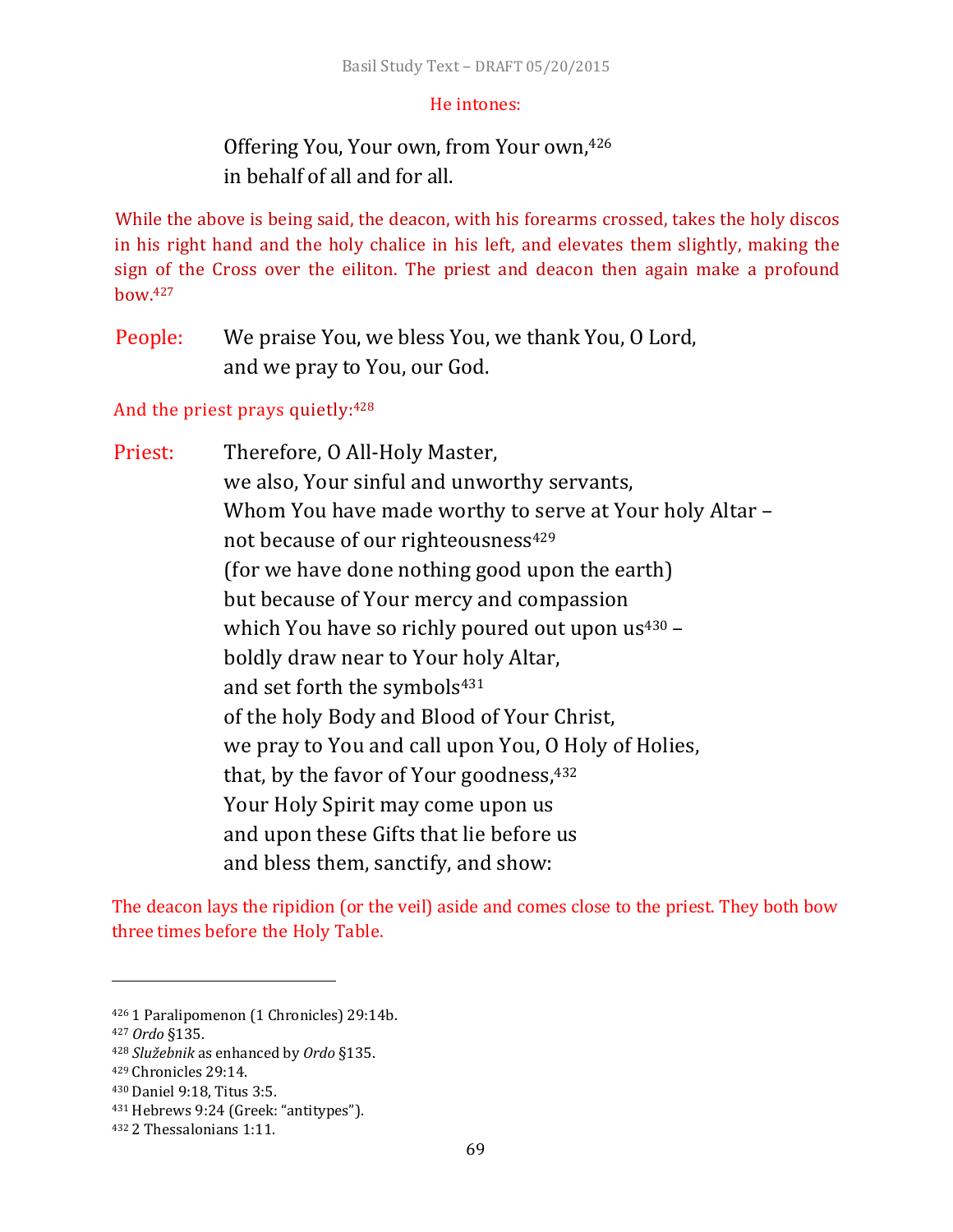The deacon then bows his head and pointing with his orarion to the Holy Bread says in a low voice:

Deacon: Master, bless the Holy Bread.

The priest bends over the Gifts and makes the sign of the Cross over the Holy Bread, saying: 

Priest: This Bread  $+$  to be the precious Body of our Lord and God and Savior Jesus Christ.

Deacon: Amen.

And the deacon again:

Deacon: Master, bless the holy chalice.

The priest blessing it, saying:

Priest: And this Chalice + to be the precious Blood of our Lord and God and Savior Jesus Christ.

Deacon: Amen.

The deacon again, pointing to both Holy Gifts, says:

Deacon: Master, bless both.

The priest blessing both Holy Gifts, saying:

Priest: Poured out + for the life of the world. $433$ 

Deacon: Amen. Amen. Amen.

The deacon bows his head to the priest and then goes to the place where he previously stood. Taking the ripidion, he fans the Holy Gifts as he did before. The priest quietly continues the following prayer: $434$ 

Priest: Unite all of us to one another who partake of the one Bread and Chalice in the communion of the one Holy Spirit.<sup>435</sup>

 $433$  Matthew 26:28, Mark 14:24, Luke 22:20, Hebrews 9:22, 1 John 1:7, Revelation 1:5.

<sup>&</sup>lt;sup>434</sup> *Služebnik* as enhanced by *Ordo* §135.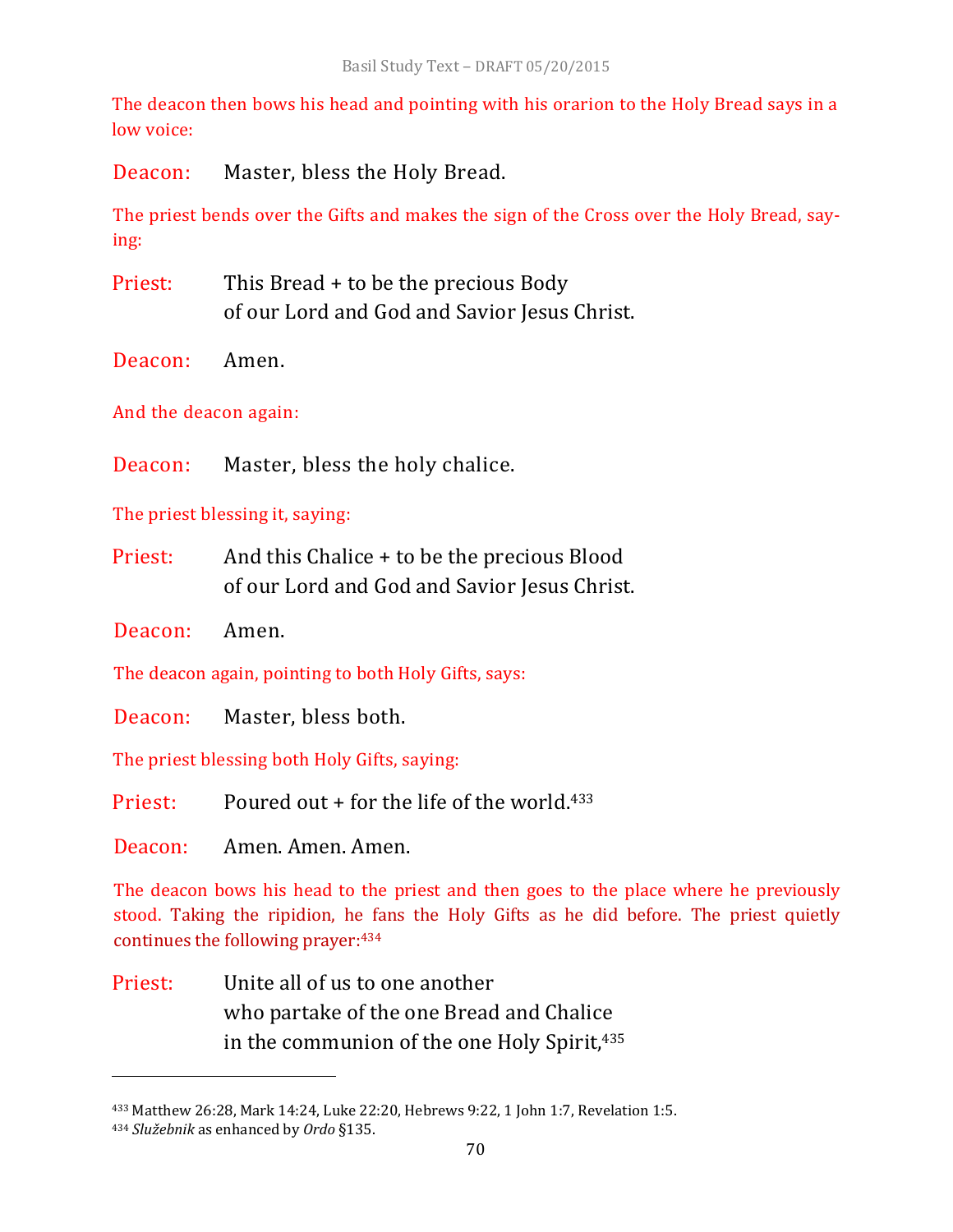and grant that none of us may partake of the holy Body and Blood of Your Christ into judgment or condemnation.

Grant instead that we may find mercy and grace  $436$ together with all the Saints, who, from the ages, have been well-pleasing to You: the Forefathers, Fathers, Patriarchs, Prophets, Apostles, Preachers, Evangelists, Martyrs, Confessors, Teachers, and with every righteous spirit made perfect in faith. $437$ 

And the priest, taking the censer, intones:

Priest: [May we find mercy and grace] especially with our most holy, most pure, most blessed and glorious Lady, the Mother of God and ever-Virgin Mary.

And he censes the Holy Gifts three times before the Holy Table. Then he covers the chalice with the small veil or lention. $438$ 

Taking the censer, the deacon censes the Holy Table roundabout, and he remembers whom he wishes among those who have fallen asleep.

People: In you, O Woman Full of Grace, all creation - the Assembly of Angels and all mankind - rejoices. O Sanctified Temple and Spiritual Paradise, glory of Virgins, from whom God took flesh and became a child, our God who is from before the ages. He made your womb a throne more spacious than the heavens. In you, O Woman Full of grace, all creation rejoices. Glory to you!

Or, in place of the above, the Ninth Irmos of the feast is sung with its verse.

The priest prays quietly: $439$ 

- 436 Hebrews 4:16.
- 437 Hebrews 12:23.

<u> 1989 - Andrea Santa Andrea Andrea Andrea Andrea Andrea Andrea Andrea Andrea Andrea Andrea Andrea Andrea Andr</u>

<sup>&</sup>lt;sup>435</sup> Ephesians 4:4.

<sup>&</sup>lt;sup>438</sup> *Služebnik* as enhanced by *Ordo* §136.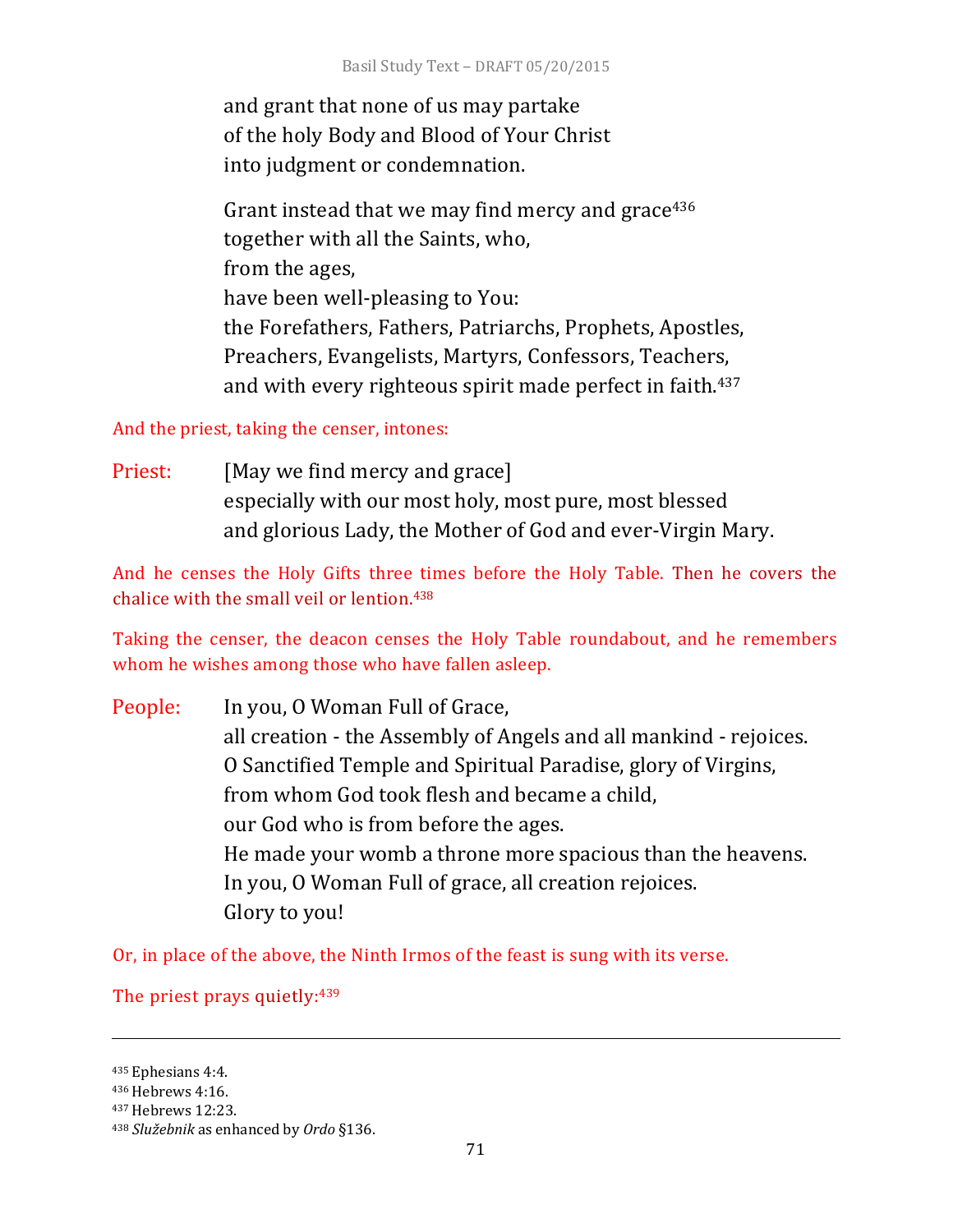Priest:  $\left[\text{May we find mercury and grace together}^{440}\right]$ with the holy Prophet, Forerunner, and Baptist, John; with the holy, glorious, and all-praised Apostles; [with St. *N.*, [the saint of the day] whose memory we celebrate;] and with all Your Saints, through whose prayers, O God, visit us.

> Remember, O God, [Your servant(s) NN., and] all those who have fallen asleep in the hope of resurrection to eternal life. Grant them forgiveness and repose in a place of light from whence all sorrow and sighing has fled away, $441$ a place where the light of Your face shines.<sup>442</sup>

Again we pray to You, remember, O Lord, Your holy, catholic, and apostolic Church that reaches from one end of the inhabited world to the other;<sup>443</sup> give her peace<sup>444</sup> whom You have purchased with the precious Blood of Your Christ;<sup>445</sup> make firm this holy temple (*Or:* monastery) until the end of the age.<sup>446</sup>

Remember, O Lord, those who have brought these Gifts to You, and for whom, and by whom, and on behalf of whom they have been offered. 

Remember, O Lord,

those who bear fruit and do good works<sup>447</sup> in your holy Churches, and those that remember the poor.

<u> 1989 - Andrea Santa Andrea Andrea Andrea Andrea Andrea Andrea Andrea Andrea Andrea Andrea Andrea Andrea Andr</u>

<sup>&</sup>lt;sup>439</sup> *Služebnik* as enhanced by *Ordo* §136.

<sup>440</sup> Hebrews 4:16.

<sup>441</sup> Isaiah 35:10; 51:11.

<sup>442</sup> Psalm 4:7[6], Psalm 88:16[89:15]. 

<sup>443</sup> Psalm 71[72]:8. 

<sup>444</sup> Isaiah 66:12.

<sup>445</sup> Acts 20:28, 1 Peter 1:19.

<sup>446</sup> Matthew 28:20. 

<sup>&</sup>lt;sup>447</sup> Colossians 1:10.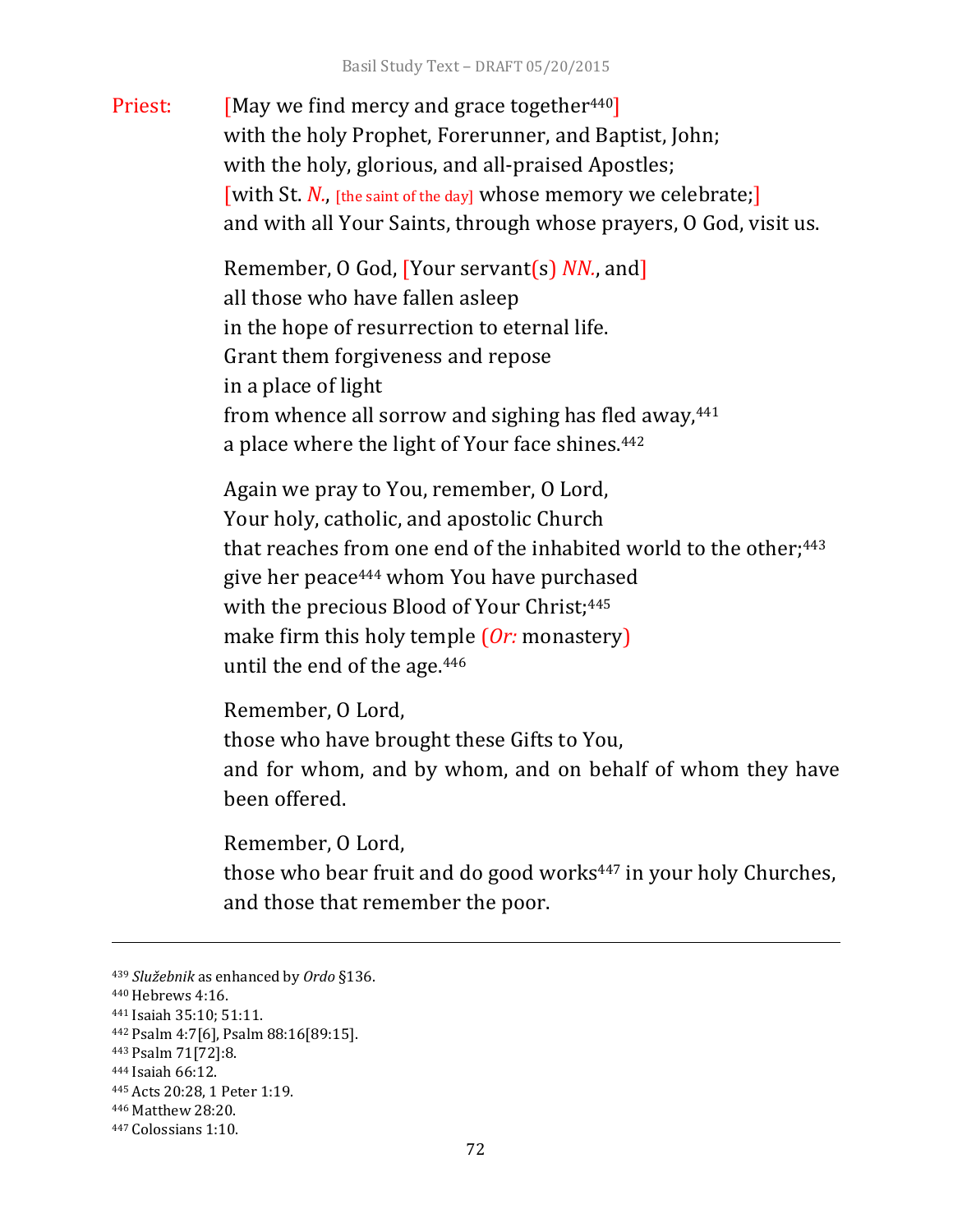Reward them with Your rich and heavenly gifts: bestow upon them heavenly things<sup>448</sup> in place of earthly, eternal things in place of temporal,<sup>449</sup> incorruptible things in place of corruptible. $450$ 

Remember, O Lord, those who wander in deserts and mountains, and in dens and caves of the earth. $451$ 

Remember, O Lord, those who live in virginity, in piety, in asceticism and in purity of life.<sup>452</sup>

Remember, O Lord, our civil authorities, and grant them profound and enduring peace. Speak good things to their hearts $453$ for Your Church and for all Your people, that, in their tranquility, we may lead a quiet and peaceful life in all godliness and dignity.<sup>454</sup>

*[Or: Remember, O Lord, our divinely‐protected Emperor N. (or King N.), whom You have appointed to reign upon the earth. Crown him with the shield of truth, with the shield of Your good will. Protect his head on the day of battle. Strengthen his arm. Exalt his right hand. Make firm his kingdom. Cast under his feet all the barbarous people who delight in war. Grant him profound and enduring peace. Speak good things to his heart to do good things for Your Church and for all Your people, that, in his tranquility, we may lead a quiet and peaceful life in all godliness and dignity.455 ]*

<sup>448</sup> John 3:12.

<sup>449 2</sup> Corinthians 4:18. 

<sup>&</sup>lt;sup>450</sup> 1 Corinthians 9:25.

<sup>451</sup> Hebrews 11:38.

<sup>452 1</sup> Peter 3:2.

<sup>453</sup> Genesis 50:21 LXX, Isaiah 40:2.

<sup>454 1</sup> Timothy 2:2.

<sup>455 1</sup> Timothy 2:2.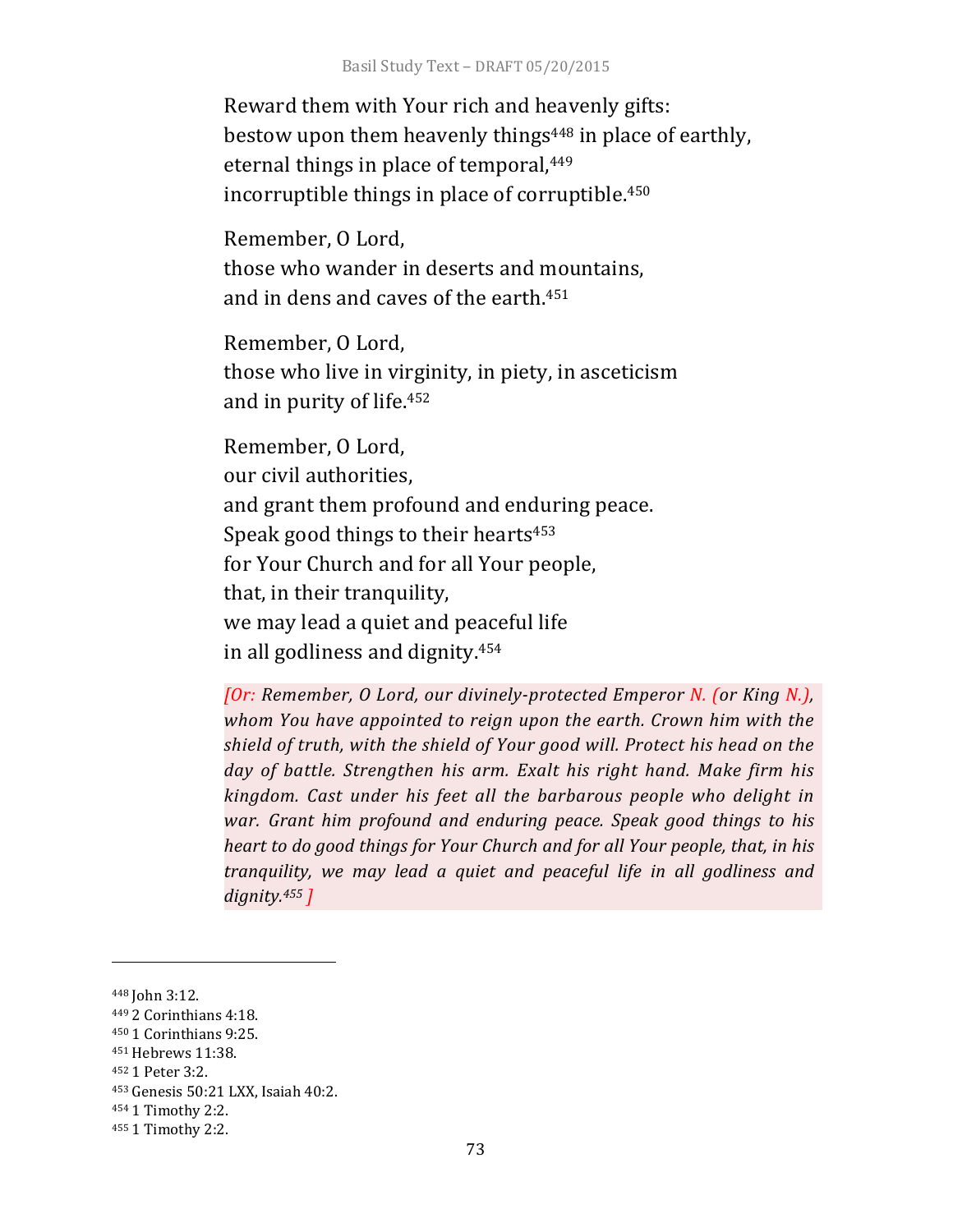Remember, O Lord, all those who lead and who bear authority<sup>456</sup> our brethren who serve, 457 and all the armed forces. Preserve the good in goodness, and, by Your kindness, 458 make those who are evil good. Remember, O Lord, the people here present and those who are absent for reasonable causes. Have mercy on them and on us, according to the abundance of Your mercy.<sup>459</sup> Fill their treasuries with all that is good; preserve their marriages in peace and harmony; nourish the infants, 460 instruct the young, support the aged, comfort the faint-hearted, 461 gather the scattered, 462 lead back those who have gone astray $463$ and make them one with Your holy, catholic, and apostolic Church. Free those who are troubled by unclean spirits, 464 sail with those who sail. travel with those who travel, defend the widows, protect the orphans,

deliver the captives, and heal the sick.

<sup>456</sup> Titus 3:1.

<sup>&</sup>lt;sup>457</sup> The Slavonic and Greek follow this with "in the palace".

<sup>458</sup> Titus 3:4. 

<sup>459</sup> Nehemiah 13:22. 

<sup>460</sup> Acts of the Apostles 7:21.

 $461$  Philippians 2:1, 1 Thessalonians 5:14.

<sup>462</sup> Psalm 105(106):47, John 11:52.

<sup>463</sup> Matthew 18:13. 

<sup>464</sup> Luke 6:18.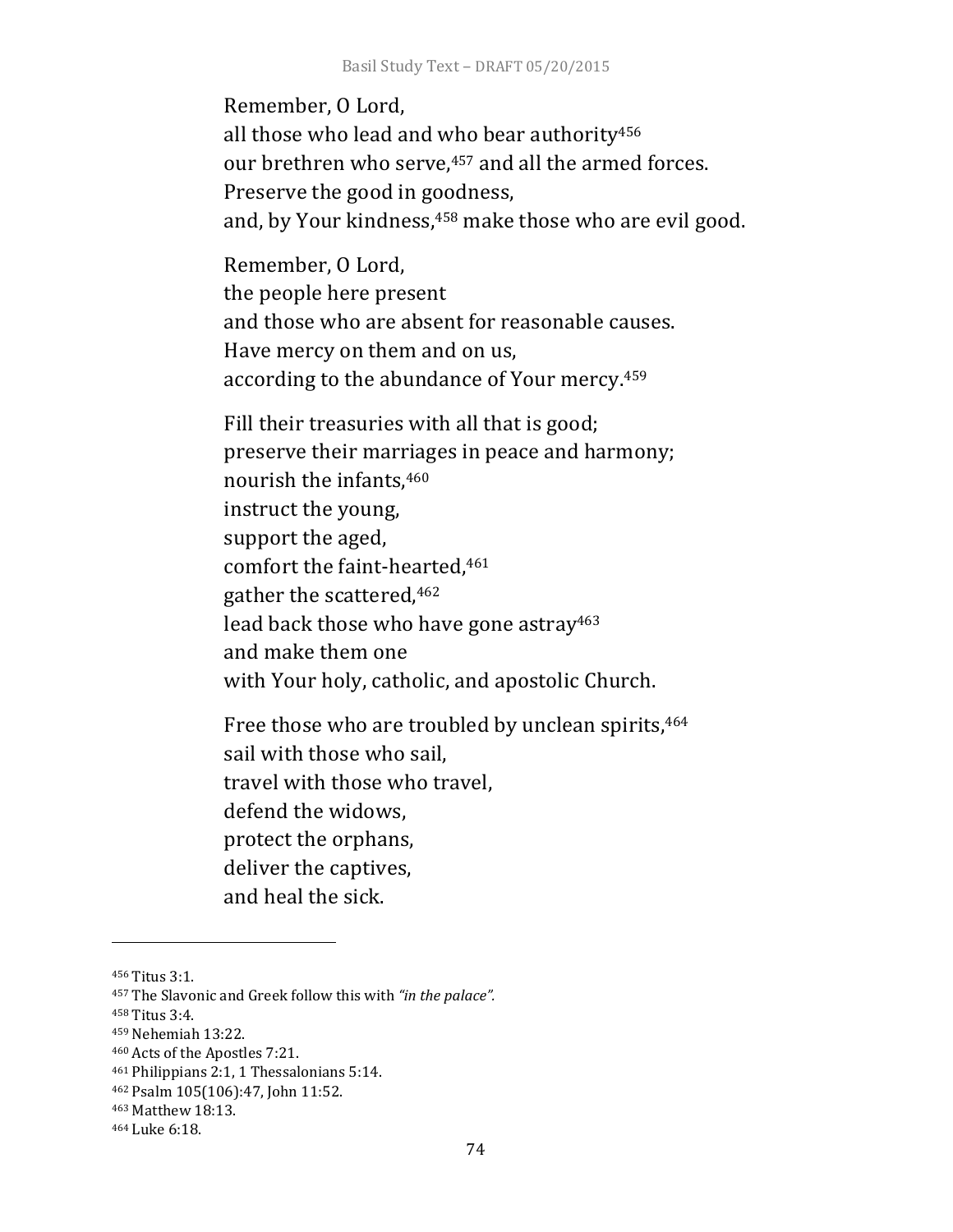Remember, O God, those who are on trial, in prison, in exile, and condemned to hard labor:465 as well as all those who suffer any affliction, need or distress.

Remember, O Lord, those in need of Your great tenderness of heart, those who love us, those who hate us, and those who have asked us, unworthy though we are, to pray for them.

Remember, O Lord our God, all Your people and pour forth upon them Your rich mercy, granting to them their every petition which leads to salvation.

You, Yourself, remember those whom we have not remembered whether through ignorance or forgetfulness or multitude of names. because, O God, You know the name and age of each; You know each man even from his mother's womb.<sup>466</sup>

For You, O Lord, are the Help of the helpless, the Hope of the hopeless.<sup>467</sup> the Savior of the storm-tossed, the Harbor for voyagers, the Physician for the sick. Be all things to all men;  $468$ for You know each one and his petition, each house and its need.

Deliver, O Lord, this city and every city and country from famine, plague, earthquake, flood, fire, sword, foreign invasion, and from civil war.

<sup>&</sup>lt;sup>465</sup> The Slavonic and Greek also have "in mines", but the context of this was those prisoners sentenced to work in the mines.

 $466$  Jeremiah 1:5.

<sup>467</sup> Judith 9:11.

<sup>&</sup>lt;sup>468</sup> 1 Corinthians 9:22.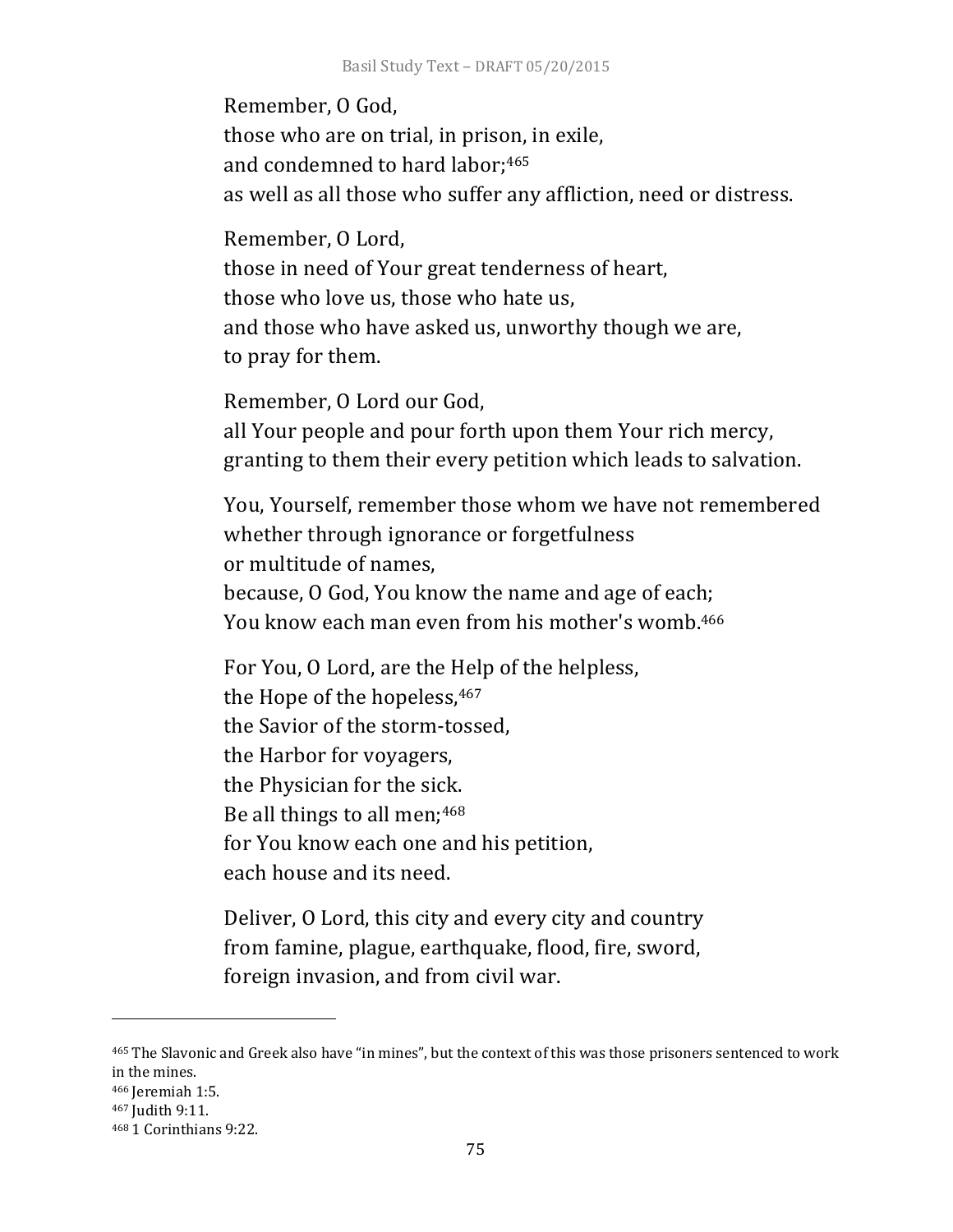After the singing of the hymn, the priest intones:

Priest: Among the first, 0 Lord, remember our holy ecumenical pontiff *N*., Pope of Rome, our most reverend Archbishop and Metropolitan *N.*, and our God-loving Bishop *N.*, (the ordinary of the place). Grant them to Your holy Churches, in peace, safety, honor, health, and length of days, as they rightly divide the word of Your truth.<sup>469</sup>

The deacon mentions the diptychs of the living.

People: And remember each and all.<sup>470</sup>

The priest prayers quietly: $471$ 

Priest: The priest mentions the diptychs of the living.

Remember, O Lord, the servant(s) of God, *N. N.*, and grant salvation, visitation, and the forgiveness of his *(her-their)* sins.

The priest quietly continues praying:

Remember, O Lord, the entire episcopate of the Orthodox who rightly divide the word of Your truth.<sup>472</sup>

Remember also,  $0$  Lord, according to Your abundant mercy<sup>473</sup> my unworthiness. Forgive me every transgression, both voluntary and involuntary. Do not, because of my sins, withhold the grace of Your Holy Spirit from these Gifts here set forth.

- 470 Literally in both Greek and Slavonic: "For all (masculine) and all (feminine)". "All" is not limited to "people". *The 1964 had: "Also all men and all women".*
- <sup>471</sup> *Služebnik* as enhanced by *Ordo* §136.

<sup>469 2</sup> Timothy 2:15.

<sup>472 2</sup> Timothy 2:15.

<sup>473</sup> Psalm 50:3(51:1).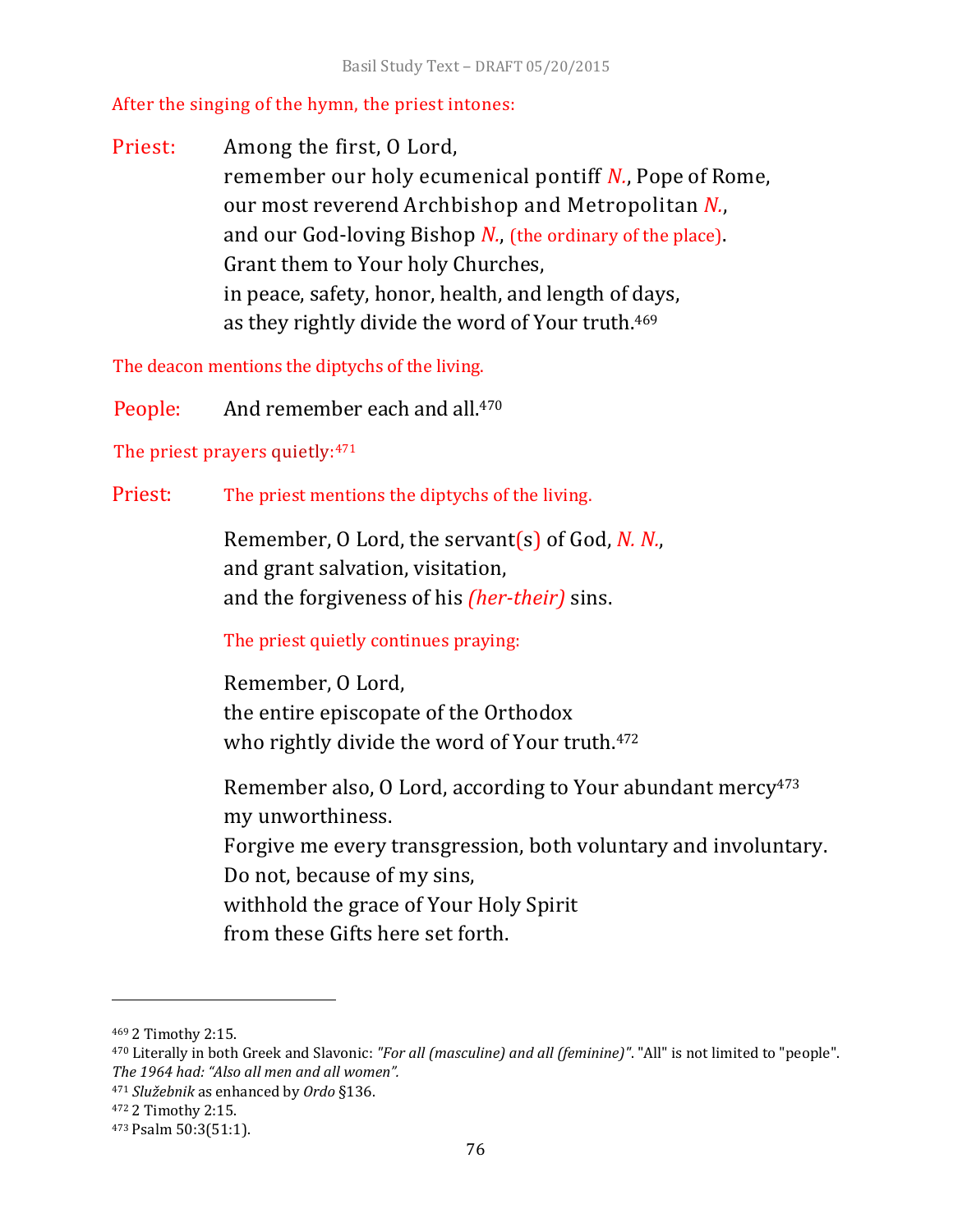Remember, O Lord, the priesthood, the diaconate in Christ, and every priestly order, and let none of us who surround Your holy Altar be put to shame. $474$ 

O Lord, visit us with Your kindness.<sup>475</sup> and reveal Yourself to us through Your rich compassions. Bestow upon us a healthy and favorable climate and gentle showers upon the earth, that it may be fruitful;  $476$ and bless the crown of the year with Your kindness.<sup>477</sup>

By the power of Your Holy Spirit, end the schisms in the Church, quench the raging of nations,  $478$ and quickly destroy the insurrections of heresy.

Receive us all into Your kingdom, showing us to be children of light and children of the day. $479$ 

Grant us Your peace and love, O Lord our God, For You have given all things to us.

He mentions by name, those that he wishes of the living.

Then the priest says aloud:

Priest: And grant that we, with one voice  $480$  and one heart,  $481$ may glorify<sup>482</sup> and praise Your most honorable and majestic Name, Father, Son, and Holy Spirit, now and ever, and to the ages of ages.

People: Amen.

<sup>474</sup> Psalm 25[26]:6. 

<sup>475</sup> Acts 24:4. 

 $476$  Leviticus  $26:4$ .

<sup>477</sup> Psalm 64:12[65:11] LXX.

<sup>478</sup> Psalm 2:1. 

 $479$  1 Thessalonians 5:5 (Or: "sons of light and sons of the day").

<sup>480</sup> Literally: "mouth".

 $481$  Acts  $4.32$ .

<sup>482</sup> Romans 15:6.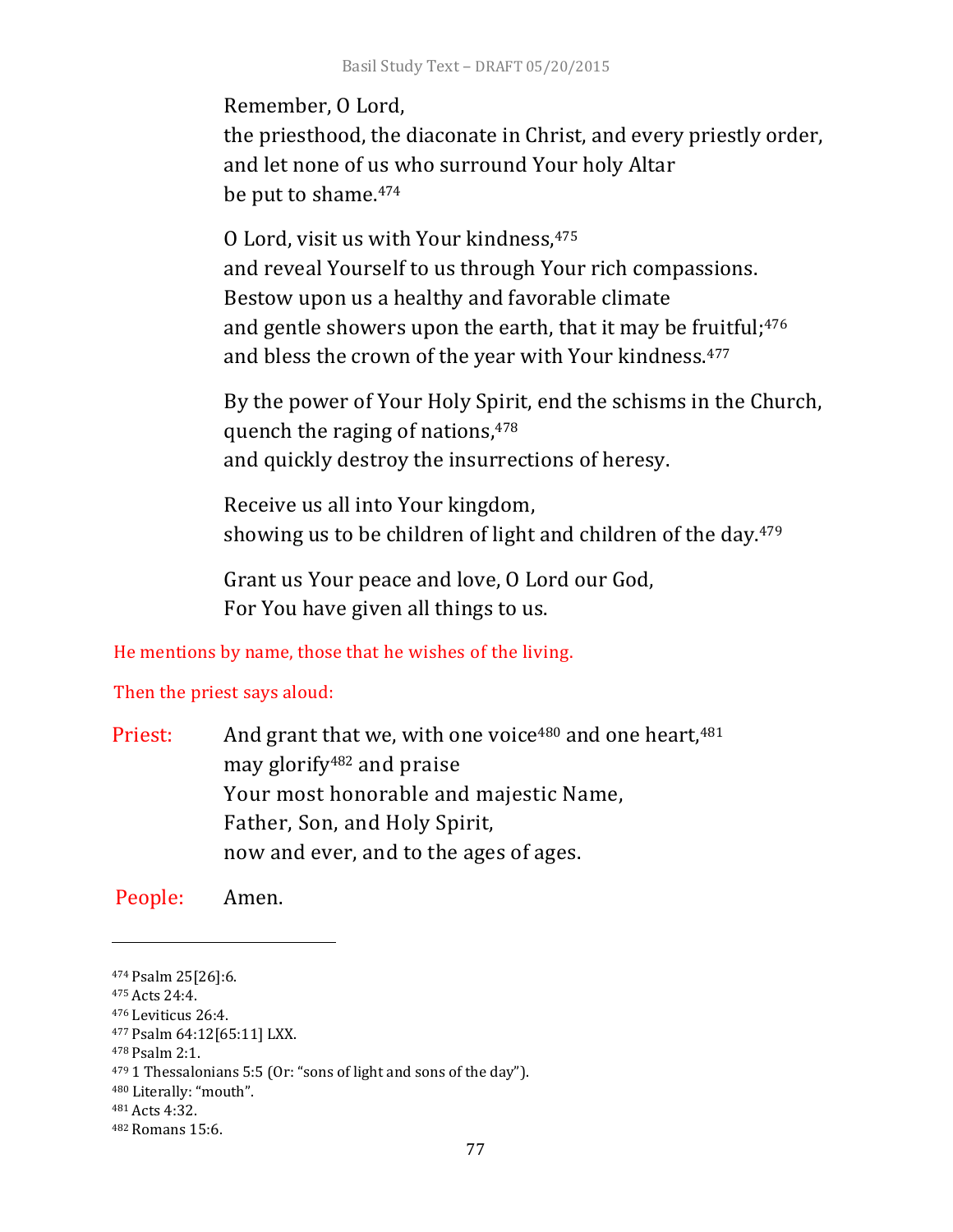The priest turns towards the doors (but does not withdraw from the center of the Holy Table) and blessing, says: 483

Priest: And may the mercies of our great God and Savior, Jesus Christ, <sup>484</sup> be with all of you.

People: And with your spirit.<sup>485</sup>

The deacon, taking leave of the priest, makes a small bow, goes around the Holy Table and leaves through the northern door. Standing in his usual place, he says: 486

| Deacon: | Now that we have remembered all the Saints,<br>again and again, in peace, let us pray to the Lord.                                                                                                                                                                              |
|---------|---------------------------------------------------------------------------------------------------------------------------------------------------------------------------------------------------------------------------------------------------------------------------------|
| People: | Lord, have mercy.                                                                                                                                                                                                                                                               |
| Deacon: | For the precious Gifts here set forth and consecrated,<br>let us pray to the Lord.                                                                                                                                                                                              |
| People: | Lord, have mercy.                                                                                                                                                                                                                                                               |
| Deacon: | That our God, the Lover of Mankind, 487<br>having received them on His holy and heavenly<br>and spiritual Altar <sup>488</sup> as a pleasing fragrance, <sup>489</sup><br>will send down upon us in return<br>the divine grace and gift of the Holy Spirit, 490<br>let us pray. |
| People: | Lord, have mercy.                                                                                                                                                                                                                                                               |
| Deacon: | That we may be delivered<br>from all affliction, $491$ wrath, $492$ and need, $493$                                                                                                                                                                                             |

<u> 1989 - Johann Stein, fransk politik (d. 1989)</u>

let us pray to the Lord.

<sup>&</sup>lt;sup>483</sup> *Služebnik* as enhanced by *Ordo* §136.

<sup>484</sup> Titus 2:13. 

<sup>485 2</sup> Timothy 4:22.

<sup>486</sup> *Služebnik* as enhanced by *Ordo* §137. 

<sup>487</sup> Titus 3:4. 

<sup>&</sup>lt;sup>488</sup> Ephesians 4:10.

<sup>489</sup> Ephesians 5:2.

<sup>490</sup> Acts 2:38. 

<sup>491</sup> Psalm 33:7(34:6). 

<sup>492</sup> Psalm 77(78):38. 

<sup>493</sup> Psalm 9:33(10:12), 33:10(34:9).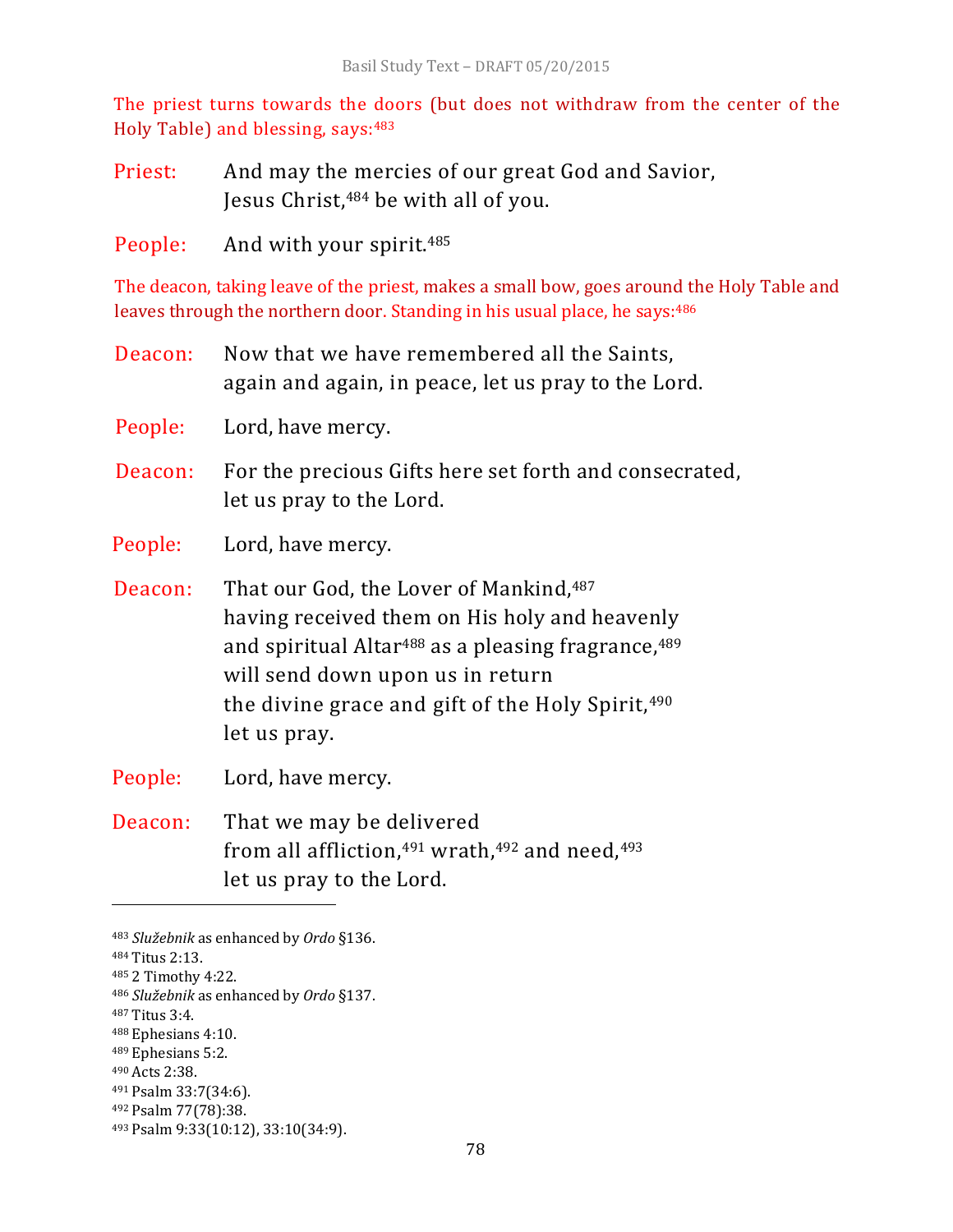#### People: Lord, have mercy.

#### The priest prays quietly: $494$

Priest: 0 our God, the God Who saves, teach us to thank You worthily for the benefits which You have bestowed and continue to bestow upon us.<sup>495</sup> In accepting these Gifts, O our God, cleanse us from every defilement of flesh and spirit<sup>496</sup> and teach us how to live in holiness through fear of You, $497$ so that, with a pure testimony of our conscience, 498 receiving a portion of Your holy Gifts,

we may be united to the holy Body and Blood of Your Christ.

Having received them worthily, may we have Christ dwelling in our hearts, 499 and may we become a temple of Your Holy Spirit.<sup>500</sup>

Yes, O our God, let none of us become guilty, or weak in soul and body, by unworthily partaking of Your fearsome and heavenly Mysteries.  $501$ But, grant us that until our last breath to worthily receive a portion of your holy Gifts, as a provision for the journey to eternal life,  $502$ and an acceptable defense before the fearsome judgment seat of Your Christ.<sup>503</sup>

<sup>494</sup> *Služebnik* as enhanced by *Ordo* §137. 

<sup>495</sup> Psalm 67:20[68:19]. 

<sup>&</sup>lt;sup>496</sup> 2 Corinthians 7:1a.

<sup>497 2</sup> Corinthians 7:1b. 

<sup>&</sup>lt;sup>498</sup> 2 Corinthians 1:12.

<sup>499</sup> Ephesians 3:17.

<sup>500 1</sup> Corinthians 3:16, 6:19.

<sup>501 1</sup> Corinthians 11:27,30.

<sup>502</sup> Genesis 42:25. 

<sup>503 2</sup> Corinthians 5:10.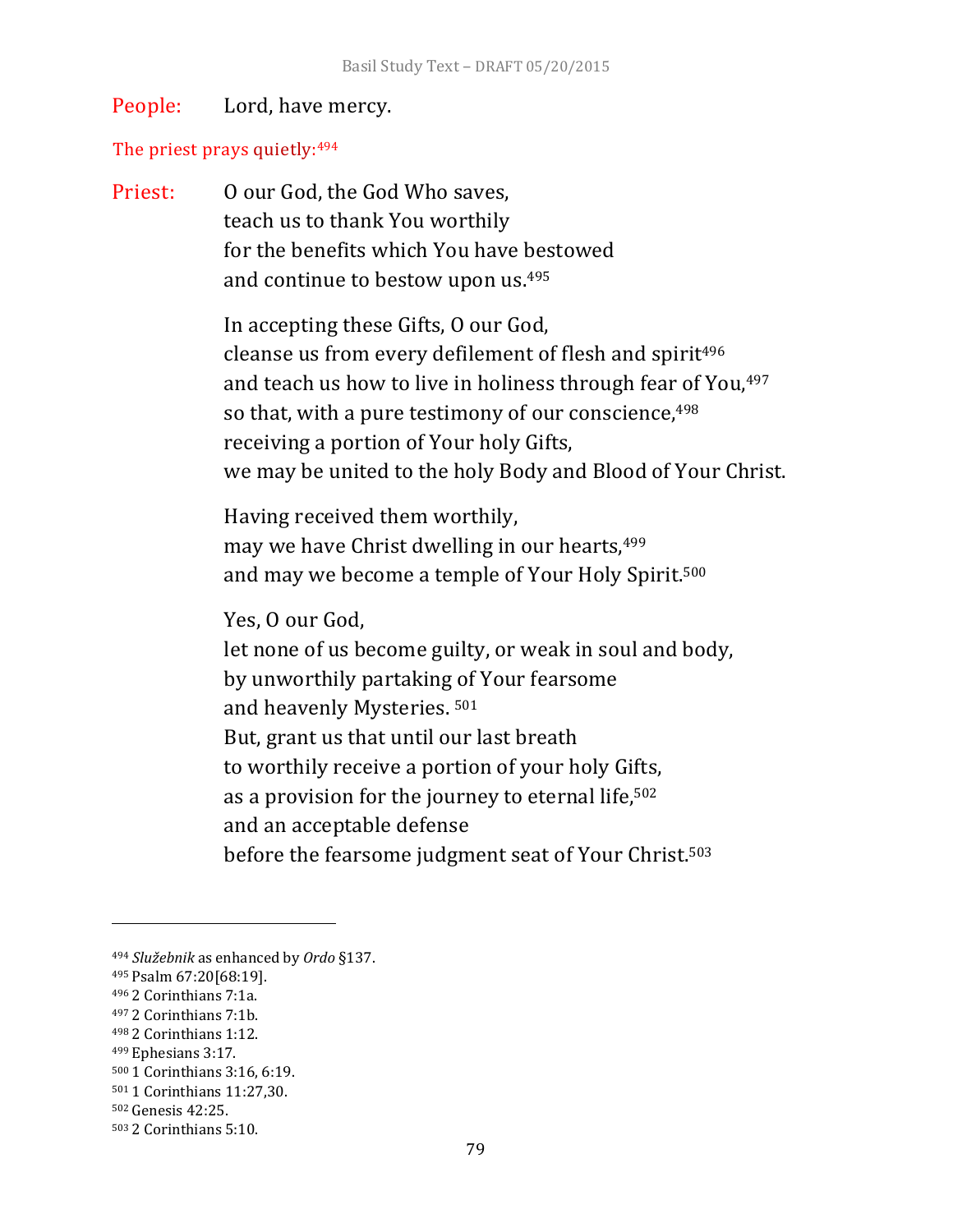O Lord, may we also become partakers of the eternal blessings You have prepared for those who love You,<sup>504</sup> together with all the Saints who, through the ages, have been well-pleasing to You.

- **Deacon:** Help us, save us, have mercy on us, and protect us, 0 God, by Your grace.
- People: Lord, have mercy.
- Deacon: That this whole day may be perfect, holy, peaceful, and without sin. let us beseech the Lord.
- People: Grant this, O Lord.
- Deacon: For an angel of peace, a faithful guide, a guardian of our souls and bodies, $505$ let us beseech the Lord.
- People: Grant this, O Lord.
- Deacon: For the pardon and forgiveness of our sins and offenses, let us beseech the Lord.
- People: Grant this, O Lord.
- Deacon: For what is good and beneficial to our souls, and for peace for the world, let us beseech the Lord.
- People: Grant this, O Lord.
- Deacon: That we may spend the rest of our life in peace and repentance, let us beseech the Lord.
- People: Grant this, O Lord.

<sup>&</sup>lt;sup>504</sup> 1 Corinthians 2:9.

<sup>&</sup>lt;sup>505</sup> Exodus 23:20.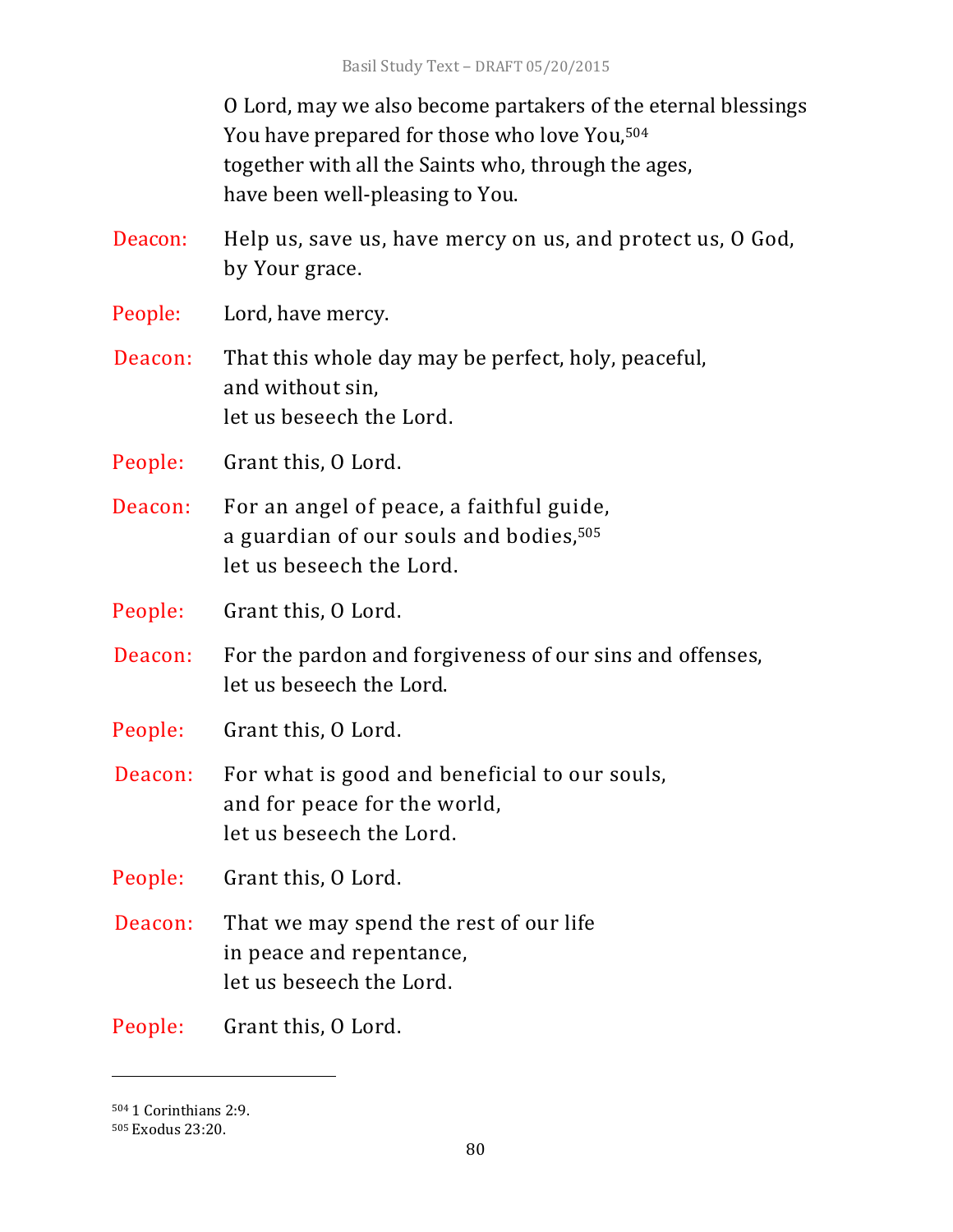Deacon: For a Christian, painless, unashamed, peaceful end of our life, and for a good defense before the fearsome judgment-seat of Christ,<sup>506</sup> let us beseech.

People: Grant this, O Lord.

Deacon: Having asked for unity in the faith,<sup>507</sup> and for communion in the Holy Spirit,<sup>508</sup> let us commend<sup>509</sup> ourselves and one another, and our whole life to Christ God.

People: To You, O Lord.

#### The priest intones:

- Priest: And make us worthy, O Master, that with boldness<sup>510</sup> and without condemnation<sup>511</sup> we may dare to call upon You, the heavenly God, as "Father,"<sup>512</sup> and to say:
- People: Our Father, Who art in heaven, hallowed be Thy Name; Thy kingdom come, Thy will be done on earth as it is in heaven. Give us this day our daily bread, And forgive us our trespasses, as we forgive those who trespass against us; And lead us not into temptation, but deliver us from evil. <sup>513</sup>

<sup>506</sup> Romans 14:10, 2 Corinthians 5:10.

<sup>&</sup>lt;sup>507</sup> Ephesians 4:13.

<sup>508 2</sup> Corinthians 13:14, Philippians 2:1.

<sup>509</sup> Acts of the Apostles 20:23, Job 5:8, Psalm 9:35 (10:14), Psalm 36(37):5 (37:7), Proverbs 16:3 RSV-2CE.

<sup>510</sup> Ephesians 3:12, Hebrews 4:16, 10:19, 1 John 3:21, 5:14.

<sup>511</sup> Romans 5:15‐16. 

<sup>512</sup> I Peter 1:17.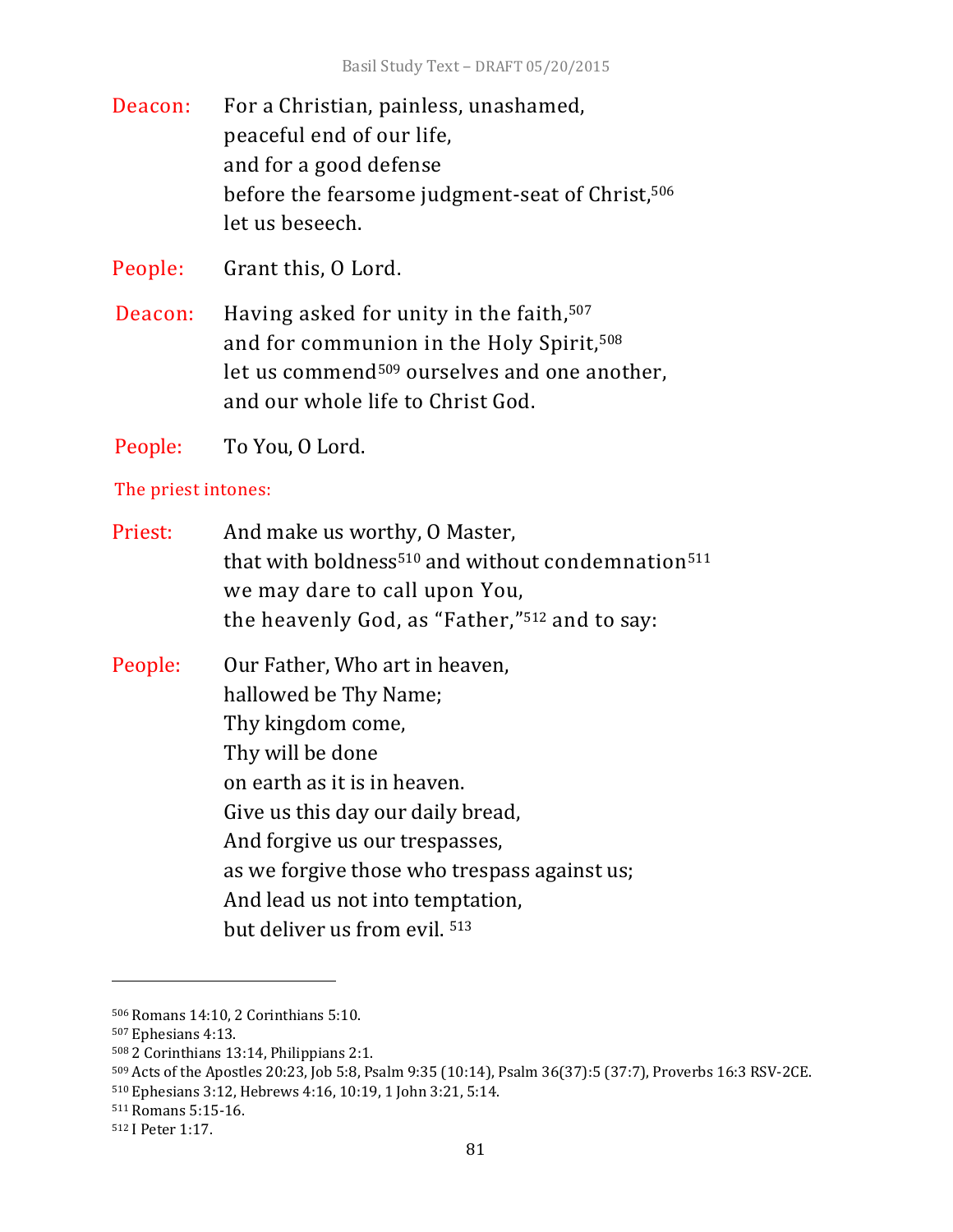Priest: For Thine is the kingdom, and the power, and the glory,<sup>514</sup> Father, Son, and Holy Spirit, now and ever, and to the ages of ages.

People: Amen.

Without departing from the center of the Holy Table, the priest turns towards the west and blesses:<sup>515</sup>

| Priest: Peace be to all.                                  |
|-----------------------------------------------------------|
| People: And to your spirit. <sup>516</sup>                |
| <b>Deacon:</b> Bow your heads to the Lord. <sup>517</sup> |
| People: To You, O Lord.                                   |
|                                                           |

#### The priest prays quietly: $518$

Priest: 0 Master, Lord, Father of mercies, God of all comfort:<sup>519</sup> bless, sanctify, guard, confirm and strengthen all those who have bowed their heads to You.

> Deliver them from every evil deed.<sup>520</sup> Strengthen them in every good work $521$ and make them worthy so that they may without condemnation partake of these, Your most pure and life-creating Mysteries, for the forgiveness of sins. $522$ and for the communion of the Holy Spirit.  $523$

#### Aloud:

<u> 1989 - Andrea Santa Andrea Andrea Andrea Andrea Andrea Andrea Andrea Andrea Andrea Andrea Andrea Andrea Andr</u>

# Priest: Through the grace, the mercies and the love for mankind<sup>524</sup>

513 Matthew 6:9‐13. More literally: "*in the heavens*", "*from the evil one*". 

<sup>514</sup> Matthew 6:13a *textus receptus,* 1 Chronicles 29:11.

<sup>515</sup> *Ordo* §137. 

<sup>516 2</sup> Timothy 4:22.

<sup>517</sup> Exodus 4:31.

<sup>518</sup> *Služebnik* as enhanced by *Ordo* §137. 

<sup>519 2</sup> Corinthians 1:3. 

<sup>520 2</sup> Timothy 4:18 D-R.

<sup>521 2</sup> Thessalonians 2:17.

<sup>522</sup> Matthew 26:28. 

<sup>523 2</sup> Corinthians 13:14.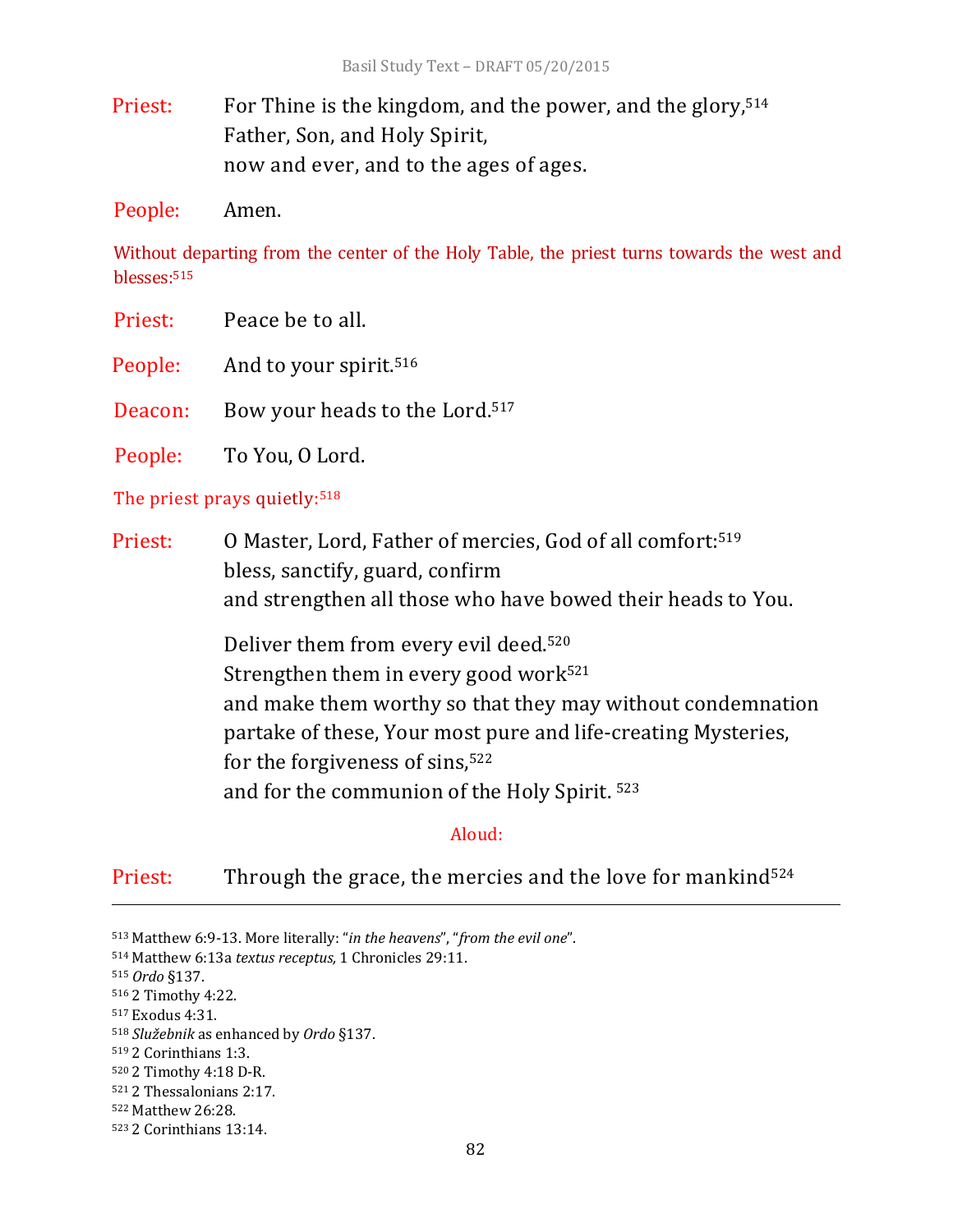of Your only-begotten Son, with Whom You are blessed, together with Your all-holy, good, and life-creating Spirit,<sup>525</sup> now and ever, and to the ages of ages.

#### People: Amen.

#### The priest prays quietly: $526$

Priest: 0 Lord Jesus Christ, our God, hear us from Your holy dwelling-place.<sup>527</sup> from the throne of the glory in Your kingdom; $528$ and come to sanctify  $us$ ,  $529$ 

> You Who are seated on high with the Father,<sup>530</sup> and Who yet abide here invisibly among us. With Your mighty hand,<sup>531</sup> deign to give us Your most pure Body and precious Blood, and, through us, to all the people.

After the priest concludes this prayer the deacon, standing in front of the Holy Doors, girds himself with the orarion in the form of a Cross (if he had not already done so during the Lord's Prayer).<sup>532</sup>

The priest and the deacon (standing at his place) bow and say quietly three times:

Priest and Deacon: O God, be merciful to me, a sinner.<sup>533</sup>

The priest uncovers the chalice.<sup>534</sup> When the deacon sees the priest extend his hands and touch the Holy Bread, in order to make the holy elevation, he intones:

<u> 1989 - Andrea Santa Andrea Andrea Andrea Andrea Andrea Andrea Andrea Andrea Andrea Andrea Andrea Andrea Andr</u>

Deacon: Let us be attentive!

<sup>524</sup> Titus 3:4. 

<sup>525</sup> John 6:63.

<sup>526</sup> *Služebnik* as enhanced by *Ordo* §137. 

 $527$  Baruch 2:16; 2 Paralipomenon (2 Chronicles)  $30:27$ ; 3 Kings (1 Kings) 8:39.

<sup>528</sup> Daniel 3:31, 33 (RSV, RSV-2CE).

<sup>&</sup>lt;sup>529</sup> 1 Thessalonians 5:23.

<sup>530</sup> Hebrews 8:1. 

<sup>531</sup> Deuteronomy 9:26, Psalm 88:14 (89:13), Isaiah 62:8, 1 Peter 5:6.

<sup>532</sup> *Služebnik* as enhanced by *Ordo* §137. 

<sup>533</sup> Luke 18:13. 

<sup>534</sup> *Ordo* §137.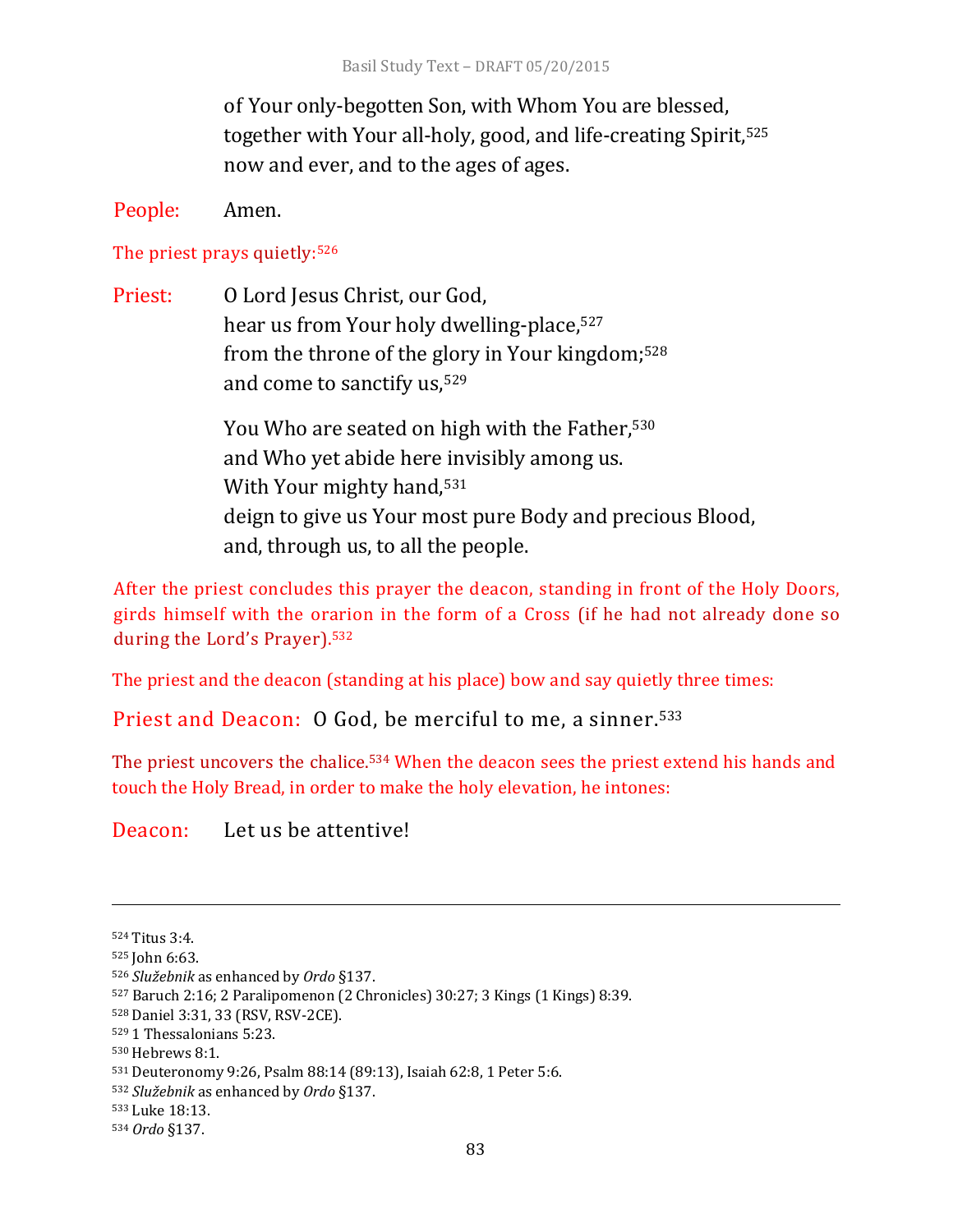Elevating the Holy Bread slightly for a short time, the priest exclaims: $535$ 

### Priest: Holy Things<sup>536</sup> for the holy!

The Curtain (Veil) is closed.<sup>537</sup>

People: One is holy,<sup>538</sup> One is Lord,<sup>539</sup> Jesus Christ,<sup>540</sup> to the glory of God the Father.<sup>541</sup> Amen.

The singers now chant the communion verse of the day, or of the saint.

After making a small bow, the deacon enters the Altar through the southern door. Taking his place at the right of the priest he again makes a small bow and says:<sup>542</sup>

Deacon: Master, break the Holy Bread.

The priest, reverently and attentively breaking it into four parts, says:

Priest: Broken and distributed is the Lamb of God, broken yet not divided, ever eaten yet never consumed, but sanctifying those who partake thereof.

The priest breaks the Holy Lamb, putting the particles down on the discos in the form of a Cross, the sacrificed side (i.e. that side imprinted with the seal) upward, as before, when it was sacrificed. He first divides the Holy Lamb vertically into two Parts; in his right hand he holds the Part bearing the inscription XC KA, and places this Part on the discos. The Part which he holds in his left hand he then divides vertically between IC and NI, and places the particle IC towards the upper edge of the discos (which is toward the East), and the particle NI toward the left edge which is toward the north). Then once again he takes the other Part of the Holy Lamb and divides this Part vertically between the letters XC and KA and places the Particle XC towards the lower side of the discos (which is toward the west) and the Particle KA towards the right edge (which is toward the south), thus forming the sign of the Cross on the discos (see illustration below): $543$ 

<sup>535</sup> *Služebnik* as enhanced by *Ordo* §137. 

 $536$  Ezekiel 22:26, Daniel 8:13 (cf. Rahlfs II:918 upper text).

<sup>537</sup> *Ordo* §19g. 

<sup>538</sup> Daniel 8:13 (cf. Rahlfs II:918 lower text), Revelation 15:4, and Apostolic Constitutions VII, 353 (with thanks to Archimandrite Robert Taft, *Orientalia Christiana Analecta*, 262, p. 247).

<sup>539</sup> Ephesians 4:5.

<sup>&</sup>lt;sup>540</sup> 1 Corinthians 8:6.

<sup>541</sup> Philippians 2:11. 

<sup>542</sup> *Služebnik* as enhanced by *Ordo* §138. 

<sup>543</sup> *Ordo* §138. The *Ordo* rubric is used here instead of the *Služebnik* rubric as it is much more detailed.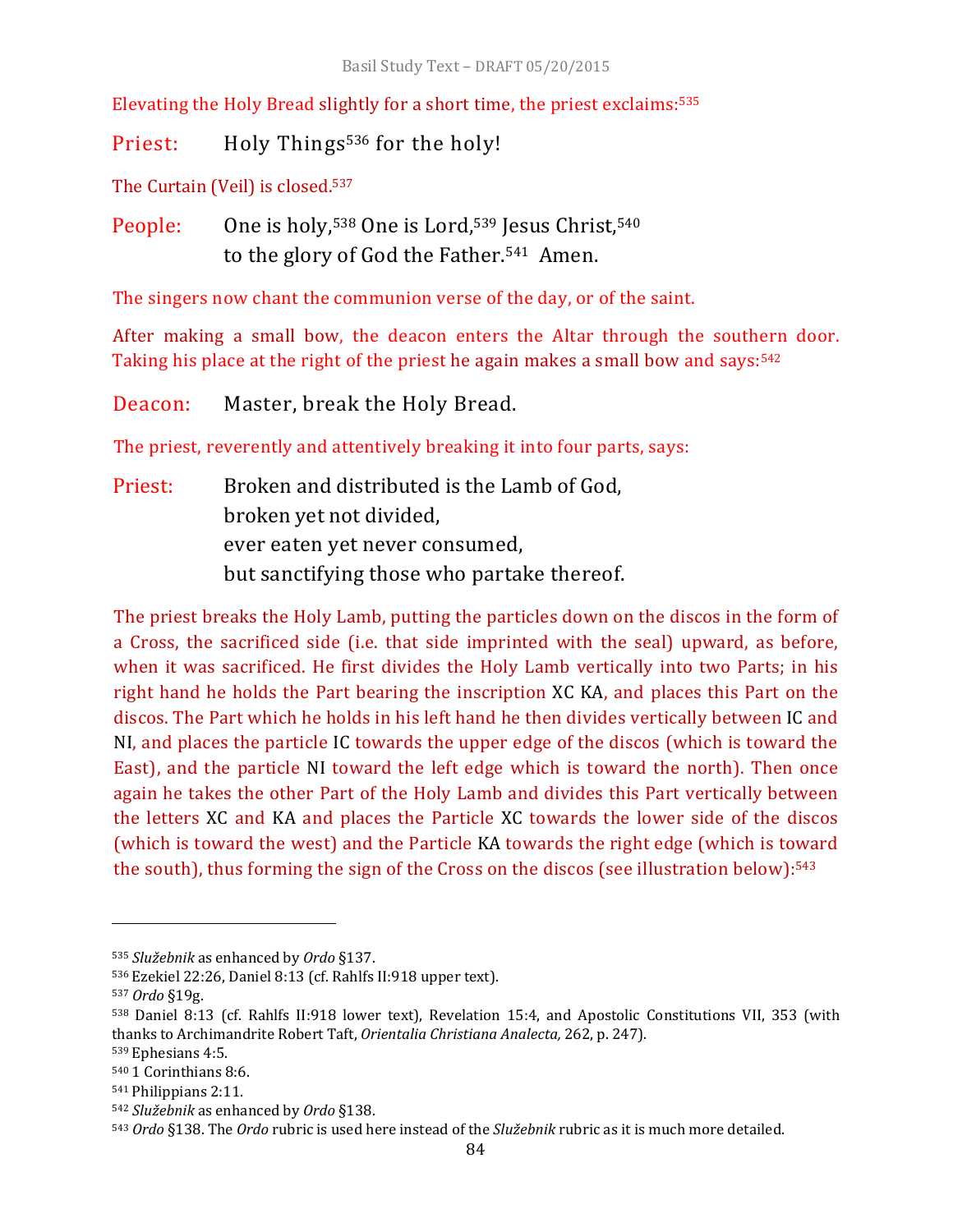Basil Study Text - DRAFT 05/20/2015



Having taken the particle IC, put it into the holy chalice; the particle  $XC$  is broken for the priest and the deacon. The other two particles: NI and KA break into as many small particles as you foresee will be necessary for those who will receive.

The deacon, pointing out the holy chalice with his orarion, says:

Deacon: Master, fill the holy chalice.

The priest takes the Particle IC from the upper edge of the discos and makes the sign of the Cross with It over the holy chalice, saying:

Priest: The fullness of the Holy Spirit.

And he places it into the chalice.

Deacon: Amen.

The priest purifies<sup>544</sup> his fingers over the discos.<sup>545</sup> The deacon then takes the hot water, saying to the priest:

Deacon: Master, bless the hot water.

The priest blesses it, saying:

 

Priest: Blessed be the fervor of Your Saints, always, now and ever, and to the ages of ages. Amen.

And the deacon pours a little in the form of a Cross into the holy chalice, saying:

<sup>544</sup> The priest normally uses the sponge which is kept in the *antimension*.

<sup>545</sup> *Ordo* §138.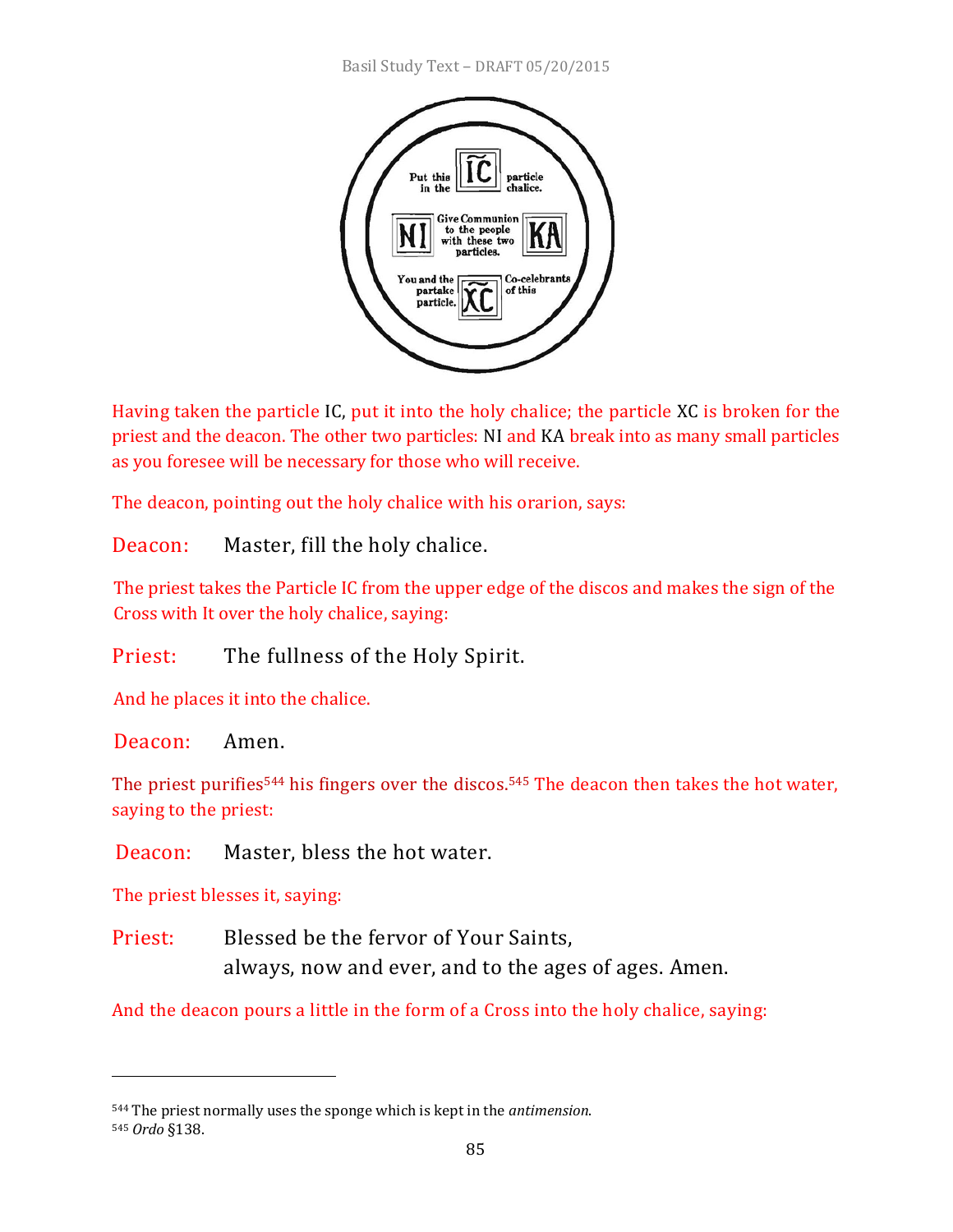# Deacon: The fervor of the faith, full of the Holy Spirit. Amen.

And putting aside the hot water, the deacon stands a little to the side. Then he goes around the Holy Table and, if need be, washes the palm of his right hand.<sup>546</sup>

The priest then says:

### Priest: Deacon, approach.

Approaching, the deacon comes to the left of the priest and bows reverently, asking forgiveness. 

The priest breaks the Particle XC of the holy Lamb and gives a portion to the deacon. The deacon extends his hands, with the right hand, palm uppermost, superimposed on his left hand, forming a Cross, and, kissing the hand which gives him the Holy Bread, takes It, saying:547

**Deacon:** Master, give me the precious and holy Body of our Lord and God and Savior Jesus Christ.

The priest says:

Priest: The precious and holy and most pure Body of our Lord and God and Savior Jesus Christ is given to the pious deacon *,* for the forgiveness of his sins and for life everlasting.<sup>548</sup>

The deacon withdraws behind the Holy Table and, having bowed his head, prays as the priest, saying: O Lord, I believe and confess.... In like manner the priest makes a small bow, takes the other part of the Particle XC with the first two fingers of his right hand, and says:

Priest: The precious and most holy Body of Our Lord and God and Savior Jesus Christ, is given to me, the priest *N*.,

<sup>546</sup> *Služebnik* as enhanced by *Ordo* §140. 

<sup>547</sup> *Služebnik* as enhanced by *Ordo* §140. 

<sup>548</sup> There is an inconsistency in the usage of the "Amen" ending this prayer in the various liturgicons, and in the similar prayers which follow (one prayer each for the reception of the Body by the deacon and priest, an additional prayer for the reception of the Blood by the priest and deacon, and then the one prayer for the reception of the Eucharist by the laity). The 1629 Mohyla text has the deacon responding "Amen" (which might explain its absence here) but the Greek and Russian recensions and the Old Rite do not appear to have the word "Amen" at all.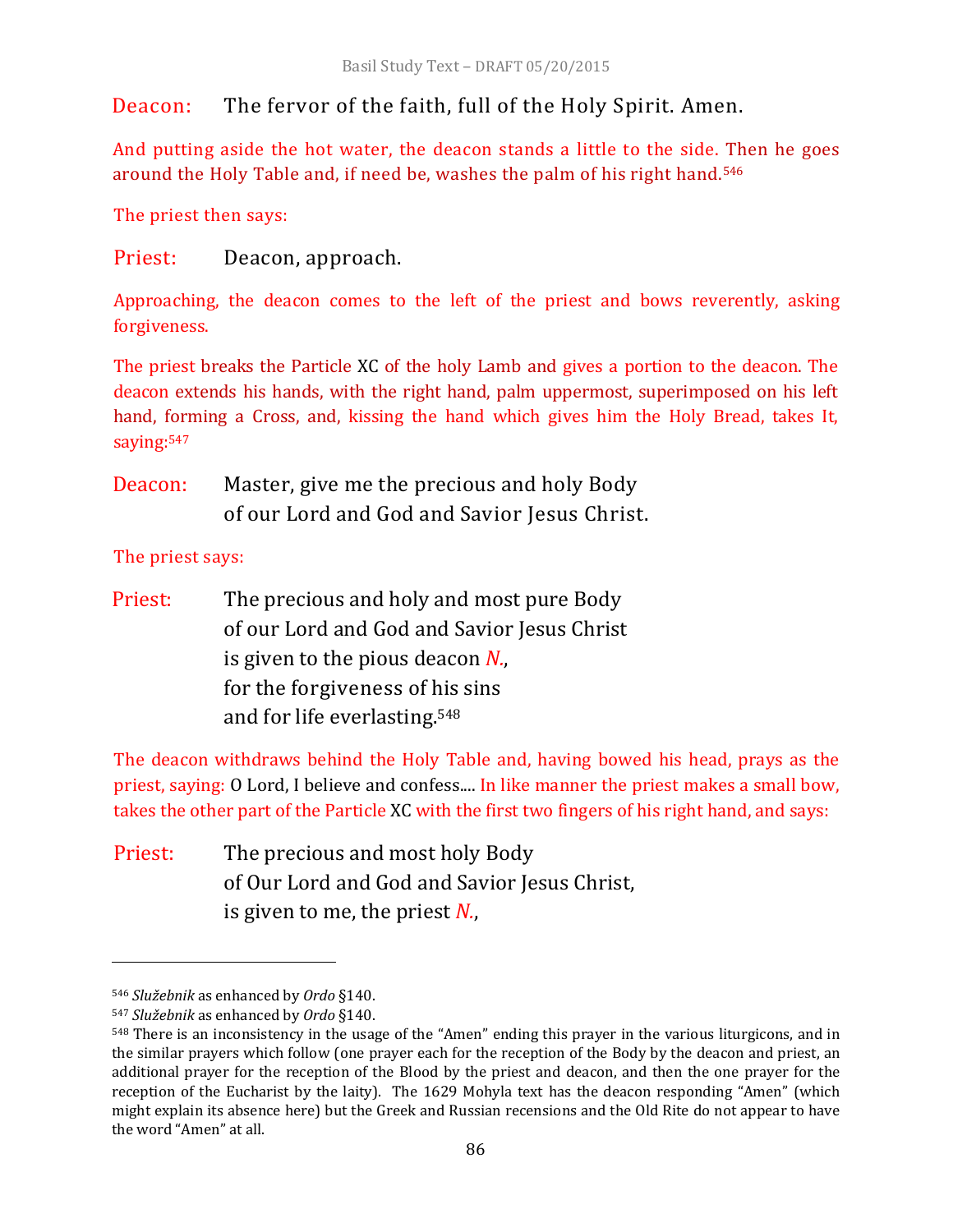for the forgiveness of my sins $549$ and for life everlasting. Amen.

And bowing their heads, the deacon and priest pray, saying:

#### Priest and Deacon:

O Lord, I believe and confess that You are truly Christ, the Son of the living God,<sup>550</sup> Who came into the world to save sinners, of whom I am the first.<sup>551</sup>

Accept me today as a partaker of Your Mystical Supper, O Son of God; for I will not reveal Your Mystery to Your enemies, nor will I give You a kiss as did Judas,<sup>552</sup> but like the thief I confess to You:

Remember me, O Lord, when You shall come into Your kingdom.<sup>553</sup>

Remember me, O Master, when You shall come into Your kingdom.

Remember me, O Holy One, when You shall come into Your kingdom.

May the partaking of Your holy Mysteries, O Lord, be not for my judgment or condemnation, 554 but for the healing of soul and body.

O Lord, I also believe and profess that this, which I am about to receive. is truly Your most precious Body, and Your life-giving Blood,

551 1 Timothy 1:15.

<sup>549</sup> Matthew 26:28.

<sup>550</sup> Matthew 16:16. 

<sup>552</sup> Matthew 26:49, Mark 14:45.

<sup>553</sup> Luke 23:42. 

<sup>&</sup>lt;sup>554</sup> 1 Corinthians 11:34.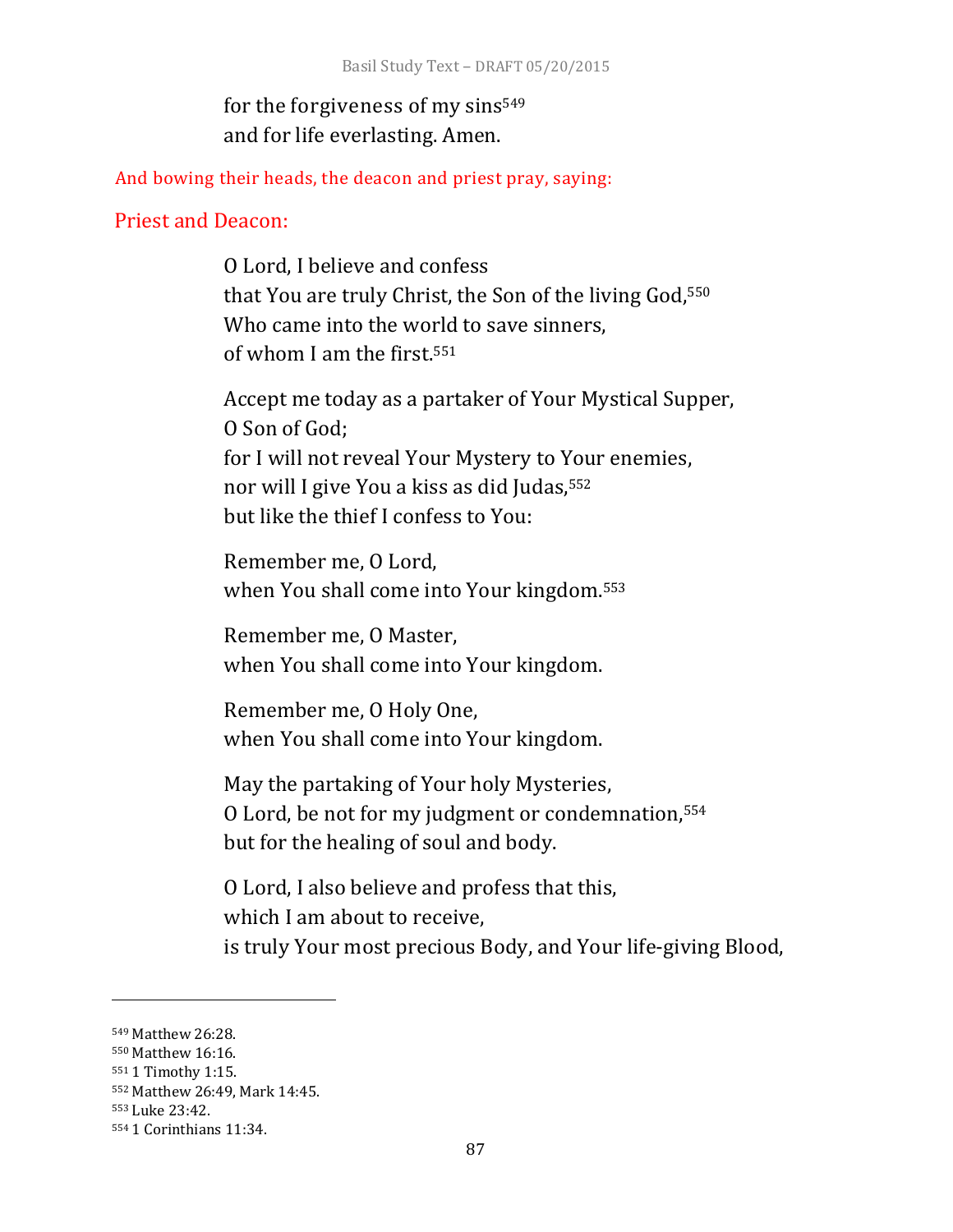which, I pray,

make me worthy to receive for the forgiveness of all my sins<sup>555</sup> and for life everlasting. Amen.<sup>556</sup>

O God, be merciful to me a sinner.<sup>557</sup>

O God, cleanse me of my sins, and have mercy on me.<sup>558</sup>

O Lord, forgive me for I have sinned without number.<sup>559</sup>

And thus with fear and reverence they partake of what they hold in their hands.

Then the priest takes the holy chalice into both his hands and partakes of it, saying: $560$ 561

Priest: I, a servant of God, the priest *N.*, partake of the precious and holy Blood of our Lord and God and Savior Jesus Christ, for the forgiveness of my sins $562$ and for life everlasting. Amen.

And wiping both his lips and the edge of the holy chalice with the cloth he holds in his hands, the priest says:

Priest: Behold, this has touched my lips, and shall take away my iniquities, and shall cleanse my sins.<sup>563</sup>

Then he calls the deacon, saying:

<u> 1989 - Johann Stein, fransk politik (d. 1989)</u>

Priest: Deacon, approach.

And the deacon approaches and, bowing once, says:

562 Matthew 26:28. 

<sup>555</sup> Matthew 26:28. 

<sup>556</sup> This paragraph is not in the *Služebnik*. But a very close version is in other liturgicons (Russian, Greek), though located earlier in the prayer.

<sup>557</sup> Luke 18:13. 

<sup>558</sup> Psalm 24(25):11, 18, 50:4(51:2),50:11(51:9), 78(79):9.

<sup>559</sup> Prayer of Manasses, 9.

<sup>560</sup> The liturgicon directs that the priest "bends over" while the Ordo directs "standing erect".

<sup>561</sup> By custom, the priest partakes of the chalice three times, but this is not documented.

<sup>563</sup> Isaiah 6:7.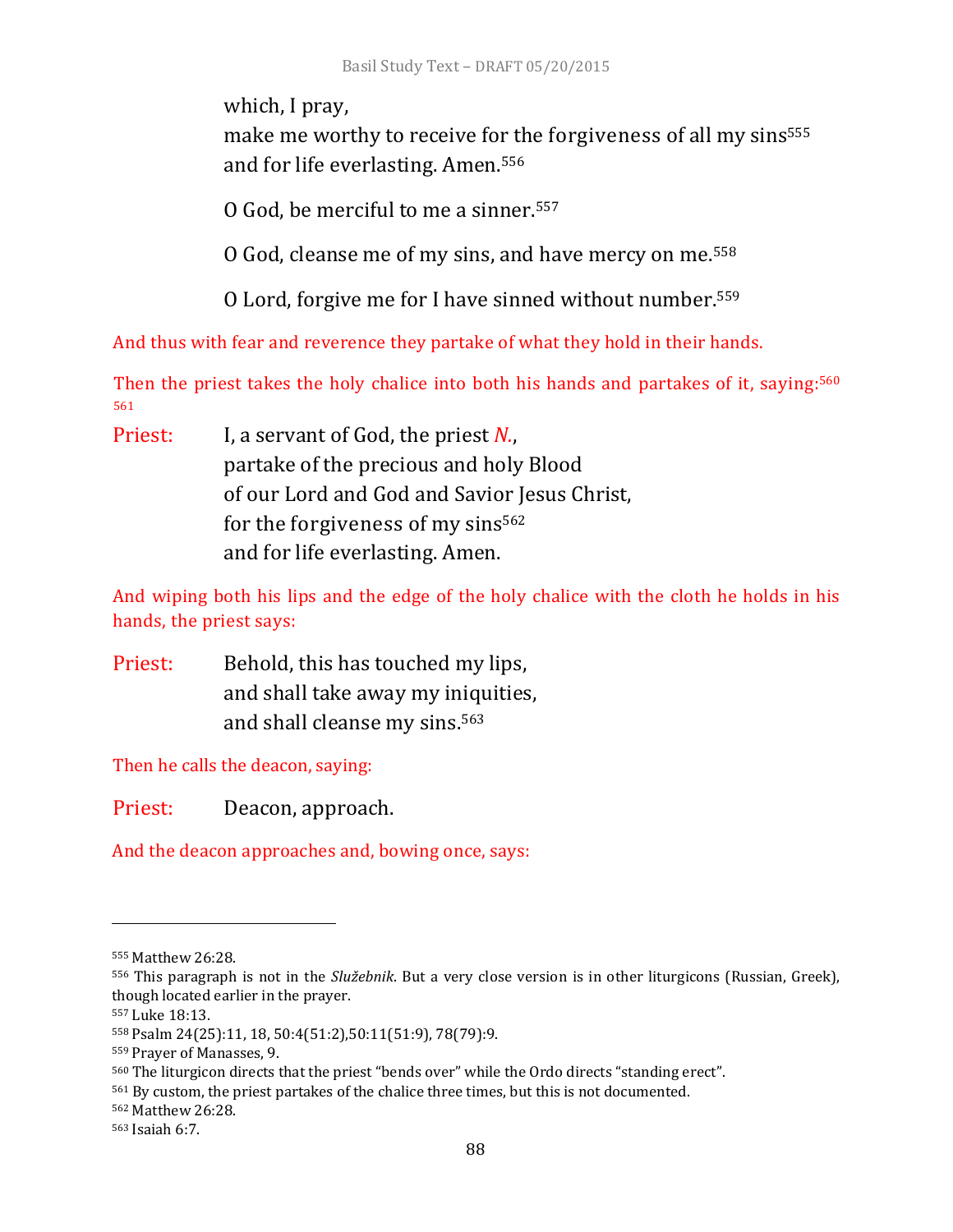Deacon: Behold, I approach the immortal King and our God. Master, give me the precious and holy Blood of our Lord and God and Savior Jesus Christ.

With his right hand the priest takes the cloth and also holds the chalice by the node (he holds the base of the chalice with his left hand). The deacon holds the end of the cloth under his chin with both of his hands.<sup>564</sup> And the priest says:

Priest: The servant of God, the deacon *N.*, partakes of the precious and holy Blood of our Lord and God and Savior Jesus Christ, for the forgiveness of his  $s$ ins<sup>565</sup> and for life everlasting.

After the deacon has received the priest says:

Priest: Behold, this has touched your lips, and shall take away your iniquities, and shall cleanse your sins.<sup>566</sup>

Note that if there any who wish to partake of the holy Mysteries,<sup>567</sup> the priest breaks the two Particles, NI and KA, into smaller particles and the deacon with a sponge puts these and the other particles<sup>568</sup> together with the consecrated lamb into the holy chalice. [Holding the discos over the chalice, the deacon carefully wipes the Portions off into the chalice with the sponge, so that not even the smallest Particle remains on the discos.]<sup>569</sup> The deacon also places the spoon into the chalice.<sup>570</sup> He then covers the holy chalice with the veil and places the asterisk and the veils on the holy discos.

The Curtain (Veil) and the Holy Doors are opened.<sup>571</sup> The deacon, bowing once, reverently receives the chalice from the priest. He approaches the Holy Doors and, lifting up the holy chalice, he extends it towards the people saying:

<sup>564</sup> *Ordo* §141. 

<sup>565</sup> Matthew 26:28.

<sup>566</sup> Isaiah 6:7. 

<sup>567</sup> If Communion is not to be given to the faithful, the deacon covers the chalice with the lention and the small veil, and also places the folded asterisk and folded veils upon the discos.

<sup>568</sup> Neither the *Služebnik* nor the *Ordo* addresses the commemorative particles. The older custom was to consecrate everything on the holy discos. The newer custom among most Byzantines is to not consecrate the commemorative particles and to delay placing them into the chalice until after the communion of the faithful (just before "Save Your people"). If the rubrics are followed as given it would be difficult to discern between the particles broken from the NI and KA particles (from which the communion of the faithful is given) and the commemorative particles if they are both placed in the chalice prior to the communion of the faithful. <sup>569</sup> *Ordo* §141. 

<sup>570</sup> *Služebnik* as enhanced by *Ordo* §142. 

<sup>571</sup> *Ordo* §19g, §172.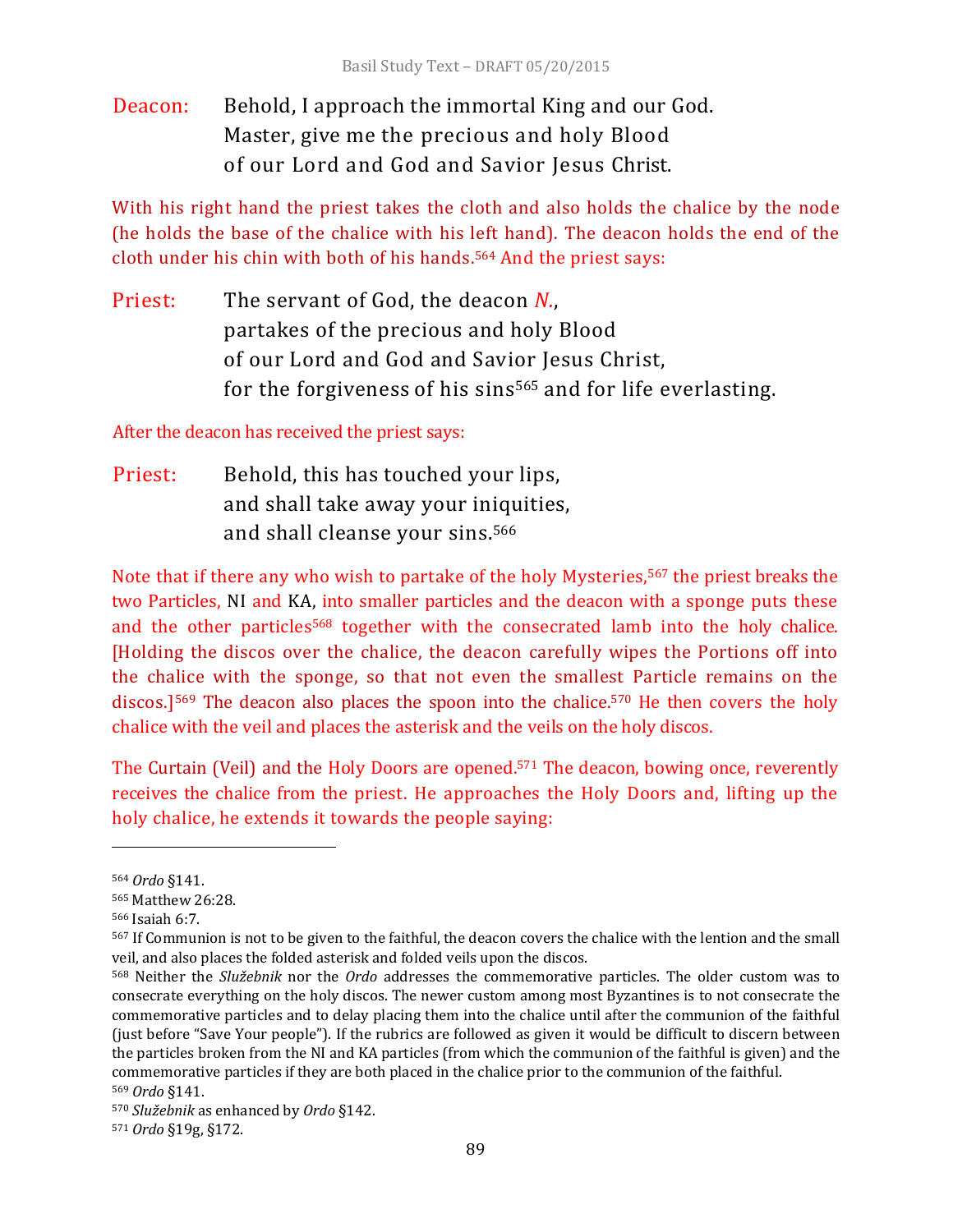# Deacon: Approach with fear of God and with faith.<sup>572</sup>

People: Blessed is He Who comes in the Name of the Lord;<sup>573</sup> God is the Lord<sup>574</sup> and He has revealed Himself to us.<sup>575</sup>

Those who wish to receive approach. After the Prayer: O Lord, I believe and confess...<sup>576</sup> they come one after the other, and they bow reverently and with fear, with hands folded upon the breast; and each receives the divine Mysteries.

The priest, having accompanied the deacon, takes the holy chalice from him during the prayer "O Lord, I believe and confess...." Meanwhile the deacon returns to the Holy Table and takes the discos. At the end of the prayer the priest uncovers the holy chalice, holds the veil and lention with his left hand, and gives communion with the spoon to each, saying:577

Priest: The servant of God *(handmaid of God) N.*, partakes of the precious, most holy and most pure Body and Blood of our Lord, God, and Savior Jesus Christ for the forgiveness of his *(her)* sins and for life everlasting. Amen.

The deacon holds the discos under the chin of each communicant. And in this way all receive. 

After Communion, the priest covers the chalice with either the lention or veil or both, leaving the spoon in the chalice.<sup>578</sup> He returns to the Holy Table, and places the Holy Gifts upon the Holy Table.<sup>579</sup> The priest blesses the people with the holy chalice in the form of a Cross, intoning:

<sup>572</sup> Hebrews 10:22. 

<sup>573</sup> Psalm 117(118):26a (Also see: Matthew 21:9, Mark 11:9, Luke 13:35).

<sup>574</sup> Psalm 117(118):27a (Also see: Joshua 22:22, 3 Kings (1 Kings):18:39).

<sup>575</sup> Psalm 117(118):27a.

<sup>576</sup> In some places the faithful normally offer this prayer aloud together with the Priest and Deacon when they are prayed earlier (see above).

<sup>577</sup> *Služebnik* as enhanced by *Ordo* §142. 

<sup>578</sup> *Služebnik* as enhanced by *Ordo* §142. 

<sup>579</sup> The rubric to place the Holy Things upon the Holy Table reflects a much more ancient usage, where the priest would place the Mysteries on the Holy Table, purify the discos, and then bless with his hand. The blessing with the Holy Mysteries at "Save Your people, O God..." is a fairly recent development and not the custom among other Slavic recensions, or the Old Rite. -- In the Russian and Greek recensions at this time the deacon carefully wipes the remaining particles on the diskos into the chalice with the sponge, while saying: "*O* Lord, with Your precious Blood wash away the sins of those who have been remembered here, through the *prayers of the Mother of God and all Your Saints*" (the Russian rescension does not have the reference to the "Mother of God").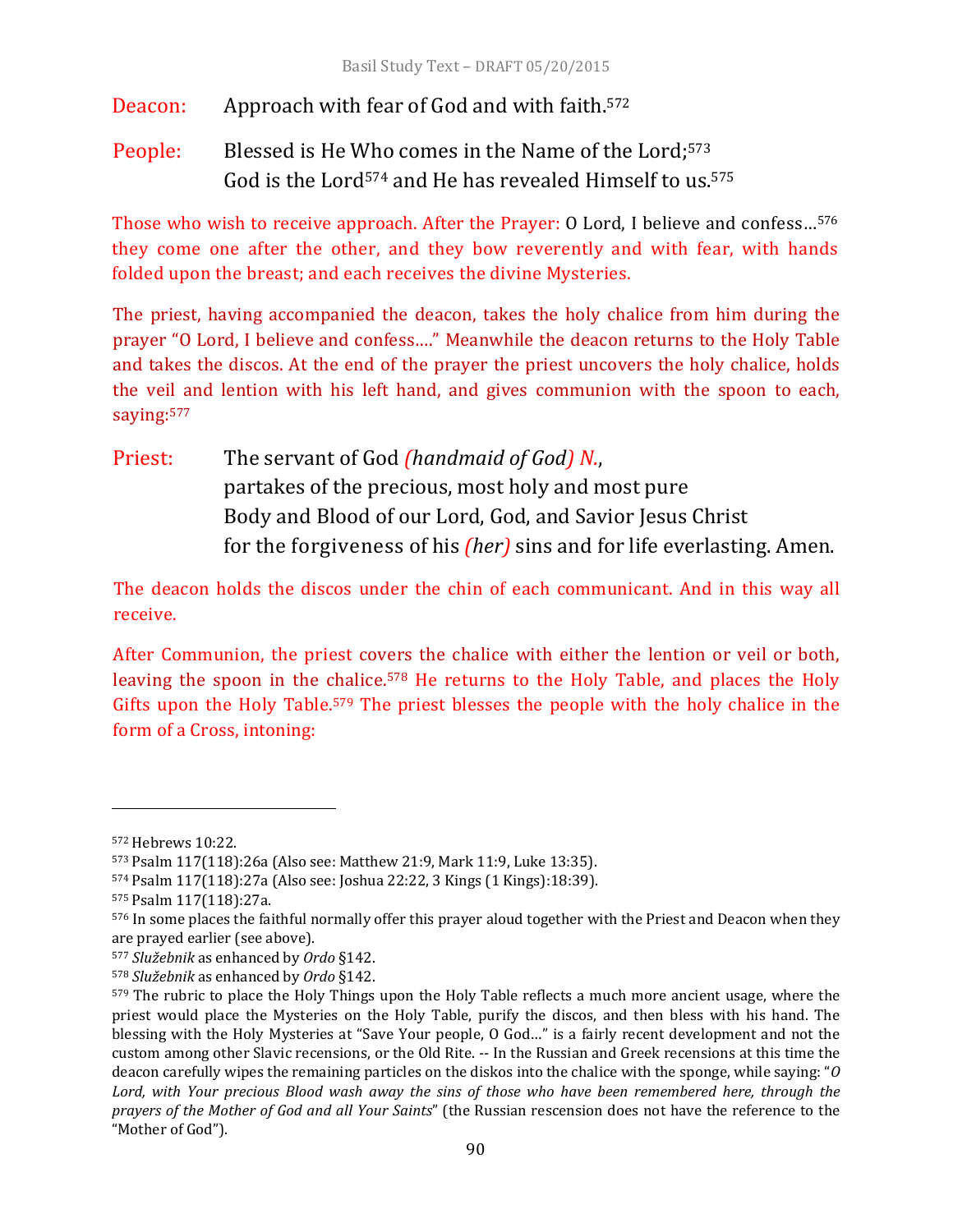# Priest: Save Your people, O God, and bless Your inheritance.<sup>580</sup>

While the people sing "We have seen the true light" the priest returns into the Altar and places the Holy Gifts upon the Holy Table. He takes the censer and censes three times, saying to himself:

| Priest: | Be exalted above the heavens, O God,<br>and let Your glory be over all the earth. <sup>581</sup>             |
|---------|--------------------------------------------------------------------------------------------------------------|
| People: | We have seen the true light, $582$<br>we have received the heavenly Spirit,<br>we have found the true faith, |
|         | and we worship the undivided Trinity,                                                                        |
|         | for the Trinity has saved us. <sup>583</sup>                                                                 |

The priest returns the censer to the deacon and, taking the discos, places it upon the deacon's head. Holding the discos reverently to his forehead and looking out beyond the doors the deacon, saying nothing, proceeds between the Holy Table and the Holy Doors to the Table of Preparation, and places it there. Then he takes his place and awaits the priest. After making a small bow the priest takes the holy chalice. He turns towards the Holy Doors and looks towards the people while saying quietly:<sup>584</sup>

Priest: Blessed is our God.

And then aloud:

Always, now and ever, and to the ages of ages.

And he goes to the Table of Preparation and places there the Holy Things.<sup>585</sup> He then makes a small bow and returns to the Holy Table.

People: Amen.

May our mouths be filled with Your praise,  $586$  O Lord, so that we may sing of Your glory, for You have made us worthy to partake

<sup>580</sup> Psalm 27(28):9. 

<sup>581</sup> Psalm 56:5(57:4), 107:6(108:5).

<sup>582</sup> John 1:9.

<sup>583</sup> Vespers of Pentecost, 4<sup>th</sup> Sticheron at Psalm 140.

<sup>584</sup> *Ordo* §143. 

 $585$  After placing the sacred vessels on the Prothesis table, the priest takes the censer from the acolyte and censes the sacred vessels three times. He then returns the censer to the acolyte.

<sup>586</sup> Psalm 70(71):8.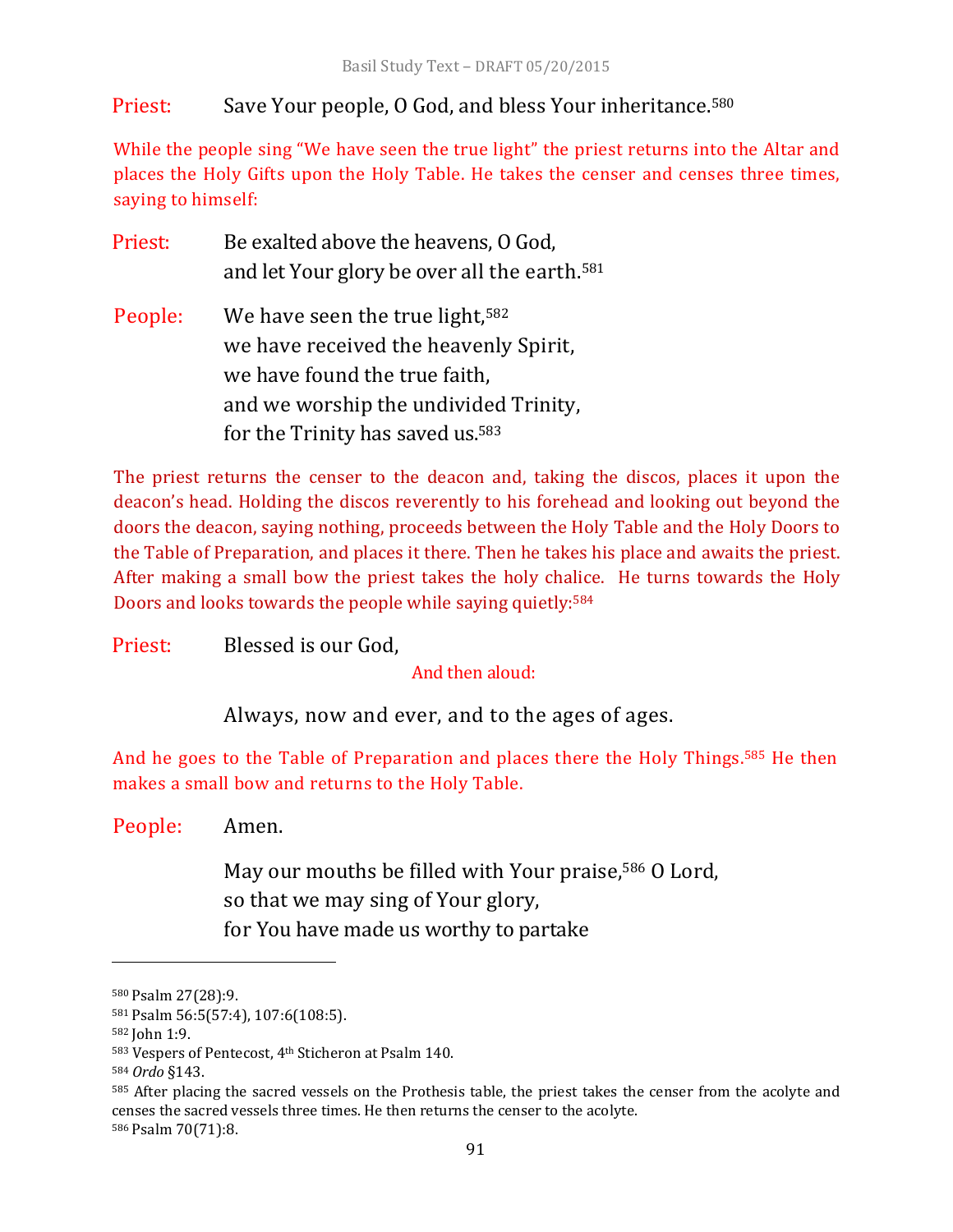of Your holy, divine, immortal and life-creating Mysteries. Keep<sup>587</sup> us in Your holiness, so that all the day long<sup>588</sup> we may meditate on Your righteousness.<sup>589</sup> Alleluia, Alleluia, Alleluia!

And the deacon, loosening his orarion, leaves through the northern door and standing at his customary place, says:

| Deacon: | Stand aright.                                                                |
|---------|------------------------------------------------------------------------------|
|         | Having received the divine, holy, most pure, immortal,                       |
|         | heavenly and life-creating, fearsome Mysteries of Christ,                    |
|         | let us worthily give thanks to the Lord.                                     |
| People: | Lord, have mercy.                                                            |
| Deacon: | Help us, save us, have mercy on us, and protect us, O God,<br>by Your grace. |
| People: | Lord, have mercy.                                                            |
| Deacon: | Asking that the whole day be perfect, holy, peaceful,<br>and without sin.    |
|         | let us commend <sup>590</sup> ourselves and one another,                     |
|         | and our whole life to Christ God.                                            |
| People: | To You, O Lord.                                                              |

# THE PRAYER OF THANKSGIVING

The priest folds the eiliton while quietly says the prayer of thanksgiving. Holding the Gospel Book vertically, he makes the sign of the cross over the folded eiliton and lays the Book upon it.<sup>591</sup>

Priest: We give thanks to You, O Lord our God,  $592$ 

<sup>587</sup> Psalm 39:12(40:11), Isaiah 42:6.

<sup>588</sup> Psalm 70(71:8). 

<sup>589</sup> Philippians 4:8

<sup>590</sup> Acts of the Apostles 20:23, Job 5:8, Psalm 9:35 (10:14), Psalm 36(37):5 (37:7), Proverbs 16:3 RSV-2CE.

<sup>591</sup> *Služebnik* as enhanced by *Ordo* §144. 

<sup>&</sup>lt;sup>592</sup> Revelation 11:17.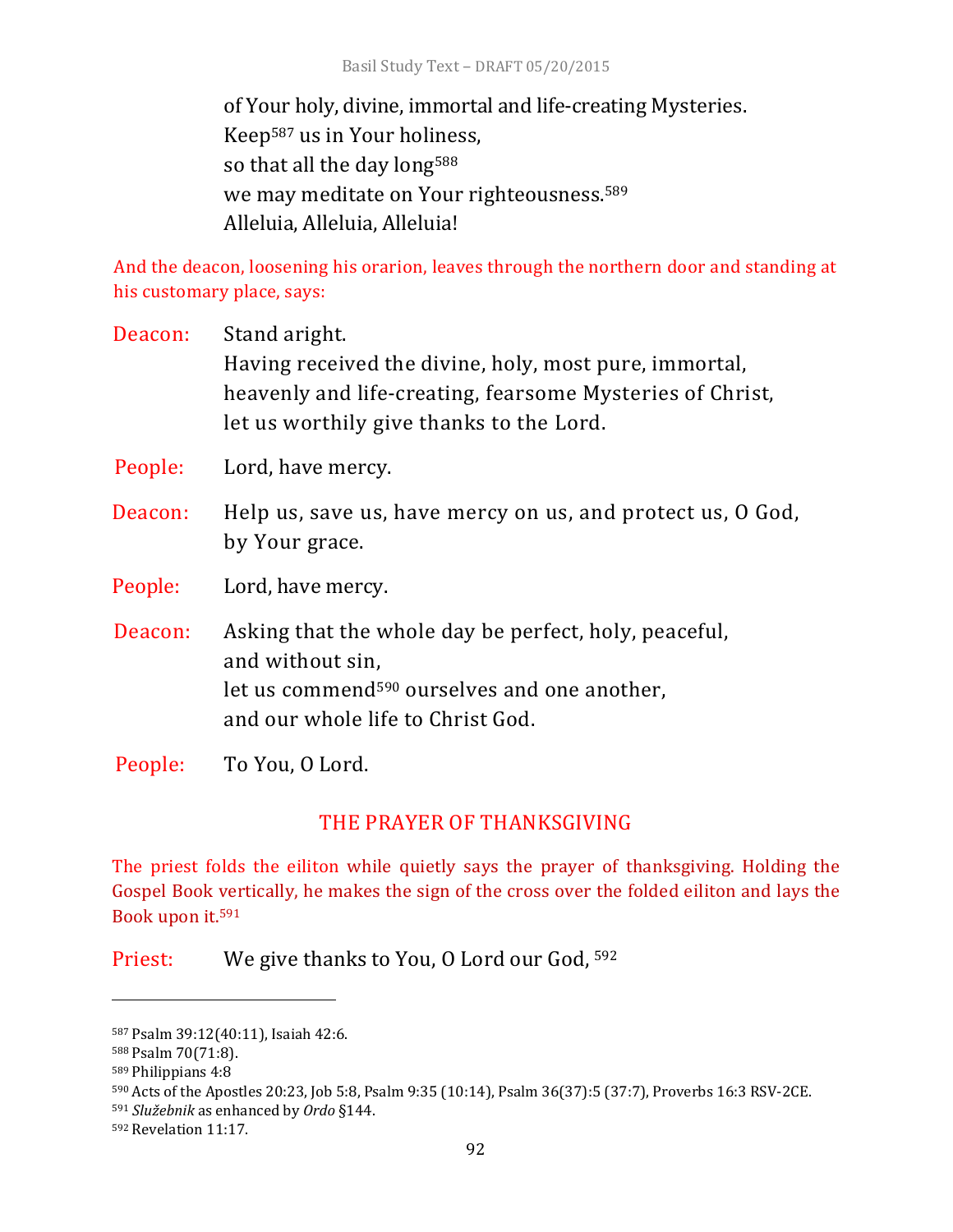for the communion of Your holy, most pure, immortal, and heavenly Mysteries, which You have given us for the benefit, sanctification, and healing of our souls and bodies.

O Master of all, You, Yourself, grant that the communion of the holy Body and Blood of Your Christ may become for us a faith unashamed, $593$ a love without hypocrisy,<sup>594</sup> a fullness of wisdom,<sup>595</sup> a healing of soul and body, a driving away of every adversary, a full observance of Your commandments, and an acceptable defense before the fearsome judgment seat of Your Christ.<sup>596</sup>

# Aloud:

For You are our sanctification,<sup>597</sup> and to You we send up glory, Father, Son, and Holy Spirit, now and ever, and to the ages of ages.

People: Amen.

Walking through the Holy Doors the priest says:

Priest: Let us go forth in peace. $598$ 

People: In the Name of the Lord.<sup>599</sup>

Deacon: Let us pray to the Lord.

People: Lord, have mercy.

 $593$  2 Thessalonians 1:11.

<sup>594</sup> Romans 12:9. 

<sup>595</sup> Sirach 1:16 LXX, James 3:17.

<sup>596 2</sup> Corinthians 5:10.

<sup>&</sup>lt;sup>597</sup> I Corinthians 1:30.

<sup>598</sup> Cf. Jeremias 50:12 (Rahlfs LXX) and Isaiah 55:12 (Masoretic).

<sup>599</sup> Deuteronomy 17:12 and many other references.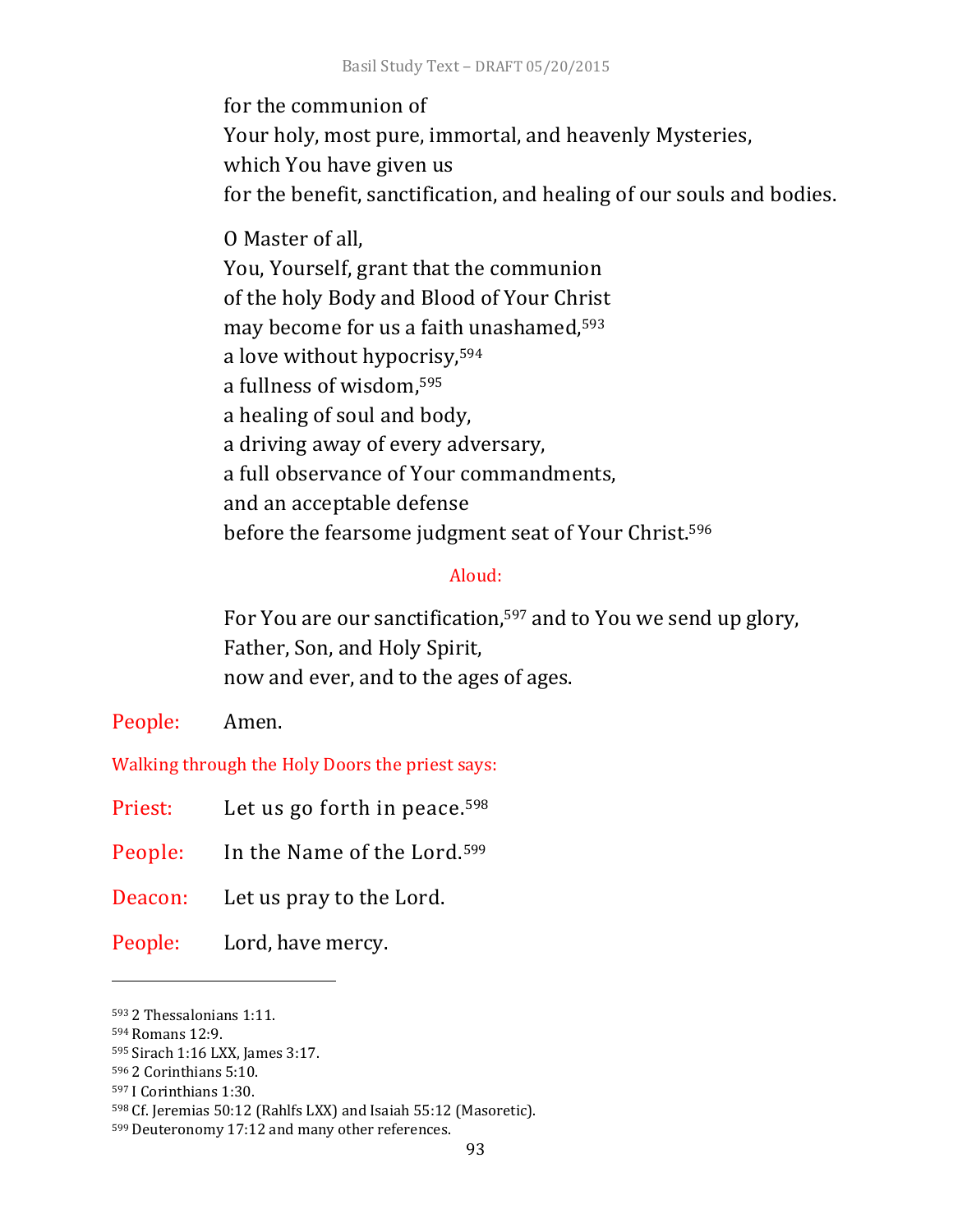# PRAYER BEHIND THE AMBO

The priest stands in the Nave between the two choirs and intones the prayer behind the ambo: 

Priest: 0 Lord, blessing those who bless You,<sup>600</sup> and sanctifying those who trust in You, save Your people and bless Your inheritance, 601 preserve the fullness of Your Church, sanctify those who love the beauty of Your house;<sup>602</sup> glorify them in return by Your divine power, and do not forsake<sup>603</sup> us who hope in You.<sup>604</sup>

> Grant peace to Your world, to Your Churches, to the priests, to our civil authorities *(or: to our Emperor, or: to our King)* and to all Your people.

For every good gift and every perfect gift is from above, coming down from You, the Father of lights;<sup>605</sup> and we send up glory, thanksgiving, and worship to You, Father, Son, and Holy Spirit, now and ever, and to the ages of ages.

People: Amen.

Blessed be the Name of the Lord, now and forever.<sup>606</sup> (Three times) 

#### [and Psalm 33:

I will bless the Lord at all times; His praise shall continually be in my mouth. My soul shall be praised in the Lord; let the meek hear and be glad.

O magnify the Lord with me, and let us exalt His Name together!

I sought the Lord, and He heard me, and delivered me from all my tribulations. 

<sup>600</sup> Genesis 12:3; Numbers 24:9.

<sup>601</sup> Psalm 27(28):9. 

<sup>602</sup> Psalm 25(26):8 LXX. 

<sup>603</sup> Psalm 26(27):12. 

<sup>604</sup> Psalm 16(17):7. 

<sup>605</sup> James 1:17.

<sup>606</sup> Psalm 71(72):17, 112(113):2. More literally: *"now and to all ages."*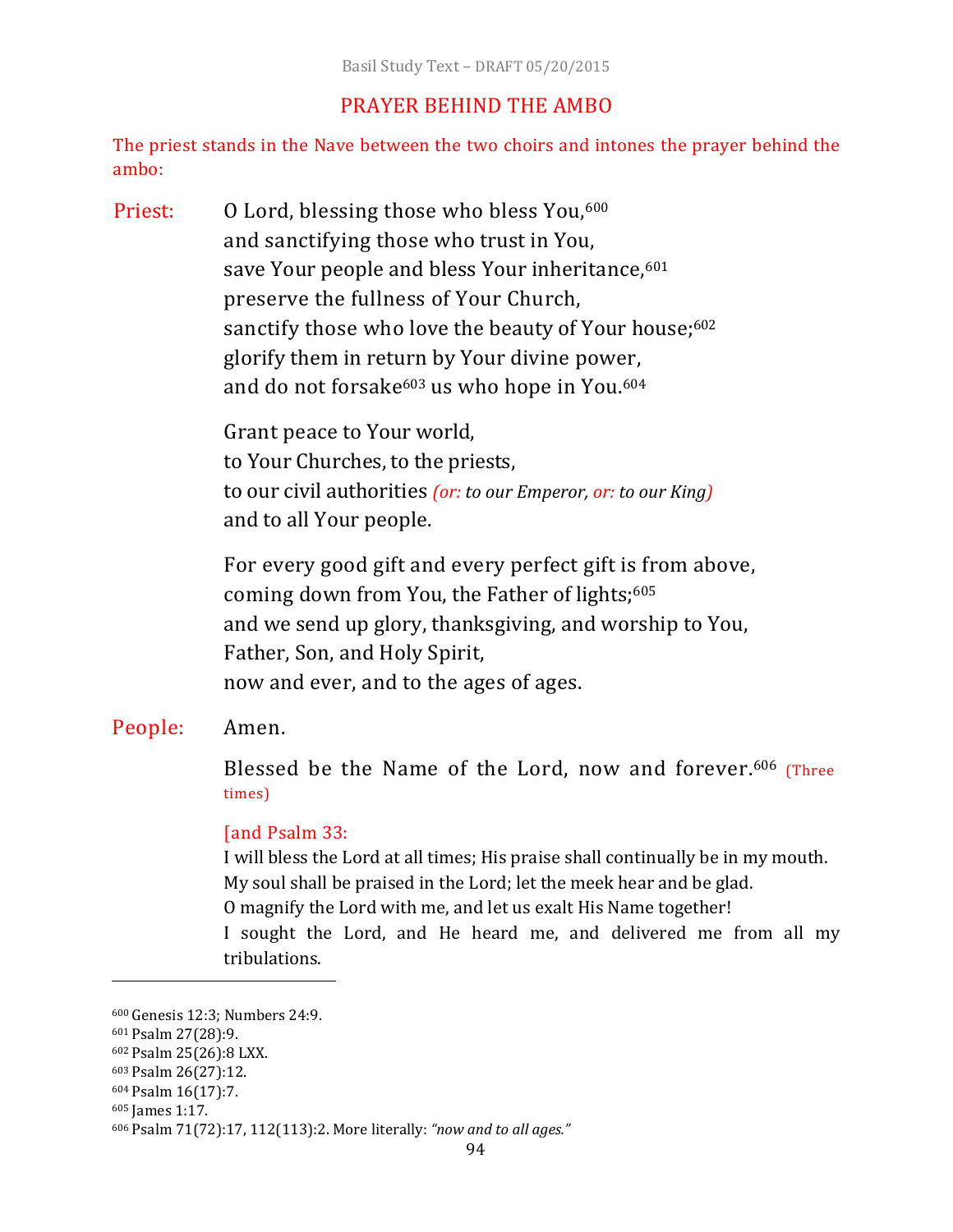Come to Him, and be enlightened; so your faces shall never be ashamed. This poor man cried, and the Lord heard him, and saved him out of all his tribulations. 

The angel of the Lord will encamp around those who fear Him, and will deliver them.

O taste and see that the Lord is good! Blessed is the man who trusts in Him! O fear the Lord, all you His Saints, for those who fear him want for nothing! Rich men have turned poor and gone hungry; but those who seek the Lord shall not be deprived of any good thing.  $]^{607}$ 

While the prayer is being said the deacon stands at the right side before the icon of Christ the Lord. Holding his orarion, he bows his head until the prayer is concluded.<sup>608</sup> When the prayer is completed the priest enters through the Holy Doors and goes $609$  to the Prothesis table and he says the following prayer when the Holy Gifts are being consumed.

Priest: The Mystery of Your divine plan, O Christ our God, has been accomplished and perfected as far as it lies in our power.

> We have kept the remembrance of Your death and we have seen the figure of Your resurrection.

We have been filled with Your never-ending life and we have enjoyed Your inexhaustible delight.<sup>610</sup>

May You also be pleased to make us worthy of it in the age to come, through the grace of Your Father, Who is without beginning, and of Your holy, good, and life-creating Spirit, now and ever, and to the ages of ages. Amen. 

The deacon enters through the northern door<sup>611</sup> and then consumes the Holy Things

 

<sup>610</sup> The Slavonic has πища (food). The Greek has τρυφης (truphēs/delicacy). It is thought that maybe the translators into Slavonic thought that τρυφης was τροφης (trophēs / food).

<sup>607</sup> Psalm 33[34]1-10. The text of Psalm 33 is referenced in the *Služebnik* but not actually provided. <sup>608</sup> The *Ordo* also directs that the deacon also extend his orarion toward the icon of Christ the Lord until the Ambon Prayer is completed.

 $609$  In practice most priests stand before the Holy Table and face the Prothesis Table during this prayer.

 $611$  In some places the deacon enters the Altar through the southern door and receives a blessing from the priest as the priest concludes the prayer "You, O Christ our God". Only then does the deacon consume the Holy Things.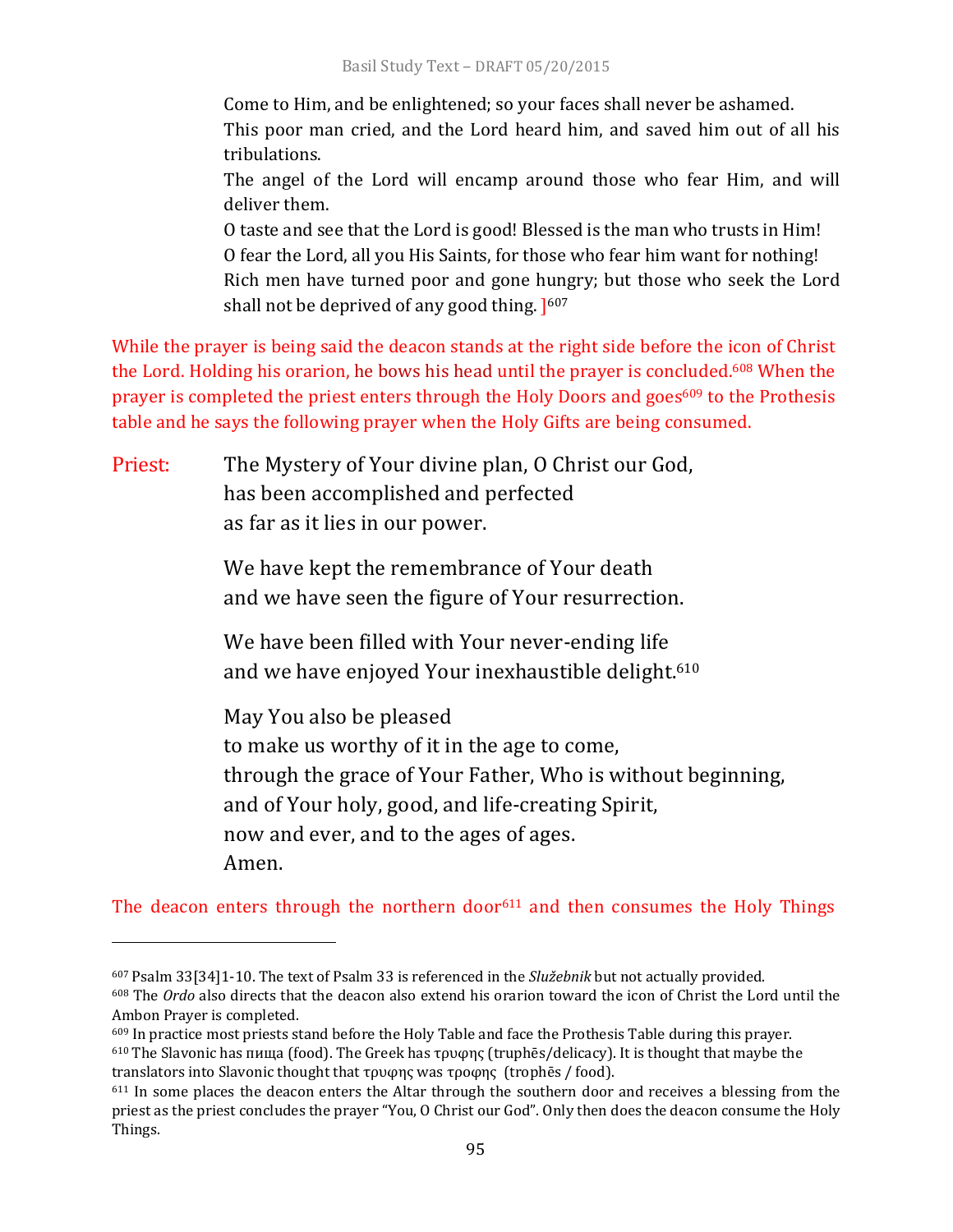with fear and all care.

The priest leaves the Altar through the Holy Doors and gives the antidoron to the people.612 

At the conclusion of the psalm and after the distribution of the antidoron the priest stands in the center before the Holy Doors and blesses the people, saying:<sup>613</sup>

Priest: The blessing of the Lord be upon you,  $614$ through His grace and love for mankind, $615$ always, now and ever, and to the ages of ages.

People: Amen.

Facing East, the priest says:

- Priest: Glory to You, O Christ, our God, our hope;<sup>616</sup> glory to You.
- People: Glory to the Father, and to the Son and the Holy Spirit, now and ever, and to the ages of ages. Amen. Lord, have mercy. Lord, have mercy. Lord, have mercy. Give the blessing.

Facing west (towards the people) the priest says:

Priest: May Christ, our true God, *(if it is Sunday: risen from the dead)* through the prayers of His most pure Mother, and of the holy, glorious, and all-praised Apostles; and of our holy father, Basil the Great, Archbishop of Caesarea in Cappadocia, of Saint (whose temple it is), of Saint(s) (whose day it is) and of all the Saints, have mercy on us and save us, for He is good and loves mankind.  $617$ 

People: Amen.

<u> 1989 - Johann Stein, fransk politik (d. 1989)</u>

<sup>&</sup>lt;sup>612</sup> In many places the *antidoron* is customarily done after the dismissal.

<sup>613</sup> *Služebnik* as enhanced by *Ordo* §145. 

<sup>614</sup> Psalm 128(129):8. 

<sup>&</sup>lt;sup>615</sup> Titus 3:4.

<sup>&</sup>lt;sup>616</sup> 1 Timothy 1:1.

<sup>&</sup>lt;sup>617</sup> Titus 3:4.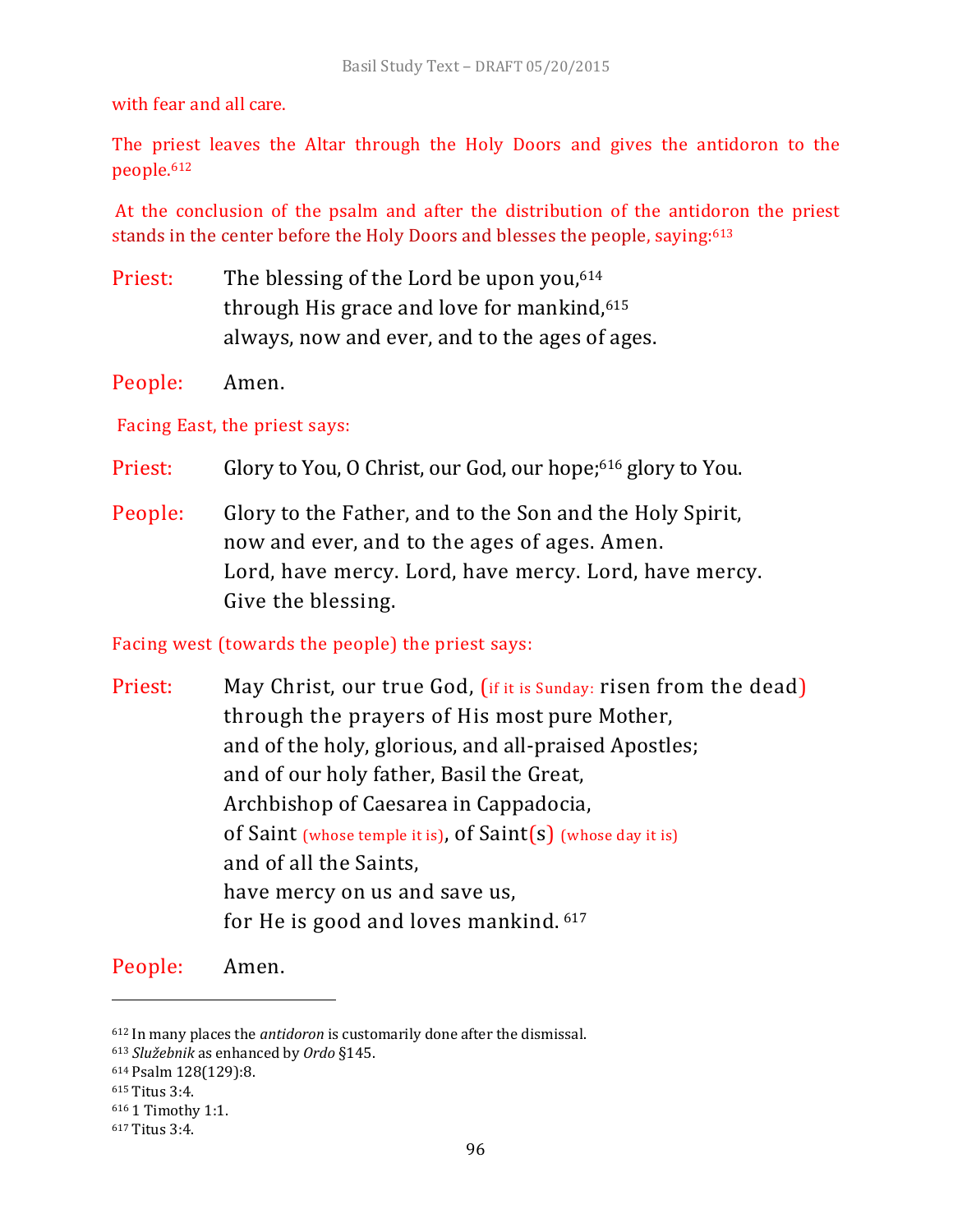### PRAYER FOR LONG LIFE AND SALVATION

On more festive liturgical occasions, the priest, facing the people, intones the chant for long life: 

Priest: To our holy ecumenical pontiff, *N.*, Pope of Rome, grant, O Lord, many years.

*Alternate Format:* 

Grant, O Lord, to Your servant(s), *N.N.*, peace, health, and length of days, for many and blessed years.<sup>618</sup>

The people sing the appropriate following response to each of the petitions:

| People: | God grant you <i>(him – her – them)</i> many years. God grant you <i>(him</i> )<br>$- her - them$ many years. God grant you <i>(him - her - them)</i> many<br>blessed years. 619 |
|---------|----------------------------------------------------------------------------------------------------------------------------------------------------------------------------------|
| Priest: | To our civil authorities $(0r:$ our divinely-protected Emperor N., Or:<br><i>King N.,</i> ) grant, O Lord, many years.                                                           |
| Priest: | To our most reverend Archbishop and Metropolitan, N., grant, O<br>Lord, many years.                                                                                              |
| Priest: | To our God-loving Bishop N., grant, O Lord, many years.                                                                                                                          |
| Priest: | To all priestly and religious orders, to all our fathers and brothers,<br>and to all Orthodox Christians, grant, O Lord, many years.                                             |

Additional petitions may also be intoned.

<u> 1989 - Johann Stein, fransk politik (d. 1989)</u>

And finally:

People: In health and salvation, in health and salvation, God grant you *(him – her – them)* many blessed years. 

<sup>&</sup>lt;sup>618</sup> This version is not in the *Služebnik*. It is included here because it is commonly used.

<sup>&</sup>lt;sup>619</sup> The *liturgicon* simple gives "Many years!" for each response but the longer version is given here since it is the most commonly used. Also, if the  $person(s)$  being commemorated is present one sings "God grant you many years...."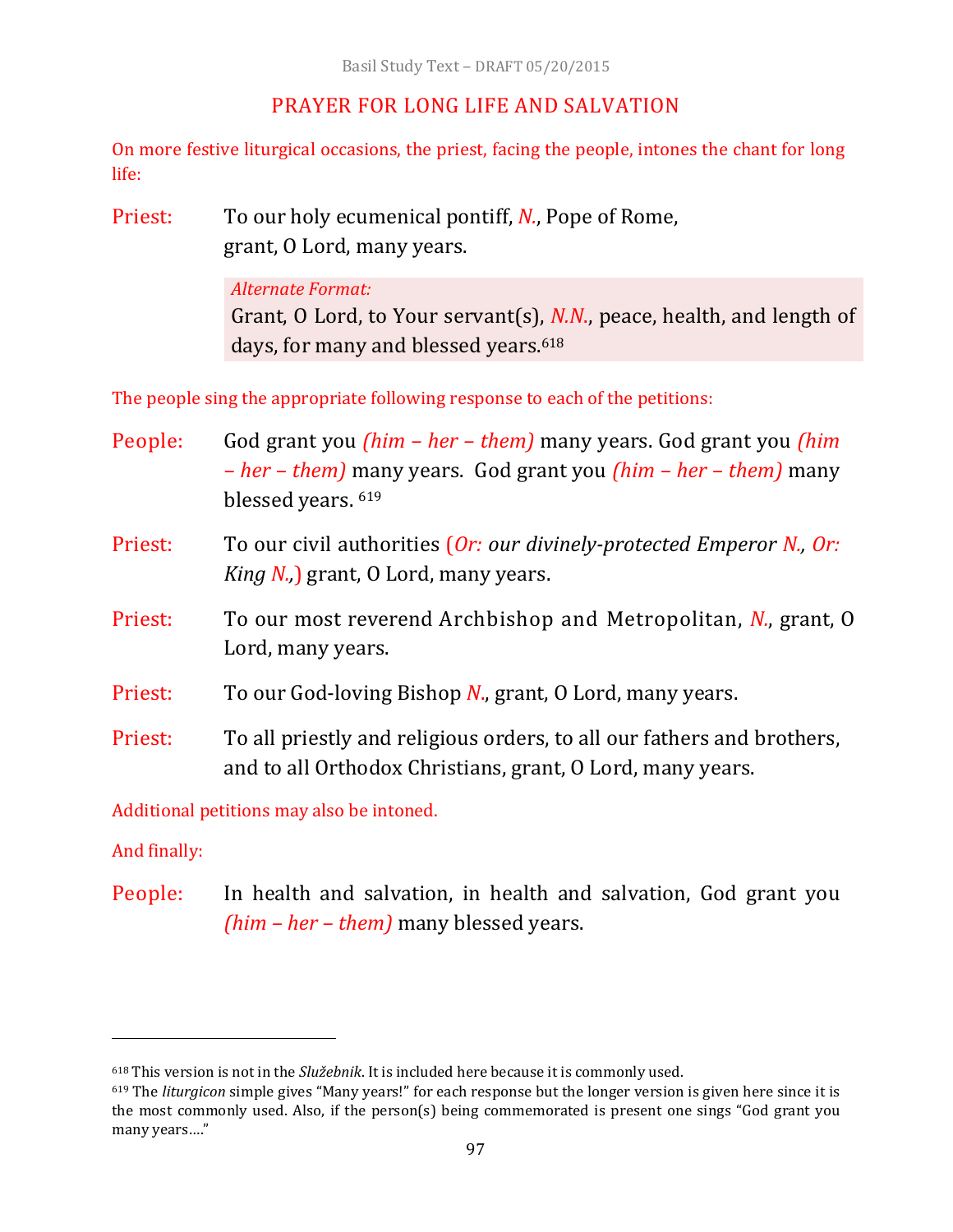#### PRAYER FOR THOSE WHO HAVE FALLEN ASLEEP620

If those who have fallen asleep are being remembered, the priest intones:

- Priest: In blessed repose, grant, O Lord, eternal rest to Your servant(s), *N. (and N.)*, and may his *(her-their)* memory be eternal.
- People: Eternal memory. Eternal memory. Blessed repose, Eternal memory.

## **Dismissal Prayers**

The priest and deacon, come in the Altar and the Holy Doors are closed and the Curtain (Veil) drawn. The priest says the unvesting prayers either in the Altar or in the sacristy and wash their hands in the usual place.<sup>621</sup>

Priest: Now you shall dismiss Your servant, O Master, according to Your word, in peace, because my eyes have seen Your salvation which You have prepared before the face of all peoples, a light to enlighten the Gentiles, and the glory of Your people Israel.<sup>622</sup>

> Holy God, Holy Mighty,<sup>623</sup> Holy Immortal, <sup>624</sup> have mercy on us. *(Three times)*

Glory to the Father, and to the Son, and to the Holy Spirit, now and ever, and to the ages of ages. Amen.

O Most Holy Trinity, have mercy on us;

- O Lord, cleanse us of our sins;<sup>625</sup>
- O Master, forgive our transgressions;

O Holy One, visit us and heal our infirmities

for Your Name's sake.

<sup>&</sup>lt;sup>620</sup> The "Eternal Memory" is not in the *Služebnik*, but is so very commonly prayed at this time that it is included here.

<sup>621</sup> *Ordo* §145. 

<sup>622</sup> Luke 2:29‐32. 

<sup>623 2</sup> Kings (2 Samuel) 22:31‐33, Revelation 18:8b (Literally: *"Holy Strong"*). 

<sup>624</sup> Romans 1:23, 1 Timothy 1:17.

<sup>625</sup> Psalm 24(25:11), 18, 50:4(51:2),50:11(51:9), 78(79):9.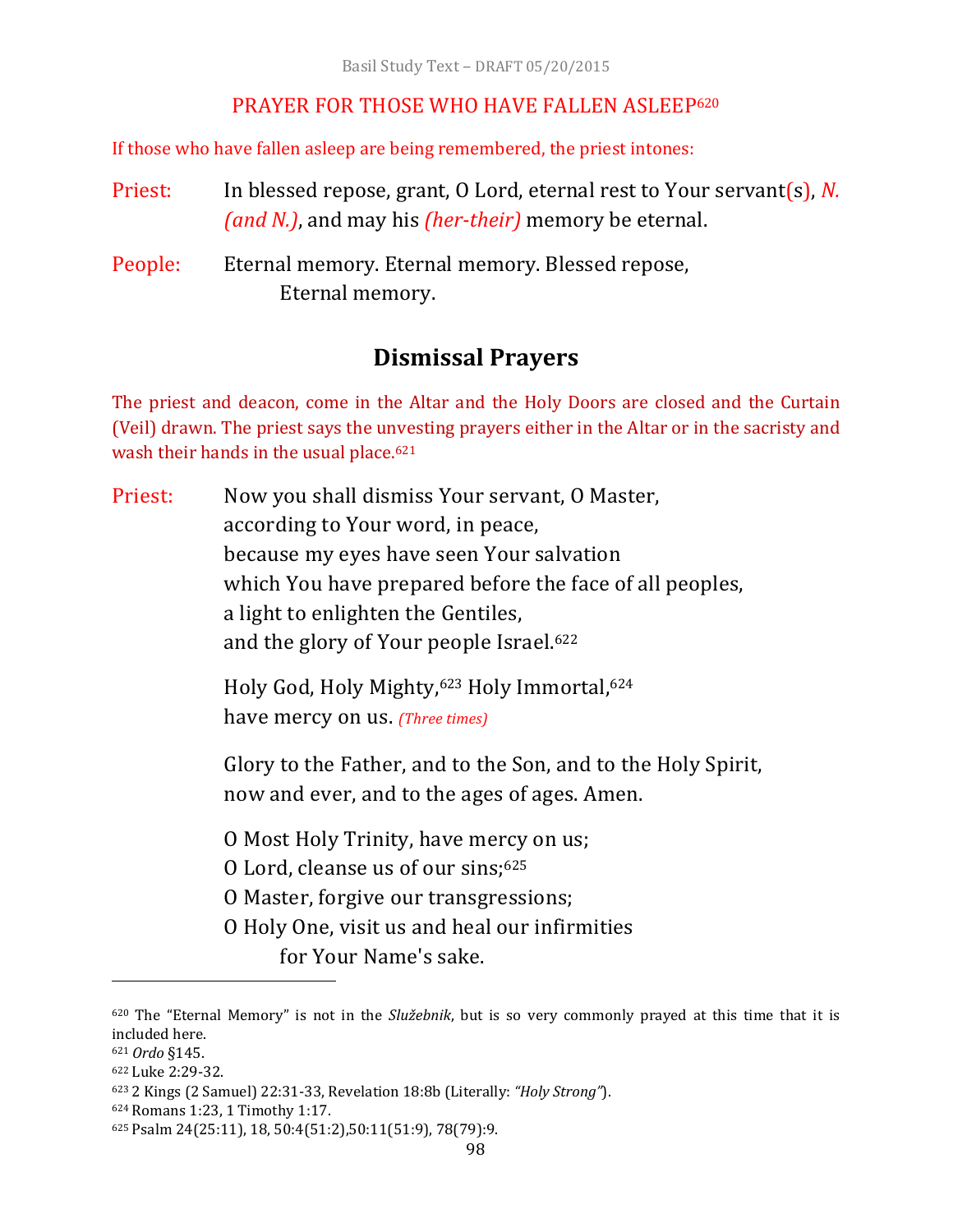Lord, have mercy. (Three times)

Glory to the Father, and to the Son, and to the Holy Spirit, now and ever, and to the ages of ages. Amen.

Our Father, Who art in heaven, hallowed be Thy Name; Thy kingdom come, Thy will be done on earth as it is in heaven. Give us this day our daily bread, and forgive us our trespasses, as we forgive those who trespass against us; and lead us not into temptation, but deliver us from evil.<sup>626</sup>

Priest: For Thine is the kingdom, and the power, and the glory, Father, Son, and Holy Spirit, now and ever, and to the ages of ages. $627$ 

Deacon: Amen.

He continues:

#### The Dismissal Troparion - Tone 1

Your proclamation has gone out to all the earth, which has been divinely taught by hearing your voice. You made clear the nature of creation and gave a rule of life for men. By your royal priesthood, O venerable Father Basil, intercede with Christ God to save our souls.

Glory to the Father, and to the Son, and to the Holy Spirit.

#### Kontakion - Tone 4

<sup>626</sup> Matthew 6:9‐13; Luke 11:2‐4. More literally: "*in the heavens*", "*from the evil one*". 

<sup>627</sup> Matthew 6:13 *textus receptus,* 1 Timothy 1:17.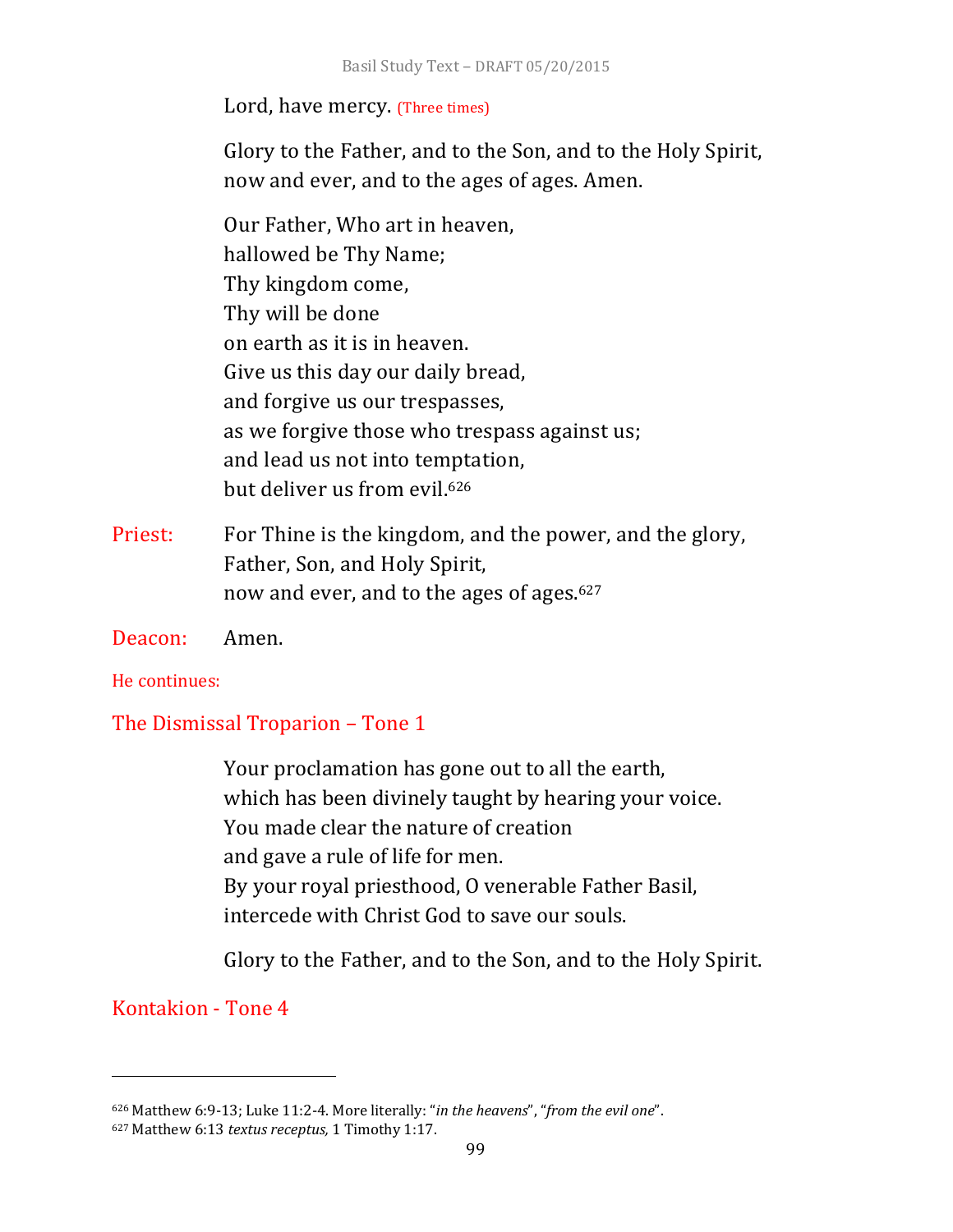O venerable and heavenly inspired Basil, you were revealed as the sure foundation of the Church, granting all men a lordship which cannot be taken away, and sealing it with your teachings.

Now and ever, and to the ages of ages. Amen.

#### Bohordicen – Tone 6

O steadfast<sup>628</sup> Protectress of Christians. constant intercessor before the Creator: do not despise the prayerful voices of sinners; but, in your goodness, come quickly to help those who cry out to you in faith: "Hasten, O Mother of God, to pray for us and to intercede for us, for you always protect those who honor you."

#### The troparion of the day may also be recited, if desired.

Lord, have mercy. (12)

More honorable than the Cherubim and beyond compare more glorious than the Seraphim, who, a virgin, gave birth to God the Word; you, truly the Mother of God, we magnify.

Glory to the Father, and to the Son, and to the Holy Spirit, now and ever, and to the ages of ages. Amen.

Priest: May Christ, our true God, *(if it is Sunday: risen from the dead)* through the prayers of His most pure Mother, and of the holy, glorious, and all-praised Apostles; and of our holy father, Basil the Great, Archbishop of Caesarea in Cappadocia, of Saint (whose temple it is), of Saint(s) (whose day it is) and of all the Saints.

<sup>628</sup> Literally: "unashamed" (2 Timothy 2:15).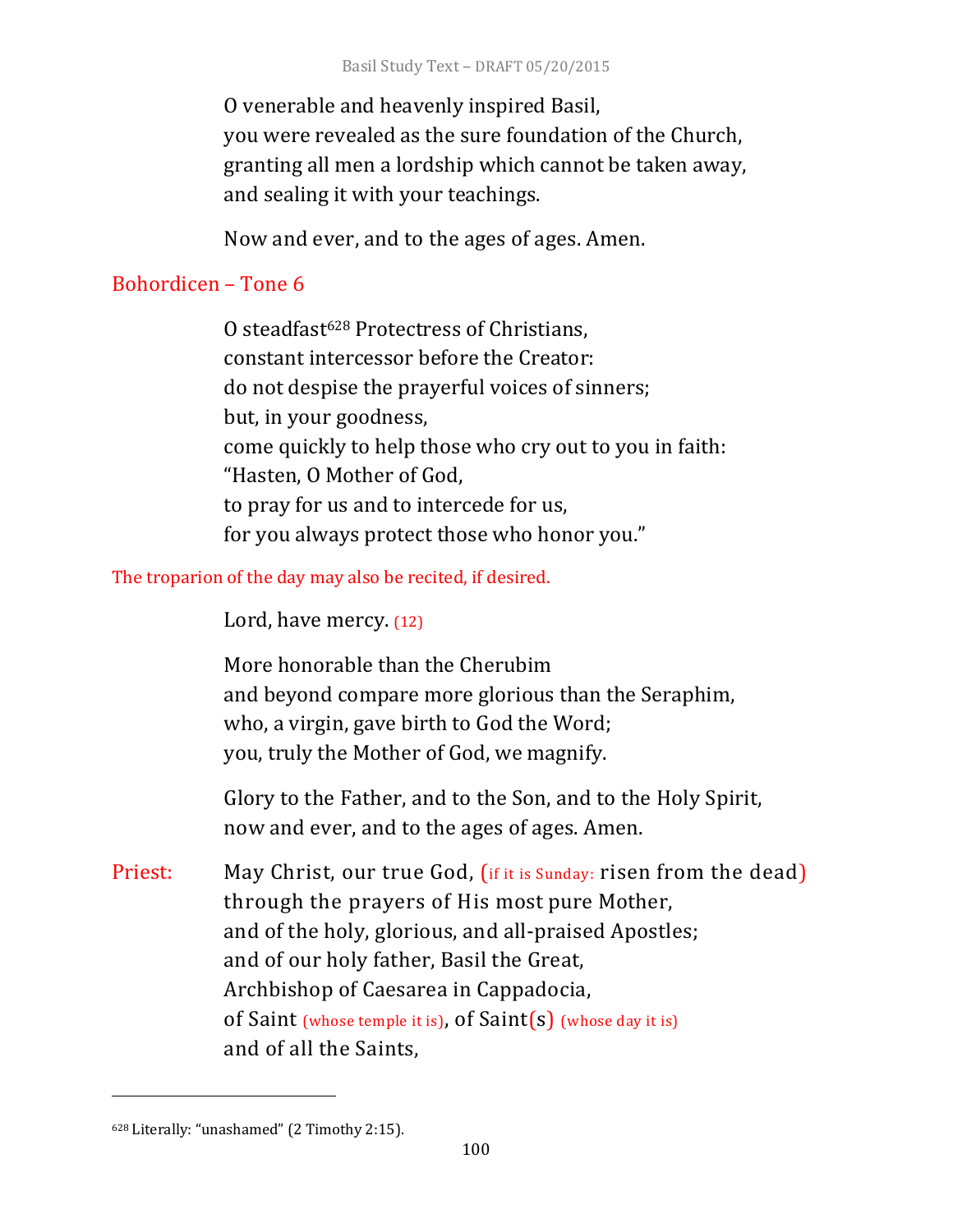### have mercy on us and save us, for He is good and loves mankind.  $629$

#### Deacon: Amen.

After the deacon consumes the Holy Gifts so that not even the smallest particles of the broken bread remain or fall, and after pouring water and wine into the holy chalice and having wiped it dry, he places the holy vessels together in the customary place, saying: "Now you may dismiss Your servant, O Master," and the other prayers as prescribed above for the priest. He washes his hands in the usual place and removes his vestments. Then both the priest and deacon bow together and say the dismissal. Giving thanks to God for all things, they leave the Altar.

### THE END OF THE DIVINE LITURGY OF OUR HOLY FATHER BASIL THE GREAT

629 Titus 3:4.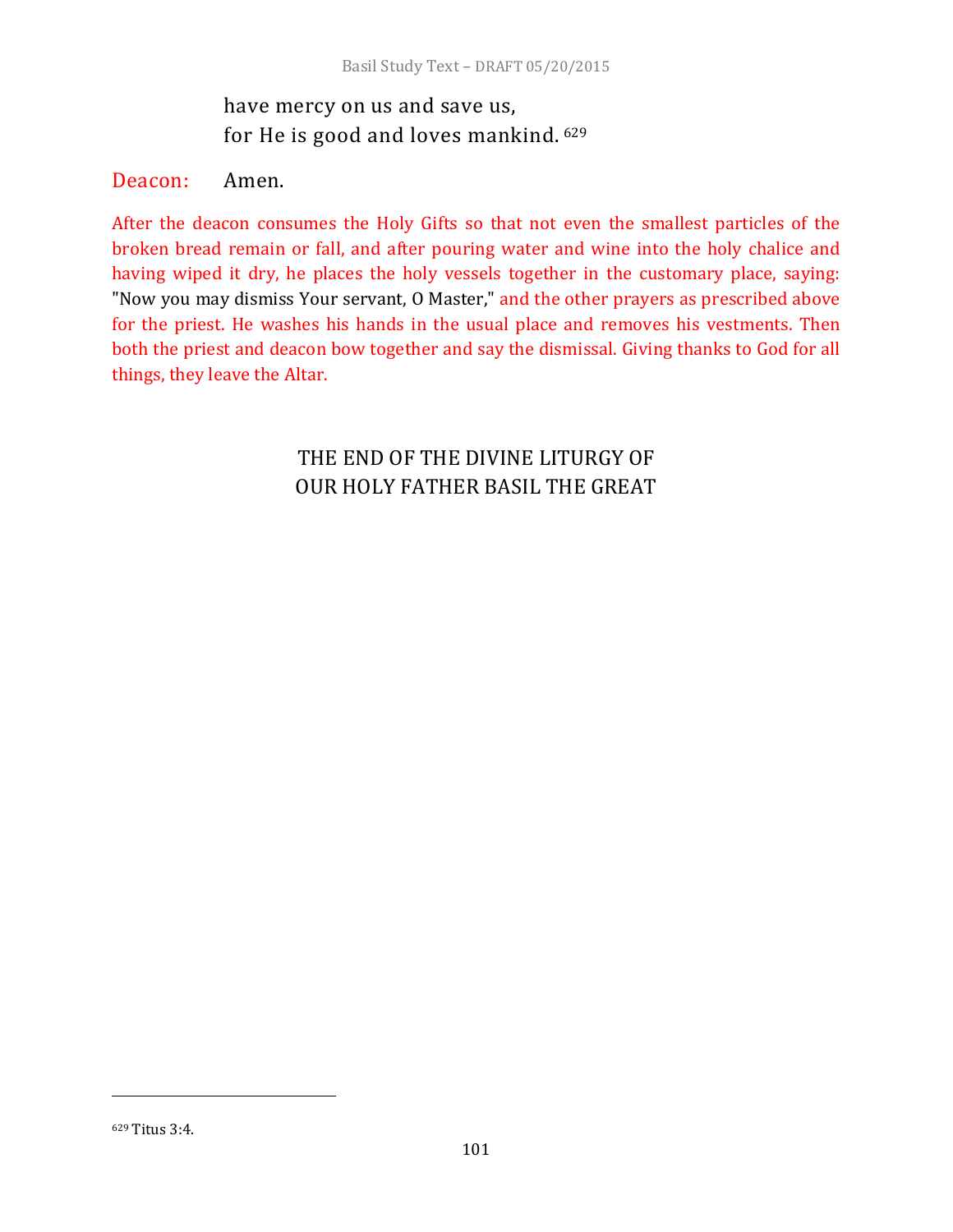Basil Study Text - DRAFT 05/20/2015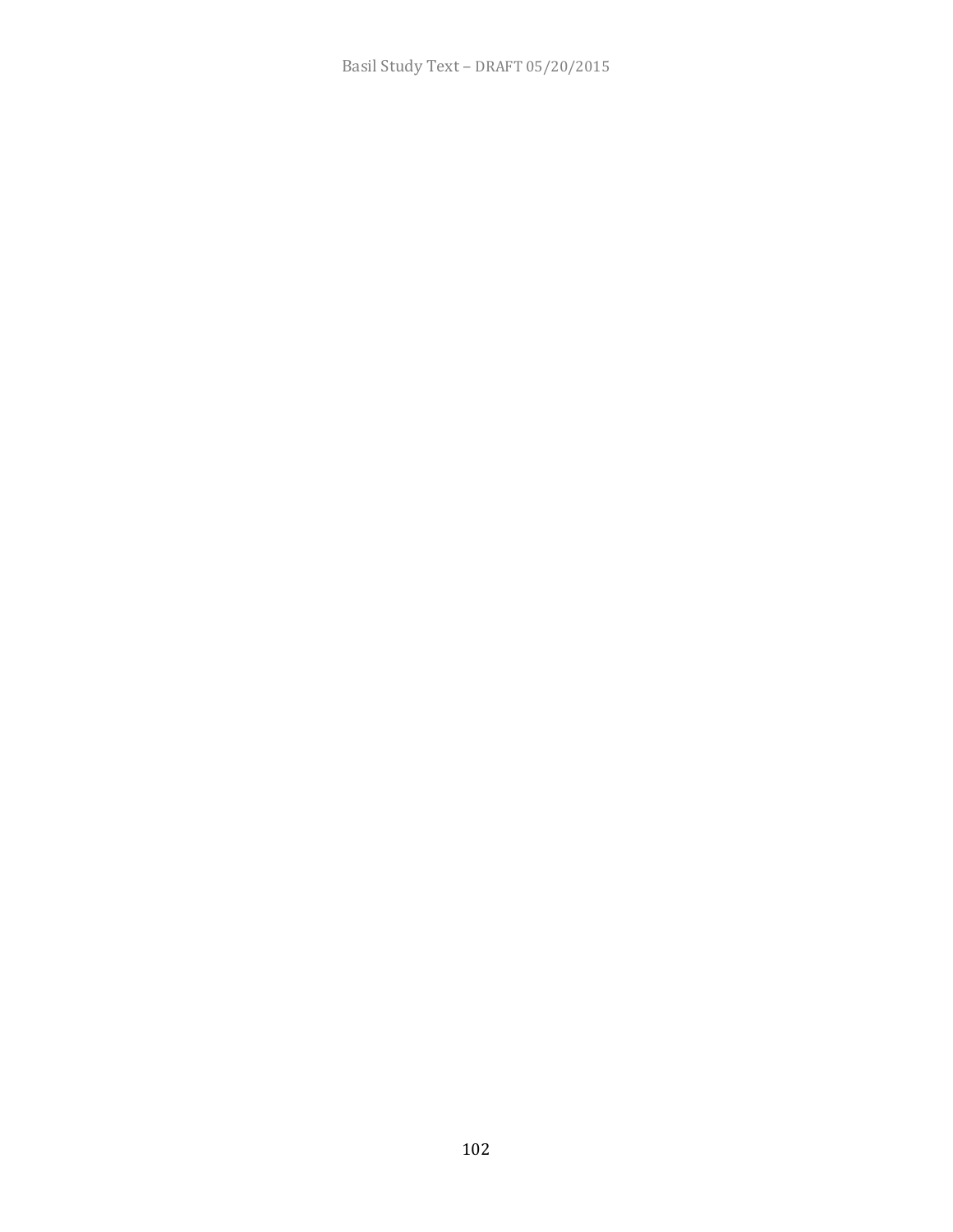# **DISMISSALS AT DIVINE LITURGY**

# December 24 VIGIL OF THE NATIVITY OF OUR LORD JESUS CHRIST

The Divine Liturgy of St. Basil the Great is celebrated on Christmas Eve when this days falls on a Monday through Friday. If the Vigil falls on a Saturday or Sunday the Divine Liturgy of St. John Chrysostom is celebrated on the Eve.

## December 25 THE NATIVITY OF OUR LORD JESUS CHRIST

May Christ our true God, Who, for our salvation, was born in a cave in Bethlehem of Judea and lay in a manger, through the prayers of His most Holy Mother; of the holy, glorious, and all-praised Apostles; of our holy father Basil the Great, Archbishop of Caesarea in Cappadocia, and of all the Saints, have mercy on us and save us, for He is good and loves mankind.

## January 1 FEAST OF THE CIRCUMCISION

\_\_\_\_\_\_\_\_\_\_ 

May Christ our true God, Who, for our salvation, submitted to circumcision on the eighth day according to the Law, through the prayers of His most holy Mother; of the holy, glorious, and all-praised Apostles; of our holy father Basil the Great, Archbishop of Caesarea in Cappodocia; and of all the Saints, have mercy on us and save us, for He is good and loves mankind.

# January 5

\_\_\_\_\_\_\_\_\_\_ 

#### VIGIL OF THE THEOPHANY OF OUR LORD JESUS CHRIST

The Divine Liturgy of St. Basil the Great is celebrated on Christmas Eve when this days falls on a Monday through Friday. If the Vigil falls on a Saturday or Sunday the Divine Liturgy of St. John Chrysostom is celebrated on the Eve.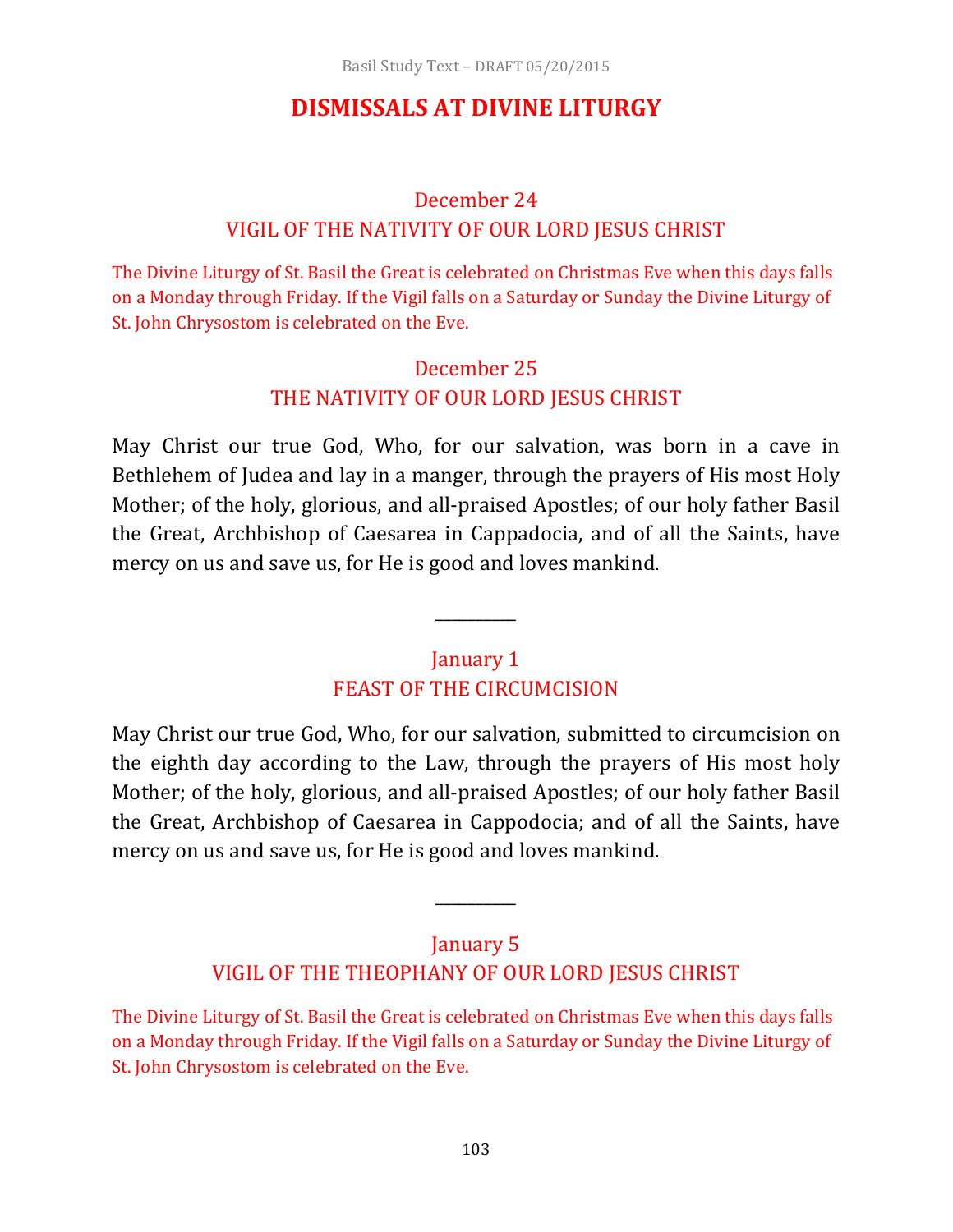# January 6 THE THEOPHANY OF OUR LORD JESUS CHRIST

May Christ our true God, Who, for our salvation, deigned to be baptized in the Jordan by John through the prayers of His most holy Mother; of the holy, glorious, and all-praised Apostles; of our holy father Basil the Great, Archbishop of Caesarea in Cappadocia, and of all the Saints, have mercy on us and save us, for He is good and loves mankind.

#### HOLY AND GREAT THURSDAY

\_\_\_\_\_\_\_\_\_\_ 

May Christ our true God, Who, because of His surpassing goodness, showed us the most excellent way of humility when He washed the feet of His disciples, and condescended even unto the Cross and burial, through the prayers of His most holy Mother; of the holy, glorious, and all-praised Apostles; of our holy father Basil the Great, Archbishop of Caesarea in Cappadocia, and of all the Saints, have mercy on us and save us, for He is good and loves mankind.

### HOLY AND GREAT SATURDAY

\_\_\_\_\_\_\_\_\_\_ 

The following prayer is not in the Služebnik, but was provided in the 1976 edition:

May Christ our true God, Who, for our salvation was placed in the tomb and descended into the realm of Death, through the prayers of His most holy Mother; of the holy, glorious, and all-praised Apostles; of our holy father Basil the Great, Archbishop of Caesarea in Cappadocia, and of all the Saints, have mercy on us and save us, for He is good and loves mankind.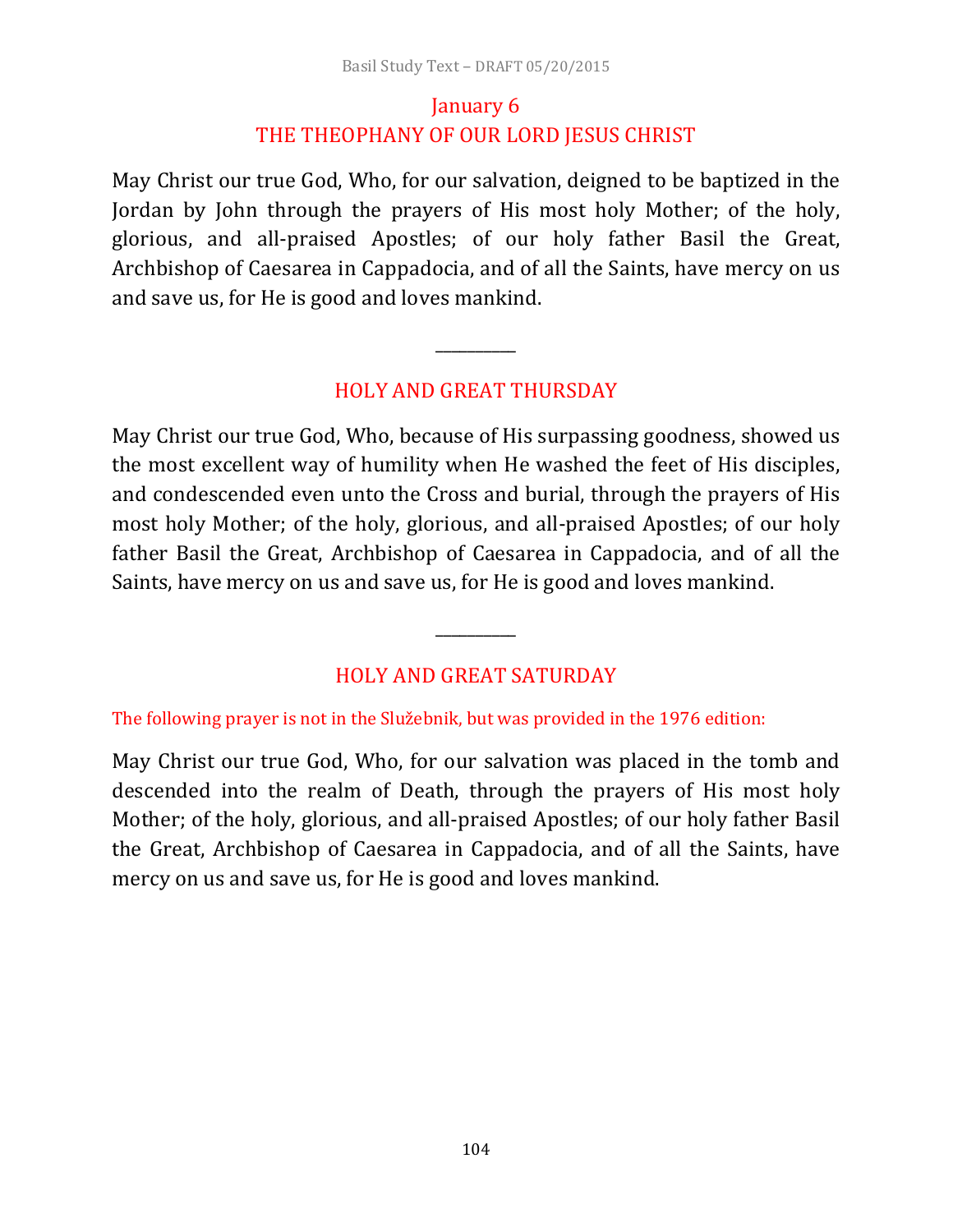# **The Order of the Divine Liturgy**

The rubrics given in the Ruthenian *Liturgicon* (*Služebnik, Rome, 1942*) provide the Order of the Divine Liturgy. The directives given in the *Ordo Celebrationis Vesperarum, Matutini et Divinae Liturgiae Iuxta Recensionem Ruthenorum (Rome, 1944)* add greatly to this. It was determined that for a study text of the Ruthenian Divine Liturgy it would be useful to integrate the rubrics provided by the *Služebnik* with those provided by the *Ordo*. Further, since the typical celebration of the Divine Liturgy would hopefully include the ministry of one deacon, and the celebration of the Divine Liturgy with two deacons or without the ministry of a deacon would be less common, it was decided to provide those rubrics from the *Ordo (sections* §147-174) in an appendix. This also serves to keep the text of the Divine Liturgy less cluttered.

#### With the Ministry of Two Deacons

147. Two deacons assist the celebrating priest or concelebrating priests only on more solemn feast days.

148. When the time approaches, the priest enters the temple together with the two deacons. They stand before the Holy Doors facing East and all make three small bows simultaneously. Then they do everything as in the Liturgy with the ministry of one deacon, however, both deacons respond to the priest. After the prayer: **O Lord, send forth Your hand...** the priest and the deacons bow toward the right and left choirs, and they enter the Altar thus: the priest and first deacon through the southern door, and the second deacon through the northern door, saying: **I will come into Your house....** After entering the Altar, they make three small bows before the Holy Table; the priest kisses the holy Gospel Book, and the deacons kiss the Holy Table; then, if it is customary, all of them kiss the hand Cross which lies on the Holy Table. After vesting, the deacons wash their hands and prepare everything for the Prothesis. The first deacon alone says: **Master, bless,** and the other phrases; the Proskomede is done as usual.

149. Following the Dismissal of the Proskomede, the deacons cense the Prothesis with three strokes. Then, together with the priest, they come before the Holy Table saying **privately:** Bodily in the tomb... and the other phrases. Both cense the Holy Table together from the front; then the first deacon the right side, the second deacon the left, and again, both together from the East; then the apsidal icon and the other icons in the Altar; the first deacon the Cross and the second deacon the icon of the Mother of God, if these are found behind the Holy Table. Then they leave the Altar, the first deacon through the southern door, and the second deacon through the northern door. They come before the Holy Doors and cense the images on the iconostasis, the first deacon beginning from the icon of the Savior, and the second deacon from the icon of the Mother of God. Then the first deacon censes the right choir, and the second deacon the left choir. They cense the people from the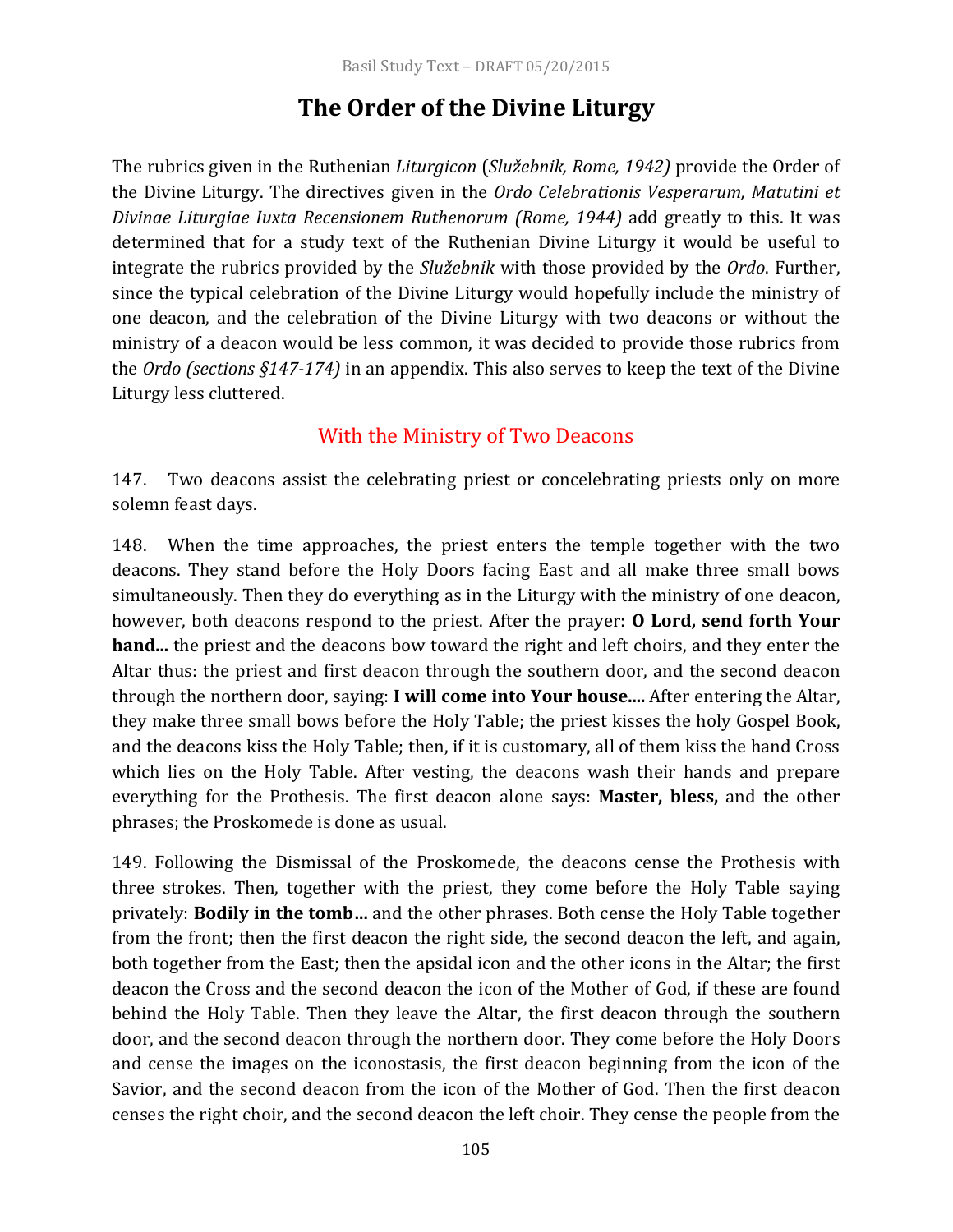soleas, one from the right and the other from the left; or, if it is customary, by proceeding down the aisle of the temple to the narthex. Then they enter the Altar, the first deacon through the southern door, the second deacon through the northern. Again, they cense the Holy Table (in strokes of three), but only from the front, and then the priest.

150. Then, having returned the censers to the servers, both deacons approach the priest and do everything as it is done in the Liturgy with the ministry of one deacon. The first deacon departs through the southern door, and the second through the northern door: taking their places before the Holy Doors, they make three small bows, saying privately with each bow: **O Lord, you will open my lips....** Following this, the first deacon begins to sing: **Master, bless.**

151. The first deacon says the Great Synapte. When the first antiphon or typica are sung by the cantors, he makes a small bow, departs from his place and, holding the orarion with three fingers of his right hand, stands before the icon of Christ as usual.

Upon completion of the antiphon, the second deacon goes forth and standing in the usual place, says: **Again and again....** When the second antiphon or typica are sung by the cantors, he repeats the actions prescribed for the first deacon during the first antiphon and stands before the icon of the Mother of God.

Following the second antiphon, the singers continue: **Glory... now and ever...** O only**begotten Son....** The priest says nothing privately; and neither he nor the deacons make a bow at: **and became incarnate….** 

Then the first deacon returns to his usual place and says: **Again and again...** After the synapte is completed, both return to the Altar: the first through the southern door, the second through the northern, and they stand to the priest's right and left, respectively.

152. When the cantors, singing the third antiphon or the Beatitudes, come to: **Glory...** or the last verse of the Beatitudes, the priest and the deacons make three small bows. Then the priest gives the holy Gospel Book to the first deacon and freely unfolds his phelonion; the priest and the first deacon go around the Holy Table starting from the right side, while the second deacon takes the censer. Preceded by the candlebearers, all leave through the northern door: first the second deacon censing, then the first deacon carrying the Gospel, and finally the priest. When they come to the Holy Doors, the candlebearers stand facing one another, one near the icon of the Mother of God and the other near the icon of our Savior. The first deacon stands on the right, the second on the left. The priest stands in the center and behind them.

The first deacon says: Let us pray to the Lord, and the priest quietly recites the Prayer of the Entrance. After the prayer is completed, the first deacon holds the orarion with his right hand extending it toward the East, and says to the priest: **Master, bless the holy entrance.** The priest blesses, after which the first deacon proffers the holy Gospel Book to him for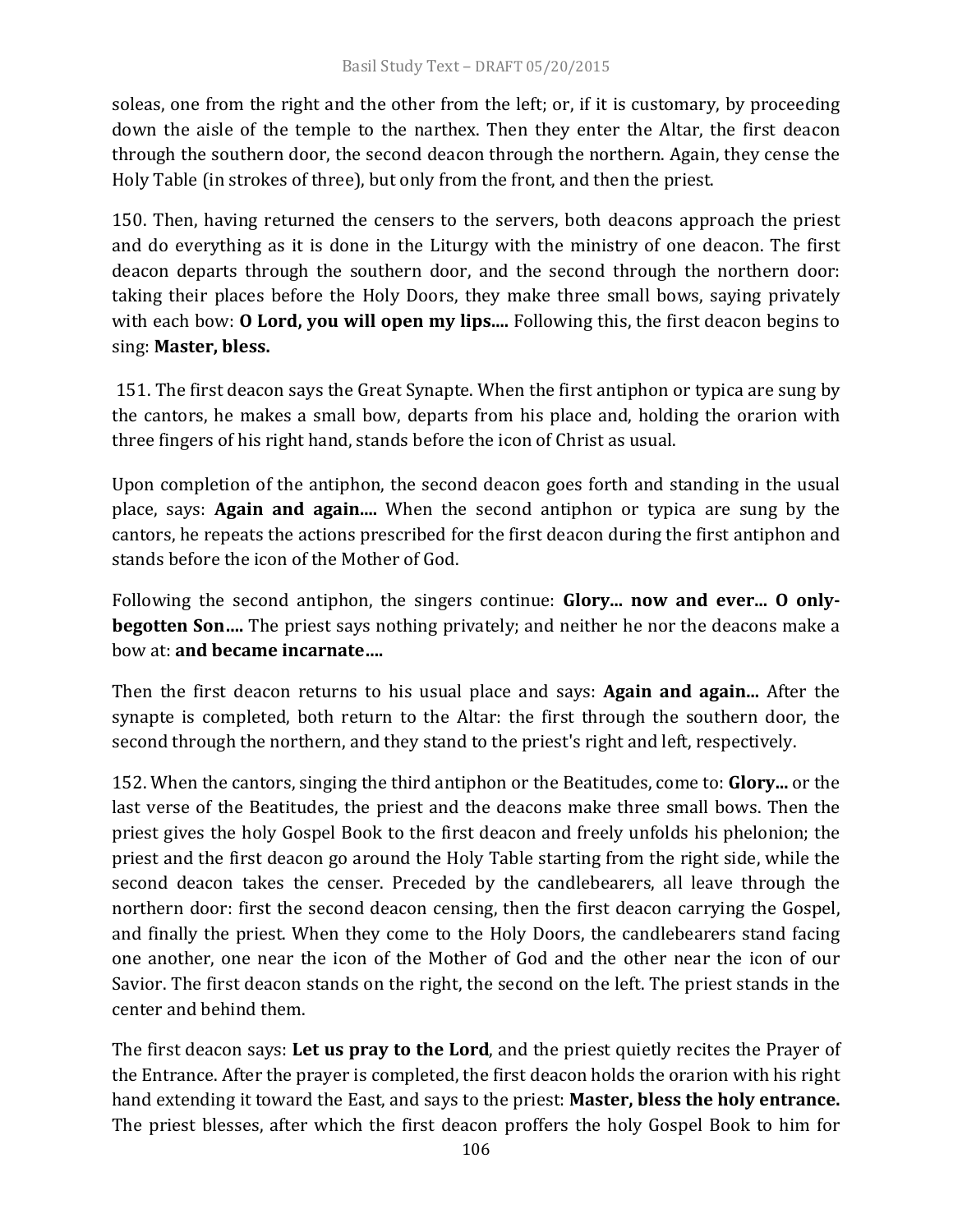kissing. After the last verse of the antiphon or the Beatitudes is sung, the second deacon proceeds to the center: the first deacon stands behind him and says: Wisdom! Stand Aright! Then all enter the Altar. The second deacon returns the censer. The first deacon places the holy Gospel Book upon the Holy Table.

153. When the singers come to the last troparion, the first deacon says: Master, bless **the time** for **the thrice-holy hymn.** The priest: **For You** are **holy....** The first deacon says: **And to the ages of ages.** While the Trisagion is sung, the priest and the deacons also recite it. Then, proceeding to the apsidal throne with the deacons, the priest says: Blessed is he who comes ... The first deacon: **Master, bless the chair on high.**

154. After the Trisagion hymn is completed, the deacons come near the Holy Doors; the **first deacon says: Let us be attentive!** The priest: **Peace be with all!** The second deacon: **Wisdom! Be attentive!** After the Prokeimenon, the first deacon: **Wisdom!** The lector sings the title of the Epistle, after which the second deacon says: Let us be attentive!

Shortly before the end of the Epistle reading, the deacons return before the Holy Table with the priest.

Following the reading of the Epistle, the priest says: **Peace be with you.** The first deacon: **Wisdom! Be attentive!**

155. While the Alleluia is sung, the deacons take the censers, place incense into them, and approach the priest saying: Master, bless the incense. Having received the blessing, they both cense the Holy Table together; at first from the front, then the first deacon the right side, the second deacon the left, and again both together from the East; then the apsidal icon and the other icons in the Altar. Then the second deacon censes the Prothesis, and both cense the rest, as is the custom.

Then the deacons return the censers to the usual place and approach the priest; in a raised **voice the first deacon says: Master, bless the proclaimer of the Gospel ...** The priest: May **God, through the prayers** ... and gives him the holy Gospel Book. The first deacon passes through the Holy Doors and stands at the appointed place, either on the ambo or a little before the Holy Doors; there he places the holy Gospel Book, which he will read facing the people, upon the analogion. From the Altar, the second deacon exclaims: **Wisdom!** Let us **stand aright and listen to the holy Gospel.** The priest: **Peace be with all.** The first deacon: **A reading from the holy Gospel according to N.** The second deacon: **Let us be attentive!** After the Gospel is read, the priest says to the first deacon: **Peace be with you who** have proclaimed the holy Gospel. After proceeding to the Holy Doors, the first deacon returns the holy Gospel Book to the priest. The Holy Doors are closed.

156. Then the deacons depart, each through his own door, and stand in their customary place; the first deacon begins: Let us all say ... Then the second deacon: Catechumens, **pray to the Lord.** First deacon: **All catechumens, depart!** Second deacon: **Catechumens,**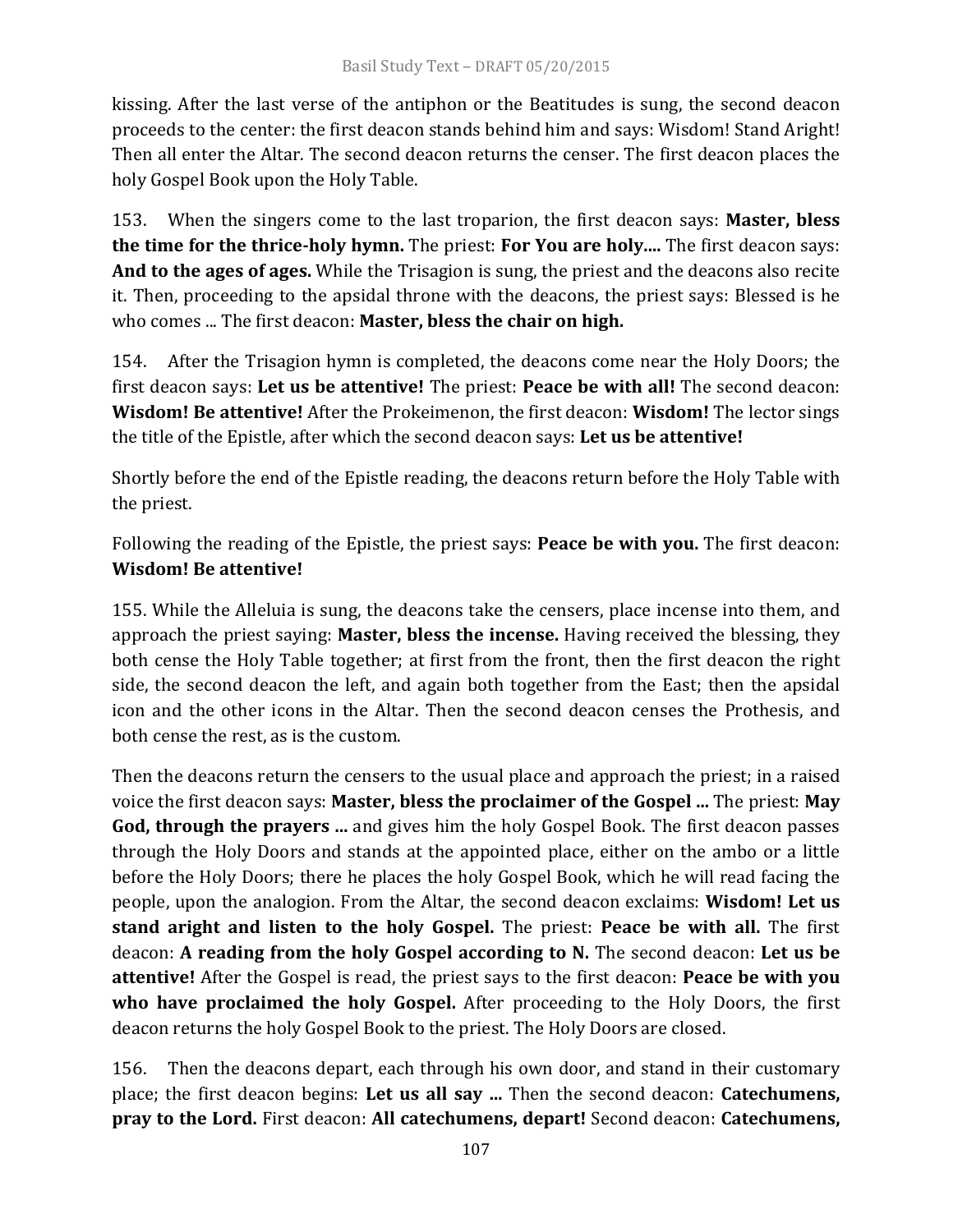**depart!** And again the first deacon: **All catechumens, depart! Let none of the catechumens** ... The singers: Lord, have mercy. The first deacon: Protect us, save us, **have mercy** ... Wisdom! The second deacon: Again and again, let us pray..., Help us, **save us, have mercy ... Wisdom!** Then both enter the Altar through their respective doors. The Holy Doors are opened.

157. While the Cherubic Hymn is sung, the deacons take the censers and place incense into them; after receiving the blessing, they begin to recite the 50th Psalm and cense the Holy Table, the Altar and the rest as stated above (see  $\S$  149).

Upon completion of the censing, the deacons take their respective places, one on each side of the priest; holding the censers on the ring finger of their left hands and elevating their hands on high with the priest, they say the Cherubic Hymn together three times and make a small bow after each recitation.

Then, where the custom exists, the priest kisses the Holy Table and the hand Cross as the deacons kiss the edge of the Holy Table; and with the deacons preceding, they go directly to the Prothesis table.

There the priest takes the censer from the first deacon and censes the Holy Gifts.

The first deacon says to the priest: **Lift up, master.** The priest takes the large veil and, giving it to the second deacon who holds the censer with the ring finger of his right hand, says: **Lift up your hands....**

Then, taking the discos, the priest places it on the head of the first deacon, who holds it to his forehead with both hands, while simultaneously holding the end of the orarion in his left hand. The priest himself takes the chalice. Preceded by the candlebearers, all depart through the northern door. The second deacon, who departs first, exclaims: May the Lord **God remember all you Orthodox Christians...** Following him, the first deacon repeats the same. Then the priest exclaims: May the Lord God remember in His kingdom....

The deacons enter the Altar and stand just inside the Holy Doors; they face one another: the second on the left and the first on the right. After saying: **... and all you** ... the priest enters the Altar and with the deacons proceeds to place the holy chalice on the Holy Table. Taking the holy discos from the first deacon, he places it on the Holy Table to the left of the chalice. He takes the large veil from the second deacon, censes it (by fumigation in the smoke from the censer), and covers the Holy Gifts.

Meanwhile the Holy Doors are closed, and then the usual dialogue between the priest and both deacons follows. The deacons show reverence to the priest and depart, each through his own door; they stand in their usual place and the first deacon says: Let us complete **our prayer….**

**158.** The second deacon: Let us love one another.... From where they stand, the deacons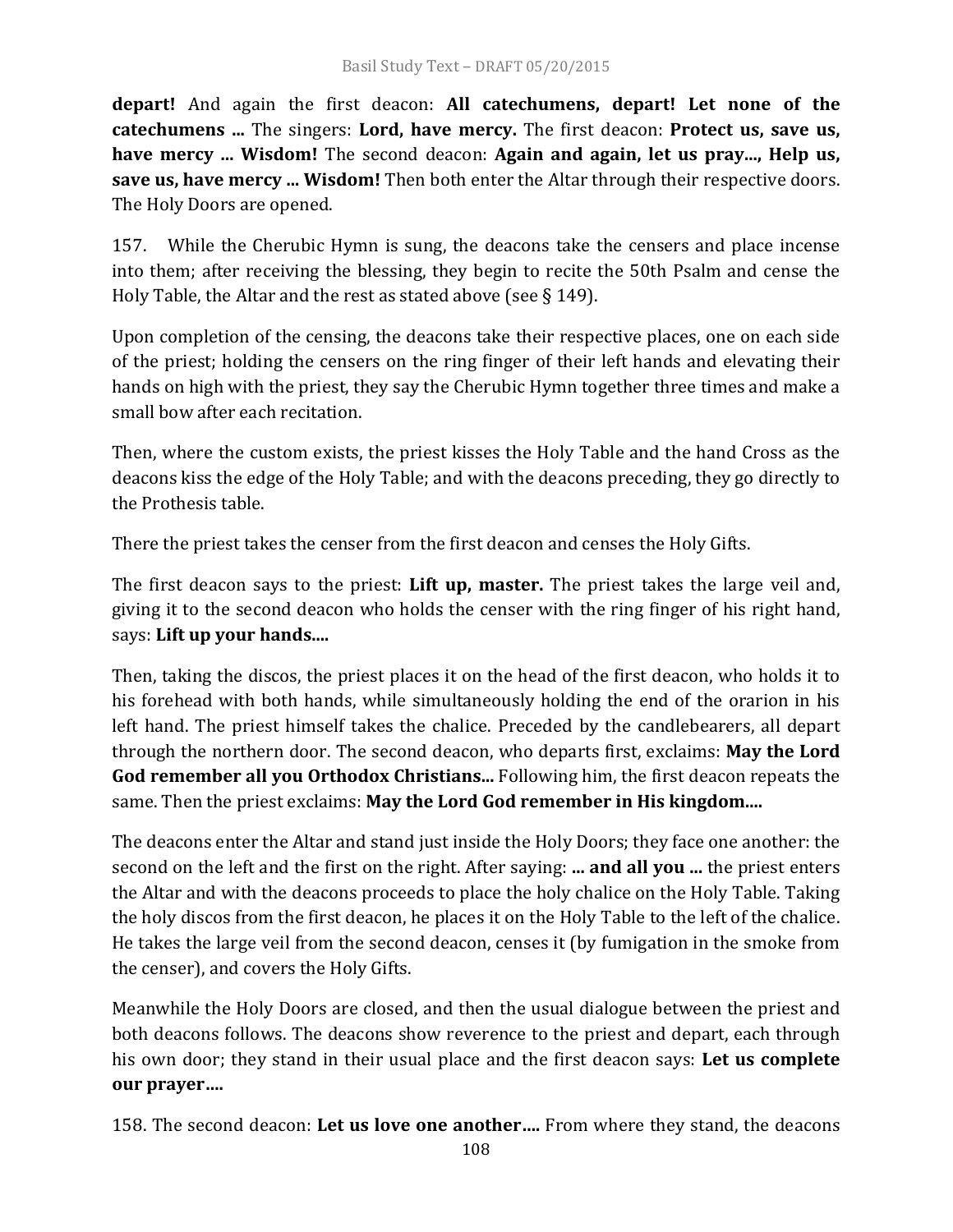make three small bows just as the priest does. The deacons kiss one another on the left shoulder. 

The first deacon exclaims: Let us stand aright....

The deacons make a small bow, enter the Altar through their respective doors and stand at either side of the priest. If there is need, the first deacon takes the ripidion or the folded small veil and reverently fans the Holy Gifts.

At the Triumphant Hymn: **Singing, shouting...** the second deacon takes the asterisk into his right hand and touches the holy discos as described above; and kissing the asterisk, he places it upon the Holy Table.

159. During the Institution Narrative, the deacons join the priest by pointing their oraria towards the holy discos and then the holy chalice.

After the Institution Narrative, of both the Holy Bread and holy chalice, the deacons and the priest bow profoundly, making the sign of the Cross.

After the priest has quietly said the prayer: **Remembering, therefore**, the first deacon takes the holy discos in his right hand and the second deacon the holy chalice in his right hand, so that the right hand of the first deacon lies over the right hand of the second deacon. Then they raise the Holy Gifts slightly for a short time, making the sign of the Cross **over the eilition, and the priest exclaims: Offering You, Your own, from Your own.... After** the discos and chalice are set down, the priest and deacons make a small bow. Then the priest quietly says the prayer: Moreover, we offer to You.... Meanwhile, the first deacon fans the Holy Gifts, if there is need.

After the prayer has been completed, the first deacon puts aside the ripidion or veil, and both deacons come nearer the priest. They all make three small bows before the Holy Table. Then pointing his orarion towards the Holy Bread, the first deacon says: **Master**, **bless the Holy Bread.** After the blessing, the deacons say: **Amen.** 

Pointing his orarion towards the holy chalice, the first deacon says: **Master, bless the holy chalice.** The deacons respond to the blessing: **Amen.** 

Pointing his orarion to both Holy Gifts, the first deacon says: Master, bless both. Following the blessing, the deacons: **Amen, amen, amen.** And having bowed their heads to the priest, both deacons return to where they previously stood; taking the ripidion, the first deacon fans the Holy Gifts just as before, if there is need.

**160.** While the chanters are singing **It is truly proper...** the deacons cense the Holy Table from the sides and from the East, each one from his side, and they mention by name those of the dead whom they wish to remember.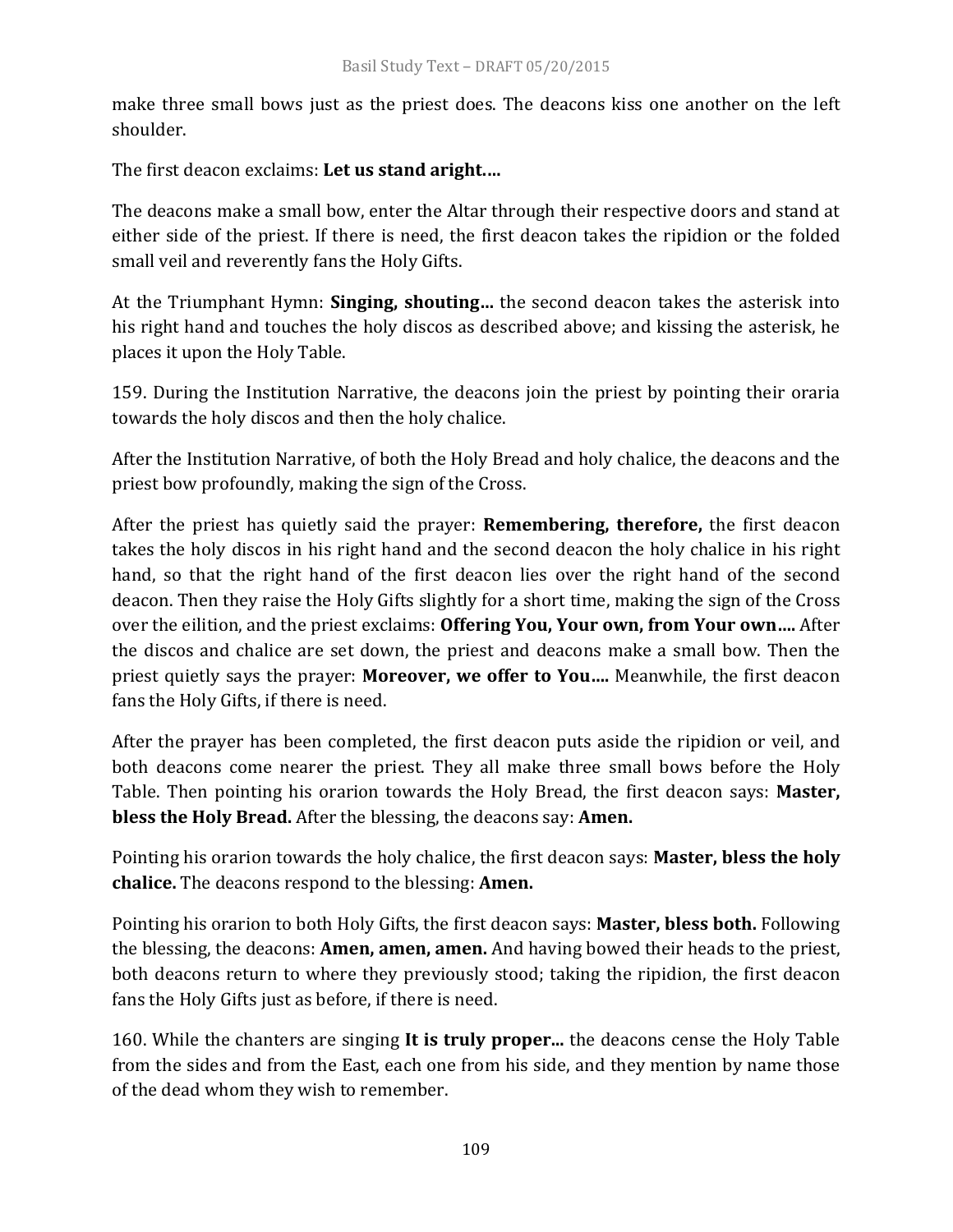And after: **Among the first, O Lord** ... the deacons make a commemoration of the living.

After the ekphonesis: And may the mercies... the deacons make a small bow, take leave of the priest, and depart through their respective doors; they stand in their customary place. **The second deacon says: Now that we have remembered all the Saints...** After the priest has said: **Peace be with all,** the singers: **And with your spirit.** The second deacon exclaims: **Bow your heads to the Lord.**

While the priest quietly says the prayer: **We give You thanks, O King...** the deacons, standing before the Holy Doors, bind their oraria about themselves in the form of a Cross, if they had not already done so during the Lord's Prayer.

After uncovering the chalice, the priest, and the deacons (who remain in their places), make three small bows, saying quietly: **O God, be merciful to me a sinner.**

The first deacon exclaims: **Let us be attentive!**

The deacons enter the Altar through their respective doors and, standing at the sides of the priest, they make a small bow. The first deacon says: **Master, break the Holy Bread.**

After the fraction of the Holy Bread, the first deacon says: Master, fill the holy chalice. Following the commixture the same deacon says (where the infusion of hot water is practiced): **Master, bless the hot water,** and pouring a little water he continues: **The fervor of the faith....**

161. The priest invites the deacons to receive Holy Communion, saying: **Deacons**, **approach!** And Communion is given to the deacons according to the rule (see  $\S$  140 and 141).630

After the Communion of the priest and the deacons, the first deacon carefully absterges the holy discos over the holy chalice; if Communion is not to be given to the faithful, the priest and deacons do exactly as stated above (see  $\S$  142). If Communion is to be given out, they follow the first procedure described above except that the priest gives the veil and the lention to the second deacon before Communion.

162. Following the incensation, the priest returns the censer to the second deacon and places the holy discos with the folded asterisk and the folded veils upon the second deacon's head. Holding these to his forehead and looking back towards the doors, the second deacon; saying nothing, proceeds between the Holy Table and the Holy Doors directly to the Prothesis table upon which he places the discos; there he awaits the priest. After making a small bow and taking the holy chalice, the priest departs, as prescribed, to the Prothesis table, while the second deacon censes the Holy Gifts and the priest. Following

<sup>&</sup>lt;sup>630</sup> *Ordo* §140 and 141 are integrated into the text of the Liturgy.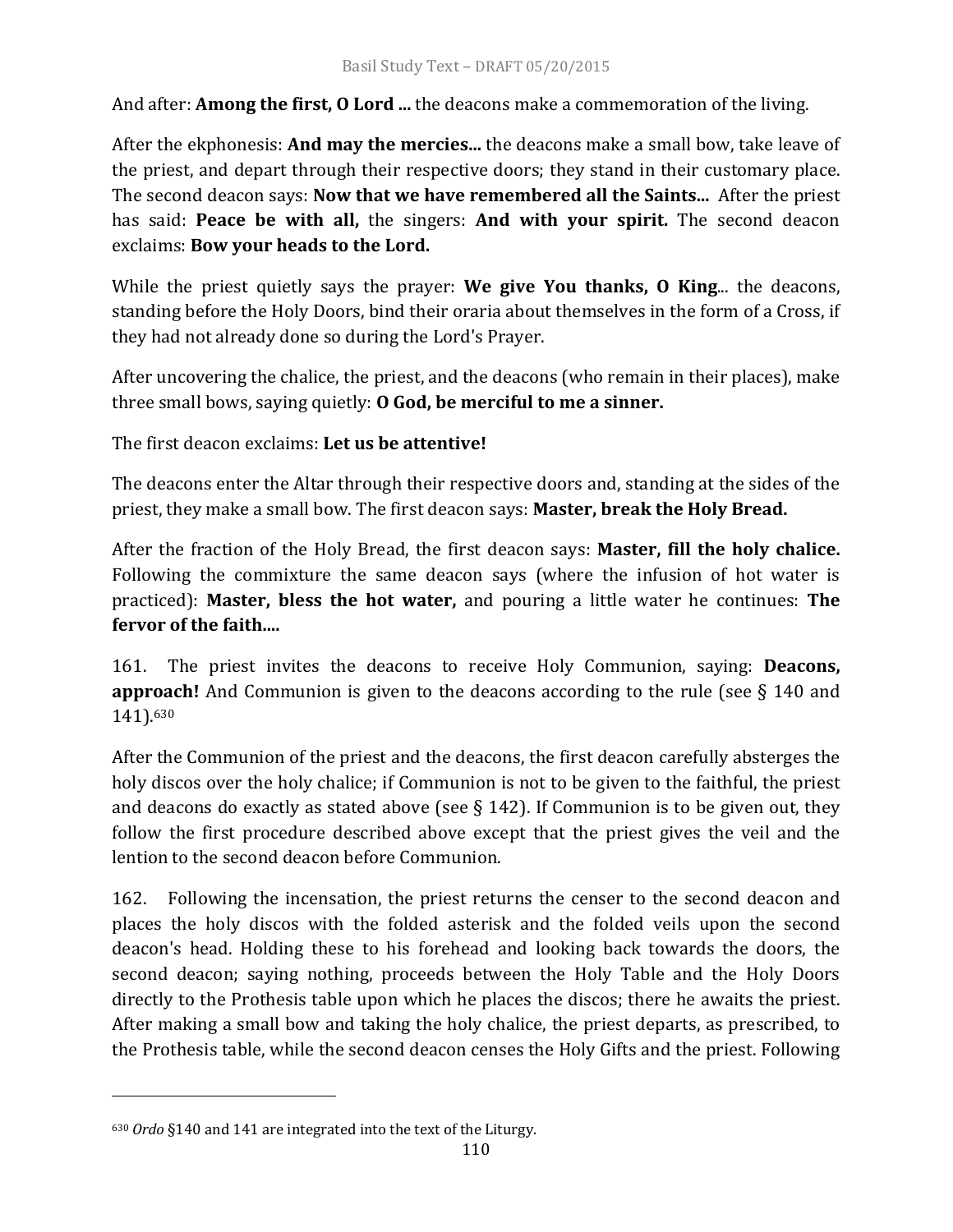the priest's recital of the prayer: **You, O Christ, Our God...** the second deacon, with awe and full caution, consumes the Holy Gifts which remain after Communion; then he unbinds his orarion.

163. Having loosed his orarion, as is the custom, the first deacon leaves through the northern door and, standing in his usual place, says: **[Stand aright!] Having received the divine, holy....** After the ekphonesis: For You are our sanctification... the priest says: Let **us go forth in peace!** The singers: **In the Name of the Lord.** The first deacon: **Let us pray to the Lord.** The singers: **Lord, have mercy.**

During the prayer behind the ambo, the first deacon stands at the right, extending his orarion toward the icon of the Savior. Following the prayer, he enters the Altar through the southern door. Finally, the Dismissal is said according to custom, after which all unvest.

# Without the Ministry of a Deacon

164. The priest celebrating without the assistance of a deacon performs or recites all those parts which are proper to the deacon, bearing in mind the procedures set forth below  $(S$  165-174).

165. He omits the invitations: **Master, bless; Let us pray to the Lord; Master, bless the incense:** etc. except for the invocation: Let us pray to the Lord, which he says before the prayer behind the Ambo.

166. Following the Dismissal of the Proskomede, the priest censes just as the deacon would; from the soleas, he censes the iconostasis, the choirs and the people.

167. The priest recites the prayers which conclude the great and small synaptes before, not after, the respective ekphoneses.

168. At the Small Entrance, the priest takes the holy Gospel Book and, starting from the right side, goes around the Holy Table and comes out through the northern door. Bowing his head before the Holy Doors, he says the Entrance Prayer: **O Lord, our Master and God**, ... after which he blesses the Entrance with his right hand; he kisses the Gospel Book and raises it exclaiming: **Wisdom! Stand Aright!** Then he enters the Altar through the Holy Doors. 

He concludes the Trisagion Prayer with the ekphonesis: **For You are holy, our God....** and does not turn around to face the people. After saying the Trisagion, he proceeds behind the Holy Table saying the formula of blessing and sits to the south of the apsidal throne.

169. After the singers complete the Trisagion Hymn, the priest exclaims: Let us be **attentive!** and the blessing: **Peace be with all. Wisdom! Be attentive!** The singers sing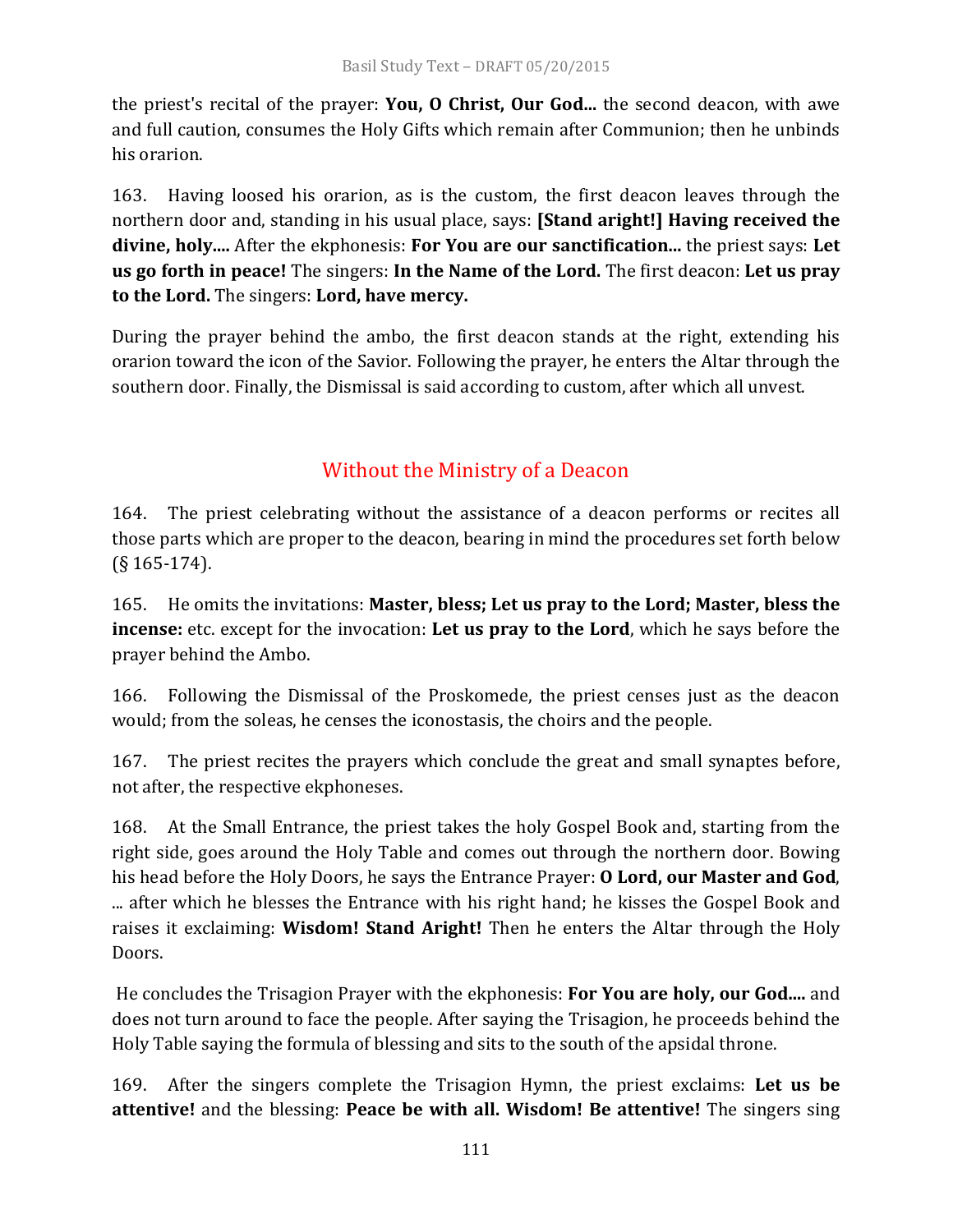the Prokeimenon. The priest: **Wisdom!** The lector reads the title of the Epistle. The priest: **Let us** be attentive! Following the Epistle reading, he says to the lector: **Peace be to you** and immediately thereafter: **Wisdom! Be attentive!** The singers: **Alleluia!** with the verses.

Then the priest blesses the incense and, taking the censer, censes about the Holy Table and the entire Altar; from the soleas, he censes the iconostasis, both choirs and the people. He quietly recites the prayer before the Gospel: **O Master, Lover of Manknd, shine forth in our hearts** ... either during the incensation, or after it.

When the Alleluia and verses are completed, he exclaims: **Wisdom!** Let us stand aright **and listen to the holy Gospel**, and blessing the people: **Peace** be with all. The singers: **And** with your spirit. The priest: A reading from the holy Gospel.... Then taking the Book of Gospels, he places it on the analogion just outside the Holy Doors and reads the Gospel facing the people. After the reading, he kisses the closed book and places it in the center or on the right side of the Holy Table.

170. After saying the Prayer of the Cherubic Hymn, the priest blesses the incense; then he censes around the Holy Table, the apsidal icon, the Prothesis, and from the soleas he censes the iconostasis, both choirs and the people. He returns to the Holy Table where, keeping the censer on the ring finger of his left hand and raising his hands on high, he recites the Cherubic Hymn three times. Then he proceeds to the Prothesis; there he censes the Holy Gifts in strokes of three while praying privately: **O** God, be merciful to me a sinner. Taking the large veil, the priest places it on his left shoulder, saying: **Lift up your hands** ..., then taking the discos in his left hand and the chalice in his right, he departs through the northern door, exclaiming: May **the Lord God remember in his kingdom ...,** and after passing through the Holy Doors, he places the Holy Gifts upon the Holy Table as usual. Saying: **The noble Joseph...,** the priest censes the large veil by holding it over the censer which the server extends toward the priest. He then takes the censer from the hands of the server and censes the Holy Gifts, in strokes of three, saying: **Deal favorably, O Lord....** 

171. After returning the censer, he says the aitisis: Let us complete our prayer..,. During the Symbol of Faith, he raises the large veil and holds it above the Holy Gifts, according to the custom. At the ekphonesis: **Singing, shouting...** he touches the holy discos with the asterisk in the same manner as the deacon would; then he kisses the asterisk and places it upon the Holy Table.

Having said the prayer: **Remembering, therefore, this saving command...** and crossing his forearms, he takes the holy Discos with his right hand and the holy chalice with his left; then he raises the sacred vessels slightly for a short time and distinctly makes the sign of the Cross over the eiliton while exclaiming: **Offering to You Your own from Your own…. After the ekphonesis: Especially for our most holy, most pure...** he censes the Holy Table only from the front, without going around it. Before elevating the Lamb, he says: **Holy Things to the holy!** and pours the hot water into the chalice himself, as prescribed.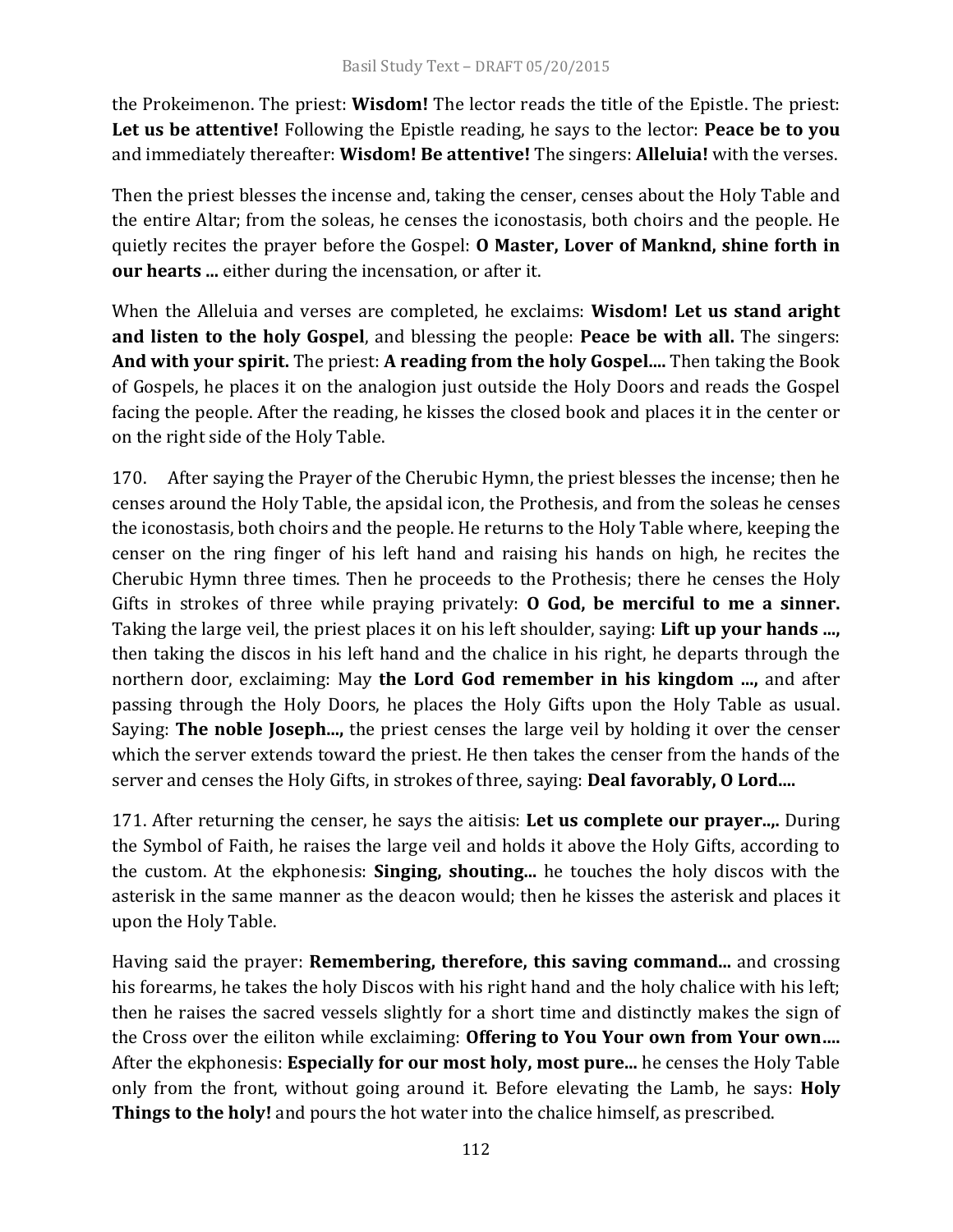172. After the priest has put all the Particles from the discos into the chalice, he covers the chalice with either the lention or the small veil or with both; he places the folded asterisk, the small veil and the aer upon the discos. The Curtain (Veil) of the iconostasis is drawn aside and the Holy Doors are opened. The priest places the spoon on top of the chalice; or else he places it in the chalice. After making a small bow, he takes the chalice, proceeds to the Holy Doors and, raising the chalice, and exclaims: **Approach with fear of God....** [Following the choral response], the priest immediately continues: **O Lord, I believe and profess....** After the prayer is completed he uncovers the chalice and distributes Communion with the spoon. When the Communion of the faithful has been completed, the spoon is left in the chalice, which is covered with the lention and small veil; blessing the **people, the priest says: Save Your people, O God....** Then he returns to the Holy Table, places the chalice on it, and censes in strokes of three, saying: **Be exalted...** After making a small bow, he takes the holy chalice with his right hand and the holy discos with his left, saying first in a subdued voice: **Blessed is our God**; then in a raised voice: **Always**, now **and ever...,** turning toward the people, he departs for the Proskomede table upon which he places the sacred vessels. After making a small bow, he returns to the Holy Table.

173. It is also permissible to follow this procedure: after communicating himself, the priest absterges the Particles off the discos while holding the discos over the chalice; then he covers the chalice with either the small veil or the lention, or with both. He makes a small bow, takes the chalice and extends it toward the people, saying: **Approach with fear of God....** Having returned to the Holy Table, he sets the chalice down and removes the small veil from it; then he takes the chalice with his left hand and holds the discos between the middle and ring fingers of the same hand. Taking the spoon with his right hand, he proceeds to distribute Communion to the faithful. Following the Communion, he leaves the spoon in the chalice and returns to the Holy Table upon which he places the discos and chalice. Then he covers the latter with the small veil, again takes the chalice and, turning towards the people, blesses them with it, saying: **Save Your people, O God....** After placing **the chalice on the Holy Table, he censes it in strokes of three, saying: <b>Be exalted above the heavens....** Then he places the lention under the small veil with which the chalice is covered; he also places the folded asterisk, the second small folded veil and the aer upon the discos. After making a small bow and taking the chalice, he turns towards the doors and looks at the people, saying quietly: **Blessed is our God**; then exclaims: **Always, now and ever....** Following this, the priest takes the discos from the Holy Table with his left hand and proceeds to the Prothesis table, where he places the sacred vessels. He then makes a small bow and returns to the Holy Table.

174. Saying the small Synapte of Thanksgiving: **Having received the divine...,** the prayer and ekphonesis: For You are our sanctification..., the priest folds the eiliton as is customary. Following the Dismissal, he returns to the Altar and closes the Holy Doors; then he proceeds to the Prothesis table and, with awe and every caution, consumes the Holy Gifts. The priest washes his hands and, giving thanks to God for all things, departs.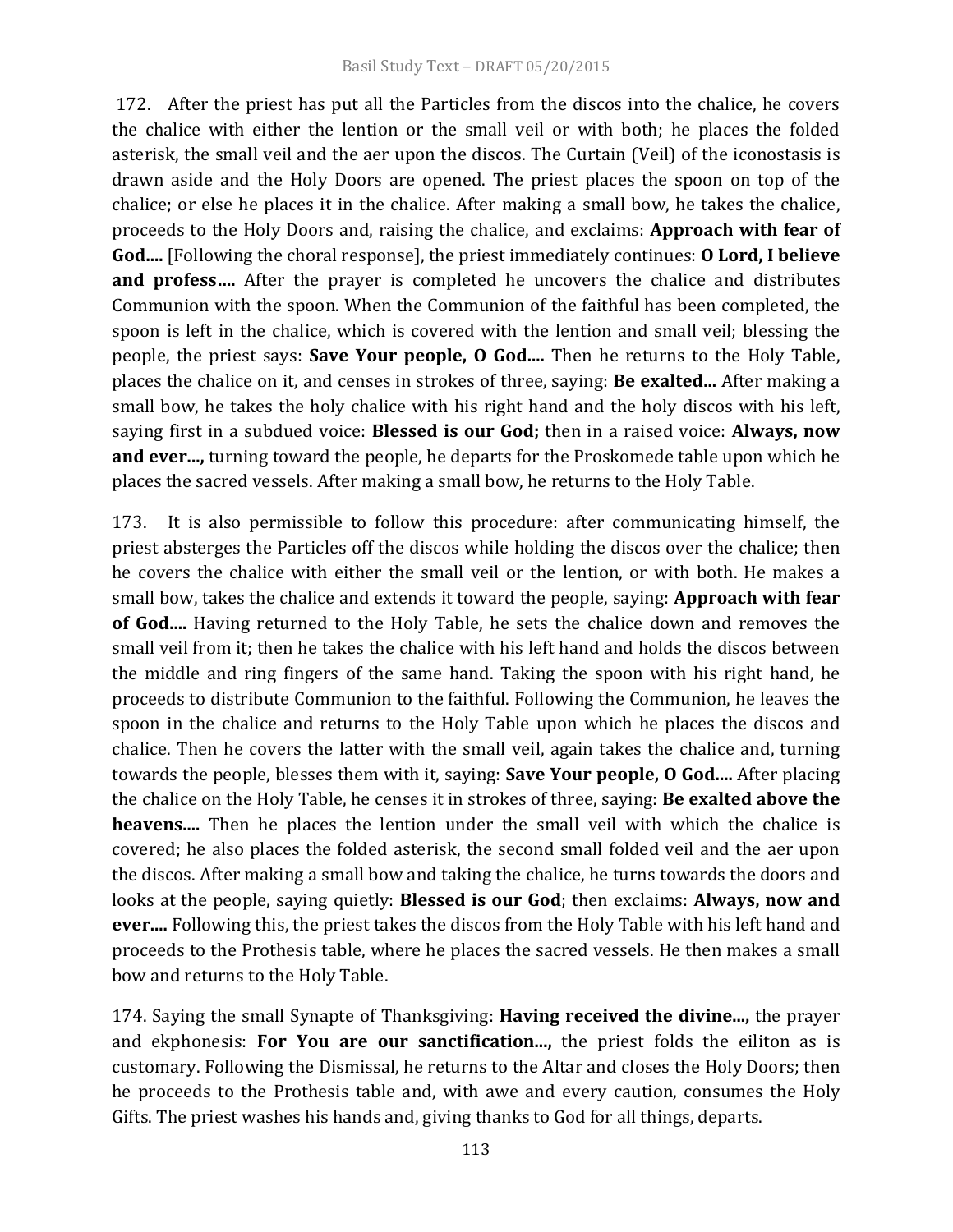The above rubrics are taken from *"Ordo Celebrationis Vesperarum, Matutini et Divinae Liturgiae Iuxta Recensionem Ruthenorum*", Sacred Congregation for the Oriental Church, Rome, 1944 (Imprimatur from Eugene Cardinal Tisserant, available in translation from Eastern Christian Publications, 1996). Used with permission.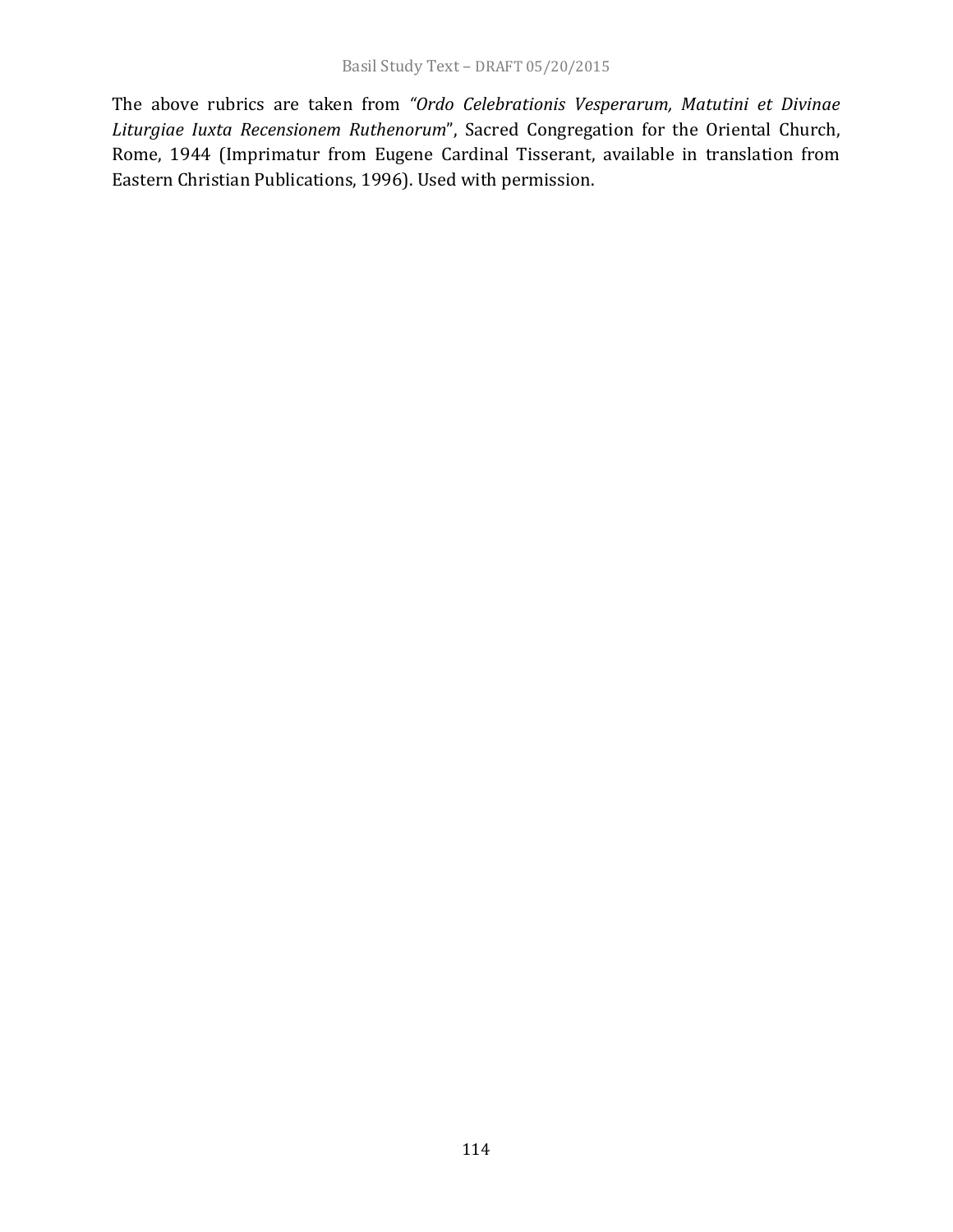# **Considerations**

In its normative and official form the Ruthenian Divine Liturgy is a wonderful example of good Liturgy. The scholarship in preparing the official Slavonic liturgical books of the Ruthenian recension remains excellent. There are only a few updates that one might consider, should all members using the recension (Catholic and Orthodox) agree:

-The term "Archbishop and Metropolitan" in the various prayers is a rather odd usage as a metropolitan would generally be commemorated only by his highest rank. It might be updated to read "Metropolitan (Archbishop)" to allow for usage of the liturgicon anywhere.

-The use of the term "civil authorities" is reasonable as it (in the plural) refers to persons (in the singular it refers to institutions). The tradition, however, is to be more specific than that, singling out the head of state for particular mention. Further, one might also enhance the reference to the armed forces based upon Vatican II's *"The Pastoral Constitution on the Church in the Modern World"* (79). Doing both of these might render the petition: "For the President of these United States, the Congress, the Supreme Court and all our civil authorities, and for our armed forces, the agents of our security and freedom, that they may serve our country with honor, and that they may make a genuine contribution to the establishment of peace, let us pray to the Lord."

-Many of the priestly prayers are located in the middle of a litany, with several petitions separating such prayers from the ecphonesis. These prayers could be moved to the end of the litany to re-join it with the ecphonesis. This would be not be a liturgical change, per say, but rather a change in the layout of the document.

-Neither the Služebnik nor the Ordo specifically addresses the commemorative particles. The older custom was to consecrate everything on the holy discos. The newer custom among most Byzantines is to not consecrate the commemorative particles and to delay placing them into the chalice until after the communion of the faithful (just before "Save Your people"). If the rubrics are followed as given it would be difficult to discern between the particles broken from the NI and KA particles (from which the communion of the faithful is given) and the commemorative particles if they are both placed in the chalice prior to the communion of the faithful.

‐In the Communion Prayer the paragraph beginning with *"O Lord, I believe and profess that this, which I am about to receive, is truly Your most precious Body, and Your life‐giving Blood...*" is not in the official Služebnik, but it is in other liturgicons. In those other liturgicons it is found earlier in the text. If it were moved to an earlier point in the text (right after the first paragraph "O Lord, I believe and confess...") it would make more sense as the prayer would start off with all the statements about what the Eucharist is and then continue with the statements about partaking of the Eucharist. Currently it reads as if two separate prayers were conjoined.